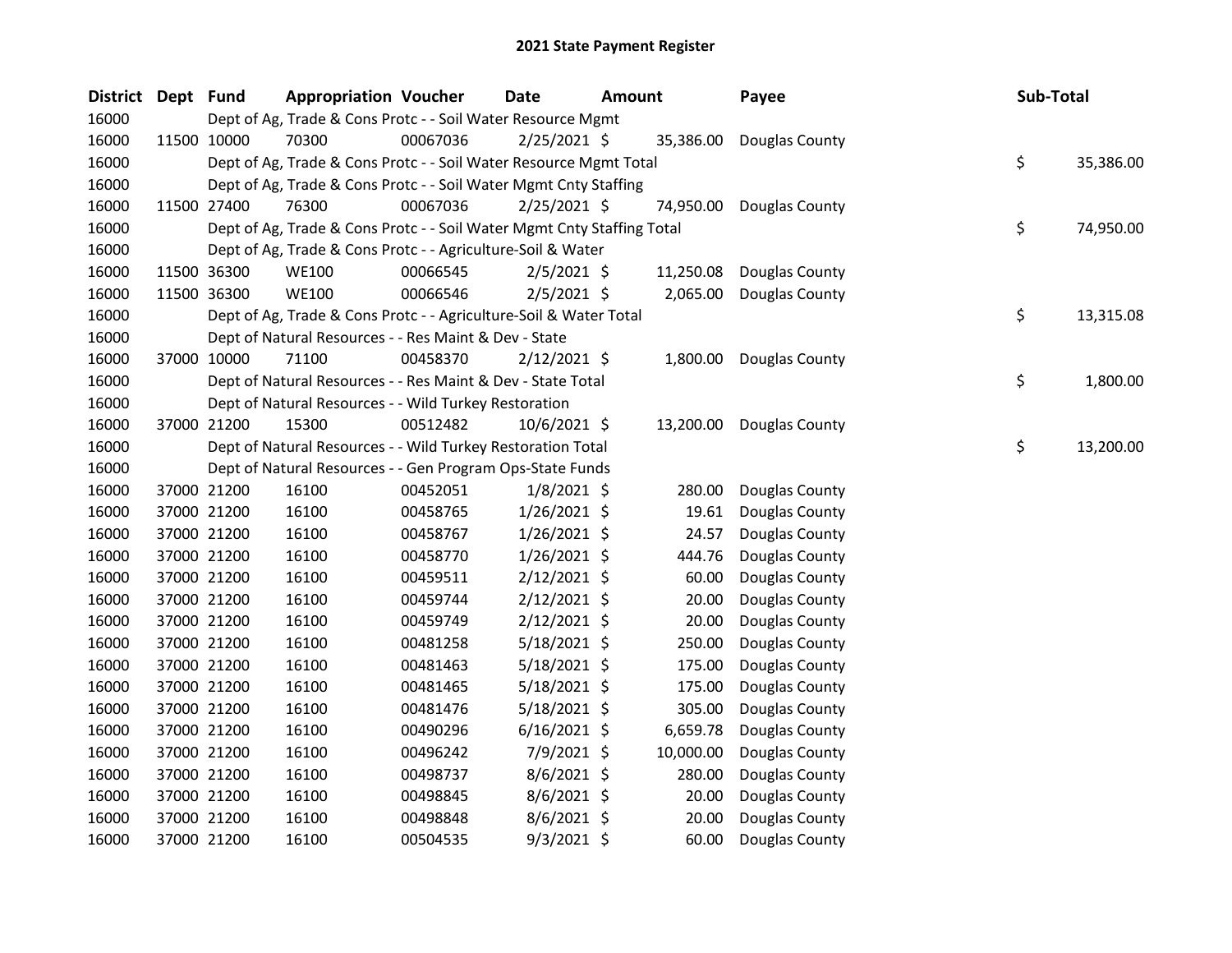| <b>District</b> | Dept Fund |             | <b>Appropriation Voucher</b>                                       |          | Date           | <b>Amount</b> |          | Payee                    | Sub-Total |           |
|-----------------|-----------|-------------|--------------------------------------------------------------------|----------|----------------|---------------|----------|--------------------------|-----------|-----------|
| 16000           |           | 37000 21200 | 16100                                                              | 00517024 | 11/12/2021 \$  |               | 40.00    | Douglas County           |           |           |
| 16000           |           | 37000 21200 | 16100                                                              | 00517026 | 11/12/2021 \$  |               | 20.00    | Douglas County           |           |           |
| 16000           |           | 37000 21200 | 16100                                                              | 00520889 | 12/10/2021 \$  |               | 460.00   | Douglas County           |           |           |
| 16000           |           |             | Dept of Natural Resources - - Gen Program Ops-State Funds Total    |          |                |               |          |                          | \$        | 19,333.72 |
| 16000           |           |             | Dept of Natural Resources - - General Program Operations --        |          |                |               |          |                          |           |           |
| 16000           |           | 37000 21200 | 25400                                                              | 00461333 | $2/3/2021$ \$  |               | 11.38    | Douglas County           |           |           |
| 16000           |           | 37000 21200 | 25400                                                              | 00472276 | 4/29/2021 \$   |               | 270.00   | Douglas County           |           |           |
| 16000           |           | 37000 21200 | 25400                                                              | 00473198 | $5/7/2021$ \$  |               | 156.00   | Douglas County           |           |           |
| 16000           |           | 37000 21200 | 25400                                                              | 00479391 | 5/19/2021 \$   |               | 30.00    | Douglas County           |           |           |
| 16000           |           | 37000 21200 | 25400                                                              | 00479394 | 5/19/2021 \$   |               | 30.00    | Douglas County           |           |           |
| 16000           |           |             | Dept of Natural Resources - - General Program Operations -- Total  |          |                |               |          |                          | \$        | 497.38    |
| 16000           |           |             | Dept of Natural Resources - - GPO -Federal Funds                   |          |                |               |          |                          |           |           |
| 16000           |           | 37000 21200 | 38100                                                              | 00466828 | $3/12/2021$ \$ |               |          | 8,240.26 Douglas County  |           |           |
| 16000           |           |             | Dept of Natural Resources - - GPO -Federal Funds Total             |          |                |               |          |                          | \$        | 8,240.26  |
| 16000           |           |             | Dept of Natural Resources - - Recreation Aids- Utility Terra       |          |                |               |          |                          |           |           |
| 16000           |           | 37000 21200 | 54700                                                              | 00524562 | 12/15/2021 \$  |               |          | 12,351.40 Douglas County |           |           |
| 16000           |           |             | Dept of Natural Resources - - Recreation Aids- Utility Terra Total |          |                |               |          |                          | \$        | 12,351.40 |
| 16000           |           |             | Dept of Natural Resources - - Venison Processing                   |          |                |               |          |                          |           |           |
| 16000           |           | 37000 21200 | 54900                                                              | 00469714 | $3/29/2021$ \$ |               |          | 1,020.00 Douglas County  |           |           |
| 16000           |           |             | Dept of Natural Resources - - Venison Processing Total             |          |                |               |          |                          | \$        | 1,020.00  |
| 16000           |           |             | Dept of Natural Resources - - Enf A - Boating Enforcement          |          |                |               |          |                          |           |           |
| 16000           |           | 37000 21200 | 55000                                                              | 00466828 | $3/12/2021$ \$ |               |          | 16,975.36 Douglas County |           |           |
| 16000           |           |             | Dept of Natural Resources - - Enf A - Boating Enforcement Total    |          |                |               |          |                          | \$        | 16,975.36 |
| 16000           |           |             | Dept of Natural Resources - - Enf A - Atv & Utv Enforcement        |          |                |               |          |                          |           |           |
| 16000           |           | 37000 21200 | 55100                                                              | 00509150 | $9/16/2021$ \$ |               |          | 62,567.47 Douglas County |           |           |
| 16000           |           |             | Dept of Natural Resources - - Enf A - Atv & Utv Enforcement Total  |          |                |               |          |                          | \$        | 62,567.47 |
| 16000           |           |             | Dept of Natural Resources - - Enf A - Snow Enforcement             |          |                |               |          |                          |           |           |
| 16000           |           | 37000 21200 | 55200                                                              | 00509613 | $9/20/2021$ \$ |               |          | 23,808.40 Douglas County |           |           |
| 16000           |           |             | Dept of Natural Resources - - Enf A - Snow Enforcement Total       |          |                |               |          |                          | \$        | 23,808.40 |
| 16000           |           |             | Dept of Natural Resources - - Wildlife Damage Claims & Abat        |          |                |               |          |                          |           |           |
| 16000           |           | 37000 21200 | 55300                                                              | 00469714 | $3/29/2021$ \$ |               | 2,701.12 | Douglas County           |           |           |
| 16000           |           | 37000 21200 | 55300                                                              | 00496808 | 7/13/2021 \$   |               | 5,457.59 | Douglas County           |           |           |
| 16000           |           | 37000 21200 | 55300                                                              | 00502782 | 8/27/2021 \$   |               | 2,866.32 | Douglas County           |           |           |
| 16000           |           | 37000 21200 | 55300                                                              | 00519141 | 11/26/2021 \$  |               | 1,733.04 | Douglas County           |           |           |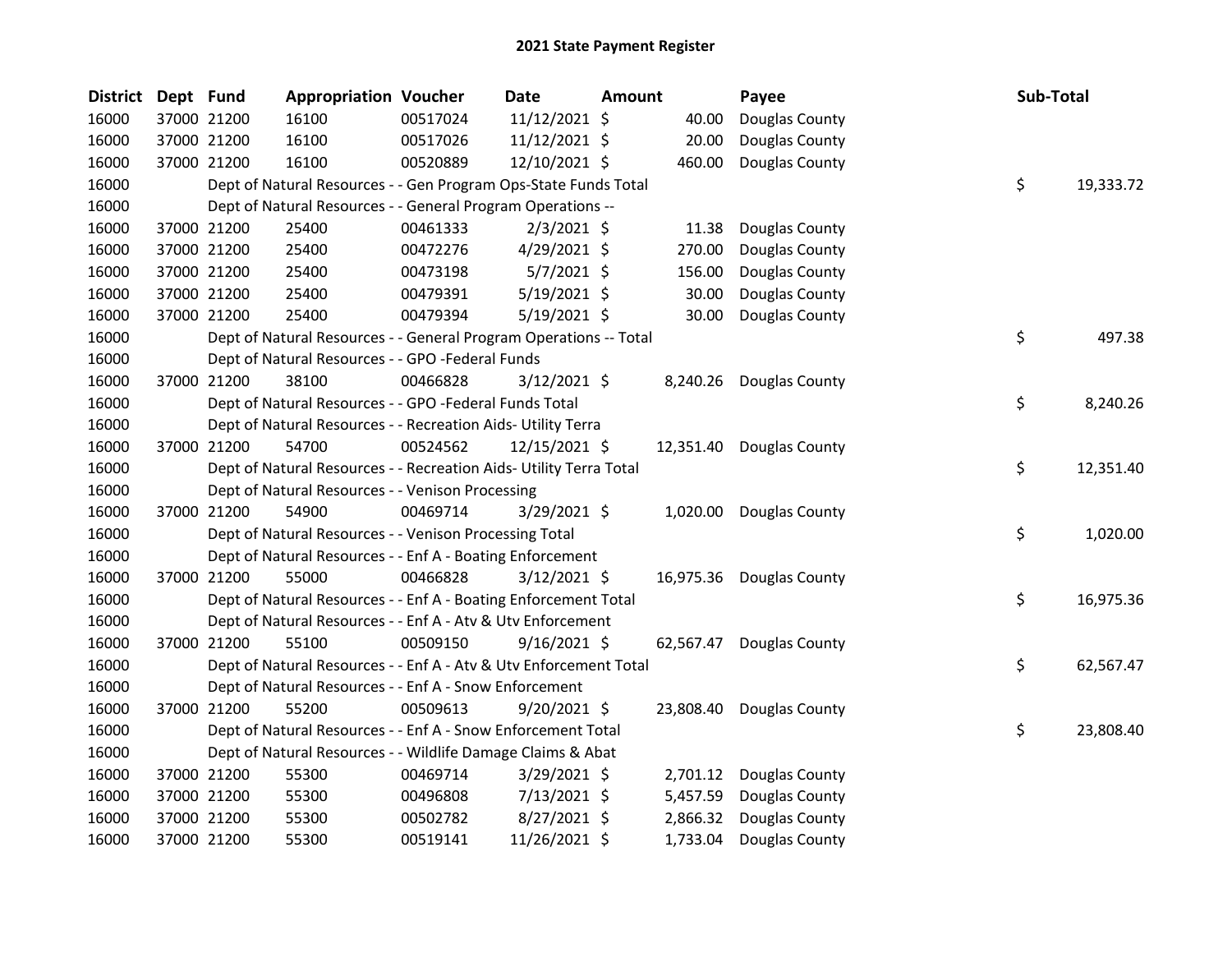| District Dept | <b>Fund</b> | <b>Appropriation Voucher</b>                                       |          | Date            | <b>Amount</b> |           | Payee                    | Sub-Total |           |
|---------------|-------------|--------------------------------------------------------------------|----------|-----------------|---------------|-----------|--------------------------|-----------|-----------|
| 16000         |             | Dept of Natural Resources - - Wildlife Damage Claims & Abat Total  |          |                 |               |           |                          | \$.       | 12,758.07 |
| 16000         |             | Dept of Natural Resources - - Ra- Fish, WI & Forestry              |          |                 |               |           |                          |           |           |
| 16000         | 37000 21200 | 56400                                                              | 00469768 | $3/25/2021$ \$  |               |           | 13,082.61 Douglas County |           |           |
| 16000         |             | Dept of Natural Resources - - Ra- Fish, WI & Forestry Total        |          |                 |               |           |                          | \$        | 13,082.61 |
| 16000         |             | Dept of Natural Resources - - Resaids - Forest Croplnd & Mfl       |          |                 |               |           |                          |           |           |
| 16000         | 37000 21200 | 56600                                                              | 00509464 | $9/17/2021$ \$  |               |           | 42,000.70 Douglas County |           |           |
| 16000         |             | Dept of Natural Resources - - Resaids - Forest CropInd & Mfl Total |          |                 |               |           |                          | \$        | 42,000.70 |
| 16000         |             | Dept of Natural Resources - - Ra- Suppl Snow Trail Aids            |          |                 |               |           |                          |           |           |
| 16000         | 37000 21200 | 56900                                                              | 00455047 | $1/7/2021$ \$   |               | 39,335.29 | Douglas County           |           |           |
| 16000         |             | Dept of Natural Resources - - Ra- Suppl Snow Trail Aids Total      |          |                 |               |           |                          | \$        | 39,335.29 |
| 16000         |             | Dept of Natural Resources - - Resaids - Cnty Forst & Admin         |          |                 |               |           |                          |           |           |
| 16000         | 37000 21200 | 57200                                                              | 00462948 | 2/18/2021 \$    |               |           | 66,779.37 Douglas County |           |           |
| 16000         |             | Dept of Natural Resources - - Resaids - Cnty Forst & Admin Total   |          |                 |               |           |                          | \$        | 66,779.37 |
| 16000         |             | Dept of Natural Resources - - Ra- Cnty Snow Trail & Area Aid       |          |                 |               |           |                          |           |           |
| 16000         | 37000 21200 | 57400                                                              | 00514475 | 10/13/2021 \$   |               | 47,805.00 | Douglas County           |           |           |
| 16000         | 37000 21200 | 57400                                                              | 00524414 | 12/15/2021 \$   |               | 12,351.40 | Douglas County           |           |           |
| 16000         |             | Dept of Natural Resources - - Ra- Cnty Snow Trail & Area Aid Total |          |                 |               |           |                          | \$        | 60,156.40 |
| 16000         |             | Dept of Natural Resources - - Ra- Snowmobile Trail Areas           |          |                 |               |           |                          |           |           |
| 16000         | 37000 21200 | 57500                                                              | 00510048 | $9/27/2021$ \$  |               |           | 7,110.23 Douglas County  |           |           |
| 16000         |             | Dept of Natural Resources - - Ra- Snowmobile Trail Areas Total     |          |                 |               |           |                          | \$        | 7,110.23  |
| 16000         |             | Dept of Natural Resources - - Ra- Atv Prj Aids, Gas Tax Pymt       |          |                 |               |           |                          |           |           |
| 16000         | 37000 21200 | 57600                                                              | 00514460 | $10/13/2021$ \$ |               | 41,720.00 | Douglas County           |           |           |
| 16000         | 37000 21200 | 57600                                                              | 00524405 | 12/15/2021 \$   |               | 41,720.00 | Douglas County           |           |           |
| 16000         |             | Dept of Natural Resources - - Ra- Atv Prj Aids, Gas Tax Pymt Total |          |                 |               |           |                          | \$        | 83,440.00 |
| 16000         |             | Dept of Natural Resources - - Ra- Atv Project Aids                 |          |                 |               |           |                          |           |           |
| 16000         | 37000 21200 | 57700                                                              | 00514472 | 10/13/2021 \$   |               | 31,750.00 | Douglas County           |           |           |
| 16000         | 37000 21200 | 57700                                                              | 00524672 | 12/21/2021 \$   |               | 32,250.00 | Douglas County           |           |           |
| 16000         |             | Dept of Natural Resources - - Ra- Atv Project Aids Total           |          |                 |               |           |                          | \$        | 64,000.00 |
| 16000         |             | Dept of Natural Resources - - Resaids - Pymt In Lieu Tax Fed       |          |                 |               |           |                          |           |           |
| 16000         | 37000 21200 | 58400                                                              | 00510752 | $9/29/2021$ \$  |               | 4,555.00  | Douglas County           |           |           |
| 16000         |             | Dept of Natural Resources - - Resaids - Pymt In Lieu Tax Fed Total |          |                 |               |           |                          | \$        | 4,555.00  |
| 16000         |             | Dept of Natural Resources - - Ea - Invasive Aqu & Lake Mon         |          |                 |               |           |                          |           |           |
| 16000         | 37000 21200 | 67800                                                              | 00463905 | $2/17/2021$ \$  |               | 1,000.00  | Douglas County           |           |           |
| 16000         | 37000 21200 | 67800                                                              | 00471447 | $4/2/2021$ \$   |               | 8,414.34  | Douglas County           |           |           |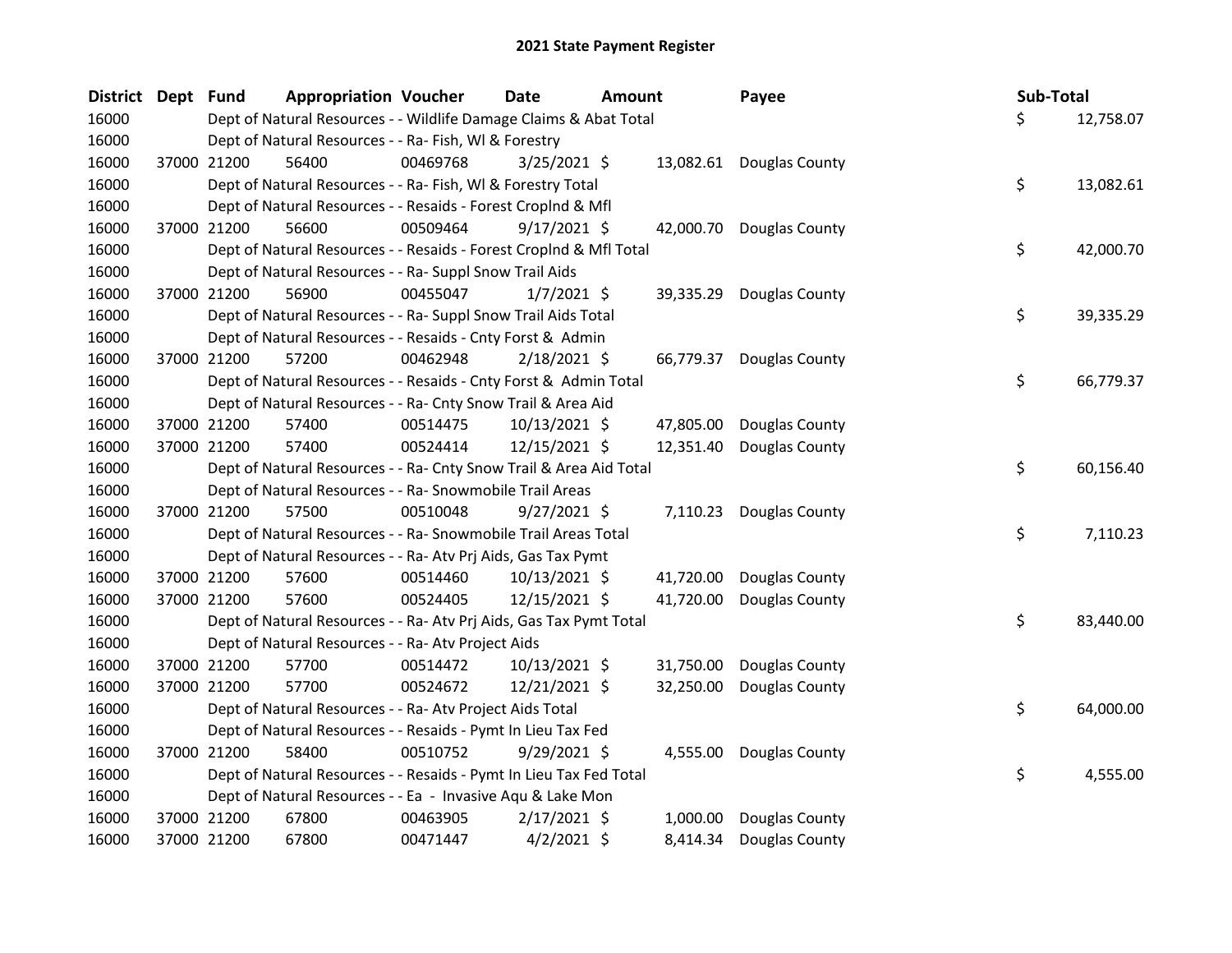| <b>District</b> | Dept Fund |             | <b>Appropriation Voucher</b>                                       |          | <b>Date</b>    | Amount |           | Payee                     | Sub-Total |            |
|-----------------|-----------|-------------|--------------------------------------------------------------------|----------|----------------|--------|-----------|---------------------------|-----------|------------|
| 16000           |           | 37000 21200 | 67800                                                              | 00497351 | 7/15/2021 \$   |        | 8,888.06  | Douglas County            |           |            |
| 16000           |           | 37000 21200 | 67800                                                              | 00501520 | 8/10/2021 \$   |        | 6,248.96  | Douglas County            |           |            |
| 16000           |           | 37000 21200 | 67800                                                              | 00512527 | 10/6/2021 \$   |        | 7,306.57  | Douglas County            |           |            |
| 16000           |           | 37000 21200 | 67800                                                              | 00526986 | 12/30/2021 \$  |        | 2,929.97  | Douglas County            |           |            |
| 16000           |           |             | Dept of Natural Resources - - Ea - Invasive Aqu & Lake Mon Total   |          |                |        |           |                           | \$        | 34,787.90  |
| 16000           |           |             | Dept of Natural Resources - - Res Acq & Dev - Federal Funds        |          |                |        |           |                           |           |            |
| 16000           |           | 37000 21200 | 78200                                                              | 00510112 | $9/23/2021$ \$ |        |           | 22,648.00 Douglas County  |           |            |
| 16000           |           |             | Dept of Natural Resources - - Res Acq & Dev - Federal Funds Total  |          |                |        |           |                           | \$        | 22,648.00  |
| 16000           |           |             | Dept of Natural Resources - - GPO-Environmental Fund               |          |                |        |           |                           |           |            |
| 16000           |           | 37000 27400 | 46100                                                              | 00464508 | $2/22/2021$ \$ |        | 30.00     | Douglas County            |           |            |
| 16000           |           |             | Dept of Natural Resources - - GPO-Environmental Fund Total         |          |                |        |           |                           | \$        | 30.00      |
| 16000           |           |             | Dept of Natural Resources - - Fin Asst For Responsible Units       |          |                |        |           |                           |           |            |
| 16000           |           | 37000 27400 | 67000                                                              | 00483410 | $5/21/2021$ \$ |        |           | 51,574.31 Douglas County  |           |            |
| 16000           |           |             | Dept of Natural Resources - - Fin Asst For Responsible Units Total |          |                |        |           |                           | \$        | 51,574.31  |
| 16000           |           |             | Dept of Natural Resources - - Recycling Consolidation Grants       |          |                |        |           |                           |           |            |
| 16000           |           | 37000 27400 | 67300                                                              | 00483410 | $5/21/2021$ \$ |        |           | 4,438.21 Douglas County   |           |            |
| 16000           |           |             | Dept of Natural Resources - - Recycling Consolidation Grants Total |          |                |        |           |                           | \$        | 4,438.21   |
| 16000           |           |             | Dept of Natural Resources - - Land Acquisition                     |          |                |        |           |                           |           |            |
| 16000           |           | 37000 36300 | TA100                                                              | 00458667 | $1/27/2021$ \$ |        | 3.00      | Douglas County            |           |            |
| 16000           |           |             | Dept of Natural Resources - - Land Acquisition Total               |          |                |        |           |                           | \$        | 3.00       |
| 16000           |           |             | Dept of Natural Resources - - GPO - Sd Water Loan Prog, Fed        |          |                |        |           |                           |           |            |
| 16000           |           | 37000 57300 | 48200                                                              | 00464935 | $2/26/2021$ \$ |        | 10,129.50 | Douglas County            |           |            |
| 16000           |           | 37000 57300 | 48200                                                              | 00468743 | 3/31/2021 \$   |        | 6,677.25  | Douglas County            |           |            |
| 16000           |           | 37000 57300 | 48200                                                              | 00492007 | $7/16/2021$ \$ |        | 6,677.25  | Douglas County            |           |            |
| 16000           |           | 37000 57300 | 48200                                                              | 00515511 | 11/12/2021 \$  |        | 6,677.25  | Douglas County            |           |            |
| 16000           |           |             | Dept of Natural Resources - - GPO - Sd Water Loan Prog, Fed Total  |          |                |        |           |                           | \$        | 30,161.25  |
| 16000           |           |             | WI Dept of Transportation - - Eldly&Disa Co/Aid Sf                 |          |                |        |           |                           |           |            |
| 16000           |           | 39500 21100 | 16800                                                              | 00650056 | $2/8/2021$ \$  |        |           | 131,431.00 Douglas County |           |            |
| 16000           |           |             | WI Dept of Transportation - - Eldly&Disa Co/Aid Sf Total           |          |                |        |           |                           | \$        | 131,431.00 |
| 16000           |           |             | WI Dept of Transportation - - County Forest Aids                   |          |                |        |           |                           |           |            |
| 16000           |           | 39500 21100 | 17000                                                              | 00658046 | 3/9/2021 \$    |        |           | 33,518.44 Douglas County  |           |            |
| 16000           |           |             | WI Dept of Transportation - - County Forest Aids Total             |          |                |        |           |                           | \$        | 33,518.44  |
| 16000           |           |             | WI Dept of Transportation - - Trans Aids To Co.-Sf                 |          |                |        |           |                           |           |            |
| 16000           |           | 39500 21100 | 19000                                                              | 00631615 | $1/4/2021$ \$  |        |           | 307,806.24 Douglas County |           |            |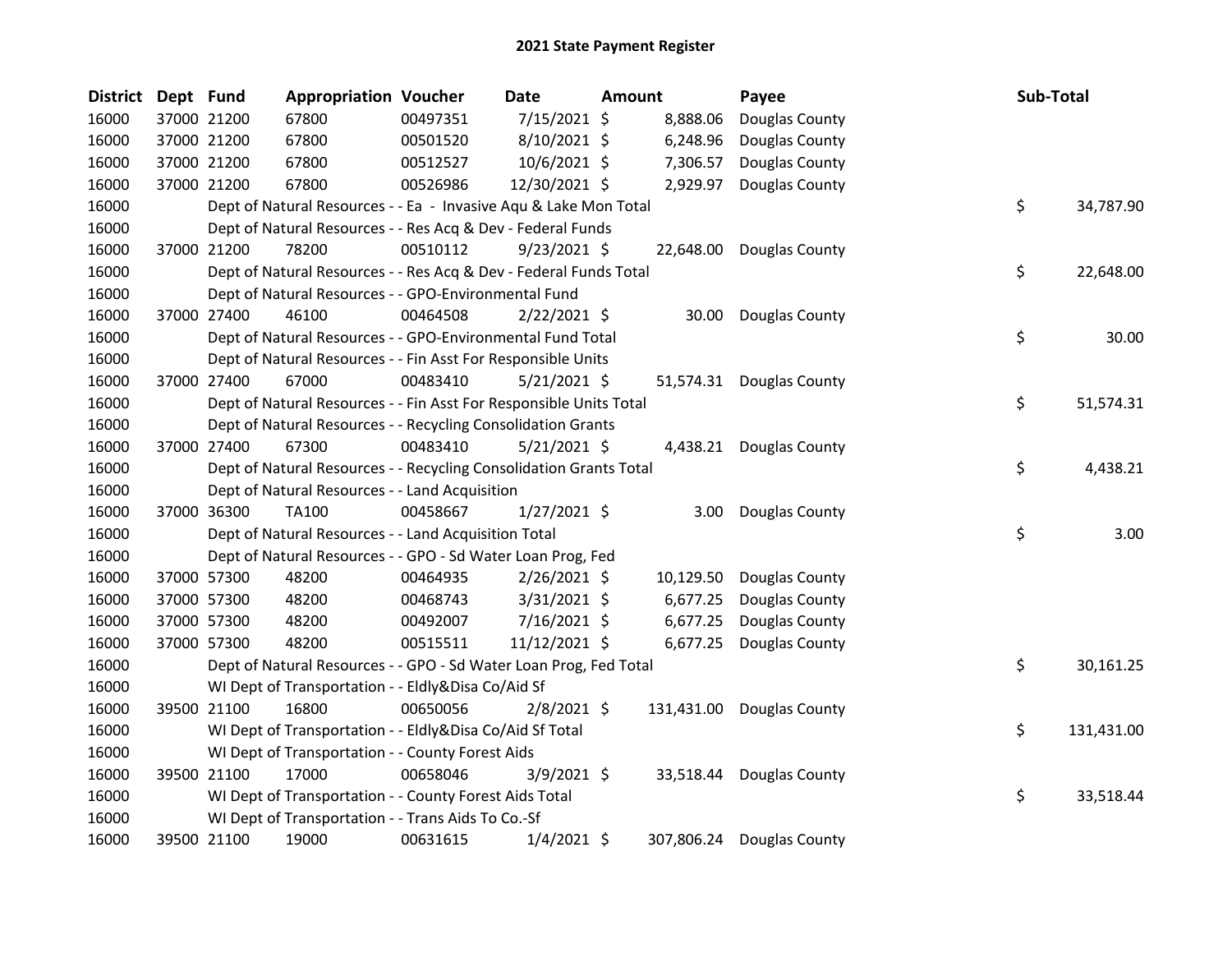| <b>District</b> | Dept Fund |             | <b>Appropriation Voucher</b>                             |          | Date            | Amount     | Payee                   | Sub-Total          |
|-----------------|-----------|-------------|----------------------------------------------------------|----------|-----------------|------------|-------------------------|--------------------|
| 16000           |           | 39500 21100 | 19000                                                    | 00710710 | 7/6/2021 \$     | 615,612.48 | Douglas County          |                    |
| 16000           |           | 39500 21100 | 19000                                                    | 00751269 | 10/4/2021 \$    | 307,806.25 | Douglas County          |                    |
| 16000           |           |             | WI Dept of Transportation - - Trans Aids To Co.-Sf Total |          |                 |            |                         | \$<br>1,231,224.97 |
| 16000           |           |             | WI Dept of Transportation - - Loc Rd Imp Prg St Fd       |          |                 |            |                         |                    |
| 16000           |           | 39500 21100 | 27800                                                    | 00777242 | 11/23/2021 \$   |            | 5,559.34 Douglas County |                    |
| 16000           |           |             | WI Dept of Transportation - - Loc Rd Imp Prg St Fd Total |          |                 |            |                         | \$<br>5,559.34     |
| 16000           |           |             | WI Dept of Transportation - - St Hwy Rehab, Sf           |          |                 |            |                         |                    |
| 16000           |           | 39500 21100 | 36300                                                    | 00687639 | $5/3/2021$ \$   | 1,959.95   | Douglas County          |                    |
| 16000           |           | 39500 21100 | 36300                                                    | 00687640 | $5/3/2021$ \$   | 2,721.72   | Douglas County          |                    |
| 16000           |           | 39500 21100 | 36300                                                    | 00764975 | 10/22/2021 \$   | 3.00       | Douglas County          |                    |
| 16000           |           | 39500 21100 | 36300                                                    | 00778584 | 11/29/2021 \$   | 1,335.56   | Douglas County          |                    |
| 16000           |           | 39500 21100 | 36300                                                    | 00779481 | 12/2/2021 \$    | 1,067.64   | Douglas County          |                    |
| 16000           |           |             | WI Dept of Transportation - - St Hwy Rehab, Sf Total     |          |                 |            |                         | \$<br>7,087.87     |
| 16000           |           |             | WI Dept of Transportation - - Hwy Mgmt & Opers Sf        |          |                 |            |                         |                    |
| 16000           |           | 39500 21100 | 36500                                                    | 00645484 | 1/26/2021 \$    | 1,227.84   | Douglas County          |                    |
| 16000           |           | 39500 21100 | 36500                                                    | 00694736 | 5/17/2021 \$    | 4,496.08   | Douglas County          |                    |
| 16000           |           | 39500 21100 | 36500                                                    | 00717402 | 7/6/2021 \$     | 297.00     | Douglas County          |                    |
| 16000           |           | 39500 21100 | 36500                                                    | 00717403 | 7/6/2021 \$     | 777.07     | Douglas County          |                    |
| 16000           |           | 39500 21100 | 36500                                                    | 00737415 | 8/20/2021 \$    | 2,344.73   | Douglas County          |                    |
| 16000           |           | 39500 21100 | 36500                                                    | 00772333 | $11/12/2021$ \$ | 297.00     | Douglas County          |                    |
| 16000           |           | 39500 21100 | 36500                                                    | 00792700 | 12/30/2021 \$   | 408.36     | Douglas County          |                    |
| 16000           |           |             | WI Dept of Transportation - - Hwy Mgmt & Opers Sf Total  |          |                 |            |                         | \$<br>9,848.08     |
| 16000           |           |             | WI Dept of Transportation - - Routine Maint Sf           |          |                 |            |                         |                    |
| 16000           |           | 39500 21100 | 36800                                                    | 00637567 | $1/8/2021$ \$   | 104,821.29 | Douglas County          |                    |
| 16000           |           | 39500 21100 | 36800                                                    | 00641428 | 1/20/2021 \$    | 115,845.83 | Douglas County          |                    |
| 16000           |           | 39500 21100 | 36800                                                    | 00641429 | 1/20/2021 \$    | 16,349.52  | Douglas County          |                    |
| 16000           |           | 39500 21100 | 36800                                                    | 00641430 | 1/20/2021 \$    | 4,045.87   | Douglas County          |                    |
| 16000           |           | 39500 21100 | 36800                                                    | 00641431 | $1/20/2021$ \$  | 3,075.03   | Douglas County          |                    |
| 16000           |           | 39500 21100 | 36800                                                    | 00647549 | $2/2/2021$ \$   | 36,974.00  | Douglas County          |                    |
| 16000           |           | 39500 21100 | 36800                                                    | 00647827 | $2/1/2021$ \$   | 87,925.07  | Douglas County          |                    |
| 16000           |           | 39500 21100 | 36800                                                    | 00647828 | $2/1/2021$ \$   | 1,043.69   | Douglas County          |                    |
| 16000           |           | 39500 21100 | 36800                                                    | 00651520 | $2/9/2021$ \$   | 199,378.25 | Douglas County          |                    |
| 16000           |           | 39500 21100 | 36800                                                    | 00669462 | 3/24/2021 \$    | 180,695.69 | Douglas County          |                    |
| 16000           |           | 39500 21100 | 36800                                                    | 00671075 | 3/26/2021 \$    | 141,087.07 | Douglas County          |                    |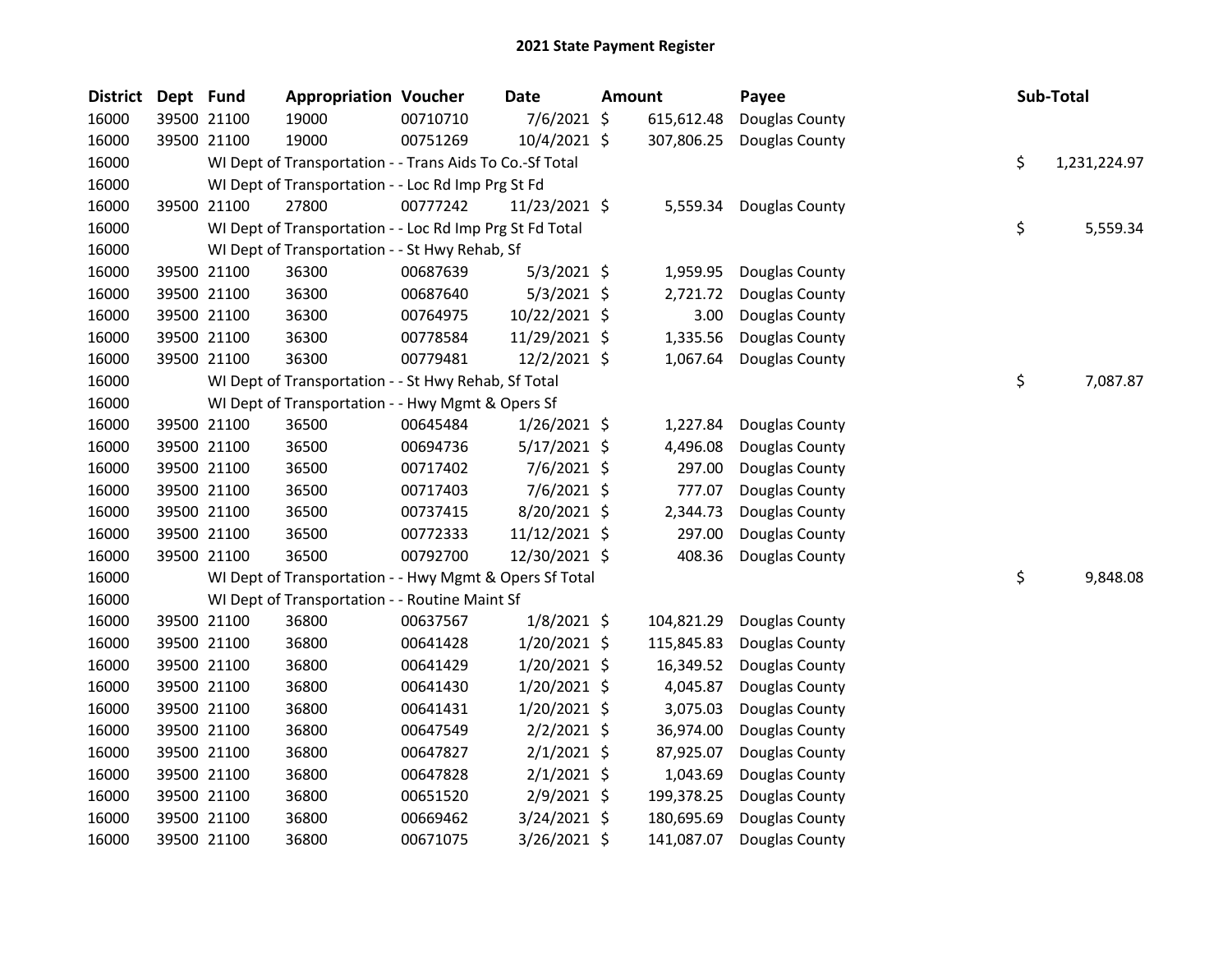| <b>District</b> | Dept Fund |             | <b>Appropriation Voucher</b>                                 |          | <b>Date</b>    | <b>Amount</b> |            | Payee          | Sub-Total          |
|-----------------|-----------|-------------|--------------------------------------------------------------|----------|----------------|---------------|------------|----------------|--------------------|
| 16000           |           | 39500 21100 | 36800                                                        | 00683861 | 4/26/2021 \$   |               | 6,849.11   | Douglas County |                    |
| 16000           |           | 39500 21100 | 36800                                                        | 00686416 | 4/30/2021 \$   |               | 199,604.36 | Douglas County |                    |
| 16000           |           | 39500 21100 | 36800                                                        | 00692679 | $5/12/2021$ \$ |               | 145,121.84 | Douglas County |                    |
| 16000           |           | 39500 21100 | 36800                                                        | 00693313 | 5/14/2021 \$   |               | 213.01     | Douglas County |                    |
| 16000           |           | 39500 21100 | 36800                                                        | 00698354 | 5/26/2021 \$   |               | 20,330.55  | Douglas County |                    |
| 16000           |           | 39500 21100 | 36800                                                        | 00701840 | $6/3/2021$ \$  |               | 8,906.03   | Douglas County |                    |
| 16000           |           | 39500 21100 | 36800                                                        | 00702801 | $6/7/2021$ \$  |               | 122,804.61 | Douglas County |                    |
| 16000           |           | 39500 21100 | 36800                                                        | 00717402 | $7/6/2021$ \$  |               | 240.40     | Douglas County |                    |
| 16000           |           | 39500 21100 | 36800                                                        | 00717403 | 7/6/2021 \$    |               | 103.14     | Douglas County |                    |
| 16000           |           | 39500 21100 | 36800                                                        | 00720554 | 7/15/2021 \$   |               | 92,701.24  | Douglas County |                    |
| 16000           |           | 39500 21100 | 36800                                                        | 00722839 | 7/21/2021 \$   |               | 3,496.10   | Douglas County |                    |
| 16000           |           | 39500 21100 | 36800                                                        | 00724189 | 7/22/2021 \$   |               | 36,985.83  | Douglas County |                    |
| 16000           |           | 39500 21100 | 36800                                                        | 00731033 | $8/6/2021$ \$  |               | 2,352.49   | Douglas County |                    |
| 16000           |           | 39500 21100 | 36800                                                        | 00732850 | 8/10/2021 \$   |               | 28,942.61  | Douglas County |                    |
| 16000           |           | 39500 21100 | 36800                                                        | 00732969 | 8/12/2021 \$   |               | 80,766.00  | Douglas County |                    |
| 16000           |           | 39500 21100 | 36800                                                        | 00744193 | $9/8/2021$ \$  |               | 1,183.59   | Douglas County |                    |
| 16000           |           | 39500 21100 | 36800                                                        | 00744858 | $9/10/2021$ \$ |               | 10,613.03  | Douglas County |                    |
| 16000           |           | 39500 21100 | 36800                                                        | 00750443 | $9/23/2021$ \$ |               | 84,088.61  | Douglas County |                    |
| 16000           |           | 39500 21100 | 36800                                                        | 00756159 | 10/1/2021 \$   |               | 145,337.65 | Douglas County |                    |
| 16000           |           | 39500 21100 | 36800                                                        | 00760880 | 10/12/2021 \$  |               | 209.89     | Douglas County |                    |
| 16000           |           | 39500 21100 | 36800                                                        | 00761495 | 10/13/2021 \$  |               | 7,586.76   | Douglas County |                    |
| 16000           |           | 39500 21100 | 36800                                                        | 00761501 | 10/13/2021 \$  |               | 52,813.95  | Douglas County |                    |
| 16000           |           | 39500 21100 | 36800                                                        | 00771327 | 11/8/2021 \$   |               | 22,396.94  | Douglas County |                    |
| 16000           |           | 39500 21100 | 36800                                                        | 00771333 | 11/8/2021 \$   |               | 50,043.40  | Douglas County |                    |
| 16000           |           | 39500 21100 | 36800                                                        | 00778584 | 11/29/2021 \$  |               | 1,609.01   | Douglas County |                    |
| 16000           |           | 39500 21100 | 36800                                                        | 00781642 | 12/7/2021 \$   |               | 129.50     | Douglas County |                    |
| 16000           |           | 39500 21100 | 36800                                                        | 00782874 | 12/13/2021 \$  |               | 25,090.00  | Douglas County |                    |
| 16000           |           | 39500 21100 | 36800                                                        | 00782875 | 12/13/2021 \$  |               | 109,346.49 | Douglas County |                    |
| 16000           |           | 39500 21100 | 36800                                                        | 00792700 | 12/30/2021 \$  |               | 2,765.69   | Douglas County |                    |
| 16000           |           |             | WI Dept of Transportation - - Routine Maint Sf Total         |          |                |               |            |                | \$<br>2,153,873.14 |
| 16000           |           |             | Department of Corrections - - Services For Community Correct |          |                |               |            |                |                    |
| 16000           |           | 41000 10000 | 10200                                                        | 00406616 | $1/27/2021$ \$ |               | 8,559.50   | Douglas County |                    |
| 16000           |           | 41000 10000 | 10200                                                        | 00411752 | 2/24/2021 \$   |               | 8,559.50   | Douglas County |                    |
| 16000           |           | 41000 10000 | 10200                                                        | 00417048 | 3/25/2021 \$   |               | 8,730.69   | Douglas County |                    |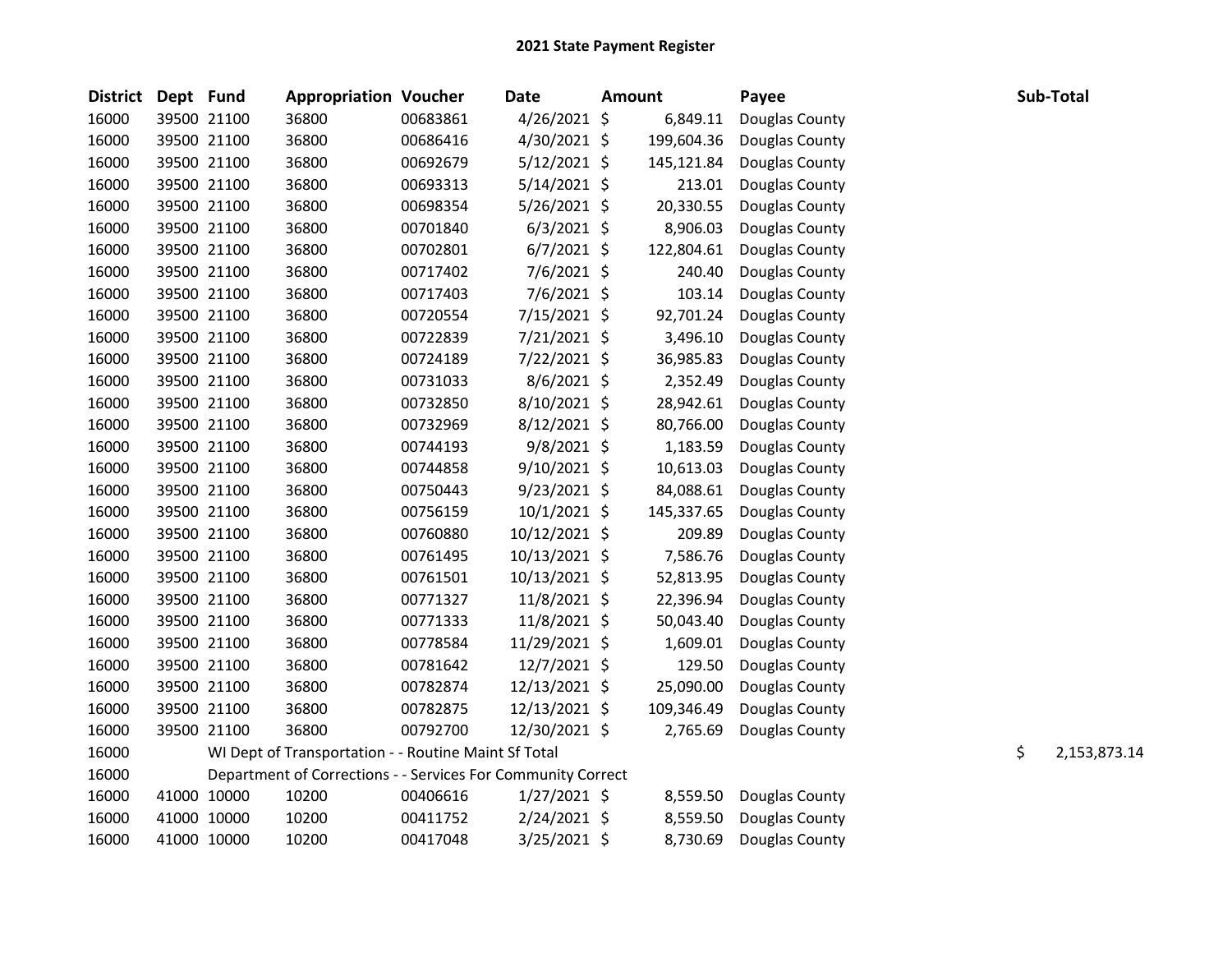| <b>District</b> | Dept Fund |             | <b>Appropriation Voucher</b>                                       |          | <b>Date</b>    | <b>Amount</b> |           | Payee          | Sub-Total |            |
|-----------------|-----------|-------------|--------------------------------------------------------------------|----------|----------------|---------------|-----------|----------------|-----------|------------|
| 16000           |           | 41000 10000 | 10200                                                              | 00422411 | 4/26/2021 \$   |               | 8,730.69  | Douglas County |           |            |
| 16000           |           | 41000 10000 | 10200                                                              | 00428035 | $5/25/2021$ \$ |               | 8,730.69  | Douglas County |           |            |
| 16000           |           | 41000 10000 | 10200                                                              | 00438730 | 7/14/2021 \$   |               | 8,730.69  | Douglas County |           |            |
| 16000           |           | 41000 10000 | 10200                                                              | 00440454 | 7/26/2021 \$   |               | 8,730.69  | Douglas County |           |            |
| 16000           |           | 41000 10000 | 10200                                                              | 00445730 | 8/25/2021 \$   |               | 8,730.69  | Douglas County |           |            |
| 16000           |           | 41000 10000 | 10200                                                              | 00451853 | $9/27/2021$ \$ |               | 8,730.69  | Douglas County |           |            |
| 16000           |           | 41000 10000 | 10200                                                              | 00457469 | 10/25/2021 \$  |               | 8,730.69  | Douglas County |           |            |
| 16000           |           | 41000 10000 | 10200                                                              | 00463370 | 11/26/2021 \$  |               | 8,730.69  | Douglas County |           |            |
| 16000           |           | 41000 10000 | 10200                                                              | 00469386 | 12/27/2021 \$  |               | 8,730.69  | Douglas County |           |            |
| 16000           |           |             | Department of Corrections - - Services For Community Correct Total |          |                |               |           |                | \$        | 104,425.90 |
| 16000           |           |             | Department of Corrections - - Institutional Repair And Maint       |          |                |               |           |                |           |            |
| 16000           |           | 41000 10000 | 11000                                                              | 00451089 | $10/1/2021$ \$ |               | 40.00     | Douglas County |           |            |
| 16000           |           |             | Department of Corrections - - Institutional Repair And Maint Total |          |                |               |           |                | \$        | 40.00      |
| 16000           |           |             | Department of Corrections - - Corrections Contracts And Agre       |          |                |               |           |                |           |            |
| 16000           |           | 41000 10000 | 11400                                                              | 00403339 | $1/8/2021$ \$  |               | 8,336.52  | Douglas County |           |            |
| 16000           |           | 41000 10000 | 11400                                                              | 00403346 | $1/8/2021$ \$  |               | 7,152.94  | Douglas County |           |            |
| 16000           |           | 41000 10000 | 11400                                                              | 00403351 | $1/8/2021$ \$  |               | 7,152.94  | Douglas County |           |            |
| 16000           |           | 41000 10000 | 11400                                                              | 00403356 | $1/8/2021$ \$  |               | 11,012.44 | Douglas County |           |            |
| 16000           |           | 41000 10000 | 11400                                                              | 00405450 | $1/21/2021$ \$ |               | 9,983.24  | Douglas County |           |            |
| 16000           |           | 41000 10000 | 11400                                                              | 00409735 | $2/16/2021$ \$ |               | 6,638.34  | Douglas County |           |            |
| 16000           |           | 41000 10000 | 11400                                                              | 00412875 | $3/1/2021$ \$  |               | 5,763.52  | Douglas County |           |            |
| 16000           |           | 41000 10000 | 11400                                                              | 00412881 | $3/1/2021$ \$  |               | 5,712.06  | Douglas County |           |            |
| 16000           |           | 41000 10000 | 11400                                                              | 00413810 | 3/8/2021 \$    |               | 4,271.18  | Douglas County |           |            |
| 16000           |           | 41000 10000 | 11400                                                              | 00414739 | 3/10/2021 \$   |               | 13,585.44 | Douglas County |           |            |
| 16000           |           | 41000 10000 | 11400                                                              | 00421064 | $4/14/2021$ \$ |               | 21,252.98 | Douglas County |           |            |
| 16000           |           | 41000 10000 | 11400                                                              | 00422157 | $4/22/2021$ \$ |               | 16,621.58 | Douglas County |           |            |
| 16000           |           | 41000 10000 | 11400                                                              | 00426495 | $5/14/2021$ \$ |               | 17,342.02 | Douglas County |           |            |
| 16000           |           | 41000 10000 | 11400                                                              | 00429079 | $5/27/2021$ \$ |               | 19,709.18 | Douglas County |           |            |
| 16000           |           | 41000 10000 | 11400                                                              | 00431353 | $6/10/2021$ \$ |               | 24,340.58 | Douglas County |           |            |
| 16000           |           | 41000 10000 | 11400                                                              | 00434684 | $6/25/2021$ \$ |               | 15,798.22 | Douglas County |           |            |
| 16000           |           | 41000 10000 | 11400                                                              | 00435054 | $6/28/2021$ \$ |               | 18,628.52 | Douglas County |           |            |
| 16000           |           | 41000 10000 | 11400                                                              | 00435409 | $6/29/2021$ \$ |               | 411.68    | Douglas County |           |            |
| 16000           |           | 41000 10000 | 11400                                                              | 00435410 | $6/29/2021$ \$ |               | 1,235.04  | Douglas County |           |            |
| 16000           |           | 41000 10000 | 11400                                                              | 00435411 | $6/29/2021$ \$ |               | 5,403.30  | Douglas County |           |            |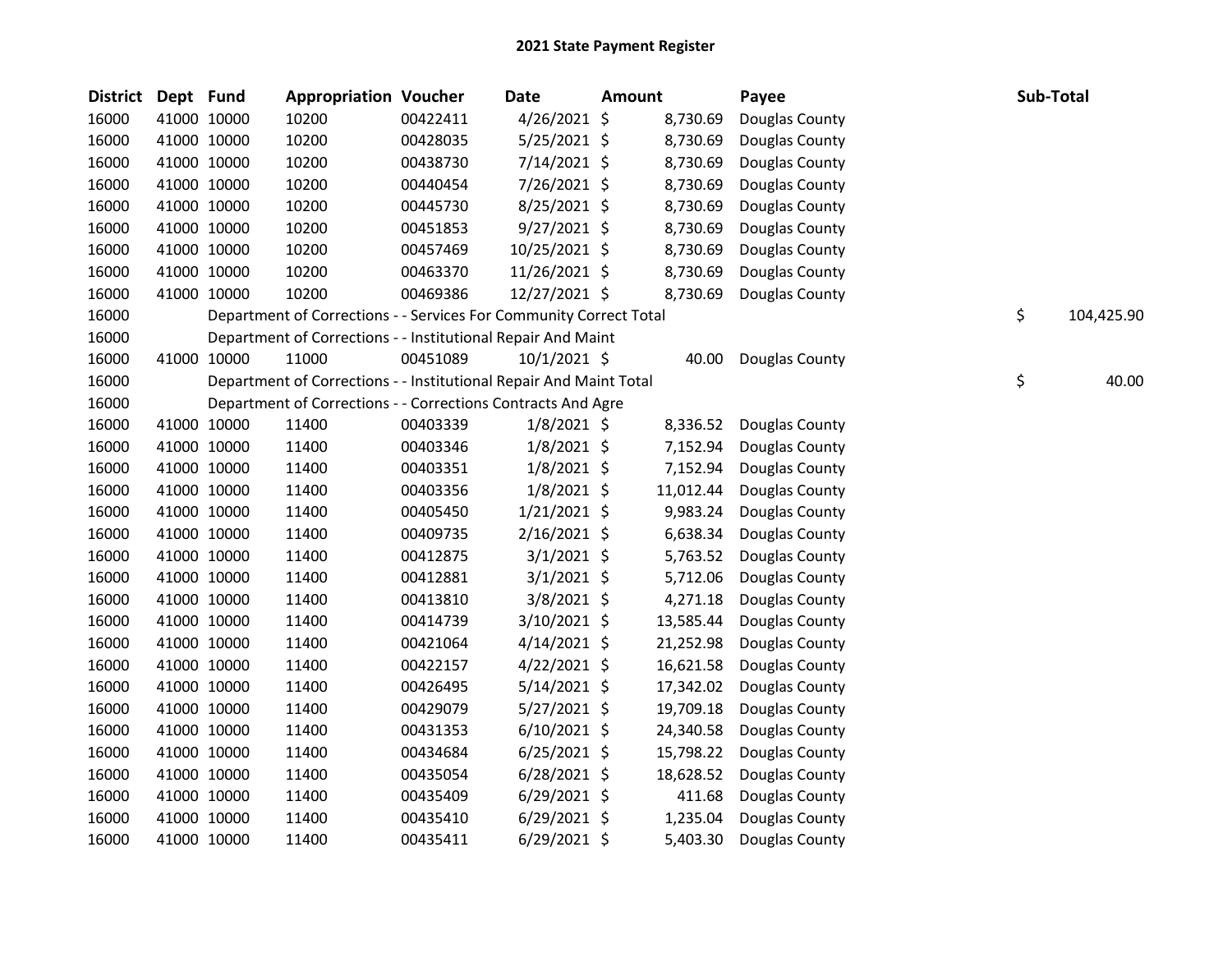| <b>District</b> | Dept Fund   |             | <b>Appropriation Voucher</b>                                       |          | <b>Date</b>     | <b>Amount</b> | Payee                                                                                                         | Sub-Total        |
|-----------------|-------------|-------------|--------------------------------------------------------------------|----------|-----------------|---------------|---------------------------------------------------------------------------------------------------------------|------------------|
| 16000           |             | 41000 10000 | 11400                                                              | 00435417 | $6/29/2021$ \$  | 8,748.20      | Douglas County                                                                                                |                  |
| 16000           |             | 41000 10000 | 11400                                                              | 00437057 | $7/7/2021$ \$   | 2,006.94      | Douglas County                                                                                                |                  |
| 16000           |             | 41000 10000 | 11400                                                              | 00437203 | 7/9/2021 \$     | 11,372.00     | Douglas County                                                                                                |                  |
| 16000           |             | 41000 10000 | 11400                                                              | 00437415 | 7/9/2021 \$     | 16,158.44     | Douglas County                                                                                                |                  |
| 16000           |             | 41000 10000 | 11400                                                              | 00446491 | $9/1/2021$ \$   | 10,446.38     | Douglas County                                                                                                |                  |
| 16000           |             | 41000 10000 | 11400                                                              | 00450253 | $9/14/2021$ \$  | 13,585.44     | Douglas County                                                                                                |                  |
| 16000           |             | 41000 10000 | 11400                                                              | 00455808 | $10/12/2021$ \$ | 154.38        | Douglas County                                                                                                |                  |
| 16000           |             | 41000 10000 | 11400                                                              | 00460689 | 11/8/2021 \$    | 9,005.50      | Douglas County                                                                                                |                  |
| 16000           |             | 41000 10000 | 11400                                                              | 00464055 | 11/23/2021 \$   | 15,077.78     | Douglas County                                                                                                |                  |
| 16000           |             | 41000 10000 | 11400                                                              | 00468458 | 12/20/2021 \$   | 11,321.20     | Douglas County                                                                                                |                  |
| 16000           |             |             | Department of Corrections - - Corrections Contracts And Agre Total |          |                 |               |                                                                                                               | \$<br>318,227.98 |
| 16000           |             |             |                                                                    |          |                 |               | Department of Corrections - - Reimbursing Counties For Probation, Extended Supervision And Parole Holds       |                  |
| 16000           |             | 41000 10000 | 11600                                                              | 00459573 | 10/29/2021 \$   |               | 1,800.00 Douglas County                                                                                       |                  |
| 16000           |             |             |                                                                    |          |                 |               | Department of Corrections - - Reimbursing Counties For Probation, Extended Supervision And Parole Holds Total | \$<br>1,800.00   |
| 16000           |             |             | Department of Corrections - - General Operations                   |          |                 |               |                                                                                                               |                  |
| 16000           |             | 41000 10000 | 18500                                                              | 00405663 | $2/12/2021$ \$  | 160.00        | Douglas County                                                                                                |                  |
| 16000           |             | 41000 10000 | 18500                                                              | 00429642 | $6/11/2021$ \$  | 120.00        | Douglas County                                                                                                |                  |
| 16000           |             | 41000 10000 | 18500                                                              | 00435113 | $6/30/2021$ \$  | 40.00         | Douglas County                                                                                                |                  |
| 16000           |             | 41000 10000 | 18500                                                              | 00440301 | $8/6/2021$ \$   | 40.00         | Douglas County                                                                                                |                  |
| 16000           |             | 41000 10000 | 18500                                                              | 00447768 | $8/31/2021$ \$  | 40.00         | Douglas County                                                                                                |                  |
| 16000           |             |             | Department of Corrections - - General Operations Total             |          |                 |               |                                                                                                               | \$<br>400.00     |
| 16000           |             |             | Department of Health Services - - State/Federal Aids               |          |                 |               |                                                                                                               |                  |
| 16000           |             | 43500 10000 | 00000                                                              | 92106    | $1/4/2021$ \$   | 84,745.00     | Douglas County                                                                                                |                  |
| 16000           |             | 43500 10000 | 00000                                                              | 92107    | $2/1/2021$ \$   | 108,834.00    | Douglas County                                                                                                |                  |
| 16000           |             | 43500 10000 | 00000                                                              | 92108    | $3/1/2021$ \$   | 75,000.00     | Douglas County                                                                                                |                  |
| 16000           |             | 43500 10000 | 00000                                                              | 92109    | $4/1/2021$ \$   | 11,217.00     | Douglas County                                                                                                |                  |
| 16000           |             | 43500 10000 | 00000                                                              | 92110    | $5/3/2021$ \$   | 586,968.00    | Douglas County                                                                                                |                  |
| 16000           |             | 43500 10000 | 00000                                                              | 92111    | $6/1/2021$ \$   | 68,379.00     | Douglas County                                                                                                |                  |
| 16000           |             | 43500 10000 | 00000                                                              | 92112    | $6/16/2021$ \$  | 372,943.00    | Douglas County                                                                                                |                  |
| 16000           |             | 43500 10000 | 00000                                                              | 92200    | $7/1/2021$ \$   | 161,911.00    | Douglas County                                                                                                |                  |
| 16000           |             | 43500 10000 | 00000                                                              | 92201    | 8/2/2021 \$     | 595,968.00    | Douglas County                                                                                                |                  |
| 16000           |             | 43500 10000 | 00000                                                              | 92202    | $9/1/2021$ \$   | 480,144.00    | Douglas County                                                                                                |                  |
| 16000           |             | 43500 10000 | 00000                                                              | 92204    | $10/1/2021$ \$  | 380,193.00    | Douglas County                                                                                                |                  |
| 16000           | 43500 10000 |             | 00000                                                              | 92206    | 11/1/2021 \$    | 581,624.00    | Douglas County                                                                                                |                  |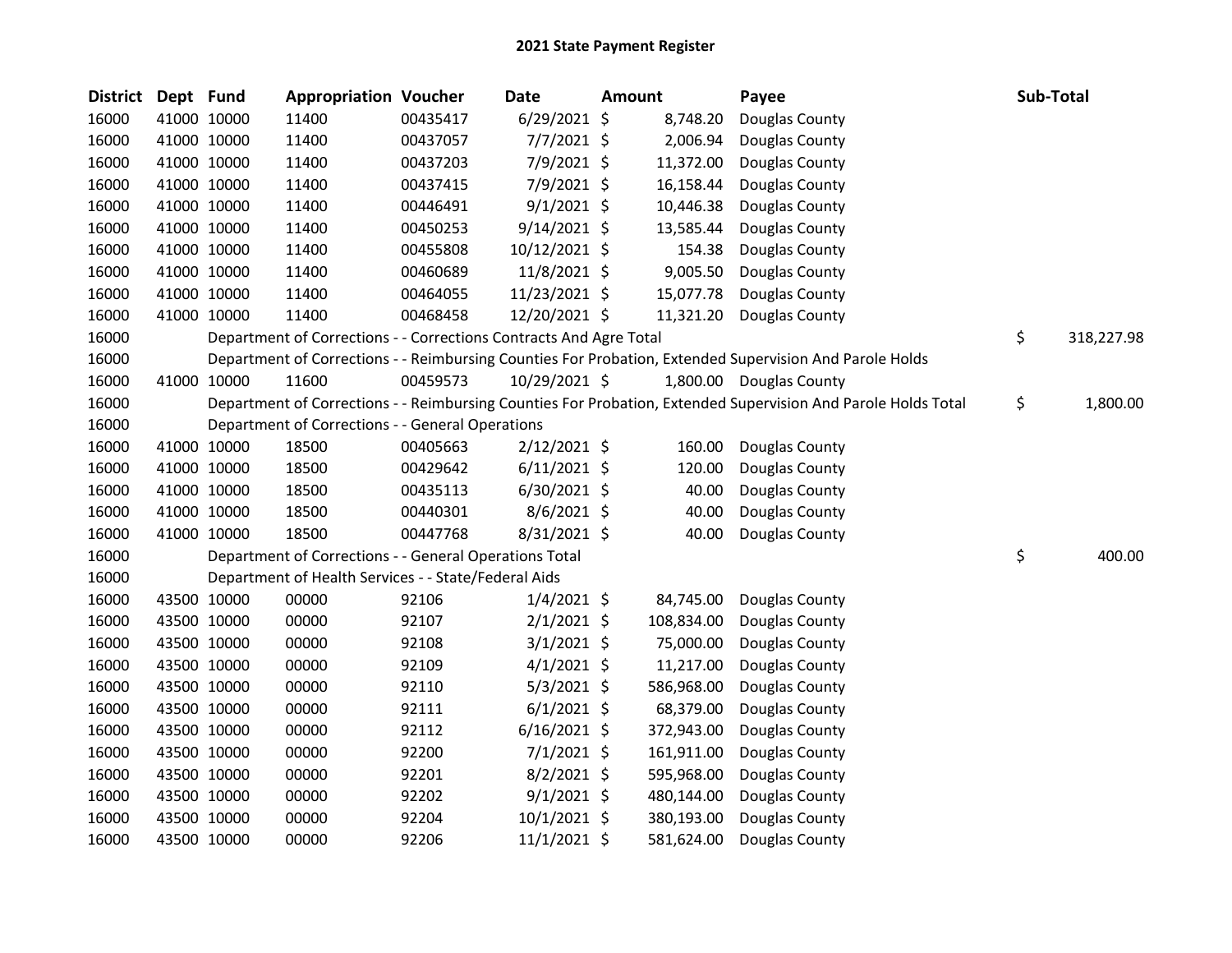| <b>District</b> | Dept Fund |             | <b>Appropriation Voucher</b>                                           |          | <b>Date</b>    | <b>Amount</b> |            | Payee          | Sub-Total          |
|-----------------|-----------|-------------|------------------------------------------------------------------------|----------|----------------|---------------|------------|----------------|--------------------|
| 16000           |           | 43500 10000 | 00000                                                                  | 92207    | 12/1/2021 \$   |               | 134,533.00 | Douglas County |                    |
| 16000           |           |             | Department of Health Services - - State/Federal Aids Total             |          |                |               |            |                | \$<br>3,642,459.00 |
| 16000           |           |             | Department of Health Services - - Emergency Dispatcher Cardiopul       |          |                |               |            |                |                    |
| 16000           |           | 43500 10000 | 18500                                                                  | 00438115 | 7/30/2021 \$   |               | 800.00     | Douglas County |                    |
| 16000           |           |             | Department of Health Services - - Emergency Dispatcher Cardiopul Total |          |                |               |            |                | \$<br>800.00       |
| 16000           |           |             | Department of Health Services - - General Program Operations           |          |                |               |            |                |                    |
| 16000           |           | 43500 10000 | 40100                                                                  | 00411740 | $2/23/2021$ \$ |               | 1.50       | Douglas County |                    |
| 16000           |           | 43500 10000 | 40100                                                                  | 00418582 | 3/30/2021 \$   |               | 1.00       | Douglas County |                    |
| 16000           |           | 43500 10000 | 40100                                                                  | 00418583 | 3/30/2021 \$   |               | 15.00      | Douglas County |                    |
| 16000           |           | 43500 10000 | 40100                                                                  | 00423920 | $4/27/2021$ \$ |               | 1.50       | Douglas County |                    |
| 16000           |           | 43500 10000 | 40100                                                                  | 00427587 | 5/18/2021 \$   |               | 1.00       | Douglas County |                    |
| 16000           |           | 43500 10000 | 40100                                                                  | 00427588 | $5/18/2021$ \$ |               | 15.00      | Douglas County |                    |
| 16000           |           | 43500 10000 | 40100                                                                  | 00437368 | 7/7/2021 \$    |               | 1.50       | Douglas County |                    |
| 16000           |           | 43500 10000 | 40100                                                                  | 00441671 | $8/2/2021$ \$  |               | 1.50       | Douglas County |                    |
| 16000           |           | 43500 10000 | 40100                                                                  | 00441675 | 8/2/2021 \$    |               | 1.50       | Douglas County |                    |
| 16000           |           | 43500 10000 | 40100                                                                  | 00442261 | 8/3/2021 \$    |               | 1.50       | Douglas County |                    |
| 16000           |           | 43500 10000 | 40100                                                                  | 00465162 | 11/30/2021 \$  |               | 1.50       | Douglas County |                    |
| 16000           |           | 43500 10000 | 40100                                                                  | 00468381 | 12/16/2021 \$  |               | 1.00       | Douglas County |                    |
| 16000           |           | 43500 10000 | 40100                                                                  | 00468382 | 12/16/2021 \$  |               | 15.00      | Douglas County |                    |
| 16000           |           |             | Department of Health Services - - General Program Operations Total     |          |                |               |            |                | \$<br>58.50        |
| 16000           |           |             | Department of Health Services - - Medical Assistance State Admin       |          |                |               |            |                |                    |
| 16000           |           | 43500 10000 | 44000                                                                  | 00411740 | $2/23/2021$ \$ |               | 1.50       | Douglas County |                    |
| 16000           |           | 43500 10000 | 44000                                                                  | 00418582 | 3/30/2021 \$   |               | 1.00       | Douglas County |                    |
| 16000           |           | 43500 10000 | 44000                                                                  | 00418583 | 3/30/2021 \$   |               | 15.00      | Douglas County |                    |
| 16000           |           | 43500 10000 | 44000                                                                  | 00423920 | $4/27/2021$ \$ |               | 1.50       | Douglas County |                    |
| 16000           |           | 43500 10000 | 44000                                                                  | 00427587 | 5/18/2021 \$   |               | 1.00       | Douglas County |                    |
| 16000           |           | 43500 10000 | 44000                                                                  | 00427588 | 5/18/2021 \$   |               | 15.00      | Douglas County |                    |
| 16000           |           | 43500 10000 | 44000                                                                  | 00437368 | $7/7/2021$ \$  |               | 1.50       | Douglas County |                    |
| 16000           |           | 43500 10000 | 44000                                                                  | 00441671 | $8/2/2021$ \$  |               | 1.50       | Douglas County |                    |
| 16000           |           | 43500 10000 | 44000                                                                  | 00441675 | 8/2/2021 \$    |               | 1.50       | Douglas County |                    |
| 16000           |           | 43500 10000 | 44000                                                                  | 00442261 | $8/3/2021$ \$  |               | 1.50       | Douglas County |                    |
| 16000           |           | 43500 10000 | 44000                                                                  | 00465162 | 11/30/2021 \$  |               | 1.50       | Douglas County |                    |
| 16000           |           | 43500 10000 | 44000                                                                  | 00468381 | 12/16/2021 \$  |               | 1.00       | Douglas County |                    |
| 16000           |           | 43500 10000 | 44000                                                                  | 00468382 | 12/16/2021 \$  |               | 15.00      | Douglas County |                    |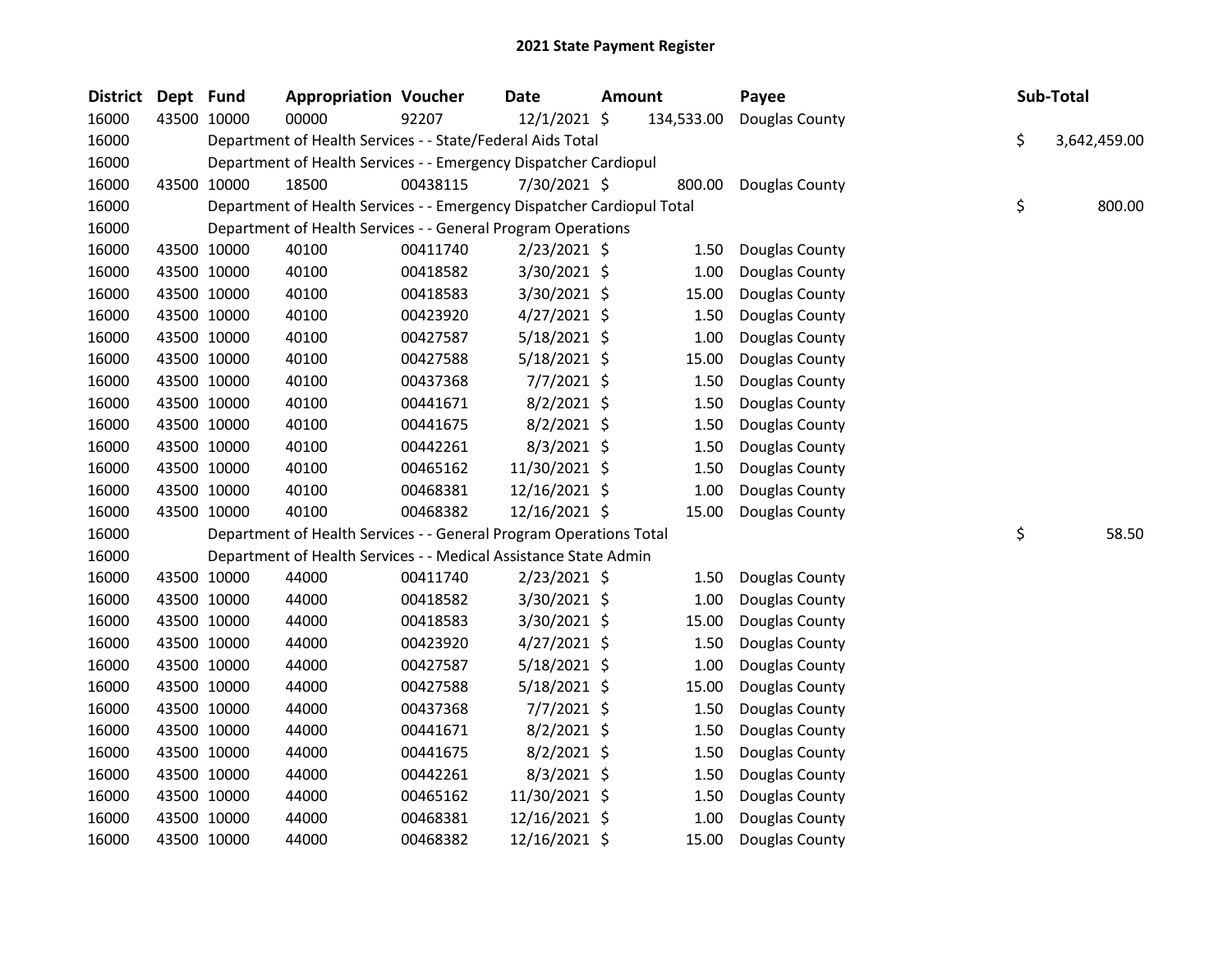| District Dept Fund |             |             | <b>Appropriation Voucher</b>                                           |          | <b>Date</b>    | Amount       | Payee          | Sub-Total |        |
|--------------------|-------------|-------------|------------------------------------------------------------------------|----------|----------------|--------------|----------------|-----------|--------|
| 16000              |             |             | Department of Health Services - - Medical Assistance State Admin Total |          |                |              |                | \$        | 58.50  |
| 16000              |             |             | Dept of Children and Families - - Fees For Administrative Servic       |          |                |              |                |           |        |
| 16000              |             | 43700 10000 | 23100                                                                  | 00080555 | $2/16/2021$ \$ | 50.00        | Douglas County |           |        |
| 16000              | 43700 10000 |             | 23100                                                                  | 00083412 | $4/20/2021$ \$ | 55.00        | Douglas County |           |        |
| 16000              | 43700 10000 |             | 23100                                                                  | 00087295 | 7/23/2021 \$   | 20.00        | Douglas County |           |        |
| 16000              | 43700 10000 |             | 23100                                                                  | 00090912 | 11/2/2021 \$   | 30.00        | Douglas County |           |        |
| 16000              |             |             | Dept of Children and Families - - Fees For Administrative Servic Total |          |                |              |                | \$        | 155.00 |
| 16000              |             |             | Dept of Children and Families - - General Aids                         |          |                |              |                |           |        |
| 16000              | 43700 10000 |             | 99000                                                                  | 00078990 | $1/5/2021$ \$  | 122,137.92   | Douglas County |           |        |
| 16000              | 43700 10000 |             | 99000                                                                  | 00079732 | 1/29/2021 \$   | 142,310.61   | Douglas County |           |        |
| 16000              | 43700 10000 |             | 99000                                                                  | 00079930 | $2/1/2021$ \$  | 146.57       | Douglas County |           |        |
| 16000              | 43700 10000 |             | 99000                                                                  | 00080146 | $2/5/2021$ \$  | 98,540.73    | Douglas County |           |        |
| 16000              | 43700 10000 |             | 99000                                                                  | 00080251 | $2/5/2021$ \$  | 54.73        | Douglas County |           |        |
| 16000              | 43700 10000 |             | 99000                                                                  | 00080945 | 2/26/2021 \$   | 8,790.66     | Douglas County |           |        |
| 16000              | 43700 10000 |             | 99000                                                                  | 00081192 | $3/4/2021$ \$  | 42,236.10    | Douglas County |           |        |
| 16000              | 43700 10000 |             | 99000                                                                  | 00081301 | $3/5/2021$ \$  | 766.54       | Douglas County |           |        |
| 16000              | 43700 10000 |             | 99000                                                                  | 00081387 | 3/8/2021 \$    | 9,750.00     | Douglas County |           |        |
| 16000              | 43700 10000 |             | 99000                                                                  | 00082617 | $4/5/2021$ \$  | 350,906.00   | Douglas County |           |        |
| 16000              | 43700 10000 |             | 99000                                                                  | 00082618 | $4/5/2021$ \$  | 207,938.86   | Douglas County |           |        |
| 16000              | 43700 10000 |             | 99000                                                                  | 00083877 | 4/30/2021 \$   | 240,566.76   | Douglas County |           |        |
| 16000              | 43700 10000 |             | 99000                                                                  | 00084090 | $5/5/2021$ \$  | 176,439.65   | Douglas County |           |        |
| 16000              | 43700 10000 |             | 99000                                                                  | 00084919 | 5/18/2021 \$   | 1,246.00     | Douglas County |           |        |
| 16000              | 43700 10000 |             | 99000                                                                  | 00085604 | $6/7/2021$ \$  | 98,206.01    | Douglas County |           |        |
| 16000              | 43700 10000 |             | 99000                                                                  | 00086538 | $7/1/2021$ \$  | 1,550.00     | Douglas County |           |        |
| 16000              | 43700 10000 |             | 99000                                                                  | 00086666 | 7/8/2021 \$    | 171,900.58   | Douglas County |           |        |
| 16000              | 43700 10000 |             | 99000                                                                  | 00087541 | 7/30/2021 \$   | 87,018.51    | Douglas County |           |        |
| 16000              | 43700 10000 |             | 99000                                                                  | 00087674 | 7/30/2021 \$   | 52,023.31    | Douglas County |           |        |
| 16000              | 43700 10000 |             | 99000                                                                  | 00087675 | 7/30/2021 \$   | 39,396.00    | Douglas County |           |        |
| 16000              | 43700 10000 |             | 99000                                                                  | 00087911 | 8/5/2021 \$    | 25,898.80    | Douglas County |           |        |
| 16000              | 43700 10000 |             | 99000                                                                  | 00088813 | $9/1/2021$ \$  | 6,494.00     | Douglas County |           |        |
| 16000              | 43700 10000 |             | 99000                                                                  | 00088870 | $9/2/2021$ \$  | 115,974.00   | Douglas County |           |        |
| 16000              | 43700 10000 |             | 99000                                                                  | 00088915 | $9/7/2021$ \$  | 1,055,652.39 | Douglas County |           |        |
| 16000              | 43700 10000 |             | 99000                                                                  | 00089093 | 9/10/2021 \$   | 41,508.36    | Douglas County |           |        |
| 16000              | 43700 10000 |             | 99000                                                                  | 00089886 | 10/5/2021 \$   | 104,256.66   | Douglas County |           |        |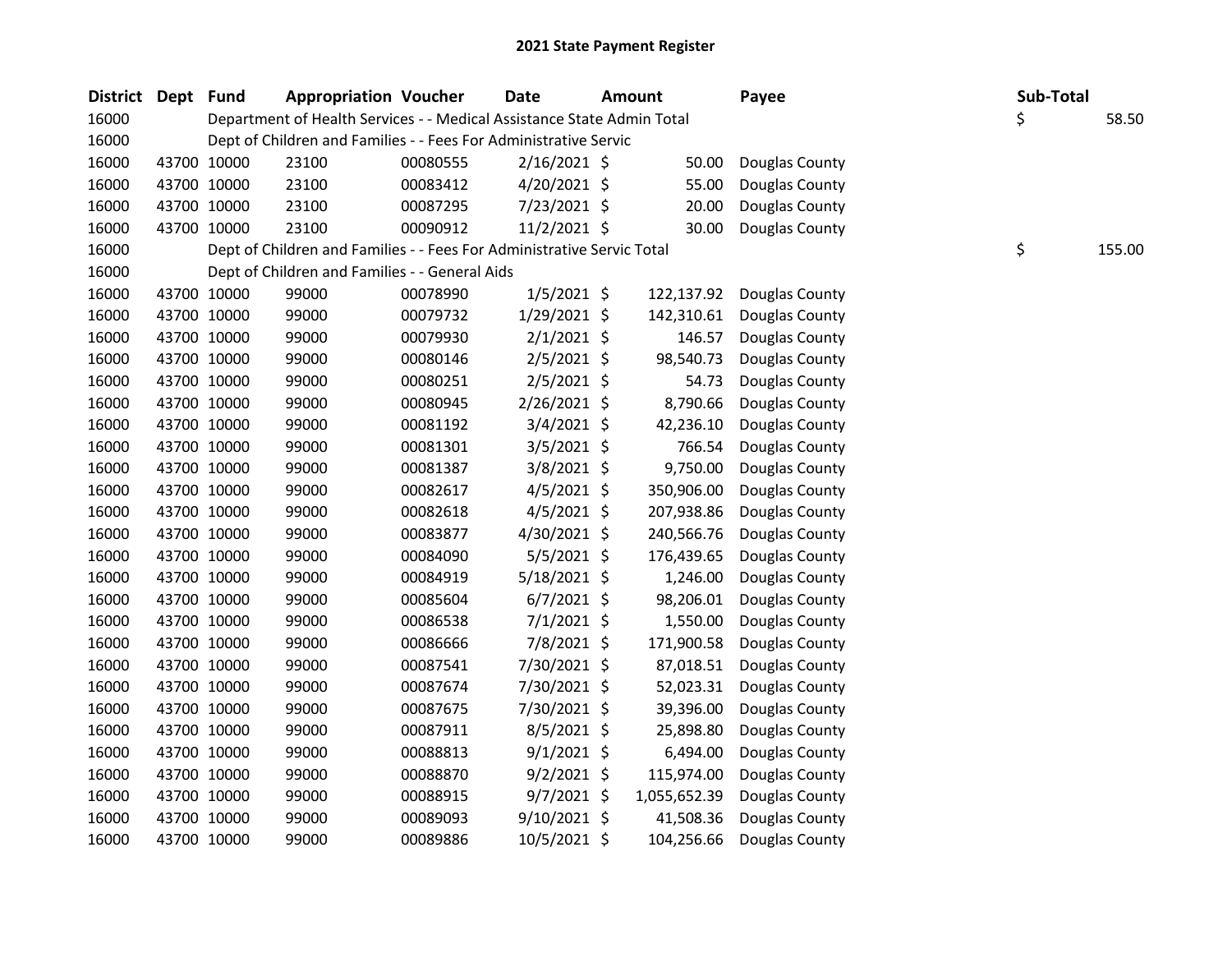| <b>District</b> | Dept Fund |             | <b>Appropriation Voucher</b>                                          |          | <b>Date</b>    | Amount |            | Payee          |    | Sub-Total    |
|-----------------|-----------|-------------|-----------------------------------------------------------------------|----------|----------------|--------|------------|----------------|----|--------------|
| 16000           |           | 43700 10000 | 99000                                                                 | 00090735 | 10/29/2021 \$  |        | 153,216.52 | Douglas County |    |              |
| 16000           |           | 43700 10000 | 99000                                                                 | 00091001 | 11/5/2021 \$   |        | 130,458.52 | Douglas County |    |              |
| 16000           |           | 43700 10000 | 99000                                                                 | 00092100 | 12/3/2021 \$   |        | 23,054.00  | Douglas County |    |              |
| 16000           |           | 43700 10000 | 99000                                                                 | 00092197 | 12/6/2021 \$   |        | 1,096.09   | Douglas County |    |              |
| 16000           |           |             | Dept of Children and Families - - General Aids Total                  |          |                |        |            |                | \$ | 3,509,534.88 |
| 16000           |           |             | Dept of Workforce Development - - Auxiliary Services                  |          |                |        |            |                |    |              |
| 16000           |           | 44500 10000 | 13000                                                                 | 00310354 | $1/4/2021$ \$  |        | 30.00      | Douglas County |    |              |
| 16000           |           | 44500 10000 | 13000                                                                 | 00313443 | $2/2/2021$ \$  |        | 70.00      | Douglas County |    |              |
| 16000           |           | 44500 10000 | 13000                                                                 | 00317073 | $3/2/2021$ \$  |        | 40.00      | Douglas County |    |              |
| 16000           |           | 44500 10000 | 13000                                                                 | 00320881 | $4/2/2021$ \$  |        | 80.00      | Douglas County |    |              |
| 16000           |           | 44500 10000 | 13000                                                                 | 00324426 | 5/4/2021 \$    |        | 65.00      | Douglas County |    |              |
| 16000           |           | 44500 10000 | 13000                                                                 | 00327618 | $6/2/2021$ \$  |        | 50.00      | Douglas County |    |              |
| 16000           |           | 44500 10000 | 13000                                                                 | 00331403 | 7/2/2021 \$    |        | 20.00      | Douglas County |    |              |
| 16000           |           | 44500 10000 | 13000                                                                 | 00335302 | $8/3/2021$ \$  |        | 30.00      | Douglas County |    |              |
| 16000           |           | 44500 10000 | 13000                                                                 | 00339095 | $9/2/2021$ \$  |        | 30.00      | Douglas County |    |              |
| 16000           |           | 44500 10000 | 13000                                                                 | 00343083 | 10/4/2021 \$   |        | 45.00      | Douglas County |    |              |
| 16000           |           | 44500 10000 | 13000                                                                 | 00347122 | $11/2/2021$ \$ |        | 50.00      | Douglas County |    |              |
| 16000           |           | 44500 10000 | 13000                                                                 | 00350769 | 12/2/2021 \$   |        | 20.00      | Douglas County |    |              |
| 16000           |           |             | Dept of Workforce Development - - Auxiliary Services Total            |          |                |        |            |                | \$ | 530.00       |
| 16000           |           |             | Dept of Workforce Development - - Wc Ops Uninsured Emplyr Admin       |          |                |        |            |                |    |              |
| 16000           |           | 44500 22700 | 17700                                                                 | 00315976 | 2/23/2021 \$   |        | 20.00      | Douglas County |    |              |
| 16000           |           | 44500 22700 | 17700                                                                 | 00336440 | 8/13/2021 \$   |        | 10.00      | Douglas County |    |              |
| 16000           |           |             | Dept of Workforce Development - - Wc Ops Uninsured Emplyr Admin Total |          |                |        |            |                | \$ | 30.00        |
| 16000           |           |             | Department of Justice - - Officer training reimbursement              |          |                |        |            |                |    |              |
| 16000           |           | 45500 10000 | 21400                                                                 | 00104995 | 11/15/2021 \$  |        | 9,760.00   | Douglas County |    |              |
| 16000           |           |             | Department of Justice - - Officer training reimbursement Total        |          |                |        |            |                | \$ | 9,760.00     |
| 16000           |           |             | Department of Justice - - Crime Laboratories, Dna                     |          |                |        |            |                |    |              |
| 16000           |           | 45500 10000 | 22100                                                                 | 00100323 | $7/14/2021$ \$ |        | 1,910.00   | Douglas County |    |              |
| 16000           |           |             | Department of Justice - - Crime Laboratories, Dna Total               |          |                |        |            |                | \$ | 1,910.00     |
| 16000           |           |             | Department of Justice - - Drug Crimes Enforcement, Local              |          |                |        |            |                |    |              |
| 16000           |           | 45500 10000 | 22500                                                                 | 00094175 | $2/9/2021$ \$  |        | 16,806.00  | Douglas County |    |              |
| 16000           |           |             | Department of Justice - - Drug Crimes Enforcement, Local Total        |          |                |        |            |                | \$ | 16,806.00    |
| 16000           |           |             | Department of Justice - - Law Enforcement Train, Local                |          |                |        |            |                |    |              |
| 16000           |           | 45500 10000 | 23100                                                                 | 00099940 | 7/12/2021 \$   |        | 9,129.02   | Douglas County |    |              |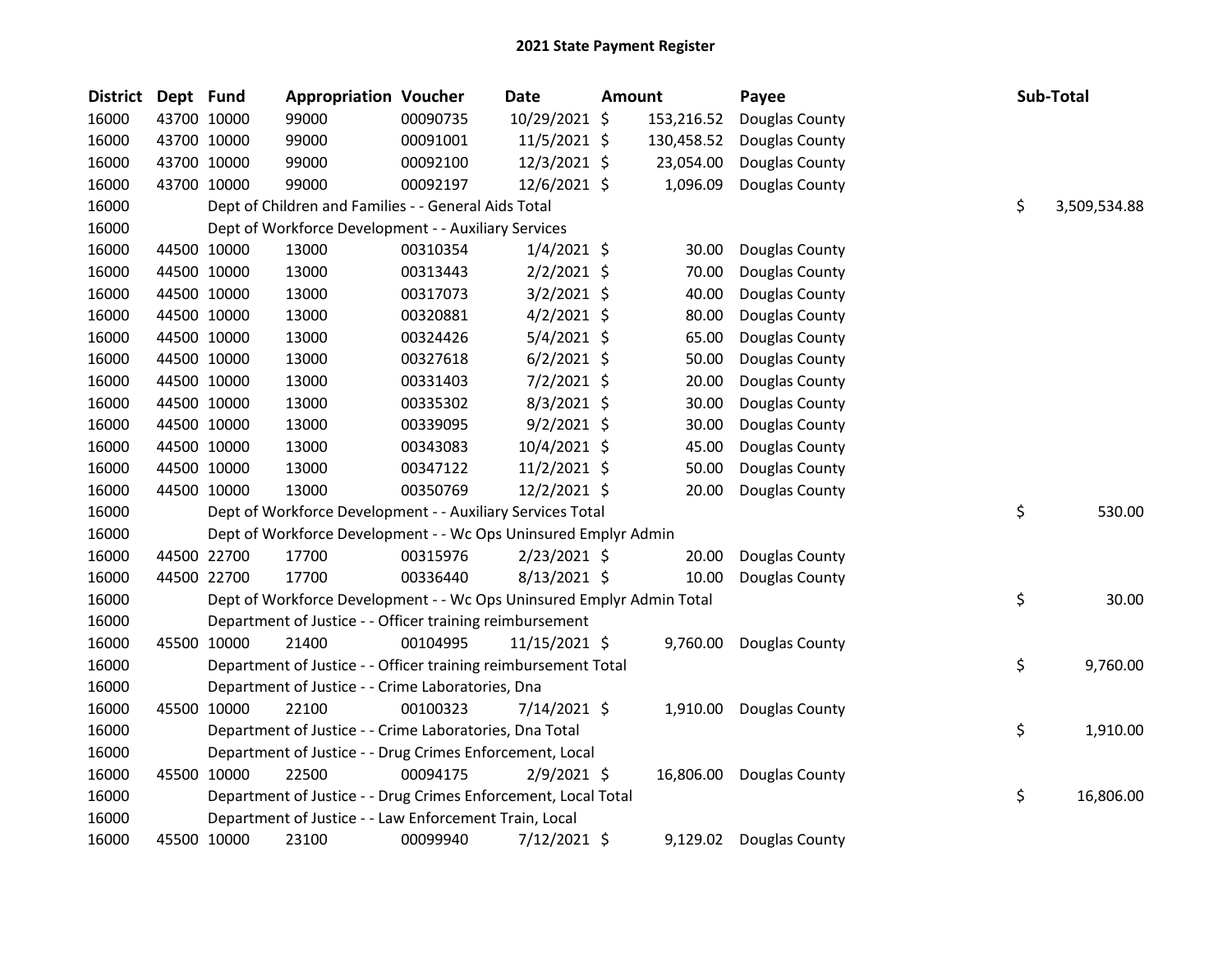| <b>District</b> | Dept Fund |             | <b>Appropriation Voucher</b>                                           |          | <b>Date</b>    | Amount |           | Payee                    | Sub-Total |            |
|-----------------|-----------|-------------|------------------------------------------------------------------------|----------|----------------|--------|-----------|--------------------------|-----------|------------|
| 16000           |           | 45500 10000 | 23100                                                                  | 00099953 | 7/12/2021 \$   |        | 3,913.30  | Douglas County           |           |            |
| 16000           |           | 45500 10000 | 23100                                                                  | 00102947 | 9/28/2021 \$   |        | 5,340.83  | Douglas County           |           |            |
| 16000           |           |             | Department of Justice - - Law Enforcement Train, Local Total           |          |                |        |           |                          | \$        | 18,383.15  |
| 16000           |           |             | Department of Justice - - Federal Aid, Local Assistance                |          |                |        |           |                          |           |            |
| 16000           |           | 45500 10000 | 25100                                                                  | 00094927 | $2/19/2021$ \$ |        | 6,178.00  | Douglas County           |           |            |
| 16000           |           | 45500 10000 | 25100                                                                  | 00098625 | $5/27/2021$ \$ |        | 3,175.00  | Douglas County           |           |            |
| 16000           |           | 45500 10000 | 25100                                                                  | 00101576 | 8/27/2021 \$   |        | 440.00    | Douglas County           |           |            |
| 16000           |           | 45500 10000 | 25100                                                                  | 00104982 | 11/26/2021 \$  |        | 1,860.00  | Douglas County           |           |            |
| 16000           |           |             | Department of Justice - - Federal Aid, Local Assistance Total          |          |                |        |           |                          | \$        | 11,653.00  |
| 16000           |           |             | Department of Justice - - Alt Prosecution Alcohol Drugs                |          |                |        |           |                          |           |            |
| 16000           |           | 45500 10000 | 27100                                                                  | 00095497 | 3/12/2021 \$   |        | 44,677.64 | Douglas County           |           |            |
| 16000           |           | 45500 10000 | 27100                                                                  | 00098414 | $5/26/2021$ \$ |        | 23,844.49 | Douglas County           |           |            |
| 16000           |           | 45500 10000 | 27100                                                                  | 00102073 | 8/30/2021 \$   |        | 23,024.73 | Douglas County           |           |            |
| 16000           |           | 45500 10000 | 27100                                                                  | 00104090 | 10/25/2021 \$  |        | 21,699.88 | Douglas County           |           |            |
| 16000           |           |             | Department of Justice - - Alt Prosecution Alcohol Drugs Total          |          |                |        |           |                          | \$        | 113,246.74 |
| 16000           |           |             | Department of Justice - - Crime Victim Witness Assist                  |          |                |        |           |                          |           |            |
| 16000           |           | 45500 10000 | 53200                                                                  | 00100524 | 7/15/2021 \$   |        |           | 28,959.41 Douglas County |           |            |
| 16000           |           |             | Department of Justice - - Crime Victim Witness Assist Total            |          |                |        |           |                          | \$        | 28,959.41  |
| 16000           |           |             | Department of Justice - - County Reimb Victim-Witness                  |          |                |        |           |                          |           |            |
| 16000           |           | 45500 10000 | 53900                                                                  | 00095429 | $3/5/2021$ \$  |        | 29,286.82 | Douglas County           |           |            |
| 16000           |           |             | Department of Justice - - County Reimb Victim-Witness Total            |          |                |        |           |                          | \$        | 29,286.82  |
| 16000           |           |             | Department of Military Affairs - - Emergency Response Equipment        |          |                |        |           |                          |           |            |
| 16000           |           | 46500 10000 | 30800                                                                  | 00088062 | $1/19/2021$ \$ |        | 7,310.00  | Douglas County           |           |            |
| 16000           |           |             | Department of Military Affairs - - Emergency Response Equipment Total  |          |                |        |           |                          | \$        | 7,310.00   |
| 16000           |           |             | Department of Military Affairs - - Federal Aid, Local Assistance       |          |                |        |           |                          |           |            |
| 16000           |           | 46500 10000 | 34200                                                                  | 00093536 | $5/10/2021$ \$ |        | 42,177.09 | Douglas County           |           |            |
| 16000           |           | 46500 10000 | 34200                                                                  | 00104297 | 12/21/2021 \$  |        | 411.97    | Douglas County           |           |            |
| 16000           |           |             | Department of Military Affairs - - Federal Aid, Local Assistance Total |          |                |        |           |                          | \$        | 42,589.06  |
| 16000           |           |             | Department of Veterans Affairs - - County Grants                       |          |                |        |           |                          |           |            |
| 16000           |           | 48500 58200 | 26700                                                                  | 00091420 | $3/12/2021$ \$ |        | 10,000.00 | Douglas County           |           |            |
| 16000           |           |             | Department of Veterans Affairs - - County Grants Total                 |          |                |        |           |                          | \$        | 10,000.00  |
| 16000           |           |             | Department of Administration - - Federal Aid                           |          |                |        |           |                          |           |            |
| 16000           |           | 50500 10000 | 14200                                                                  | 00150917 | 8/24/2021 \$   |        | 6,459.35  | Douglas County           |           |            |
| 16000           |           |             | Department of Administration - - Federal Aid Total                     |          |                |        |           |                          | \$        | 6,459.35   |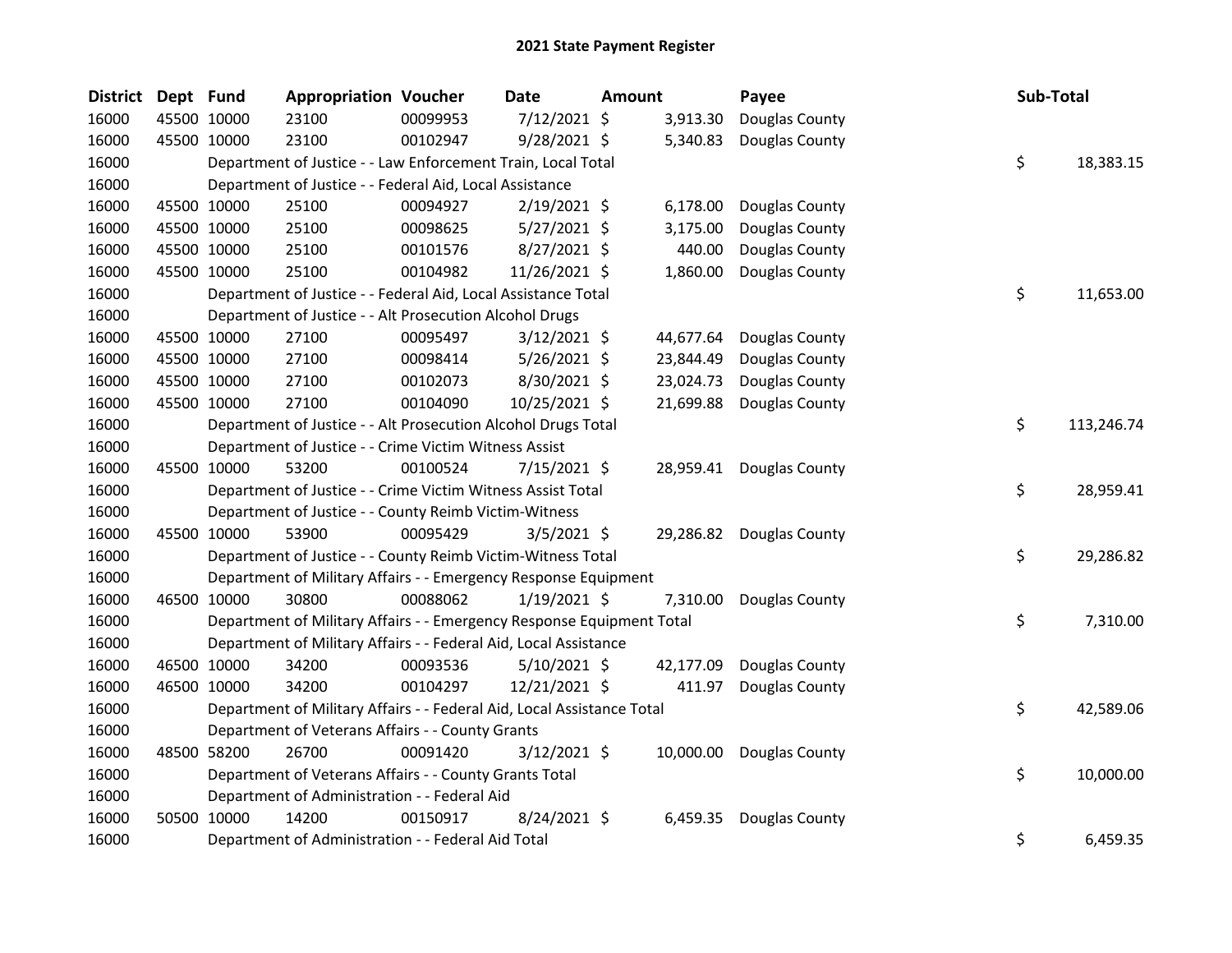| District Dept Fund |             | <b>Appropriation Voucher</b>                                          |          | <b>Date</b>    | <b>Amount</b> |            | Payee          | Sub-Total |            |
|--------------------|-------------|-----------------------------------------------------------------------|----------|----------------|---------------|------------|----------------|-----------|------------|
| 16000              |             | Department of Administration - - Federal Aid, Local Assistance        |          |                |               |            |                |           |            |
| 16000              | 50500 10000 | 74300                                                                 | 00137947 | $1/13/2021$ \$ |               | 56,700.76  | Douglas County |           |            |
| 16000              | 50500 10000 | 74300                                                                 | 00137964 | $1/13/2021$ \$ |               | 56,777.00  | Douglas County |           |            |
| 16000              | 50500 10000 | 74300                                                                 | 00138435 | 1/20/2021 \$   |               | 14,831.00  | Douglas County |           |            |
| 16000              | 50500 10000 | 74300                                                                 | 00140297 | $2/9/2021$ \$  |               | 8,500.00   | Douglas County |           |            |
| 16000              | 50500 10000 | 74300                                                                 | 00140403 | $2/9/2021$ \$  |               | 10,283.95  | Douglas County |           |            |
| 16000              | 50500 10000 | 74300                                                                 | 00140651 | 2/18/2021 \$   |               | 37,957.00  | Douglas County |           |            |
| 16000              | 50500 10000 | 74300                                                                 | 00143207 | $4/5/2021$ \$  |               | 118,346.00 | Douglas County |           |            |
| 16000              | 50500 10000 | 74300                                                                 | 00144242 | 4/28/2021 \$   |               | 29,800.00  | Douglas County |           |            |
| 16000              | 50500 10000 | 74300                                                                 | 00146585 | $6/11/2021$ \$ |               | 22,164.57  | Douglas County |           |            |
| 16000              | 50500 10000 | 74300                                                                 | 00147195 | $6/28/2021$ \$ |               | 11,056.50  | Douglas County |           |            |
| 16000              | 50500 10000 | 74300                                                                 | 00147640 | $7/1/2021$ \$  |               | 13,051.60  | Douglas County |           |            |
| 16000              | 50500 10000 | 74300                                                                 | 00153803 | 11/2/2021 \$   |               | 54,595.60  | Douglas County |           |            |
| 16000              | 50500 10000 | 74300                                                                 | 00155284 | 12/1/2021 \$   |               | 97,620.61  | Douglas County |           |            |
| 16000              | 50500 10000 | 74300                                                                 | 00155969 | 12/8/2021 \$   |               | 8,809.00   | Douglas County |           |            |
| 16000              | 50500 10000 | 74300                                                                 | 00156742 | 12/21/2021 \$  |               | 10,590.00  | Douglas County |           |            |
| 16000              |             | Department of Administration - - Federal Aid, Local Assistance Total  |          |                |               |            |                | \$        | 551,083.59 |
| 16000              |             | Department of Administration - - Low-Income Assistance Grants         |          |                |               |            |                |           |            |
| 16000              | 50500 23500 | 37100                                                                 | 00139977 | $1/29/2021$ \$ |               | 9,394.00   | Douglas County |           |            |
| 16000              | 50500 23500 | 37100                                                                 | 00143148 | 3/30/2021 \$   |               | 15,728.00  | Douglas County |           |            |
| 16000              | 50500 23500 | 37100                                                                 | 00145245 | 5/7/2021 \$    |               | 8,981.00   | Douglas County |           |            |
| 16000              | 50500 23500 | 37100                                                                 | 00146469 | $6/1/2021$ \$  |               | 7,585.00   | Douglas County |           |            |
| 16000              | 50500 23500 | 37100                                                                 | 00147847 | 6/29/2021 \$   |               | 5,765.00   | Douglas County |           |            |
| 16000              | 50500 23500 | 37100                                                                 | 00150586 | 8/17/2021 \$   |               | 5,875.00   | Douglas County |           |            |
| 16000              |             | Department of Administration - - Low-Income Assistance Grants Total   |          |                |               |            |                | \$        | 53,328.00  |
| 16000              |             | Department of Administration - - Land Information Program; Loca       |          |                |               |            |                |           |            |
| 16000              | 50500 26900 | 17300                                                                 | 00137651 | $1/11/2021$ \$ |               | 20,000.00  | Douglas County |           |            |
| 16000              | 50500 26900 | 17300                                                                 | 00138440 | 1/29/2021 \$   |               | 1,000.00   | Douglas County |           |            |
| 16000              | 50500 26900 | 17300                                                                 | 00139542 | $4/6/2021$ \$  |               | 37,728.00  | Douglas County |           |            |
| 16000              | 50500 26900 | 17300                                                                 | 00144723 | 4/27/2021 \$   |               | 25,000.00  | Douglas County |           |            |
| 16000              |             | Department of Administration - - Land Information Program; Loca Total |          |                |               |            |                | \$        | 83,728.00  |
| 16000              |             | Commissioners of Public Lands - - General Program Operations          |          |                |               |            |                |           |            |
| 16000              | 50700 10000 | 10100                                                                 | 00003970 | 12/27/2021 \$  |               | 30.00      | Douglas County |           |            |
| 16000              |             | Commissioners of Public Lands - - General Program Operations Total    |          |                |               |            |                | \$        | 30.00      |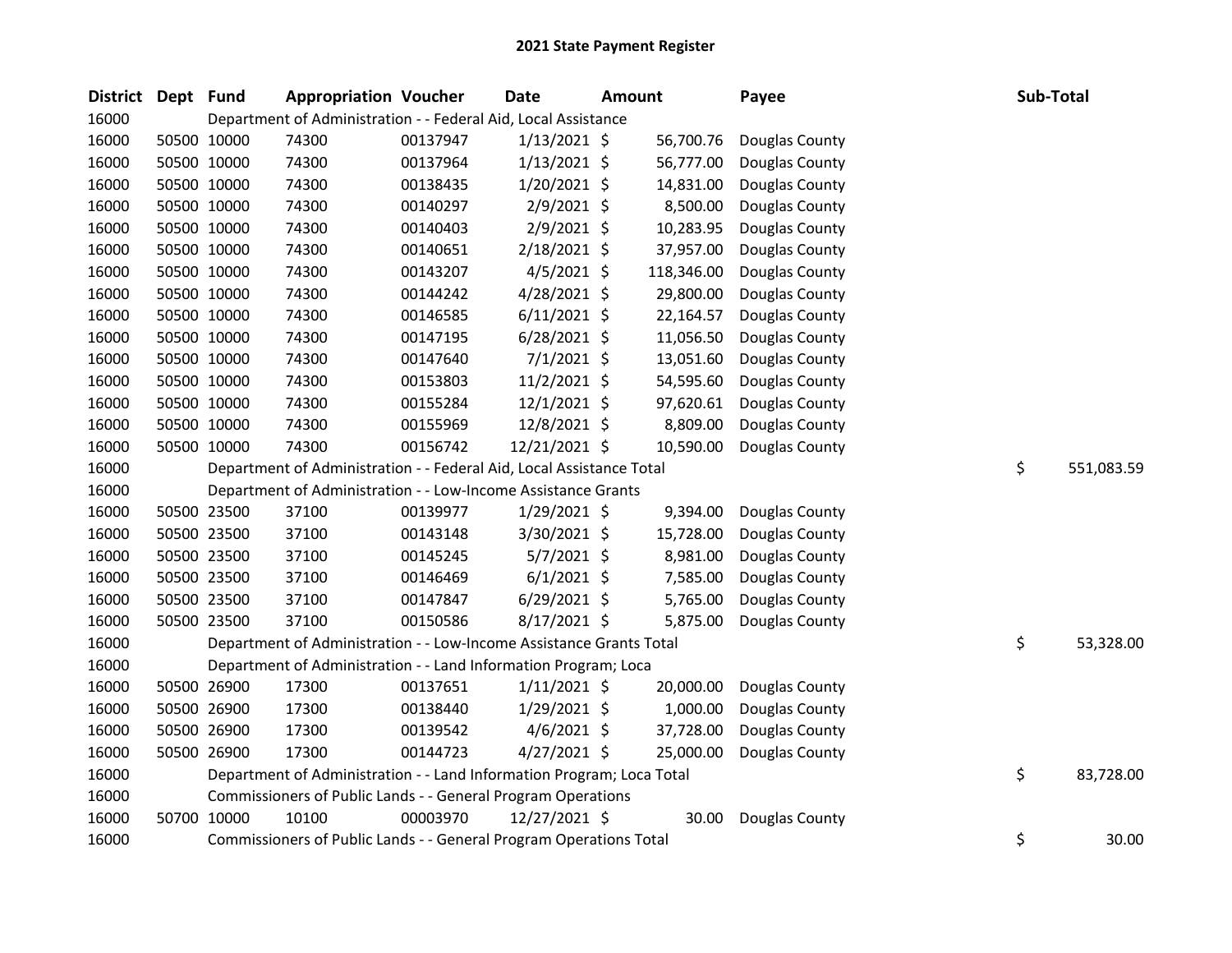| <b>District</b> | Dept Fund |             | <b>Appropriation Voucher</b>                             |          | <b>Date</b>    | <b>Amount</b> |          | Payee                                                                                             | Sub-Total |           |
|-----------------|-----------|-------------|----------------------------------------------------------|----------|----------------|---------------|----------|---------------------------------------------------------------------------------------------------|-----------|-----------|
| 16000           |           |             | Public Defender Board - - Appellate Representation       |          |                |               |          |                                                                                                   |           |           |
| 16000           |           | 55000 10000 | 10200                                                    | 00277021 | 2/8/2021 \$    |               | 10.00    | Douglas County                                                                                    |           |           |
| 16000           |           |             | Public Defender Board - - Appellate Representation Total |          |                |               |          |                                                                                                   | \$        | 10.00     |
| 16000           |           |             | Public Defender Board - - Trial Representation           |          |                |               |          |                                                                                                   |           |           |
| 16000           |           | 55000 10000 | 10300                                                    | 00275491 | $1/26/2021$ \$ |               | 2,390.19 | Douglas County                                                                                    |           |           |
| 16000           |           | 55000 10000 | 10300                                                    | 00279230 | 2/26/2021 \$   |               | 2,390.19 | Douglas County                                                                                    |           |           |
| 16000           |           | 55000 10000 | 10300                                                    | 00283008 | 3/24/2021 \$   |               | 2,390.19 | Douglas County                                                                                    |           |           |
| 16000           |           | 55000 10000 | 10300                                                    | 00286810 | $4/23/2021$ \$ |               | 3,367.56 | Douglas County                                                                                    |           |           |
| 16000           |           | 55000 10000 | 10300                                                    | 00292237 | 5/26/2021 \$   |               | 2,478.60 | Douglas County                                                                                    |           |           |
| 16000           |           | 55000 10000 | 10300                                                    | 00300798 | 7/9/2021 \$    |               | 2,478.60 | Douglas County                                                                                    |           |           |
| 16000           |           | 55000 10000 | 10300                                                    | 00302287 | 7/23/2021 \$   |               | 2,478.60 | Douglas County                                                                                    |           |           |
| 16000           |           | 55000 10000 | 10300                                                    | 00305299 | 8/24/2021 \$   |               | 2,478.60 | Douglas County                                                                                    |           |           |
| 16000           |           | 55000 10000 | 10300                                                    | 00308144 | $9/28/2021$ \$ |               | 2,478.60 | Douglas County                                                                                    |           |           |
| 16000           |           | 55000 10000 | 10300                                                    | 00308705 | 10/29/2021 \$  |               | 15.90    | Douglas County                                                                                    |           |           |
| 16000           |           | 55000 10000 | 10300                                                    | 00310790 | 10/26/2021 \$  |               | 2,478.60 | Douglas County                                                                                    |           |           |
| 16000           |           | 55000 10000 | 10300                                                    | 00313563 | 11/23/2021 \$  |               | 2,478.60 | Douglas County                                                                                    |           |           |
| 16000           |           |             | Public Defender Board - - Trial Representation Total     |          |                |               |          |                                                                                                   | \$        | 27,904.23 |
| 16000           |           |             |                                                          |          |                |               |          | Public Defender Board - - Transcript, Discovery and Records Provided to the Public Defender Board |           |           |
| 16000           |           | 55000 10000 | 10600                                                    | 00275533 | $1/26/2021$ \$ |               | 7.25     | Douglas County                                                                                    |           |           |
| 16000           |           | 55000 10000 | 10600                                                    | 00278529 | $2/22/2021$ \$ |               | 152.80   | Douglas County                                                                                    |           |           |
| 16000           |           | 55000 10000 | 10600                                                    | 00278530 | $2/22/2021$ \$ |               | 86.60    | Douglas County                                                                                    |           |           |
| 16000           |           | 55000 10000 | 10600                                                    | 00278531 | $2/22/2021$ \$ |               | 167.80   | Douglas County                                                                                    |           |           |
| 16000           |           | 55000 10000 | 10600                                                    | 00278537 | $2/22/2021$ \$ |               | 435.80   | Douglas County                                                                                    |           |           |
| 16000           |           | 55000 10000 | 10600                                                    | 00278538 | $2/22/2021$ \$ |               | 295.80   | Douglas County                                                                                    |           |           |
| 16000           |           | 55000 10000 | 10600                                                    | 00278539 | $2/22/2021$ \$ |               | 455.40   | Douglas County                                                                                    |           |           |
| 16000           |           | 55000 10000 | 10600                                                    | 00287642 | 4/30/2021 \$   |               | 0.75     | Douglas County                                                                                    |           |           |
| 16000           |           | 55000 10000 | 10600                                                    | 00287643 | 4/30/2021 \$   |               | 9.00     | Douglas County                                                                                    |           |           |
| 16000           |           | 55000 10000 | 10600                                                    | 00291128 | $5/19/2021$ \$ |               | 3.25     | Douglas County                                                                                    |           |           |
| 16000           |           | 55000 10000 | 10600                                                    | 00301101 | 7/15/2021 \$   |               | 468.40   | Douglas County                                                                                    |           |           |
| 16000           |           | 55000 10000 | 10600                                                    | 00302250 | 7/23/2021 \$   |               | 1,290.90 | Douglas County                                                                                    |           |           |
| 16000           |           | 55000 10000 | 10600                                                    | 00302251 | 7/23/2021 \$   |               | 1,272.90 | Douglas County                                                                                    |           |           |
| 16000           |           | 55000 10000 | 10600                                                    | 00302252 | 7/30/2021 \$   |               | 1,298.60 | Douglas County                                                                                    |           |           |
| 16000           |           | 55000 10000 | 10600                                                    | 00302363 | 7/27/2021 \$   |               | 52.36    | Douglas County                                                                                    |           |           |
| 16000           |           | 55000 10000 | 10600                                                    | 00310629 | 11/10/2021 \$  |               | 0.50     | Douglas County                                                                                    |           |           |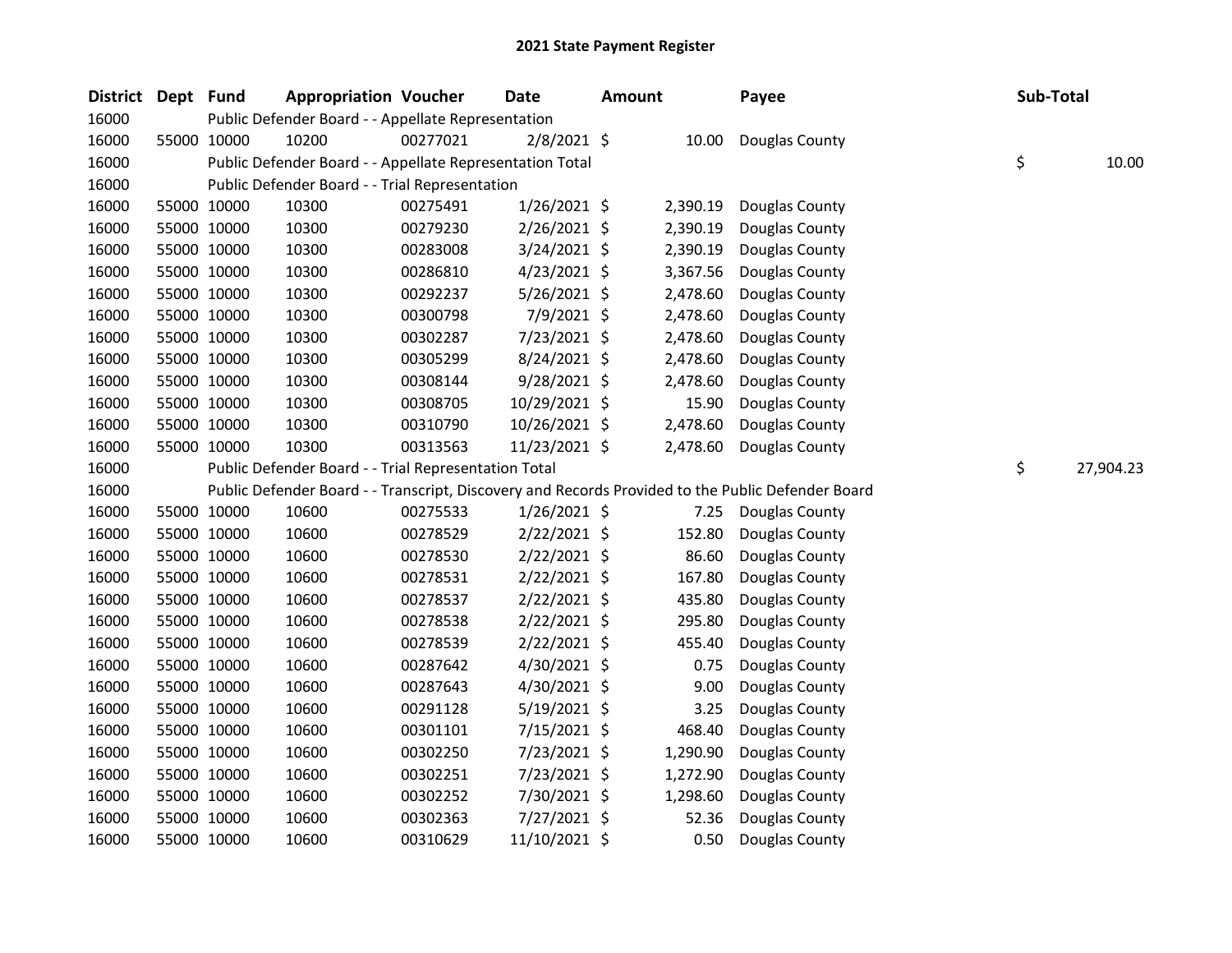| <b>District</b> | Dept Fund |             | <b>Appropriation Voucher</b>                               |          | <b>Date</b>    | <b>Amount</b> |            | Payee                                                                                                   | Sub-Total      |
|-----------------|-----------|-------------|------------------------------------------------------------|----------|----------------|---------------|------------|---------------------------------------------------------------------------------------------------------|----------------|
| 16000           |           | 55000 10000 | 10600                                                      | 00315318 | 12/23/2021 \$  |               | 1,667.60   | Douglas County                                                                                          |                |
| 16000           |           |             |                                                            |          |                |               |            | Public Defender Board - - Transcript, Discovery and Records Provided to the Public Defender Board Total | \$<br>7,665.71 |
| 16000           |           |             | Department of Revenue - - GPR Earned                       |          |                |               |            |                                                                                                         |                |
| 16000           |           | 56600 10000 | 100GE                                                      | 00220295 | 11/17/2021 \$  |               | 3.00       | Douglas County                                                                                          |                |
| 16000           |           |             | Department of Revenue - - GPR Earned Total                 |          |                |               |            |                                                                                                         | \$<br>3.00     |
| 16000           |           |             | Department of Revenue - - Warrants and Satisfactions       |          |                |               |            |                                                                                                         |                |
| 16000           |           | 56600 10000 | 10100                                                      | 00202497 | $5/26/2021$ \$ |               | 10.00      | Douglas County                                                                                          |                |
| 16000           |           | 56600 10000 | 10100                                                      | 00209731 | 7/16/2021 \$   |               | 60.00      | Douglas County                                                                                          |                |
| 16000           |           | 56600 10000 | 10100                                                      | 00211230 | 8/13/2021 \$   |               | 60.00      | Douglas County                                                                                          |                |
| 16000           |           |             | Department of Revenue - - Warrants and Satisfactions Total |          |                |               |            |                                                                                                         | \$<br>130.00   |
| 16000           |           |             | Department of Revenue - - Misc Revenue Holding Clearing    |          |                |               |            |                                                                                                         |                |
| 16000           |           | 56600 10000 | 99500                                                      | 00188797 | $1/8/2021$ \$  |               | 6,792.40   | Douglas County                                                                                          |                |
| 16000           |           | 56600 10000 | 99500                                                      | 00188798 | $1/8/2021$ \$  |               | 508.99     | Douglas County                                                                                          |                |
| 16000           |           | 56600 10000 | 99500                                                      | 00188799 | $1/8/2021$ \$  |               | 33,443.01  | Douglas County                                                                                          |                |
| 16000           |           | 56600 10000 | 99500                                                      | 00190046 | $1/25/2021$ \$ |               | 292.56     | Douglas County                                                                                          |                |
| 16000           |           | 56600 10000 | 99500                                                      | 00190865 | $2/5/2021$ \$  |               | 4,816.98   | Douglas County                                                                                          |                |
| 16000           |           | 56600 10000 | 99500                                                      | 00190866 | $2/5/2021$ \$  |               | 38,572.90  | Douglas County                                                                                          |                |
| 16000           |           | 56600 10000 | 99500                                                      | 00192533 | $3/1/2021$ \$  |               | 1,140.83   | Douglas County                                                                                          |                |
| 16000           |           | 56600 10000 | 99500                                                      | 00192534 | $3/1/2021$ \$  |               | 9,101.53   | Douglas County                                                                                          |                |
| 16000           |           | 56600 10000 | 99500                                                      | 00193455 | $3/5/2021$ \$  |               | 9,461.88   | Douglas County                                                                                          |                |
| 16000           |           | 56600 10000 | 99500                                                      | 00193456 | 3/5/2021 \$    |               | 105.76     | Douglas County                                                                                          |                |
| 16000           |           | 56600 10000 | 99500                                                      | 00193457 | $3/5/2021$ \$  |               | 83,224.05  | Douglas County                                                                                          |                |
| 16000           |           | 56600 10000 | 99500                                                      | 00194019 | 3/8/2021 \$    |               | 242.07     | Douglas County                                                                                          |                |
| 16000           |           | 56600 10000 | 99500                                                      | 00194020 | $3/8/2021$ \$  |               | 1,488.50   | Douglas County                                                                                          |                |
| 16000           |           | 56600 10000 | 99500                                                      | 00194872 | $3/15/2021$ \$ |               | 1,435.35   | Douglas County                                                                                          |                |
| 16000           |           | 56600 10000 | 99500                                                      | 00195717 | 3/22/2021 \$   |               | 618.32     | Douglas County                                                                                          |                |
| 16000           |           | 56600 10000 | 99500                                                      | 00196405 | 3/29/2021 \$   |               | 64.00      | Douglas County                                                                                          |                |
| 16000           |           | 56600 10000 | 99500                                                      | 00196406 | 3/29/2021 \$   |               | 92.04      | Douglas County                                                                                          |                |
| 16000           |           | 56600 10000 | 99500                                                      | 00196407 | 3/29/2021 \$   |               | 1,550.12   | Douglas County                                                                                          |                |
| 16000           |           | 56600 10000 | 99500                                                      | 00197148 | $4/5/2021$ \$  |               | 513.00     | Douglas County                                                                                          |                |
| 16000           |           | 56600 10000 | 99500                                                      | 00197149 | $4/5/2021$ \$  |               | 2,185.74   | Douglas County                                                                                          |                |
| 16000           |           | 56600 10000 | 99500                                                      | 00197724 | $4/7/2021$ \$  |               | 5,497.30   | Douglas County                                                                                          |                |
| 16000           |           | 56600 10000 | 99500                                                      | 00197725 | $4/7/2021$ \$  |               | 4,050.72   | Douglas County                                                                                          |                |
| 16000           |           | 56600 10000 | 99500                                                      | 00197726 | 4/7/2021 \$    |               | 111,166.36 | Douglas County                                                                                          |                |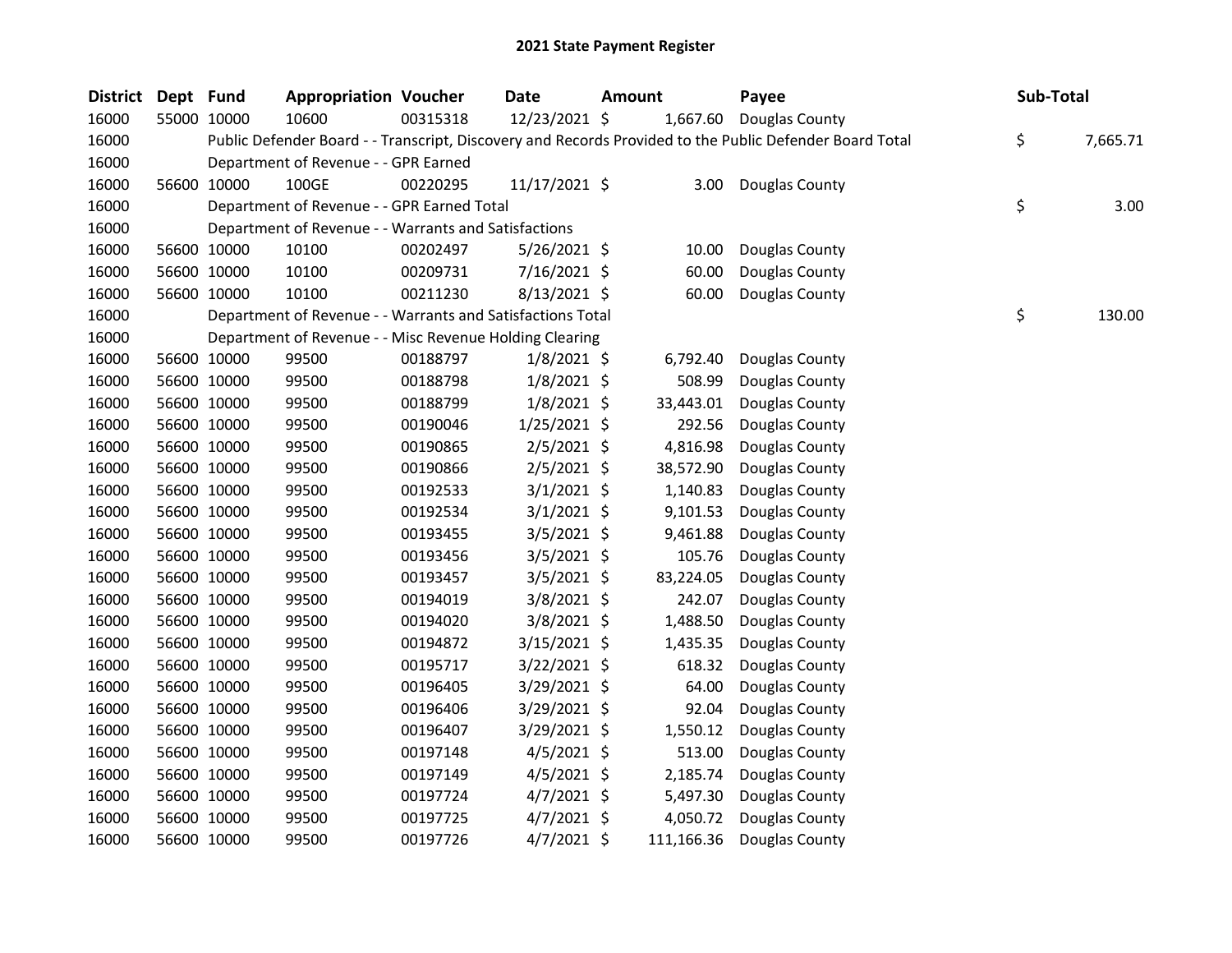| <b>District</b> | Dept Fund |             | <b>Appropriation Voucher</b> |          | <b>Date</b>    | <b>Amount</b> | Payee          | Sub-Total |
|-----------------|-----------|-------------|------------------------------|----------|----------------|---------------|----------------|-----------|
| 16000           |           | 56600 10000 | 99500                        | 00198366 | $4/12/2021$ \$ | 468.00        | Douglas County |           |
| 16000           |           | 56600 10000 | 99500                        | 00199105 | 4/20/2021 \$   | 200.50        | Douglas County |           |
| 16000           |           | 56600 10000 | 99500                        | 00199736 | 4/26/2021 \$   | 1,691.50      | Douglas County |           |
| 16000           |           | 56600 10000 | 99500                        | 00200363 | $5/3/2021$ \$  | 124.00        | Douglas County |           |
| 16000           |           | 56600 10000 | 99500                        | 00201099 | 5/7/2021 \$    | 7,601.75      | Douglas County |           |
| 16000           |           | 56600 10000 | 99500                        | 00201100 | $5/7/2021$ \$  | 2,040.90      | Douglas County |           |
| 16000           |           | 56600 10000 | 99500                        | 00201101 | 5/7/2021 \$    | 85,646.45     | Douglas County |           |
| 16000           |           | 56600 10000 | 99500                        | 00201558 | 5/10/2021 \$   | 1,054.76      | Douglas County |           |
| 16000           |           | 56600 10000 | 99500                        | 00202187 | $5/17/2021$ \$ | 1,085.93      | Douglas County |           |
| 16000           |           | 56600 10000 | 99500                        | 00202885 | 5/24/2021 \$   | 781.00        | Douglas County |           |
| 16000           |           | 56600 10000 | 99500                        | 00203614 | $6/1/2021$ \$  | 679.85        | Douglas County |           |
| 16000           |           | 56600 10000 | 99500                        | 00204327 | $6/7/2021$ \$  | 6,760.97      | Douglas County |           |
| 16000           |           | 56600 10000 | 99500                        | 00204328 | $6/7/2021$ \$  | 752.48        | Douglas County |           |
| 16000           |           | 56600 10000 | 99500                        | 00204329 | $6/7/2021$ \$  | 52,658.64     | Douglas County |           |
| 16000           |           | 56600 10000 | 99500                        | 00204723 | $6/7/2021$ \$  | 15.00         | Douglas County |           |
| 16000           |           | 56600 10000 | 99500                        | 00205315 | $6/14/2021$ \$ | 203.00        | Douglas County |           |
| 16000           |           | 56600 10000 | 99500                        | 00208041 | $6/28/2021$ \$ | 1,286.54      | Douglas County |           |
| 16000           |           | 56600 10000 | 99500                        | 00208909 | 7/8/2021 \$    | 5,273.78      | Douglas County |           |
| 16000           |           | 56600 10000 | 99500                        | 00208910 | 7/8/2021 \$    | 1,561.77      | Douglas County |           |
| 16000           |           | 56600 10000 | 99500                        | 00208911 | 7/8/2021 \$    | 47,237.04     | Douglas County |           |
| 16000           |           | 56600 10000 | 99500                        | 00209362 | 7/12/2021 \$   | 55.00         | Douglas County |           |
| 16000           |           | 56600 10000 | 99500                        | 00210774 | 7/26/2021 \$   | 200.50        | Douglas County |           |
| 16000           |           | 56600 10000 | 99500                        | 00211666 | 8/6/2021 \$    | 6,784.84      | Douglas County |           |
| 16000           |           | 56600 10000 | 99500                        | 00211667 | 8/6/2021 \$    | 507.58        | Douglas County |           |
| 16000           |           | 56600 10000 | 99500                        | 00211668 | 8/6/2021 \$    | 28,952.79     | Douglas County |           |
| 16000           |           | 56600 10000 | 99500                        | 00214272 | 9/8/2021 \$    | 8,125.11      | Douglas County |           |
| 16000           |           | 56600 10000 | 99500                        | 00214273 | $9/8/2021$ \$  | 2,343.48      | Douglas County |           |
| 16000           |           | 56600 10000 | 99500                        | 00214274 | 9/8/2021 \$    | 39,080.25     | Douglas County |           |
| 16000           |           | 56600 10000 | 99500                        | 00216523 | 10/7/2021 \$   | 3,848.28      | Douglas County |           |
| 16000           |           | 56600 10000 | 99500                        | 00216524 | 10/7/2021 \$   | 100.00        | Douglas County |           |
| 16000           |           | 56600 10000 | 99500                        | 00216525 | 10/7/2021 \$   | 39,830.30     | Douglas County |           |
| 16000           |           | 56600 10000 | 99500                        | 00219119 | 11/5/2021 \$   | 4,054.64      | Douglas County |           |
| 16000           |           | 56600 10000 | 99500                        | 00219120 | 11/5/2021 \$   | 240.65        | Douglas County |           |
| 16000           |           | 56600 10000 | 99500                        | 00219121 | 11/5/2021 \$   | 22,872.43     | Douglas County |           |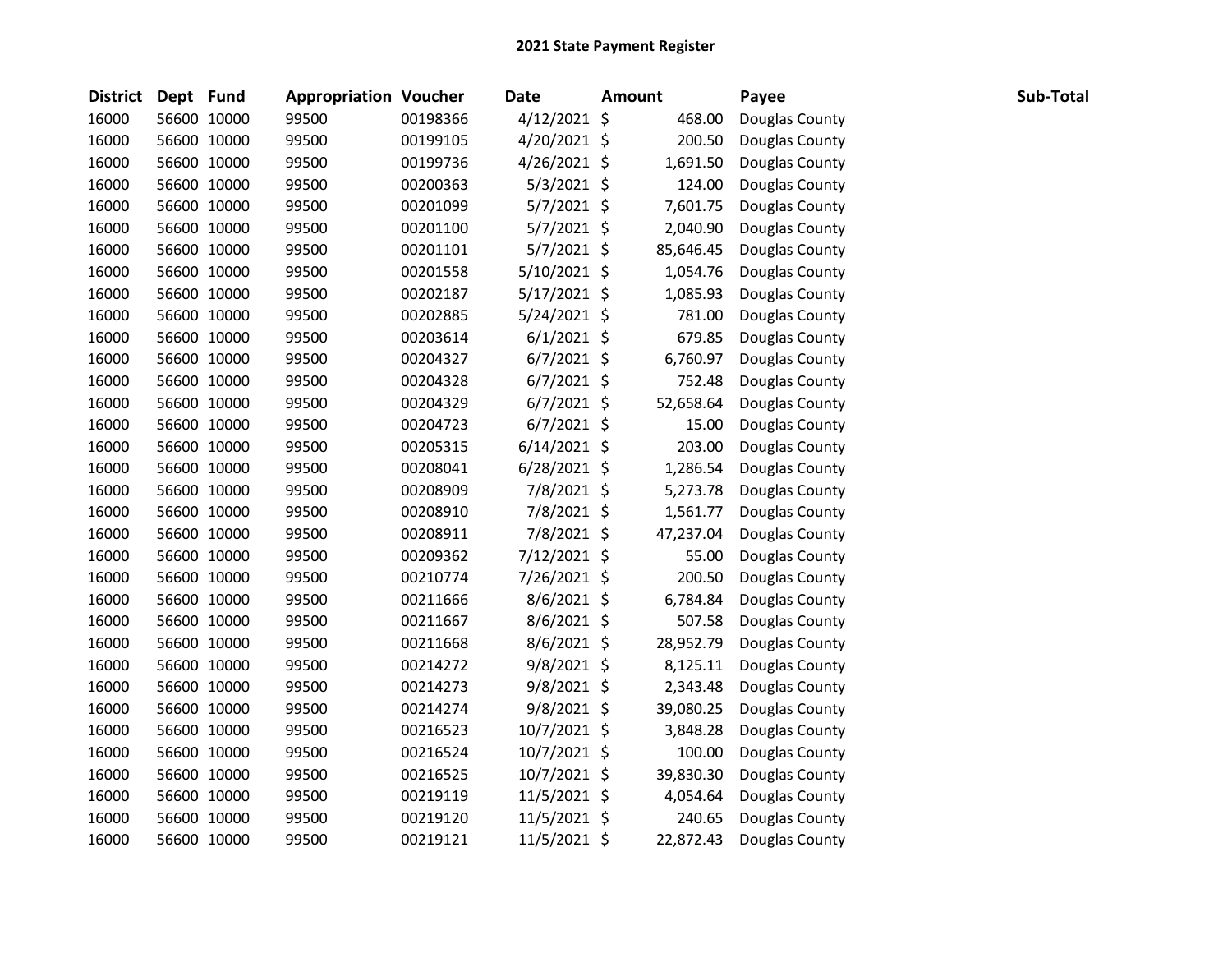| <b>District</b> | Dept Fund |             | <b>Appropriation Voucher</b>                                          |          | <b>Date</b>    | Amount       | Payee          |    | Sub-Total    |
|-----------------|-----------|-------------|-----------------------------------------------------------------------|----------|----------------|--------------|----------------|----|--------------|
| 16000           |           | 56600 10000 | 99500                                                                 | 00221261 | 12/7/2021 \$   | 6,624.32     | Douglas County |    |              |
| 16000           |           | 56600 10000 | 99500                                                                 | 00221262 | 12/7/2021 \$   | 770.00       | Douglas County |    |              |
| 16000           |           | 56600 10000 | 99500                                                                 | 00221263 | 12/7/2021 \$   | 24,635.44    | Douglas County |    |              |
| 16000           |           |             | Department of Revenue - - Misc Revenue Holding Clearing Total         |          |                |              |                | \$ | 722,513.88   |
| 16000           |           |             | Circuit Courts - - Circuit Court Costs                                |          |                |              |                |    |              |
| 16000           |           | 62500 10000 | 10500                                                                 | 00002092 | 1/29/2021 \$   | 75,314.00    | Douglas County |    |              |
| 16000           |           | 62500 10000 | 10500                                                                 | 00002200 | 7/14/2021 \$   | 887.24       | Douglas County |    |              |
| 16000           |           | 62500 10000 | 10500                                                                 | 00002225 | 7/26/2021 \$   | 146,405.00   | Douglas County |    |              |
| 16000           |           |             | Circuit Courts - - Circuit Court Costs Total                          |          |                |              |                | \$ | 222,606.24   |
| 16000           |           |             | Shared Revenue and Tax Relief - - County And Municipal Aid            |          |                |              |                |    |              |
| 16000           |           | 83500 10000 | 10500                                                                 | 00081181 | 7/26/2021 \$   | 320,650.97   | Douglas County |    |              |
| 16000           |           | 83500 10000 | 10500                                                                 | 00088280 | 11/15/2021 \$  | 1,817,022.19 | Douglas County |    |              |
| 16000           |           |             | Shared Revenue and Tax Relief - - County And Municipal Aid Total      |          |                |              |                | \$ | 2,137,673.16 |
| 16000           |           |             | Shared Revenue and Tax Relief - - Exempt Computer Aid                 |          |                |              |                |    |              |
| 16000           |           | 83500 10000 | 10900                                                                 | 00083330 | 7/26/2021 \$   | 22,760.74    | Douglas County |    |              |
| 16000           |           |             | Shared Revenue and Tax Relief - - Exempt Computer Aid Total           |          |                |              |                | \$ | 22,760.74    |
| 16000           |           |             | Shared Revenue and Tax Relief - - Utility Aid                         |          |                |              |                |    |              |
| 16000           |           | 83500 10000 | 11000                                                                 | 00081181 | 7/26/2021 \$   | 16,569.17    | Douglas County |    |              |
| 16000           |           | 83500 10000 | 11000                                                                 | 00088280 | 11/15/2021 \$  | 72,782.52    | Douglas County |    |              |
| 16000           |           |             | Shared Revenue and Tax Relief - - Utility Aid Total                   |          |                |              |                | \$ | 89,351.69    |
| 16000           |           |             | Shared Revenue and Tax Relief - - Personal Property Aid               |          |                |              |                |    |              |
| 16000           |           | 83500 10000 | 11100                                                                 | 00076516 | $5/3/2021$ \$  | 108,911.64   | Douglas County |    |              |
| 16000           |           |             | Shared Revenue and Tax Relief - - Personal Property Aid Total         |          |                |              |                | \$ | 108,911.64   |
| 16000           |           |             | Shared Revenue and Tax Relief - - School Lvy Tx/First Dollar Cr       |          |                |              |                |    |              |
| 16000           |           | 83500 10000 | 30200                                                                 | 00082652 | 7/26/2021 \$   | 6,266,166.07 | Douglas County |    |              |
| 16000           |           | 83500 10000 | 30200                                                                 | 00086048 | 7/26/2021 \$   | 1,329,574.54 | Douglas County |    |              |
| 16000           |           |             | Shared Revenue and Tax Relief - - School Lvy Tx/First Dollar Cr Total |          |                |              |                | \$ | 7,595,740.61 |
| 16000           |           |             | Shared Revenue and Tax Relief - - County Sales Tax Reptd/Distd        |          |                |              |                |    |              |
| 16000           |           | 83500 10000 | 43100                                                                 | 00073874 | $1/29/2021$ \$ | 384,728.63   | Douglas County |    |              |
| 16000           |           | 83500 10000 | 43100                                                                 | 00073962 | 2/26/2021 \$   | 412,791.80   | Douglas County |    |              |
| 16000           |           | 83500 10000 | 43100                                                                 | 00074675 | 3/31/2021 \$   | 312,101.73   | Douglas County |    |              |
| 16000           |           | 83500 10000 | 43100                                                                 | 00079118 | 4/30/2021 \$   | 414,623.70   | Douglas County |    |              |
| 16000           |           | 83500 10000 | 43100                                                                 | 00079922 | 5/28/2021 \$   | 416,391.11   | Douglas County |    |              |
| 16000           |           | 83500 10000 | 43100                                                                 | 00080653 | 6/30/2021 \$   | 515,102.60   | Douglas County |    |              |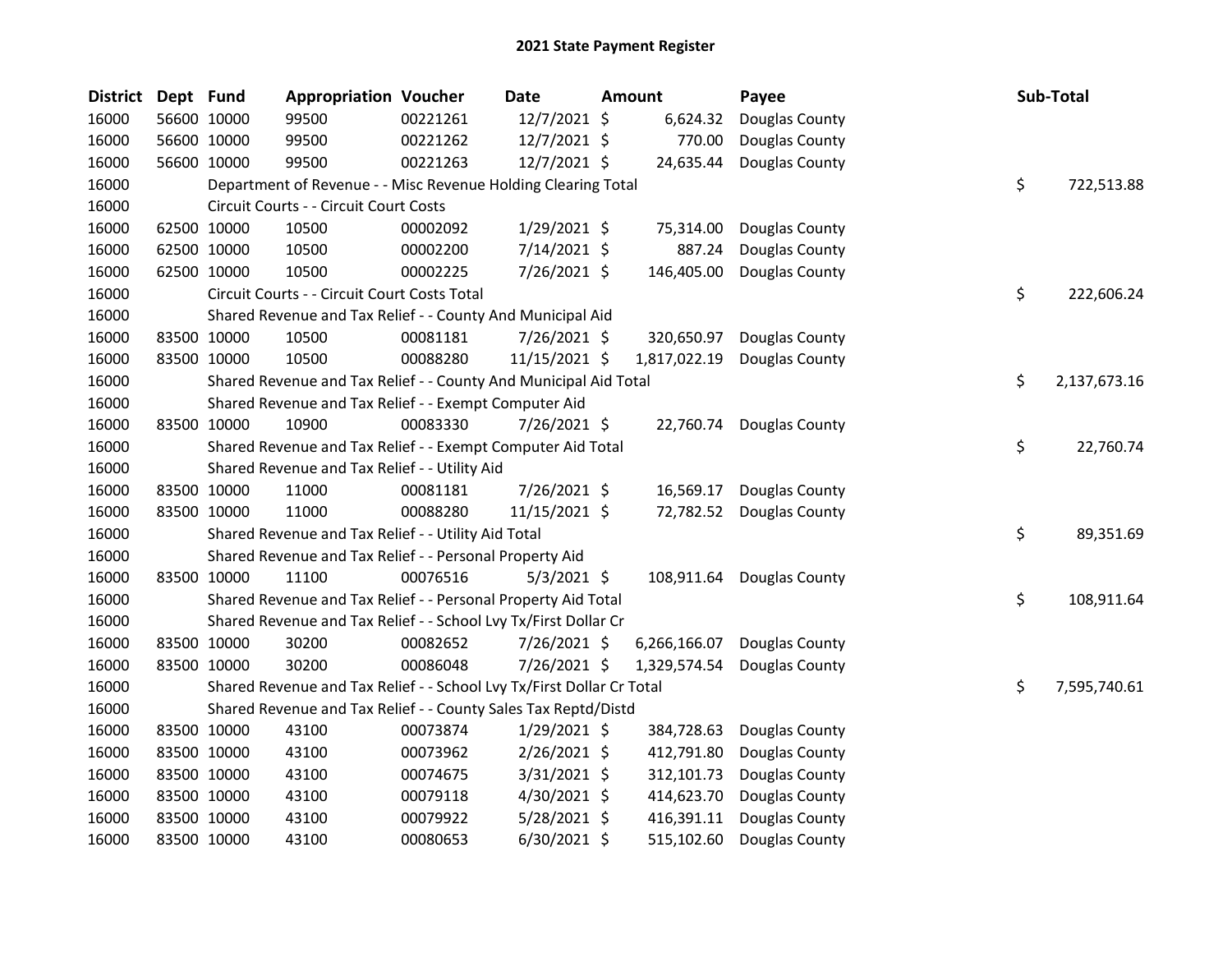| <b>District</b>    | Dept Fund   |             | <b>Appropriation Voucher</b>                                         |          | Date           | <b>Amount</b> |              | Payee          | Sub-Total     |
|--------------------|-------------|-------------|----------------------------------------------------------------------|----------|----------------|---------------|--------------|----------------|---------------|
| 16000              |             | 83500 10000 | 43100                                                                | 00086195 | 7/30/2021 \$   |               | 442,566.11   | Douglas County |               |
| 16000              | 83500 10000 |             | 43100                                                                | 00086758 | $8/31/2021$ \$ |               | 497,161.99   | Douglas County |               |
| 16000              | 83500 10000 |             | 43100                                                                | 00087060 | $9/30/2021$ \$ |               | 503,053.19   | Douglas County |               |
| 16000              | 83500 10000 |             | 43100                                                                | 00087749 | 10/29/2021 \$  |               | 502,393.50   | Douglas County |               |
| 16000              | 83500 10000 |             | 43100                                                                | 00089759 | 11/30/2021 \$  |               | 421,749.64   | Douglas County |               |
| 16000              |             | 83500 10000 | 43100                                                                | 00089843 | 12/30/2021 \$  |               | 546.642.90   | Douglas County |               |
| 16000              |             |             | Shared Revenue and Tax Relief - - County Sales Tax Reptd/Distd Total |          |                |               |              |                | 5,369,306.90  |
| 16000              |             |             | Shared Revenue and Tax Relief - - Lottery & Gaming Credit            |          |                |               |              |                |               |
| 16000              |             | 83500 52100 | 36300                                                                | 00074531 | $3/22/2021$ \$ |               | 1,696,016.30 | Douglas County |               |
| 16000              |             |             | Shared Revenue and Tax Relief - - Lottery & Gaming Credit Total      |          |                |               |              |                | 1,696,016.30  |
| <b>16000 Total</b> |             |             |                                                                      |          |                |               |              |                | 30,956,495.23 |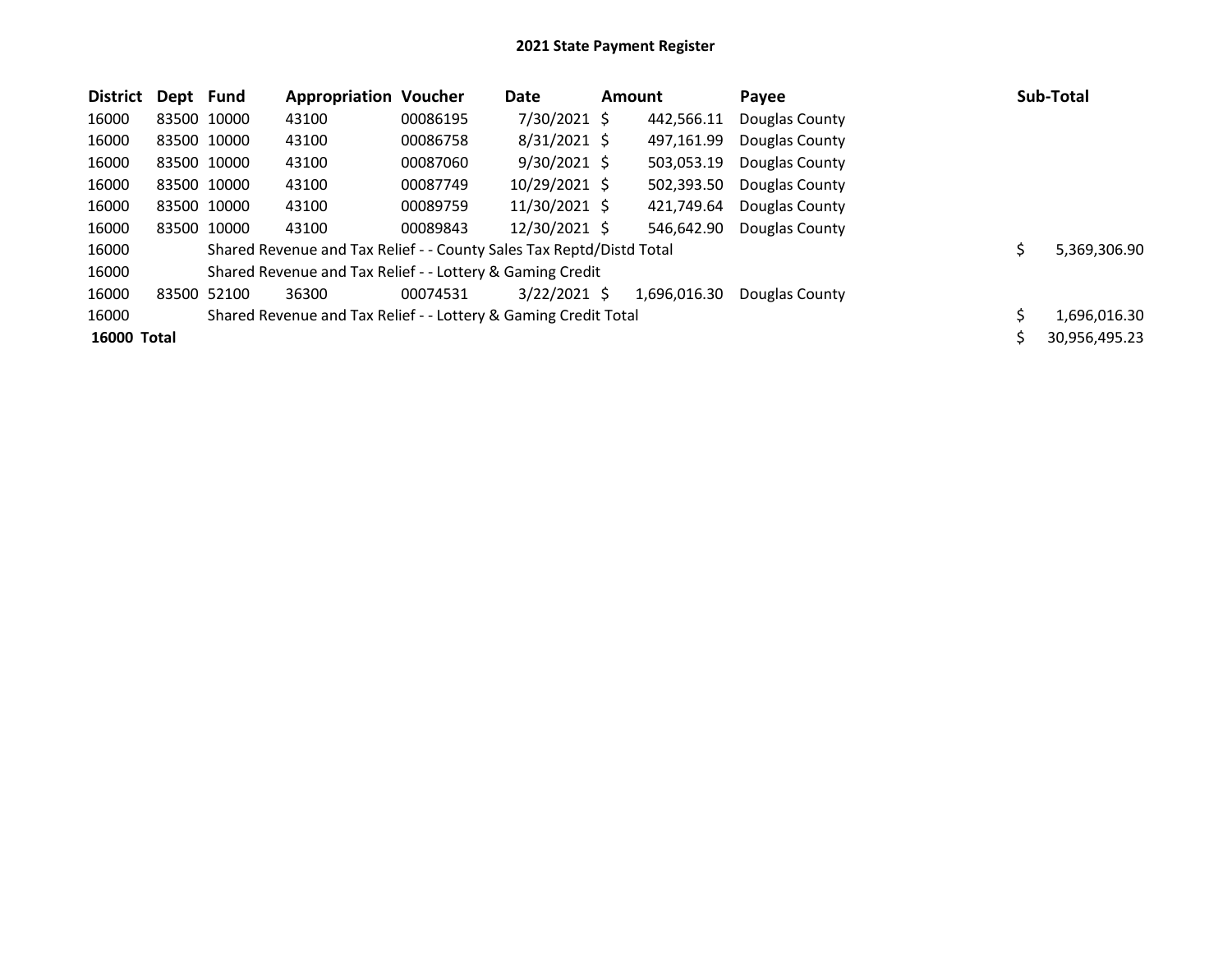| District Dept Fund |             |             | <b>Appropriation Voucher</b>                                           |          | <b>Date</b>    | <b>Amount</b> |           | Payee                     | Sub-Total |            |
|--------------------|-------------|-------------|------------------------------------------------------------------------|----------|----------------|---------------|-----------|---------------------------|-----------|------------|
| 16002              |             |             | Dept of Safety & Prof Services - - Fire Dues Distribution              |          |                |               |           |                           |           |            |
| 16002              |             | 16500 10000 | 22500                                                                  | 00040663 | $7/16/2021$ \$ |               |           | 3,477.80 Town Of Amnicon  |           |            |
| 16002              |             |             | Dept of Safety & Prof Services - - Fire Dues Distribution Total        |          |                |               |           |                           | \$        | 3,477.80   |
| 16002              |             |             | Dept of Natural Resources - - Aids In Lieu Of Taxes - Gener            |          |                |               |           |                           |           |            |
| 16002              |             | 37000 10000 | 50300                                                                  | 00461057 | $2/2/2021$ \$  |               | 161.46    | Town Of Amnicon           |           |            |
| 16002              |             | 37000 10000 | 50300                                                                  | 00475268 | $4/21/2021$ \$ |               |           | 478.38 Town Of Amnicon    |           |            |
| 16002              |             |             | Dept of Natural Resources - - Aids In Lieu Of Taxes - Gener Total      |          |                |               |           |                           | \$        | 639.84     |
| 16002              |             |             | Dept of Natural Resources - - Resaids - Cnty Forst, Cl & Mfl           |          |                |               |           |                           |           |            |
| 16002              |             | 37000 21200 | 57100                                                                  | 00487634 | $6/14/2021$ \$ |               | 86.84     | <b>Town Of Amnicon</b>    |           |            |
| 16002              |             |             | Dept of Natural Resources - - Resaids - Cnty Forst, Cl & Mfl Total     |          |                |               |           |                           | \$        | 86.84      |
| 16002              |             |             | Dept of Natural Resources - - Aids In Lieu Of Taxes - Sum S            |          |                |               |           |                           |           |            |
| 16002              |             | 37000 21200 | 57900                                                                  | 00475267 | $4/21/2021$ \$ |               |           | 244.58 Town Of Amnicon    |           |            |
| 16002              |             |             | Dept of Natural Resources - - Aids In Lieu Of Taxes - Sum S Total      |          |                |               |           |                           | \$        | 244.58     |
| 16002              |             |             | Dept of Natural Resources - - Rec & Resource Aids, Fed                 |          |                |               |           |                           |           |            |
| 16002              |             | 37000 21200 | 58300                                                                  | 00467475 | 3/18/2021 \$   |               |           | 2,900.00 Town Of Amnicon  |           |            |
| 16002              |             |             | Dept of Natural Resources - - Rec & Resource Aids, Fed Total           |          |                |               |           |                           | \$        | 2,900.00   |
| 16002              |             |             | WI Dept of Transportation - - Trns Aids To Mnc.-Sf                     |          |                |               |           |                           |           |            |
| 16002              |             | 39500 21100 | 19100                                                                  | 00632104 | $1/4/2021$ \$  |               | 32,206.14 | Town Of Amnicon           |           |            |
| 16002              |             | 39500 21100 | 19100                                                                  | 00667711 | $4/5/2021$ \$  |               | 32,206.14 | <b>Town Of Amnicon</b>    |           |            |
| 16002              |             | 39500 21100 | 19100                                                                  | 00711199 | $7/6/2021$ \$  |               |           | 32,206.14 Town Of Amnicon |           |            |
| 16002              |             | 39500 21100 | 19100                                                                  | 00751758 | $10/4/2021$ \$ |               |           | 32,206.14 Town Of Amnicon |           |            |
| 16002              |             |             | WI Dept of Transportation - - Trns Aids To Mnc.-Sf Total               |          |                |               |           |                           | \$        | 128,824.56 |
| 16002              |             |             | Department of Military Affairs - - Disaster Recovery Aid               |          |                |               |           |                           |           |            |
| 16002              |             | 46500 10000 | 30500                                                                  | 00100067 | $9/15/2021$ \$ |               |           | 3,686.80 Town Of Amnicon  |           |            |
| 16002              |             |             | Department of Military Affairs - - Disaster Recovery Aid Total         |          |                |               |           |                           | \$        | 3,686.80   |
| 16002              |             |             | Department of Military Affairs - - Federal Aid, Local Assistance       |          |                |               |           |                           |           |            |
| 16002              |             | 46500 10000 | 34200                                                                  | 00100067 | $9/15/2021$ \$ |               |           | 22,120.80 Town Of Amnicon |           |            |
| 16002              |             |             | Department of Military Affairs - - Federal Aid, Local Assistance Total |          |                |               |           |                           | \$        | 22,120.80  |
| 16002              |             |             | Department of Revenue - - Gifts And Grants                             |          |                |               |           |                           |           |            |
| 16002              |             | 56600 10000 | 12100                                                                  | 00206548 | $6/25/2021$ \$ |               |           | 61,440.44 Town Of Amnicon |           |            |
| 16002              |             |             | Department of Revenue - - Gifts And Grants Total                       |          |                |               |           |                           | \$        | 61,440.44  |
| 16002              |             |             | Shared Revenue and Tax Relief - - County And Municipal Aid             |          |                |               |           |                           |           |            |
| 16002              |             | 83500 10000 | 10500                                                                  | 00081159 | 7/26/2021 \$   |               | 6,805.46  | <b>Town Of Amnicon</b>    |           |            |
| 16002              | 83500 10000 |             | 10500                                                                  | 00088258 | 11/15/2021 \$  |               |           | 38,564.27 Town Of Amnicon |           |            |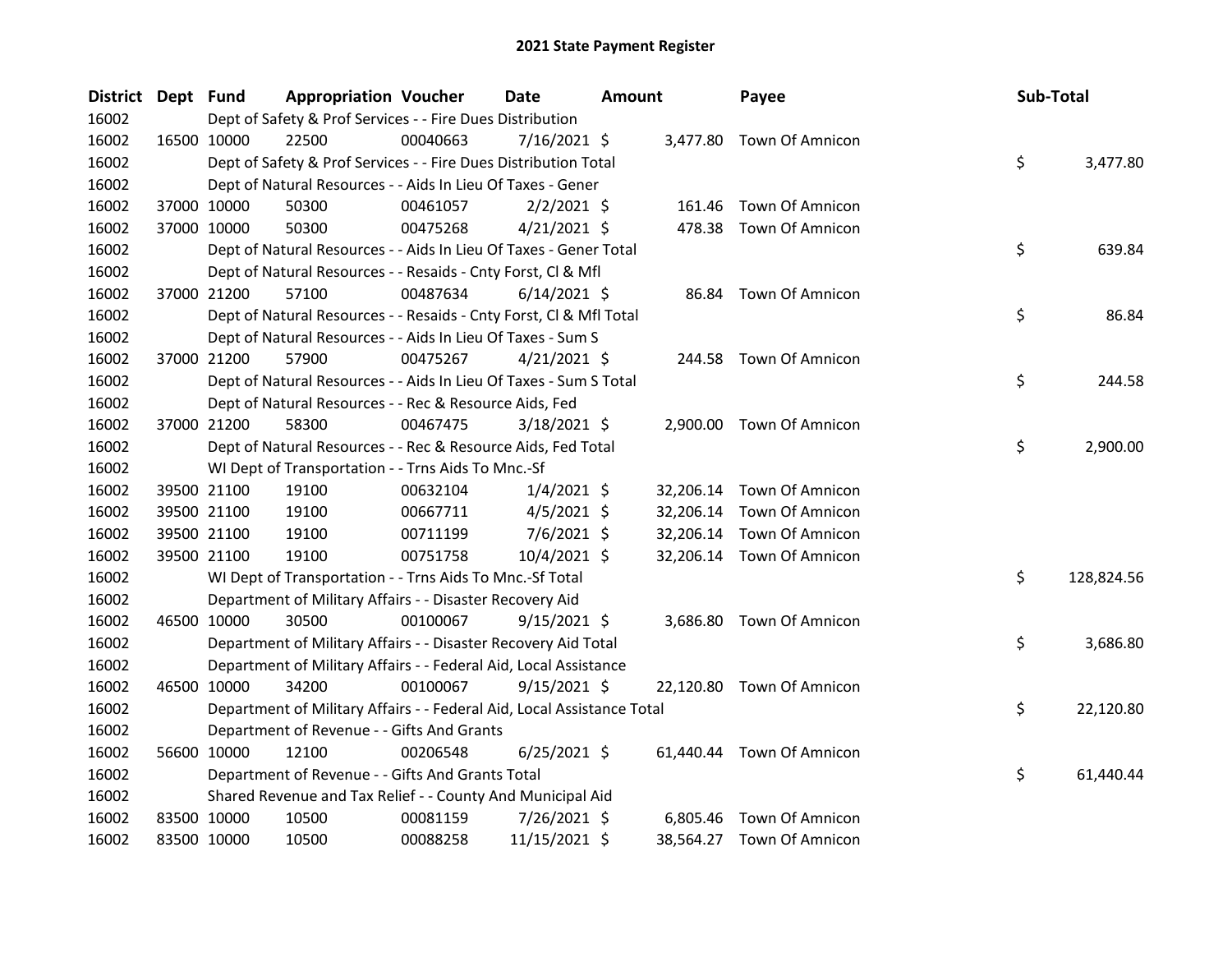| <b>District</b> | Dept Fund |             | <b>Appropriation Voucher</b>                                        |          | Date           | Amount |        | Payee                  | Sub-Total |            |
|-----------------|-----------|-------------|---------------------------------------------------------------------|----------|----------------|--------|--------|------------------------|-----------|------------|
| 16002           |           |             | Shared Revenue and Tax Relief - - County And Municipal Aid Total    |          |                |        |        |                        | \$        | 45,369.73  |
| 16002           |           |             | Shared Revenue and Tax Relief - - Exempt Computer Aid               |          |                |        |        |                        |           |            |
| 16002           | 83500     | 10000       | 10900                                                               | 00083806 | 7/26/2021 S    |        |        | 4.16 Town Of Amnicon   |           |            |
| 16002           |           |             | Shared Revenue and Tax Relief - - Exempt Computer Aid Total         |          |                |        |        |                        | \$        | 4.16       |
| 16002           |           |             | Shared Revenue and Tax Relief - - Utility Aid                       |          |                |        |        |                        |           |            |
| 16002           |           | 83500 10000 | 11000                                                               | 00081159 | $7/26/2021$ \$ |        | 78.31  | Town Of Amnicon        |           |            |
| 16002           |           | 83500 10000 | 11000                                                               | 00088258 | 11/15/2021 \$  |        | 524.81 | Town Of Amnicon        |           |            |
| 16002           |           |             | Shared Revenue and Tax Relief - - Utility Aid Total                 |          |                |        |        |                        | \$        | 603.12     |
| 16002           |           |             | Shared Revenue and Tax Relief - - Personal Property Aid             |          |                |        |        |                        |           |            |
| 16002           |           | 83500 10000 | 11100                                                               | 00076981 | $5/3/2021$ \$  |        | 339.90 | <b>Town Of Amnicon</b> |           |            |
| 16002           |           |             | Shared Revenue and Tax Relief - - Personal Property Aid Total       |          |                |        |        |                        | \$        | 339.90     |
| 16002           |           |             | Shared Revenue and Tax Relief - - Payments For Municipal Svcs       |          |                |        |        |                        |           |            |
| 16002           | 83500     | 10000       | 50100                                                               | 00073587 | $2/1/2021$ \$  |        | 147.63 | Town Of Amnicon        |           |            |
| 16002           |           |             | Shared Revenue and Tax Relief - - Payments For Municipal Svcs Total |          |                |        |        |                        |           | 147.63     |
| 16002 Total     |           |             |                                                                     |          |                |        |        |                        | Ś.        | 269,886.20 |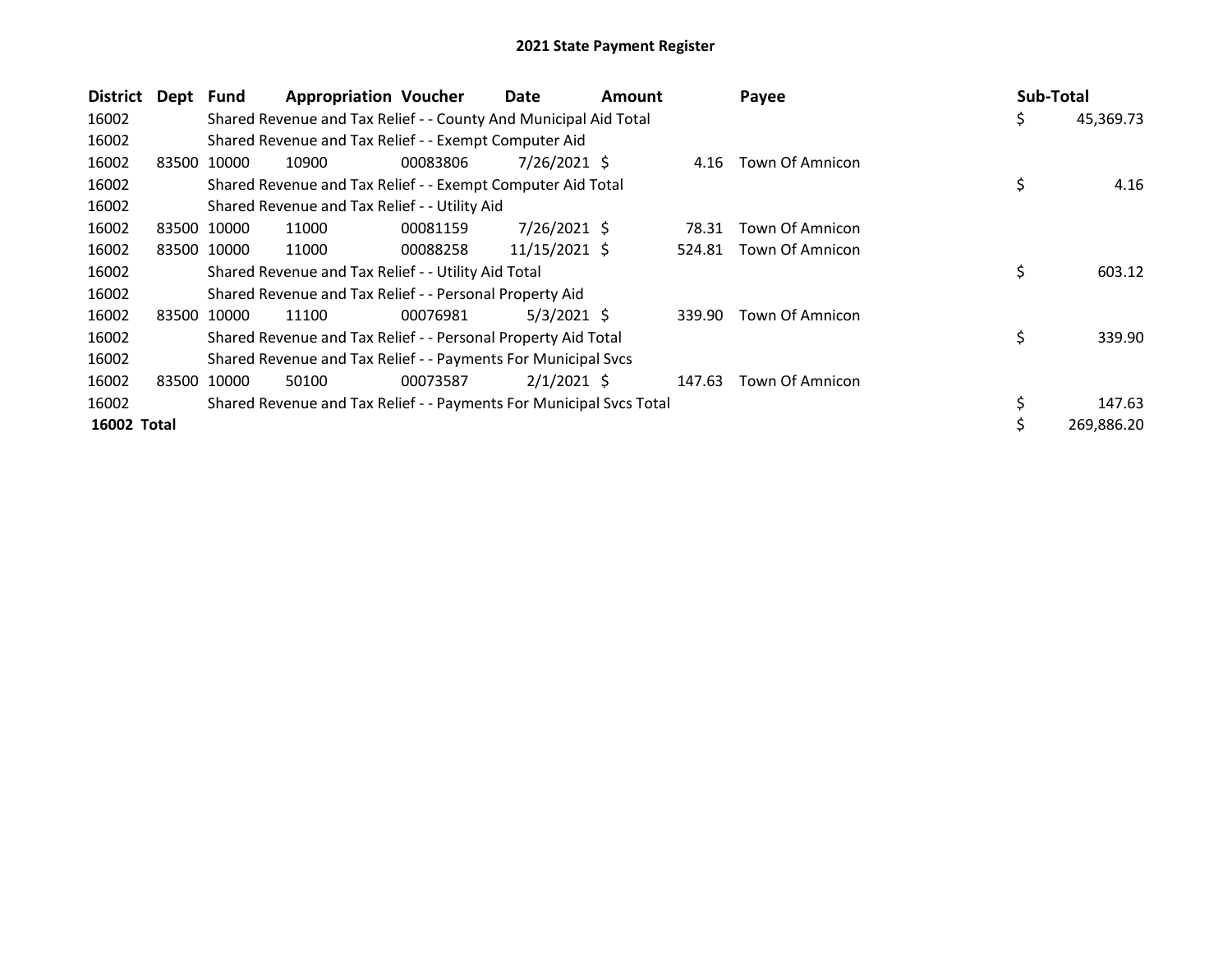| District Dept Fund |             | <b>Appropriation Voucher</b>                                         |          | <b>Date</b>    | <b>Amount</b> |           | Payee            | Sub-Total |            |
|--------------------|-------------|----------------------------------------------------------------------|----------|----------------|---------------|-----------|------------------|-----------|------------|
| 16004              |             | Dept of Safety & Prof Services - - Fire Dues Distribution            |          |                |               |           |                  |           |            |
| 16004              | 16500 10000 | 22500                                                                | 00040664 | $7/16/2021$ \$ |               | 2,161.20  | Bennett, Town of |           |            |
| 16004              |             | Dept of Safety & Prof Services - - Fire Dues Distribution Total      |          |                |               |           |                  | \$        | 2,161.20   |
| 16004              |             | Dept of Natural Resources - - Aids In Lieu Of Taxes - Gener          |          |                |               |           |                  |           |            |
| 16004              | 37000 10000 | 50300                                                                | 00461163 | $2/2/2021$ \$  |               | 272.83    | Bennett, Town of |           |            |
| 16004              | 37000 10000 | 50300                                                                | 00461164 | $2/2/2021$ \$  |               | 2,449.49  | Bennett, Town of |           |            |
| 16004              |             | Dept of Natural Resources - - Aids In Lieu Of Taxes - Gener Total    |          |                |               |           |                  | \$        | 2,722.32   |
| 16004              |             | Dept of Natural Resources - - Resaids - Cnty Forst, Cl & Mfl         |          |                |               |           |                  |           |            |
| 16004              | 37000 21200 | 57100                                                                | 00487635 | $6/14/2021$ \$ |               | 2,981.88  | Bennett, Town of |           |            |
| 16004              |             | Dept of Natural Resources - - Resaids - Cnty Forst, Cl & Mfl Total   |          |                |               |           |                  | \$.       | 2,981.88   |
| 16004              |             | Dept of Natural Resources - - Aids In Lieu Of Taxes - Sum S          |          |                |               |           |                  |           |            |
| 16004              | 37000 21200 | 57900                                                                | 00476122 | $4/21/2021$ \$ |               | 2,106.73  | Bennett, Town of |           |            |
| 16004              |             | Dept of Natural Resources - - Aids In Lieu Of Taxes - Sum S Total    |          |                |               |           |                  | \$        | 2,106.73   |
| 16004              |             | WI Dept of Transportation - - Trns Aids To Mnc.-Sf                   |          |                |               |           |                  |           |            |
| 16004              | 39500 21100 | 19100                                                                | 00632105 | $1/4/2021$ \$  |               | 28,816.02 | Bennett, Town of |           |            |
| 16004              | 39500 21100 | 19100                                                                | 00667712 | $4/5/2021$ \$  |               | 28,816.02 | Bennett, Town of |           |            |
| 16004              | 39500 21100 | 19100                                                                | 00711200 | $7/6/2021$ \$  |               | 28,816.02 | Bennett, Town of |           |            |
| 16004              | 39500 21100 | 19100                                                                | 00751759 | 10/4/2021 \$   |               | 28,816.02 | Bennett, Town of |           |            |
| 16004              |             | WI Dept of Transportation - - Trns Aids To Mnc.-Sf Total             |          |                |               |           |                  | \$        | 115,264.08 |
| 16004              |             | Department of Administration - - Hv Trans Ln Annual Impact Fee       |          |                |               |           |                  |           |            |
| 16004              | 50500 10000 | 17400                                                                | 00144450 | $5/3/2021$ \$  |               | 29,401.00 | Bennett, Town of |           |            |
| 16004              |             | Department of Administration - - Hv Trans Ln Annual Impact Fee Total |          |                |               |           |                  | \$        | 29,401.00  |
| 16004              |             | Department of Revenue - - Gifts And Grants                           |          |                |               |           |                  |           |            |
| 16004              | 56600 10000 | 12100                                                                | 00206549 | $6/25/2021$ \$ |               | 31,609.90 | Bennett, Town of |           |            |
| 16004              |             | Department of Revenue - - Gifts And Grants Total                     |          |                |               |           |                  | \$        | 31,609.90  |
| 16004              |             | Shared Revenue and Tax Relief - - County And Municipal Aid           |          |                |               |           |                  |           |            |
| 16004              | 83500 10000 | 10500                                                                | 00081160 | 7/26/2021 \$   |               | 4,677.40  | Bennett, Town of |           |            |
| 16004              | 83500 10000 | 10500                                                                | 00088259 | 11/15/2021 \$  |               | 26,505.28 | Bennett, Town of |           |            |
| 16004              |             | Shared Revenue and Tax Relief - - County And Municipal Aid Total     |          |                |               |           |                  | \$        | 31,182.68  |
| 16004              |             | Shared Revenue and Tax Relief - - Exempt Computer Aid                |          |                |               |           |                  |           |            |
| 16004              | 83500 10000 | 10900                                                                | 00083807 | 7/26/2021 \$   |               | 25.98     | Bennett, Town of |           |            |
| 16004              |             | Shared Revenue and Tax Relief - - Exempt Computer Aid Total          |          |                |               |           |                  | \$        | 25.98      |
| 16004              |             | Shared Revenue and Tax Relief - - Personal Property Aid              |          |                |               |           |                  |           |            |
| 16004              | 83500 10000 | 11100                                                                | 00076982 | $5/3/2021$ \$  |               | 19.09     | Bennett, Town of |           |            |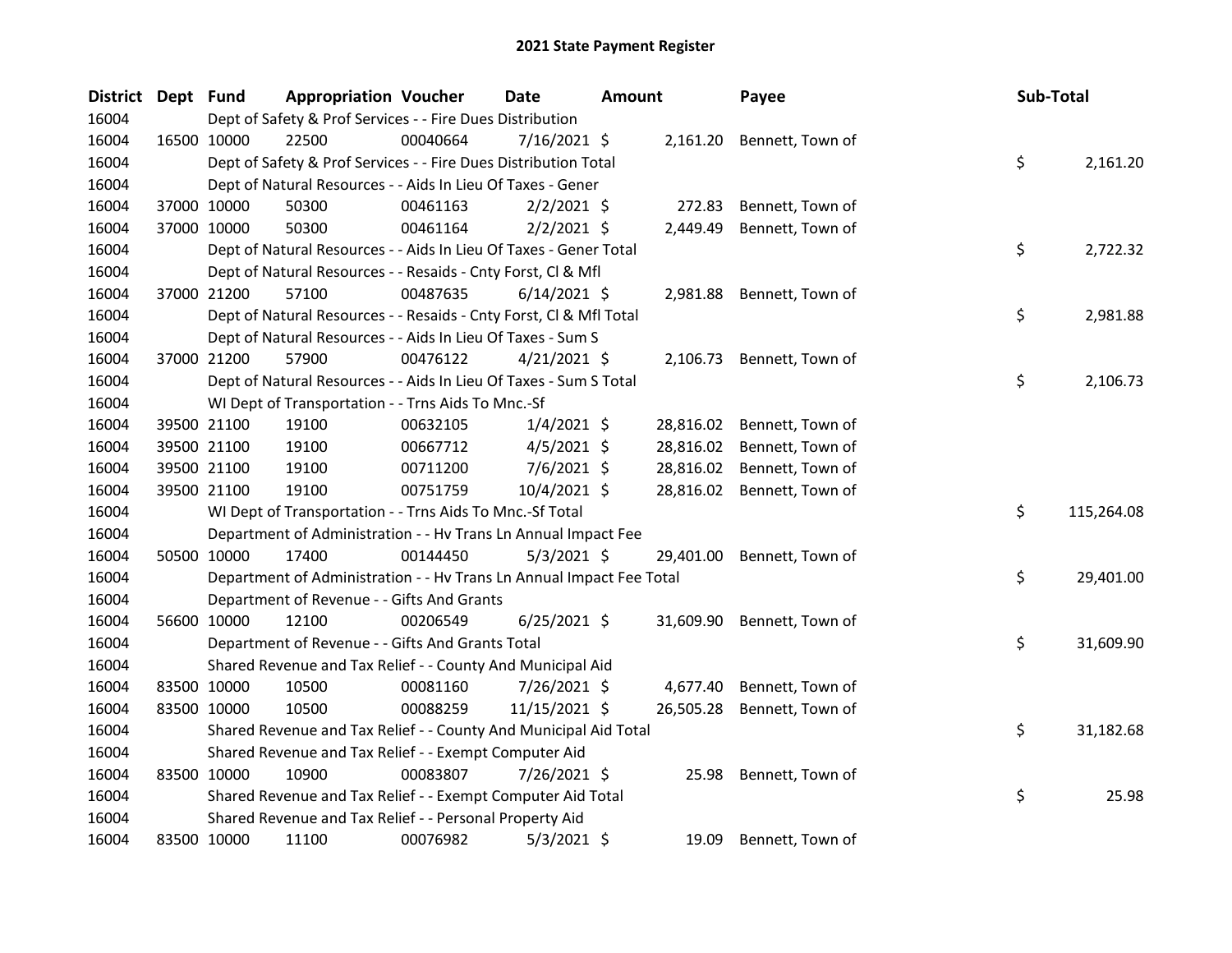| District Dept | Fund        | <b>Appropriation Voucher</b>                                        |          | Date        | <b>Amount</b> | Payee                  | Sub-Total |            |
|---------------|-------------|---------------------------------------------------------------------|----------|-------------|---------------|------------------------|-----------|------------|
| 16004         |             | Shared Revenue and Tax Relief - - Personal Property Aid Total       |          |             |               |                        |           | 19.09      |
| 16004         |             | Shared Revenue and Tax Relief - - Payments For Municipal Svcs       |          |             |               |                        |           |            |
| 16004         | 83500 10000 | 50100                                                               | 00073588 | 2/1/2021 \$ |               | 45.67 Bennett, Town of |           |            |
| 16004         |             | Shared Revenue and Tax Relief - - Payments For Municipal Svcs Total |          |             |               |                        |           | 45.67      |
| 16004 Total   |             |                                                                     |          |             |               |                        |           | 217,520.53 |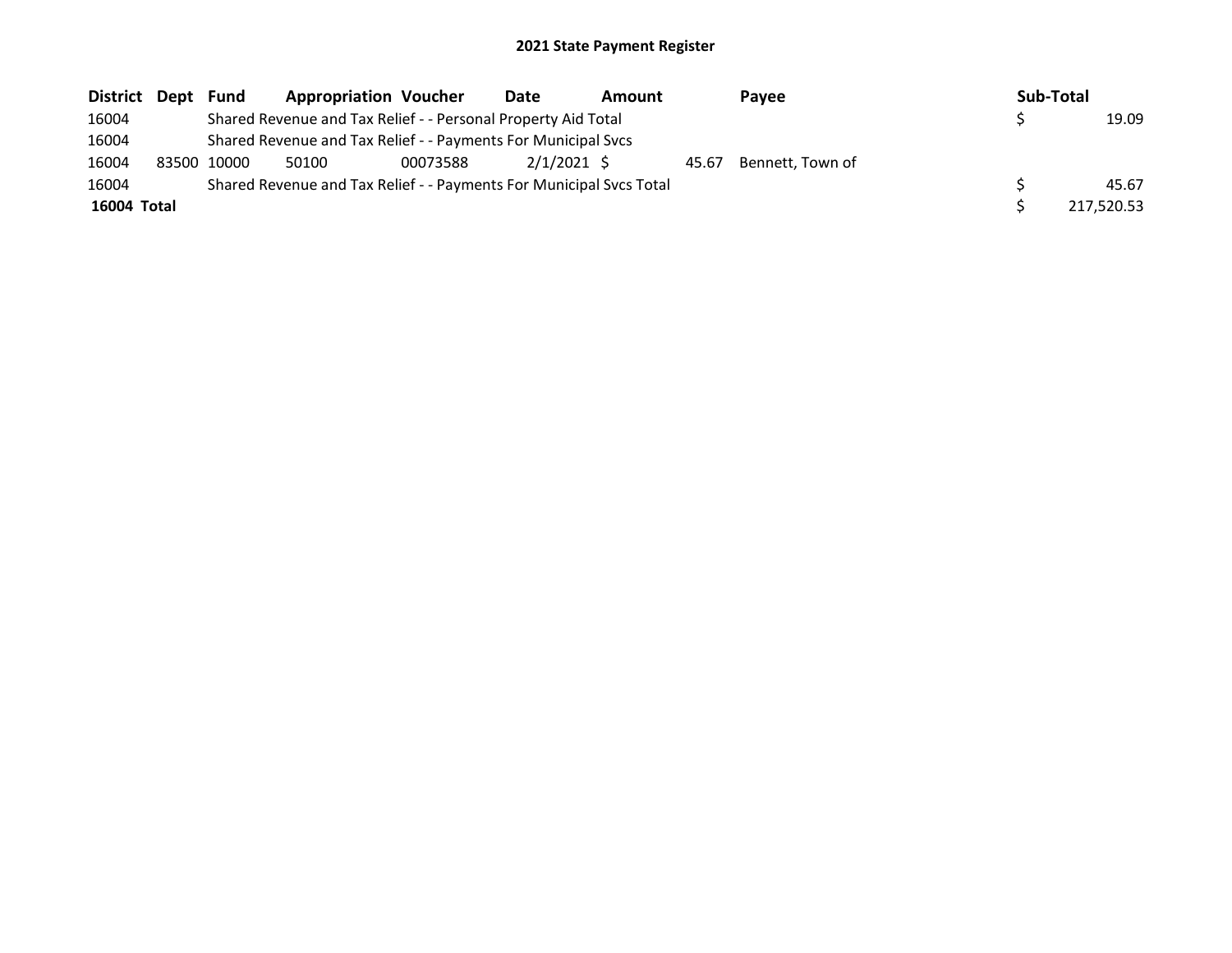| <b>District</b> | Dept Fund |             | <b>Appropriation Voucher</b>                                           |          | <b>Date</b>    | <b>Amount</b> |           | Payee                   | Sub-Total |            |
|-----------------|-----------|-------------|------------------------------------------------------------------------|----------|----------------|---------------|-----------|-------------------------|-----------|------------|
| 16006           |           |             | Dept of Safety & Prof Services - - Fire Dues Distribution              |          |                |               |           |                         |           |            |
| 16006           |           | 16500 10000 | 22500                                                                  | 00040665 | $7/16/2021$ \$ |               |           | 2,103.29 Town of Brule  |           |            |
| 16006           |           |             | Dept of Safety & Prof Services - - Fire Dues Distribution Total        |          |                |               |           |                         | \$        | 2,103.29   |
| 16006           |           |             | Dept of Natural Resources - - Aids In Lieu Of Taxes - Gener            |          |                |               |           |                         |           |            |
| 16006           |           | 37000 10000 | 50300                                                                  | 00461253 | $2/2/2021$ \$  |               | 13,437.39 | Town of Brule           |           |            |
| 16006           |           | 37000 10000 | 50300                                                                  | 00476715 | $4/21/2021$ \$ |               | 4.00      | Town of Brule           |           |            |
| 16006           |           |             | Dept of Natural Resources - - Aids In Lieu Of Taxes - Gener Total      |          |                |               |           |                         | \$        | 13,441.39  |
| 16006           |           |             | Dept of Natural Resources - - Resaids - Cnty Forst, Cl & Mfl           |          |                |               |           |                         |           |            |
| 16006           |           | 37000 21200 | 57100                                                                  | 00487636 | $6/14/2021$ \$ |               |           | 2,211.62 Town of Brule  |           |            |
| 16006           |           |             | Dept of Natural Resources - - Resaids - Cnty Forst, Cl & Mfl Total     |          |                |               |           |                         | \$        | 2,211.62   |
| 16006           |           |             | Dept of Natural Resources - - Aids In Lieu Of Taxes - Sum S            |          |                |               |           |                         |           |            |
| 16006           |           | 37000 21200 | 57900                                                                  | 00476716 | $4/21/2021$ \$ |               |           | 11,124.53 Town of Brule |           |            |
| 16006           |           |             | Dept of Natural Resources - - Aids In Lieu Of Taxes - Sum S Total      |          |                |               |           |                         | \$        | 11,124.53  |
| 16006           |           |             | Dept of Natural Resources - - Rec & Resource Aids, Fed                 |          |                |               |           |                         |           |            |
| 16006           |           | 37000 21200 | 58300                                                                  | 00471356 | $4/2/2021$ \$  |               |           | 2,585.99 Town of Brule  |           |            |
| 16006           |           |             | Dept of Natural Resources - - Rec & Resource Aids, Fed Total           |          |                |               |           |                         | \$        | 2,585.99   |
| 16006           |           |             | WI Dept of Transportation - - Trns Aids To Mnc.-Sf                     |          |                |               |           |                         |           |            |
| 16006           |           | 39500 21100 | 19100                                                                  | 00632106 | $1/4/2021$ \$  |               |           | 40,841.15 Town of Brule |           |            |
| 16006           |           | 39500 21100 | 19100                                                                  | 00667713 | $4/5/2021$ \$  |               | 40,841.15 | Town of Brule           |           |            |
| 16006           |           | 39500 21100 | 19100                                                                  | 00711201 | $7/6/2021$ \$  |               |           | 40,841.15 Town of Brule |           |            |
| 16006           |           | 39500 21100 | 19100                                                                  | 00751760 | 10/4/2021 \$   |               |           | 40,841.17 Town of Brule |           |            |
| 16006           |           |             | WI Dept of Transportation - - Trns Aids To Mnc.-Sf Total               |          |                |               |           |                         | \$        | 163,364.62 |
| 16006           |           |             | WI Dept of Transportation - - Supplemental Transportation Aids         |          |                |               |           |                         |           |            |
| 16006           |           | 39500 21100 | 19600                                                                  | 00633661 | $1/4/2021$ \$  |               |           | 28,829.05 Town of Brule |           |            |
| 16006           |           |             | WI Dept of Transportation - - Supplemental Transportation Aids Total   |          |                |               |           |                         | \$        | 28,829.05  |
| 16006           |           |             | Department of Military Affairs - - Federal Aid, Local Assistance       |          |                |               |           |                         |           |            |
| 16006           |           | 46500 10000 | 34200                                                                  | 00102192 | $11/3/2021$ \$ |               |           | 23,378.21 Town of Brule |           |            |
| 16006           |           |             | Department of Military Affairs - - Federal Aid, Local Assistance Total |          |                |               |           |                         | \$        | 23,378.21  |
| 16006           |           |             | Department of Military Affairs - - Major Disaster Assist; Pif          |          |                |               |           |                         |           |            |
| 16006           |           | 46500 27200 | 36500                                                                  | 00087452 | $1/7/2021$ \$  |               |           | 10,484.02 Town of Brule |           |            |
| 16006           |           | 46500 27200 | 36500                                                                  | 00104103 | 12/21/2021 \$  |               |           | 4,750.46 Town of Brule  |           |            |
| 16006           |           |             | Department of Military Affairs - - Major Disaster Assist; Pif Total    |          |                |               |           |                         | \$        | 15,234.48  |
| 16006           |           |             | Department of Revenue - - Gifts And Grants                             |          |                |               |           |                         |           |            |
| 16006           |           | 56600 10000 | 12100                                                                  | 00206550 | $6/25/2021$ \$ |               |           | 34,906.96 Town of Brule |           |            |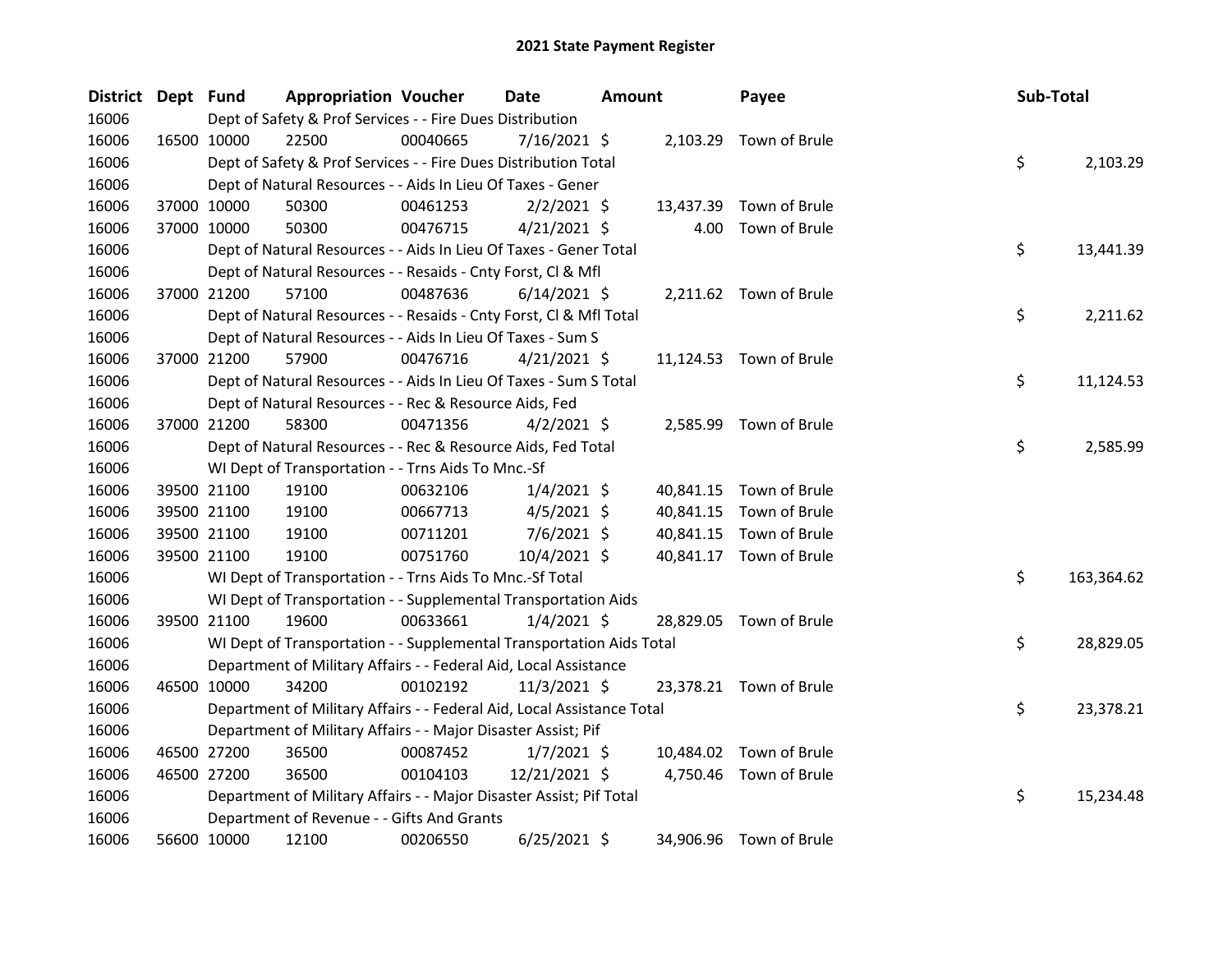| District    | Dept Fund |             | <b>Appropriation Voucher</b>                                        |          | Date            | Amount |           | Payee         | Sub-Total |            |
|-------------|-----------|-------------|---------------------------------------------------------------------|----------|-----------------|--------|-----------|---------------|-----------|------------|
| 16006       |           |             | Department of Revenue - - Gifts And Grants Total                    |          |                 |        |           |               | \$        | 34,906.96  |
| 16006       |           |             | Shared Revenue and Tax Relief - - County And Municipal Aid          |          |                 |        |           |               |           |            |
| 16006       |           | 83500 10000 | 10500                                                               | 00081161 | $7/26/2021$ \$  |        | 5,695.97  | Town of Brule |           |            |
| 16006       | 83500     | 10000       | 10500                                                               | 00088260 | 11/15/2021 \$   |        | 32,277.15 | Town of Brule |           |            |
| 16006       |           |             | Shared Revenue and Tax Relief - - County And Municipal Aid Total    |          |                 |        |           |               | \$        | 37,973.12  |
| 16006       |           |             | Shared Revenue and Tax Relief - - Exempt Computer Aid               |          |                 |        |           |               |           |            |
| 16006       | 83500     | 10000       | 10900                                                               | 00083808 | $7/26/2021$ \$  |        | 176.67    | Town of Brule |           |            |
| 16006       |           |             | Shared Revenue and Tax Relief - - Exempt Computer Aid Total         |          |                 |        |           |               | \$        | 176.67     |
| 16006       |           |             | Shared Revenue and Tax Relief - - Utility Aid                       |          |                 |        |           |               |           |            |
| 16006       | 83500     | 10000       | 11000                                                               | 00081161 | $7/26/2021$ \$  |        | 98.75     | Town of Brule |           |            |
| 16006       |           | 83500 10000 | 11000                                                               | 00088260 | $11/15/2021$ \$ |        | 560.18    | Town of Brule |           |            |
| 16006       |           |             | Shared Revenue and Tax Relief - - Utility Aid Total                 |          |                 |        |           |               | \$        | 658.93     |
| 16006       |           |             | Shared Revenue and Tax Relief - - Personal Property Aid             |          |                 |        |           |               |           |            |
| 16006       | 83500     | 10000       | 11100                                                               | 00076983 | $5/3/2021$ \$   |        | 99.33     | Town of Brule |           |            |
| 16006       |           |             | Shared Revenue and Tax Relief - - Personal Property Aid Total       |          |                 |        |           |               | \$        | 99.33      |
| 16006       |           |             | Shared Revenue and Tax Relief - - Payments For Municipal Svcs       |          |                 |        |           |               |           |            |
| 16006       | 83500     | 10000       | 50100                                                               | 00073589 | $2/1/2021$ \$   |        | 909.52    | Town of Brule |           |            |
| 16006       |           |             | Shared Revenue and Tax Relief - - Payments For Municipal Svcs Total |          |                 |        |           |               | \$        | 909.52     |
| 16006 Total |           |             |                                                                     |          |                 |        |           |               |           | 336,997.71 |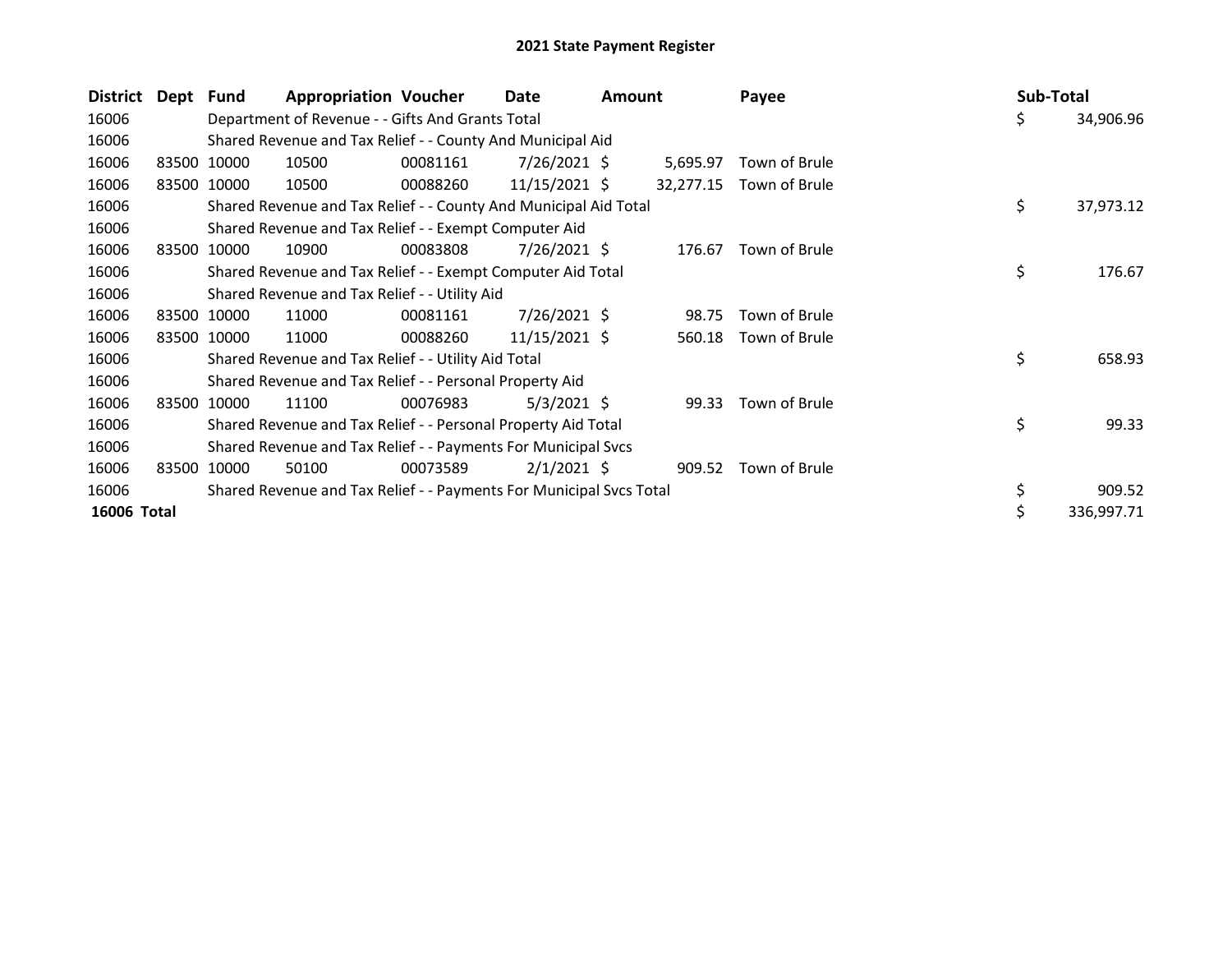| <b>District</b> | Dept Fund | <b>Appropriation Voucher</b>                                          |          | Date           | <b>Amount</b> |          | Payee                        | Sub-Total        |
|-----------------|-----------|-----------------------------------------------------------------------|----------|----------------|---------------|----------|------------------------------|------------------|
| 16008           |           | Dept of Safety & Prof Services - - Fire Dues Distribution             |          |                |               |          |                              |                  |
| 16008           |           | 16500 10000<br>22500                                                  | 00040666 | 7/16/2021 \$   |               |          | 703.39 Town Of Cloverland    |                  |
| 16008           |           | Dept of Safety & Prof Services - - Fire Dues Distribution Total       |          |                |               |          |                              | \$<br>703.39     |
| 16008           |           | Dept of Natural Resources - - Air Management -- Stationary S          |          |                |               |          |                              |                  |
| 16008           |           | 37000 10000<br>43700                                                  | 00519592 | 11/15/2021 \$  |               |          | 150.00 Town Of Cloverland    |                  |
| 16008           |           | Dept of Natural Resources - - Air Management -- Stationary S Total    |          |                |               |          |                              | \$<br>150.00     |
| 16008           |           | Dept of Natural Resources - - Aids In Lieu Of Taxes - Gener           |          |                |               |          |                              |                  |
| 16008           |           | 37000 10000<br>50300                                                  | 00461043 | $2/2/2021$ \$  |               |          | 87,043.00 Town Of Cloverland |                  |
| 16008           |           | Dept of Natural Resources - - Aids In Lieu Of Taxes - Gener Total     |          |                |               |          |                              | \$<br>87,043.00  |
| 16008           |           | Dept of Natural Resources - - Gen Program Ops-State Funds             |          |                |               |          |                              |                  |
| 16008           |           | 37000 21200<br>16100                                                  | 00496983 | 7/14/2021 \$   |               |          | 1,721.78 Town Of Cloverland  |                  |
| 16008           |           | Dept of Natural Resources - - Gen Program Ops-State Funds Total       |          |                |               |          |                              | \$<br>1,721.78   |
| 16008           |           | Dept of Natural Resources - - Resaids - Cnty Forst, Cl & Mfl          |          |                |               |          |                              |                  |
| 16008           |           | 37000 21200<br>57100                                                  | 00487637 | $6/14/2021$ \$ |               |          | 456.49 Town Of Cloverland    |                  |
| 16008           |           | Dept of Natural Resources - - Resaids - Cnty Forst, Cl & Mfl Total    |          |                |               |          |                              | \$<br>456.49     |
| 16008           |           | Dept of Natural Resources - - Aids In Lieu Of Taxes - Sum S           |          |                |               |          |                              |                  |
| 16008           |           | 37000 21200<br>57900                                                  | 00475214 | $4/21/2021$ \$ |               |          | 4,937.95 Town Of Cloverland  |                  |
| 16008           |           | Dept of Natural Resources - - Aids In Lieu Of Taxes - Sum S Total     |          |                |               |          |                              | \$<br>4,937.95   |
| 16008           |           | WI Dept of Transportation - - Trns Aids To Mnc.-Sf                    |          |                |               |          |                              |                  |
| 16008           |           | 19100<br>39500 21100                                                  | 00632107 | $1/4/2021$ \$  |               |          | 27,692.55 Town Of Cloverland |                  |
| 16008           |           | 39500 21100<br>19100                                                  | 00667714 | $4/5/2021$ \$  |               |          | 27,692.55 Town Of Cloverland |                  |
| 16008           |           | 39500 21100<br>19100                                                  | 00711202 | $7/6/2021$ \$  |               |          | 27,692.55 Town Of Cloverland |                  |
| 16008           |           | 39500 21100<br>19100                                                  | 00751761 | $10/4/2021$ \$ |               |          | 27,692.55 Town Of Cloverland |                  |
| 16008           |           | WI Dept of Transportation - - Trns Aids To Mnc.-Sf Total              |          |                |               |          |                              | \$<br>110,770.20 |
| 16008           |           | Department of Administration - - Service Award Pgm; State Match       |          |                |               |          |                              |                  |
| 16008           |           | 50500 10000<br>41200                                                  | 00148097 | $7/7/2021$ \$  |               | 2,489.40 | Town Of Cloverland           |                  |
| 16008           |           | Department of Administration - - Service Award Pgm; State Match Total |          |                |               |          |                              | \$<br>2,489.40   |
| 16008           |           | Department of Revenue - - Gifts And Grants                            |          |                |               |          |                              |                  |
| 16008           |           | 56600 10000<br>12100                                                  | 00206551 | $6/25/2021$ \$ |               |          | 11,199.54 Town Of Cloverland |                  |
| 16008           |           | Department of Revenue - - Gifts And Grants Total                      |          |                |               |          |                              | \$<br>11,199.54  |
| 16008           |           | Shared Revenue and Tax Relief - - County And Municipal Aid            |          |                |               |          |                              |                  |
| 16008           |           | 83500 10000<br>10500                                                  | 00081162 | 7/26/2021 \$   |               |          | 4,585.62 Town Of Cloverland  |                  |
| 16008           |           | 83500 10000<br>10500                                                  | 00088261 | 11/15/2021 \$  |               |          | 25,985.15 Town Of Cloverland |                  |
| 16008           |           | Shared Revenue and Tax Relief - - County And Municipal Aid Total      |          |                |               |          |                              | \$<br>30,570.77  |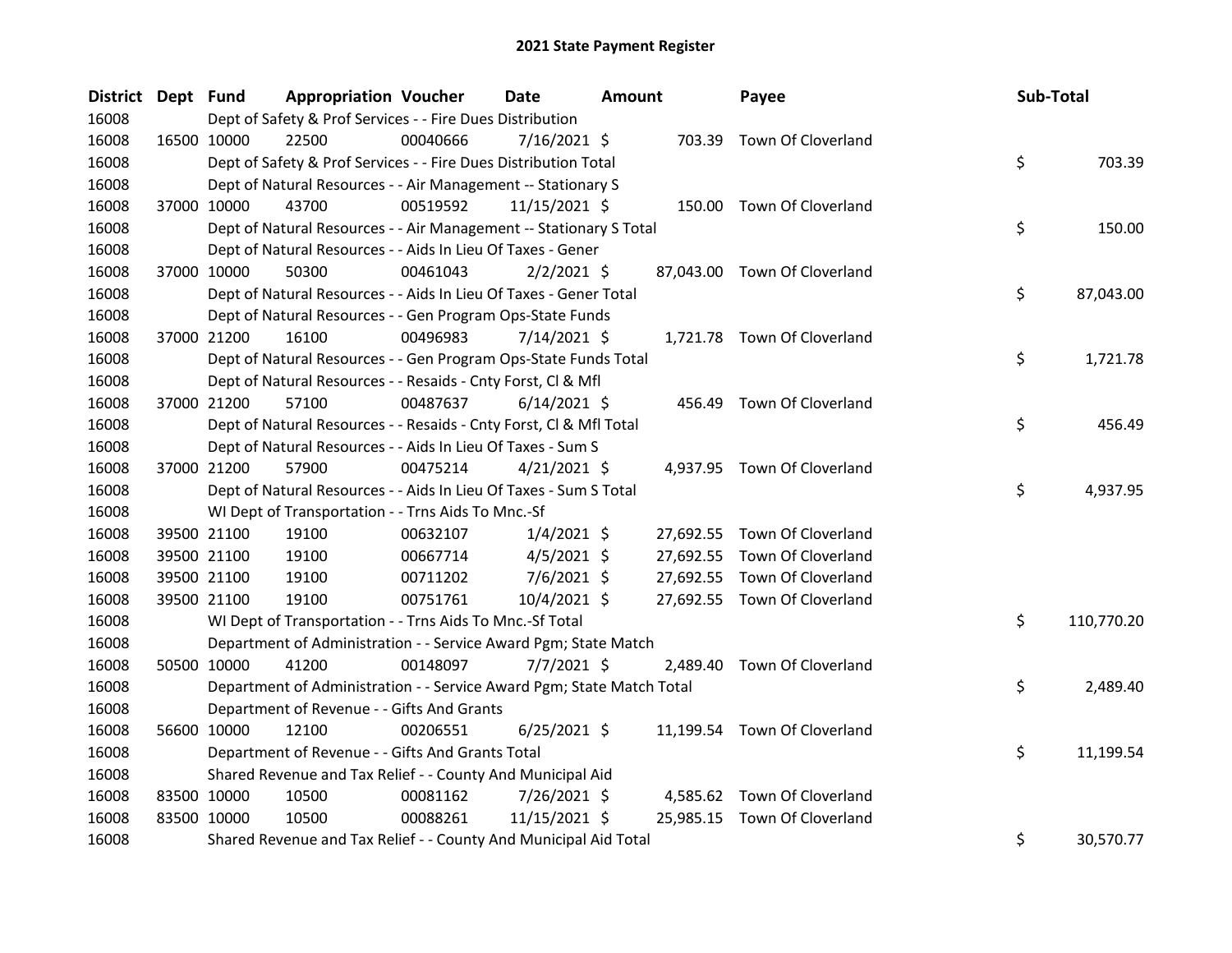| District Dept Fund | <b>Appropriation Voucher</b> | <b>Date</b> | Amount | Payee | Sub-Total  |
|--------------------|------------------------------|-------------|--------|-------|------------|
| <b>16008 Total</b> |                              |             |        |       | 250,042.52 |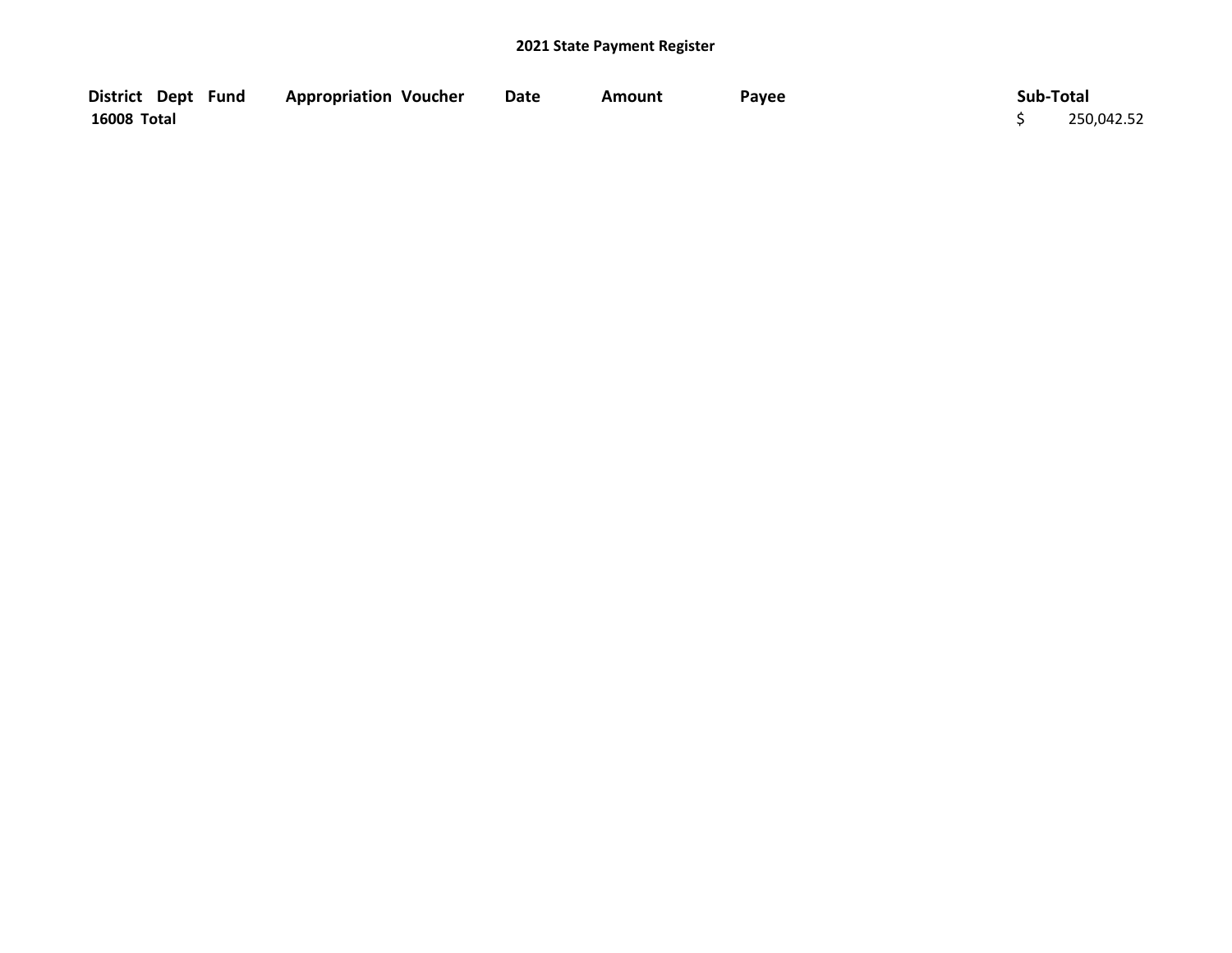| District Dept Fund |             |             | <b>Appropriation Voucher</b>                                       |          | <b>Date</b>    | <b>Amount</b> |           | Payee                       | Sub-Total |            |
|--------------------|-------------|-------------|--------------------------------------------------------------------|----------|----------------|---------------|-----------|-----------------------------|-----------|------------|
| 16010              |             |             | Dept of Safety & Prof Services - - Fire Dues Distribution          |          |                |               |           |                             |           |            |
| 16010              |             | 16500 10000 | 22500                                                              | 00040667 | 7/16/2021 \$   |               |           | 835.68 Town Of Dairyland    |           |            |
| 16010              |             |             | Dept of Safety & Prof Services - - Fire Dues Distribution Total    |          |                |               |           |                             | \$        | 835.68     |
| 16010              |             |             | Dept of Natural Resources - - Seg Earned                           |          |                |               |           |                             |           |            |
| 16010              | 37000 21200 |             | 100SE                                                              | 00473964 | $4/15/2021$ \$ |               |           | 8,513.66 Town Of Dairyland  |           |            |
| 16010              |             |             | Dept of Natural Resources - - Seg Earned Total                     |          |                |               |           |                             | \$        | 8,513.66   |
| 16010              |             |             | Dept of Natural Resources - - General Program Operations --        |          |                |               |           |                             |           |            |
| 16010              |             | 37000 21200 | 25400                                                              | 00482655 | $5/20/2021$ \$ |               |           | 1,564.50 Town Of Dairyland  |           |            |
| 16010              |             |             | Dept of Natural Resources - - General Program Operations -- Total  |          |                |               |           |                             | \$        | 1,564.50   |
| 16010              |             |             | Dept of Natural Resources - - Resaids - Cnty Forst, Cl & Mfl       |          |                |               |           |                             |           |            |
| 16010              | 37000 21200 |             | 57100                                                              | 00487638 | $6/14/2021$ \$ |               |           | 17,547.73 Town Of Dairyland |           |            |
| 16010              |             |             | Dept of Natural Resources - - Resaids - Cnty Forst, Cl & Mfl Total |          |                |               |           |                             | \$        | 17,547.73  |
| 16010              |             |             | WI Dept of Transportation - - Trns Aids To Mnc.-Sf                 |          |                |               |           |                             |           |            |
| 16010              |             | 39500 21100 | 19100                                                              | 00632108 | $1/4/2021$ \$  |               |           | 53,584.92 Town Of Dairyland |           |            |
| 16010              |             | 39500 21100 | 19100                                                              | 00667715 | $4/5/2021$ \$  |               | 53,584.92 | Town Of Dairyland           |           |            |
| 16010              |             | 39500 21100 | 19100                                                              | 00711203 | 7/6/2021 \$    |               | 53,584.92 | Town Of Dairyland           |           |            |
| 16010              |             | 39500 21100 | 19100                                                              | 00751762 | 10/4/2021 \$   |               |           | 53,584.92 Town Of Dairyland |           |            |
| 16010              |             |             | WI Dept of Transportation - - Trns Aids To Mnc.-Sf Total           |          |                |               |           |                             | \$        | 214,339.68 |
| 16010              |             |             | Department of Revenue - - Gifts And Grants                         |          |                |               |           |                             |           |            |
| 16010              | 56600 10000 |             | 12100                                                              | 00206552 | $6/25/2021$ \$ |               |           | 9,838.84 Town Of Dairyland  |           |            |
| 16010              |             |             | Department of Revenue - - Gifts And Grants Total                   |          |                |               |           |                             | \$        | 9,838.84   |
| 16010              |             |             | Shared Revenue and Tax Relief - - County And Municipal Aid         |          |                |               |           |                             |           |            |
| 16010              |             | 83500 10000 | 10500                                                              | 00081163 | 7/26/2021 \$   |               |           | 1,521.61 Town Of Dairyland  |           |            |
| 16010              | 83500 10000 |             | 10500                                                              | 00088262 | 11/15/2021 \$  |               |           | 8,622.43 Town Of Dairyland  |           |            |
| 16010              |             |             | Shared Revenue and Tax Relief - - County And Municipal Aid Total   |          |                |               |           |                             | \$        | 10,144.04  |
| 16010              |             |             | Shared Revenue and Tax Relief - - Utility Aid                      |          |                |               |           |                             |           |            |
| 16010              |             | 83500 10000 | 11000                                                              | 00081163 | 7/26/2021 \$   |               | 99.62     | Town Of Dairyland           |           |            |
| 16010              | 83500 10000 |             | 11000                                                              | 00088262 | 11/15/2021 \$  |               | 558.10    | Town Of Dairyland           |           |            |
| 16010              |             |             | Shared Revenue and Tax Relief - - Utility Aid Total                |          |                |               |           |                             | \$        | 657.72     |
| 16010              |             |             | Shared Revenue and Tax Relief - - Personal Property Aid            |          |                |               |           |                             |           |            |
| 16010              | 83500 10000 |             | 11100                                                              | 00076984 | $5/3/2021$ \$  |               |           | 0.37 Town Of Dairyland      |           |            |
| 16010              |             |             | Shared Revenue and Tax Relief - - Personal Property Aid Total      |          |                |               |           |                             | \$        | 0.37       |
| <b>16010 Total</b> |             |             |                                                                    |          |                |               |           |                             | \$        | 263,442.22 |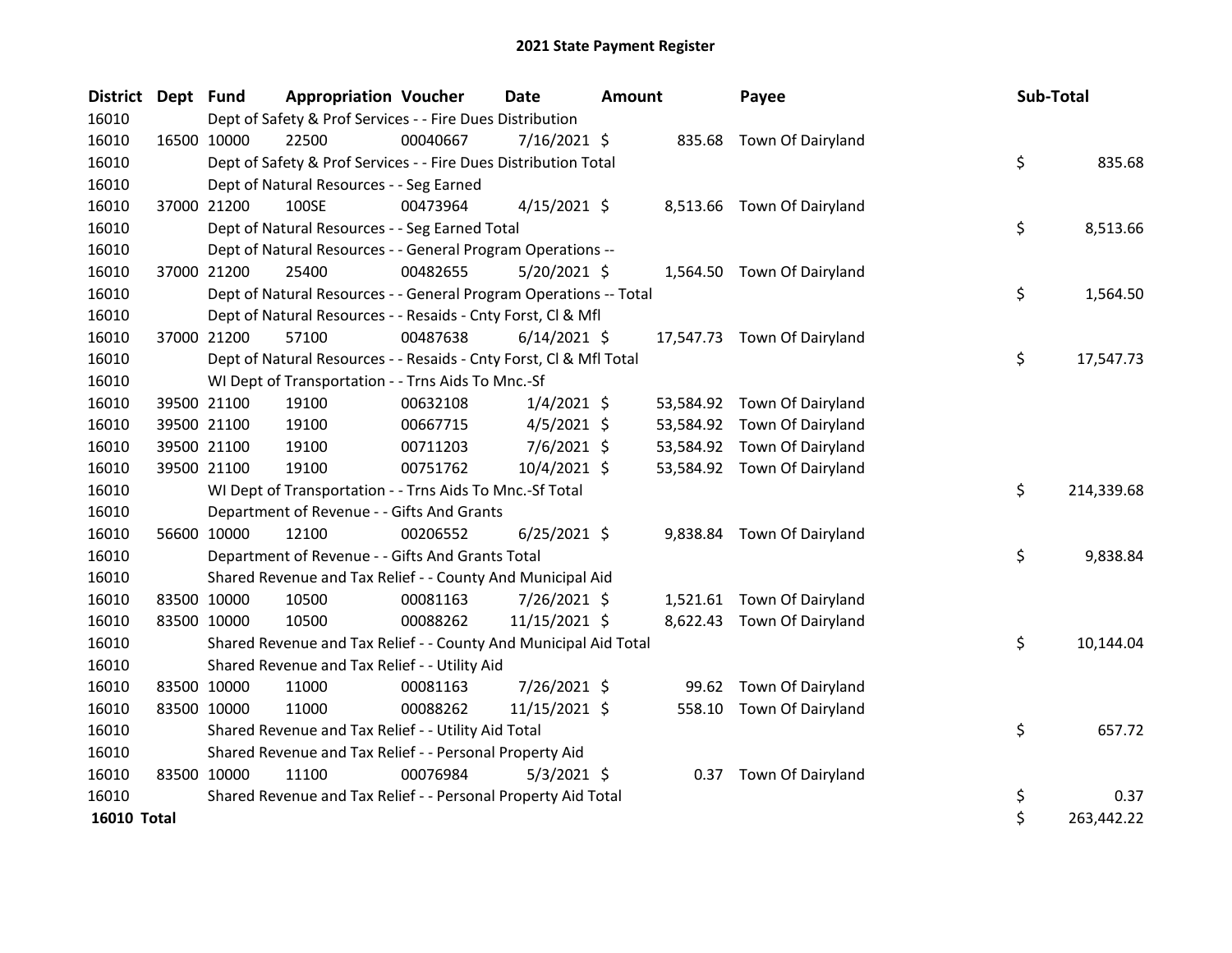| District Dept Fund |             |             | <b>Appropriation Voucher</b>                                                    |                         | <b>Date</b>    | Amount |           | Payee                     | Sub-Total |            |
|--------------------|-------------|-------------|---------------------------------------------------------------------------------|-------------------------|----------------|--------|-----------|---------------------------|-----------|------------|
| 16012              |             |             | Dept of Safety & Prof Services - - Fire Dues Distribution                       |                         |                |        |           |                           |           |            |
| 16012              | 16500 10000 |             | 22500                                                                           | 00040668                | $7/16/2021$ \$ |        |           | 3,513.04 Gordon, Town of  |           |            |
| 16012              |             |             | Dept of Safety & Prof Services - - Fire Dues Distribution Total                 |                         |                |        |           |                           | \$        | 3,513.04   |
| 16012              |             |             | Dept of Natural Resources - - Aids In Lieu Of Taxes - Gener                     |                         |                |        |           |                           |           |            |
| 16012              |             | 37000 10000 | 50300                                                                           | 00461187                | $2/2/2021$ \$  |        | 633.01    | Gordon, Town of           |           |            |
| 16012              |             | 37000 10000 | 50300                                                                           | 00461188                | $2/2/2021$ \$  |        | 195.40    | Gordon, Town of           |           |            |
| 16012              |             | 37000 10000 | 50300                                                                           | 00476250                | $4/21/2021$ \$ |        |           | 463.27 Gordon, Town of    |           |            |
| 16012              |             |             | Dept of Natural Resources - - Aids In Lieu Of Taxes - Gener Total               |                         |                |        |           |                           | \$        | 1,291.68   |
| 16012              |             |             | Dept of Natural Resources - - Resaids - Fire Suppress Grant                     |                         |                |        |           |                           |           |            |
| 16012              |             | 37000 21200 | 54500                                                                           | 00472260                | 4/12/2021 \$   |        |           | 7,360.00 Gordon, Town of  |           |            |
| 16012              |             |             | Dept of Natural Resources - - Resaids - Fire Suppress Grant Total               |                         |                |        |           |                           | \$        | 7,360.00   |
| 16012              |             |             | Dept of Natural Resources - - Resaids - Cnty Forst, Cl & Mfl                    |                         |                |        |           |                           |           |            |
| 16012              |             | 37000 21200 | 57100                                                                           | 00487639                | $6/14/2021$ \$ |        |           | 20,469.93 Gordon, Town of |           |            |
| 16012              |             |             | Dept of Natural Resources - - Resaids - Cnty Forst, Cl & Mfl Total              |                         |                |        |           |                           | \$        | 20,469.93  |
| 16012              |             |             | Dept of Natural Resources - - Aids In Lieu Of Taxes - Sum S                     |                         |                |        |           |                           |           |            |
| 16012              |             | 37000 21200 | 57900                                                                           | 00476251                | $4/21/2021$ \$ |        | 4.40      | Gordon, Town of           |           |            |
| 16012              |             | 37000 21200 | 57900                                                                           | 00476252                | $4/21/2021$ \$ |        | 140.80    | Gordon, Town of           |           |            |
| 16012              |             |             | Dept of Natural Resources - - Aids In Lieu Of Taxes - Sum S Total               |                         |                |        |           |                           | \$        | 145.20     |
| 16012              |             |             | WI Dept of Transportation - - Trns Aids To Mnc.-Sf                              |                         |                |        |           |                           |           |            |
| 16012              |             | 39500 21100 | 19100                                                                           | 00632109                | $1/4/2021$ \$  |        | 83,396.15 | Gordon, Town of           |           |            |
| 16012              |             | 39500 21100 | 19100                                                                           | 00667716                | $4/5/2021$ \$  |        | 83,396.15 | Gordon, Town of           |           |            |
| 16012              |             | 39500 21100 | 19100                                                                           | 00711204                | $7/6/2021$ \$  |        | 83,396.15 | Gordon, Town of           |           |            |
| 16012              |             | 39500 21100 | 19100                                                                           | 00751763                | 10/4/2021 \$   |        | 83,396.18 | Gordon, Town of           |           |            |
| 16012              |             |             | WI Dept of Transportation - - Trns Aids To Mnc.-Sf Total                        |                         |                |        |           |                           | \$        | 333,584.63 |
| 16012              |             |             | WI Dept of Transportation - - Supplemental Transportation Aids                  |                         |                |        |           |                           |           |            |
| 16012              |             | 39500 21100 | 19600                                                                           | 00633662                | $1/4/2021$ \$  |        |           | 58,867.87 Gordon, Town of |           |            |
| 16012              |             |             | WI Dept of Transportation - - Supplemental Transportation Aids Total            |                         |                |        |           |                           | \$        | 58,867.87  |
| 16012              |             |             | Department of Health Services - - Prepaid Medical Transport Reimbursement       |                         |                |        |           |                           |           |            |
| 16012              | 43500 10000 |             | 16300                                                                           | AMBULANCE 11/15/2021 \$ |                |        |           | Gordon, Town of           |           |            |
| 16012              |             |             | Department of Health Services - - Prepaid Medical Transport Reimbursement Total |                         |                |        |           |                           | \$        |            |
| 16012              |             |             | Department of Administration - - Hv Trans Ln Annual Impact Fee                  |                         |                |        |           |                           |           |            |
| 16012              |             | 50500 10000 | 17400                                                                           | 00144460                | $5/3/2021$ \$  |        |           | 28,176.00 Gordon, Town of |           |            |
| 16012              |             |             | Department of Administration - - Hv Trans Ln Annual Impact Fee Total            |                         |                |        |           |                           | \$        | 28,176.00  |
| 16012              |             |             | Commissioners of Public Lands - - Balsht Common School Fund                     |                         |                |        |           |                           |           |            |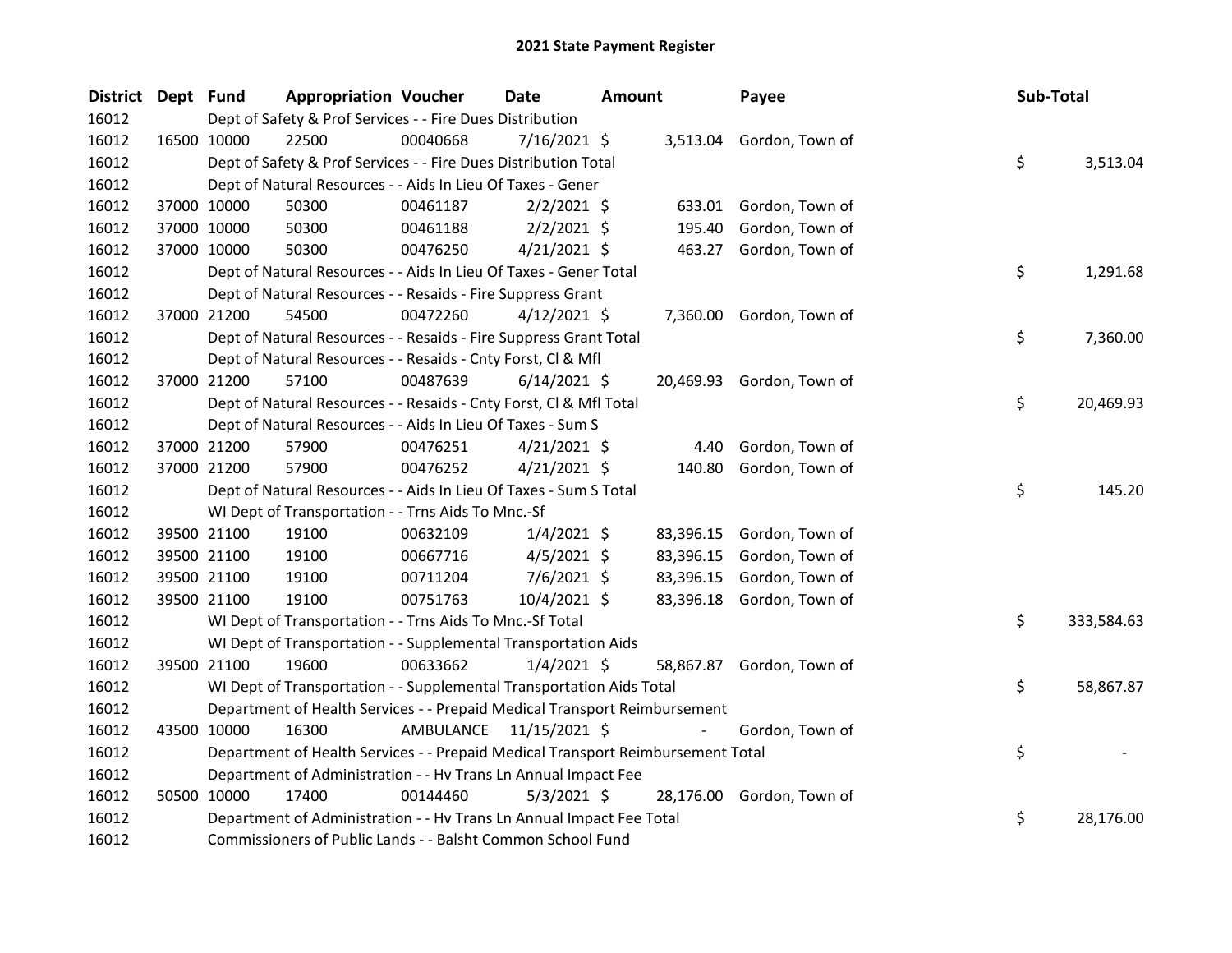| <b>District</b> | Dept Fund |             | <b>Appropriation Voucher</b>                                        |          | Date           | Amount |           | Payee           | Sub-Total |            |
|-----------------|-----------|-------------|---------------------------------------------------------------------|----------|----------------|--------|-----------|-----------------|-----------|------------|
| 16012           |           | 50700 37400 | 57700                                                               | 00003807 | $9/7/2021$ \$  |        | 80,000.00 | Gordon, Town of |           |            |
| 16012           |           |             | Commissioners of Public Lands - - Balsht Common School Fund Total   |          |                |        |           |                 | \$        | 80,000.00  |
| 16012           |           |             | Department of Revenue - - Gifts And Grants                          |          |                |        |           |                 |           |            |
| 16012           | 56600     | 10000       | 12100                                                               | 00206553 | $6/25/2021$ \$ |        | 34,174.28 | Gordon, Town of |           |            |
| 16012           |           |             | Department of Revenue - - Gifts And Grants Total                    |          |                |        |           |                 | \$        | 34,174.28  |
| 16012           |           |             | Shared Revenue and Tax Relief - - Exempt Computer Aid               |          |                |        |           |                 |           |            |
| 16012           | 83500     | 10000       | 10900                                                               | 00083809 | $7/26/2021$ \$ |        | 75.86     | Gordon, Town of |           |            |
| 16012           |           |             | Shared Revenue and Tax Relief - - Exempt Computer Aid Total         |          |                |        |           |                 | \$        | 75.86      |
| 16012           |           |             | Shared Revenue and Tax Relief - - Utility Aid                       |          |                |        |           |                 |           |            |
| 16012           | 83500     | 10000       | 11000                                                               | 00081164 | $7/26/2021$ \$ |        | 759.32    | Gordon, Town of |           |            |
| 16012           |           | 83500 10000 | 11000                                                               | 00088263 | 11/15/2021 \$  |        | 4,276.23  | Gordon, Town of |           |            |
| 16012           |           |             | Shared Revenue and Tax Relief - - Utility Aid Total                 |          |                |        |           |                 | \$        | 5,035.55   |
| 16012           |           |             | Shared Revenue and Tax Relief - - Personal Property Aid             |          |                |        |           |                 |           |            |
| 16012           | 83500     | 10000       | 11100                                                               | 00076985 | $5/3/2021$ \$  |        | 386.54    | Gordon, Town of |           |            |
| 16012           |           |             | Shared Revenue and Tax Relief - - Personal Property Aid Total       |          |                |        |           |                 | \$        | 386.54     |
| 16012           |           |             | Shared Revenue and Tax Relief - - Payments For Municipal Svcs       |          |                |        |           |                 |           |            |
| 16012           | 83500     | 10000       | 50100                                                               | 00073590 | $2/1/2021$ \$  |        | 1,373.43  | Gordon, Town of |           |            |
| 16012           |           |             | Shared Revenue and Tax Relief - - Payments For Municipal Svcs Total |          |                |        |           |                 |           | 1,373.43   |
| 16012 Total     |           |             |                                                                     |          |                |        |           |                 |           | 574,454.01 |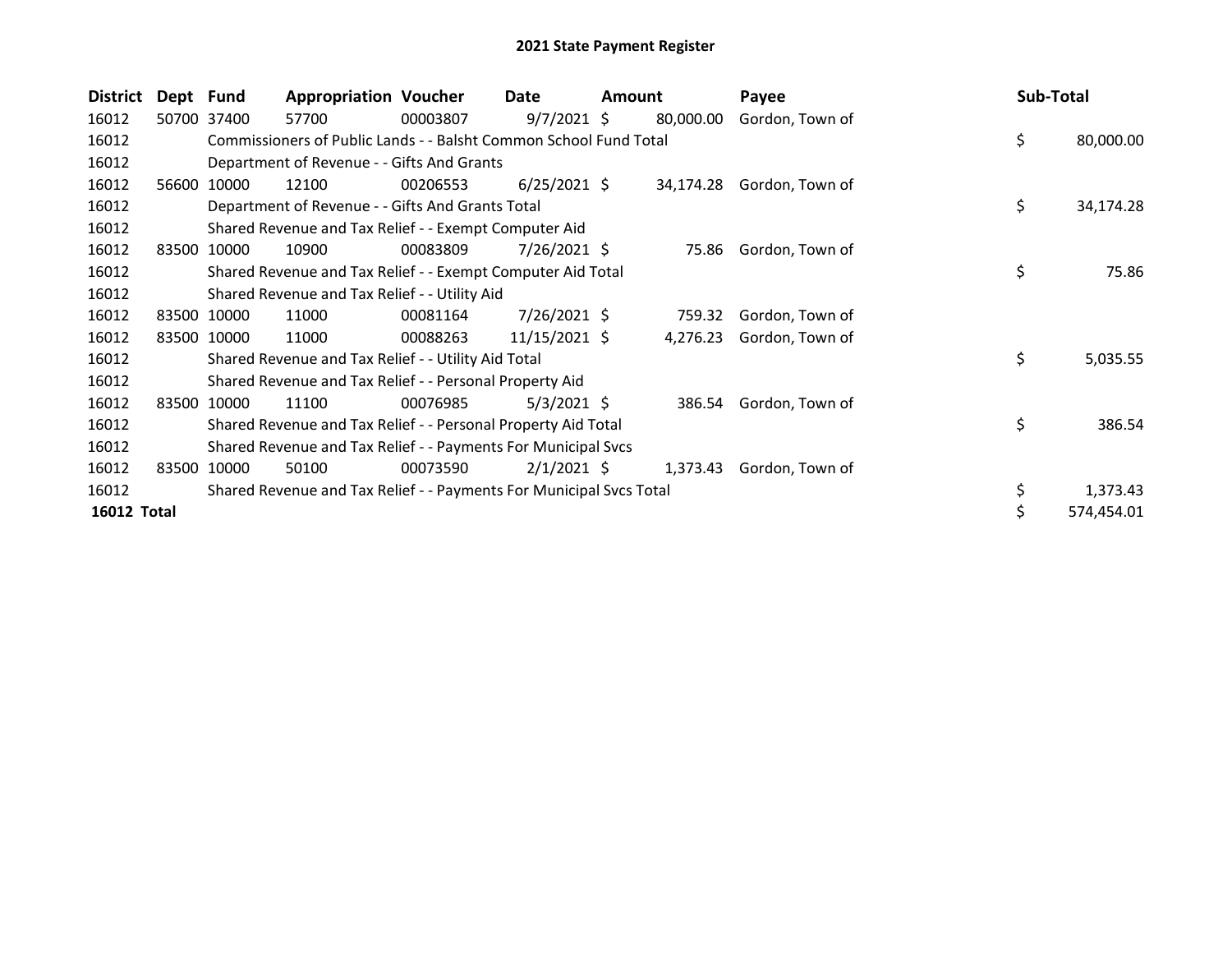| District Dept Fund |             | <b>Appropriation Voucher</b>                                         |          | <b>Date</b>    | <b>Amount</b> |           | Payee                       | Sub-Total |           |
|--------------------|-------------|----------------------------------------------------------------------|----------|----------------|---------------|-----------|-----------------------------|-----------|-----------|
| 16014              |             | Dept of Safety & Prof Services - - Fire Dues Distribution            |          |                |               |           |                             |           |           |
| 16014              | 16500 10000 | 22500                                                                | 00040669 | 7/16/2021 \$   |               |           | 2,761.02 Town of Hawthorne  |           |           |
| 16014              |             | Dept of Safety & Prof Services - - Fire Dues Distribution Total      |          |                |               |           |                             | \$        | 2,761.02  |
| 16014              |             | Dept of Natural Resources - - Aids In Lieu Of Taxes - Gener          |          |                |               |           |                             |           |           |
| 16014              | 37000 10000 | 50300                                                                | 00461191 | $2/2/2021$ \$  |               |           | 4,718.33 Town of Hawthorne  |           |           |
| 16014              |             | Dept of Natural Resources - - Aids In Lieu Of Taxes - Gener Total    |          |                |               |           |                             | \$        | 4,718.33  |
| 16014              |             | Dept of Natural Resources - - Resaids - Cnty Forst, Cl & Mfl         |          |                |               |           |                             |           |           |
| 16014              | 37000 21200 | 57100                                                                | 00487640 | $6/14/2021$ \$ |               |           | 1,912.57 Town of Hawthorne  |           |           |
| 16014              |             | Dept of Natural Resources - - Resaids - Cnty Forst, Cl & Mfl Total   |          |                |               |           |                             | \$        | 1,912.57  |
| 16014              |             | Dept of Natural Resources - - Aids In Lieu Of Taxes - Sum S          |          |                |               |           |                             |           |           |
| 16014              | 37000 21200 | 57900                                                                | 00476264 | $4/21/2021$ \$ |               | 1.85      | Town of Hawthorne           |           |           |
| 16014              |             | Dept of Natural Resources - - Aids In Lieu Of Taxes - Sum S Total    |          |                |               |           |                             | \$        | 1.85      |
| 16014              |             | WI Dept of Transportation - - Trns Aids To Mnc.-Sf                   |          |                |               |           |                             |           |           |
| 16014              | 39500 21100 | 19100                                                                | 00632110 | $1/4/2021$ \$  |               | 23,286.49 | Town of Hawthorne           |           |           |
| 16014              | 39500 21100 | 19100                                                                | 00667717 | $4/5/2021$ \$  |               | 23,286.49 | Town of Hawthorne           |           |           |
| 16014              | 39500 21100 | 19100                                                                | 00711205 | $7/6/2021$ \$  |               | 23,286.49 | Town of Hawthorne           |           |           |
| 16014              | 39500 21100 | 19100                                                                | 00751764 | 10/4/2021 \$   |               |           | 23,286.51 Town of Hawthorne |           |           |
| 16014              |             | WI Dept of Transportation - - Trns Aids To Mnc.-Sf Total             |          |                |               |           |                             | \$        | 93,145.98 |
| 16014              |             | WI Dept of Transportation - - Supplemental Transportation Aids       |          |                |               |           |                             |           |           |
| 16014              | 39500 21100 | 19600                                                                | 00633663 | $1/4/2021$ \$  |               |           | 16,437.52 Town of Hawthorne |           |           |
| 16014              |             | WI Dept of Transportation - - Supplemental Transportation Aids Total |          |                |               |           |                             | \$        | 16,437.52 |
| 16014              |             | Department of Administration - - Hv Trans Ln Annual Impact Fee       |          |                |               |           |                             |           |           |
| 16014              | 50500 10000 | 17400                                                                | 00144463 | $5/3/2021$ \$  |               |           | 4,054.00 Town of Hawthorne  |           |           |
| 16014              |             | Department of Administration - - Hv Trans Ln Annual Impact Fee Total |          |                |               |           |                             | \$        | 4,054.00  |
| 16014              |             | Department of Revenue - - Gifts And Grants                           |          |                |               |           |                             |           |           |
| 16014              | 56600 10000 | 12100                                                                | 00206554 | $6/25/2021$ \$ |               |           | 59,399.40 Town of Hawthorne |           |           |
| 16014              |             | Department of Revenue - - Gifts And Grants Total                     |          |                |               |           |                             | \$        | 59,399.40 |
| 16014              |             | Shared Revenue and Tax Relief - - County And Municipal Aid           |          |                |               |           |                             |           |           |
| 16014              | 83500 10000 | 10500                                                                | 00081165 | 7/26/2021 \$   |               | 3,869.18  | Town of Hawthorne           |           |           |
| 16014              | 83500 10000 | 10500                                                                | 00088264 | 11/15/2021 \$  |               |           | 47,408.37 Town of Hawthorne |           |           |
| 16014              |             | Shared Revenue and Tax Relief - - County And Municipal Aid Total     |          |                |               |           |                             | \$        | 51,277.55 |
| 16014              |             | Shared Revenue and Tax Relief - - Exempt Computer Aid                |          |                |               |           |                             |           |           |
| 16014              | 83500 10000 | 10900                                                                | 00083810 | 7/26/2021 \$   |               | 2.08      | Town of Hawthorne           |           |           |
| 16014              |             | Shared Revenue and Tax Relief - - Exempt Computer Aid Total          |          |                |               |           |                             | \$        | 2.08      |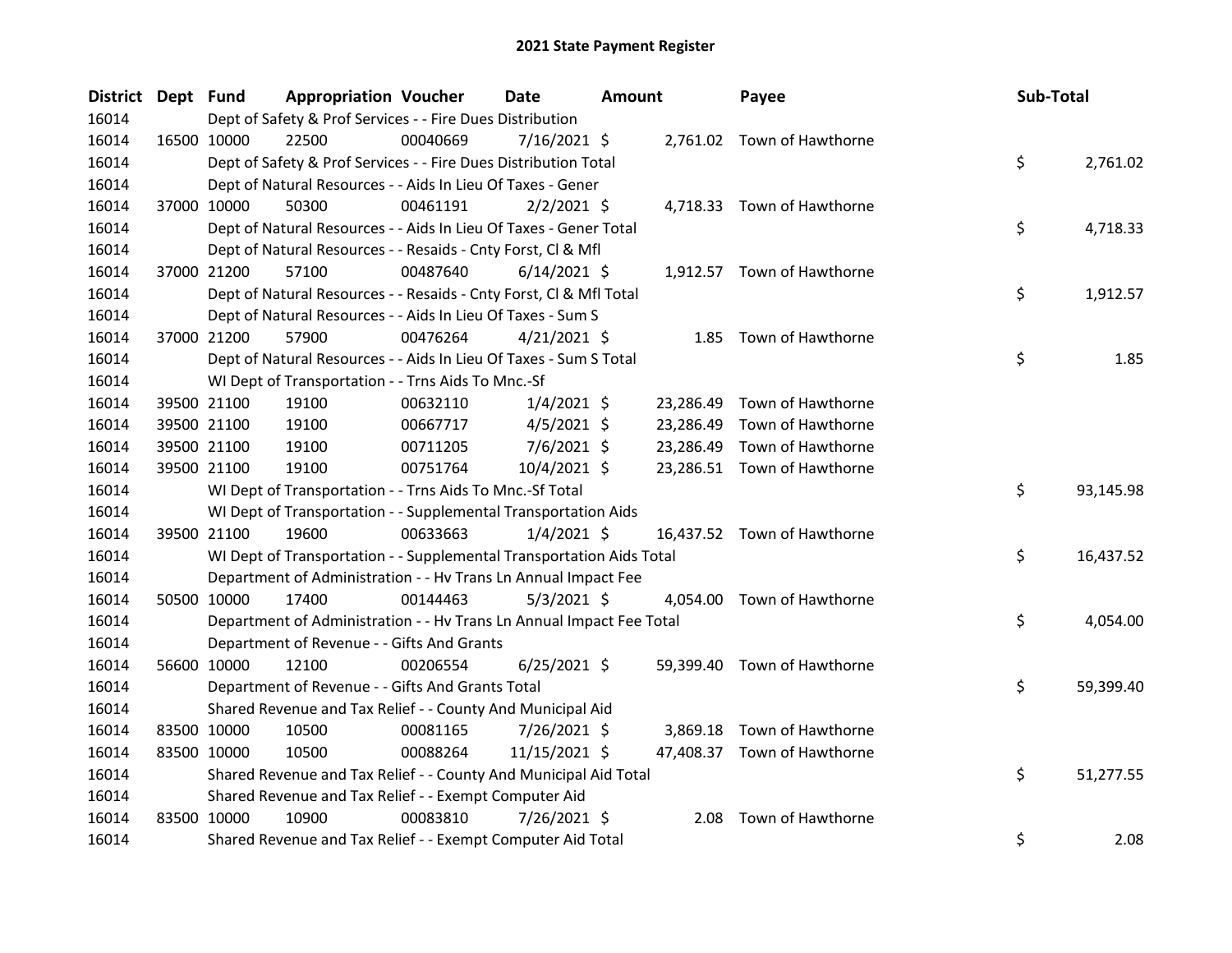| District Dept | Fund        | <b>Appropriation Voucher</b>                                  |          | Date          | Amount |        | Payee             | Sub-Total |            |
|---------------|-------------|---------------------------------------------------------------|----------|---------------|--------|--------|-------------------|-----------|------------|
| 16014         |             | Shared Revenue and Tax Relief - - Personal Property Aid       |          |               |        |        |                   |           |            |
| 16014         | 83500 10000 | 11100                                                         | 00076986 | $5/3/2021$ \$ |        | 269.70 | Town of Hawthorne |           |            |
| 16014         |             | Shared Revenue and Tax Relief - - Personal Property Aid Total |          |               |        |        |                   |           | 269.70     |
| 16014 Total   |             |                                                               |          |               |        |        |                   |           | 233,980.00 |
|               |             |                                                               |          |               |        |        |                   |           |            |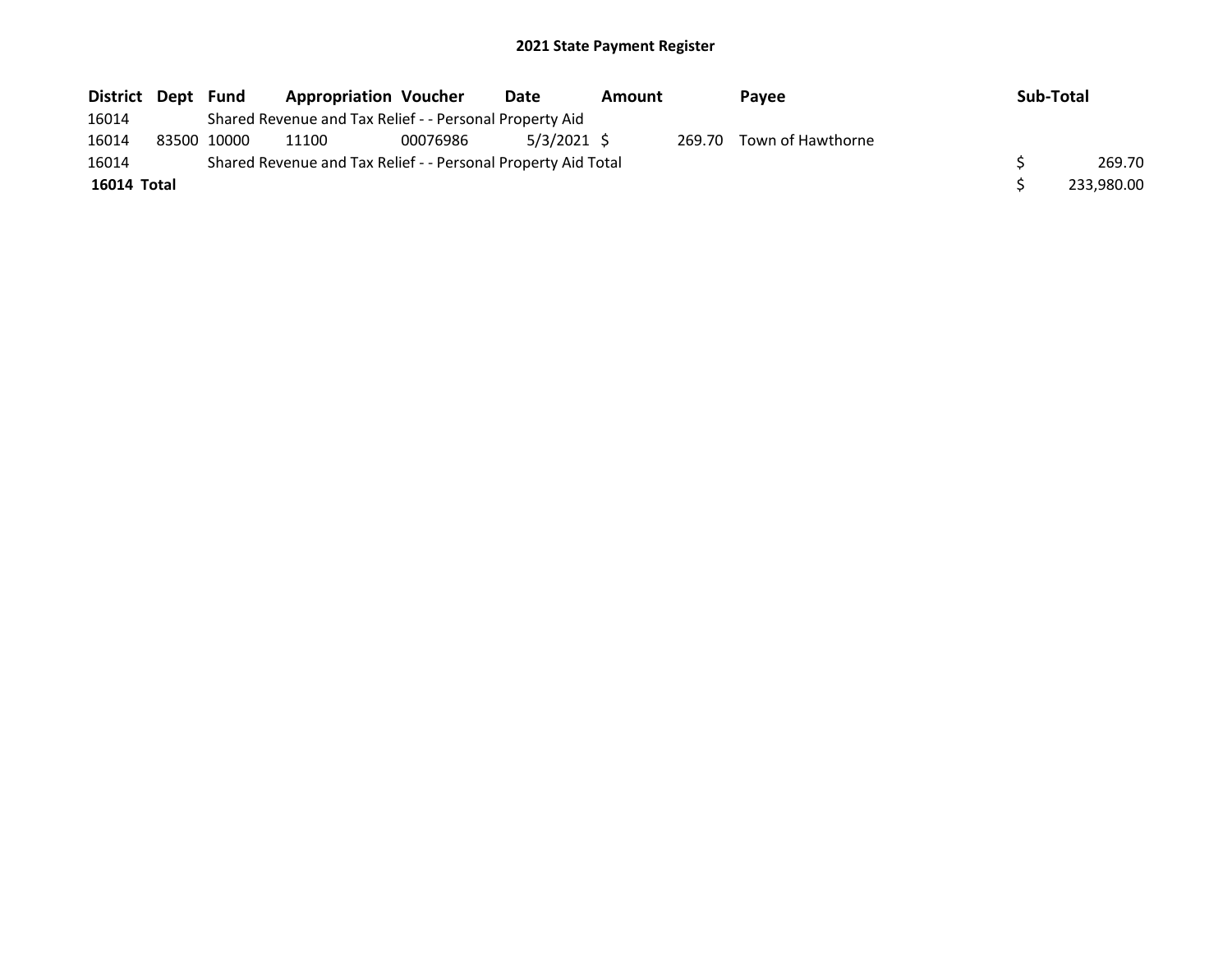| District Dept Fund | <b>Appropriation Voucher</b>                                           |          | <b>Date</b>    | <b>Amount</b> | Payee                      | Sub-Total |            |
|--------------------|------------------------------------------------------------------------|----------|----------------|---------------|----------------------------|-----------|------------|
| 16016              | Dept of Safety & Prof Services - - Fire Dues Distribution              |          |                |               |                            |           |            |
| 16016              | 22500<br>16500 10000                                                   | 00040670 | $7/16/2021$ \$ |               | 1,846.08 Town Of Highland  |           |            |
| 16016              | Dept of Safety & Prof Services - - Fire Dues Distribution Total        |          |                |               |                            | \$        | 1,846.08   |
| 16016              | Dept of Natural Resources - - Aids In Lieu Of Taxes - Gener            |          |                |               |                            |           |            |
| 16016              | 37000 10000<br>50300                                                   | 00461192 | $2/2/2021$ \$  |               | 5,507.13 Town Of Highland  |           |            |
| 16016              | Dept of Natural Resources - - Aids In Lieu Of Taxes - Gener Total      |          |                |               |                            | \$        | 5,507.13   |
| 16016              | Dept of Natural Resources - - General Program Operations --            |          |                |               |                            |           |            |
| 16016              | 37000 21200<br>25400                                                   | 00486016 | $6/25/2021$ \$ |               | 757.91 Town Of Highland    |           |            |
| 16016              | Dept of Natural Resources - - General Program Operations -- Total      |          |                |               |                            | \$        | 757.91     |
| 16016              | Dept of Natural Resources - - Resaids - Cnty Forst, Cl & Mfl           |          |                |               |                            |           |            |
| 16016              | 37000 21200<br>57100                                                   | 00487641 | $6/14/2021$ \$ |               | 5,581.22 Town Of Highland  |           |            |
| 16016              | Dept of Natural Resources - - Resaids - Cnty Forst, CI & Mfl Total     |          |                |               |                            | \$        | 5,581.22   |
| 16016              | Dept of Natural Resources - - Aids In Lieu Of Taxes - Sum S            |          |                |               |                            |           |            |
| 16016              | 37000 21200<br>57900                                                   | 00476265 | $4/21/2021$ \$ |               | 9,442.62 Town Of Highland  |           |            |
| 16016              | Dept of Natural Resources - - Aids In Lieu Of Taxes - Sum S Total      |          |                |               |                            | \$        | 9,442.62   |
| 16016              | WI Dept of Transportation - - Trns Aids To Mnc.-Sf                     |          |                |               |                            |           |            |
| 16016              | 39500 21100<br>19100                                                   | 00632111 | $1/4/2021$ \$  |               | 67,288.51 Town Of Highland |           |            |
| 16016              | 39500 21100<br>19100                                                   | 00667718 | $4/5/2021$ \$  |               | 67,288.51 Town Of Highland |           |            |
| 16016              | 39500 21100<br>19100                                                   | 00711206 | $7/6/2021$ \$  |               | 67,288.51 Town Of Highland |           |            |
| 16016              | 19100<br>39500 21100                                                   | 00751765 | $10/4/2021$ \$ |               | 67,288.53 Town Of Highland |           |            |
| 16016              | WI Dept of Transportation - - Trns Aids To Mnc.-Sf Total               |          |                |               |                            | \$        | 269,154.06 |
| 16016              | WI Dept of Transportation - - Supplemental Transportation Aids         |          |                |               |                            |           |            |
| 16016              | 39500 21100<br>19600                                                   | 00633664 | $1/4/2021$ \$  |               | 47,497.77 Town Of Highland |           |            |
| 16016              | WI Dept of Transportation - - Supplemental Transportation Aids Total   |          |                |               |                            | \$        | 47,497.77  |
| 16016              | WI Dept of Transportation - - Loc Rd Imp Prg St Fd                     |          |                |               |                            |           |            |
| 16016              | 39500 21100<br>27800                                                   | 00646855 | $1/29/2021$ \$ |               | 27,698.37 Town Of Highland |           |            |
| 16016              | WI Dept of Transportation - - Loc Rd Imp Prg St Fd Total               |          |                |               |                            | \$        | 27,698.37  |
| 16016              | Department of Military Affairs - - Federal Aid, Local Assistance       |          |                |               |                            |           |            |
| 16016              | 46500 10000<br>34200                                                   | 00104089 | 12/17/2021 \$  |               | 3,236.96 Town Of Highland  |           |            |
| 16016              | Department of Military Affairs - - Federal Aid, Local Assistance Total |          |                |               |                            | \$        | 3,236.96   |
| 16016              | Department of Revenue - - Gifts And Grants                             |          |                |               |                            |           |            |
| 16016              | 56600 10000<br>12100                                                   | 00206555 | $6/25/2021$ \$ |               | 16,589.97 Town Of Highland |           |            |
| 16016              | Department of Revenue - - Gifts And Grants Total                       |          |                |               |                            | \$        | 16,589.97  |
| 16016              | Shared Revenue and Tax Relief - - County And Municipal Aid             |          |                |               |                            |           |            |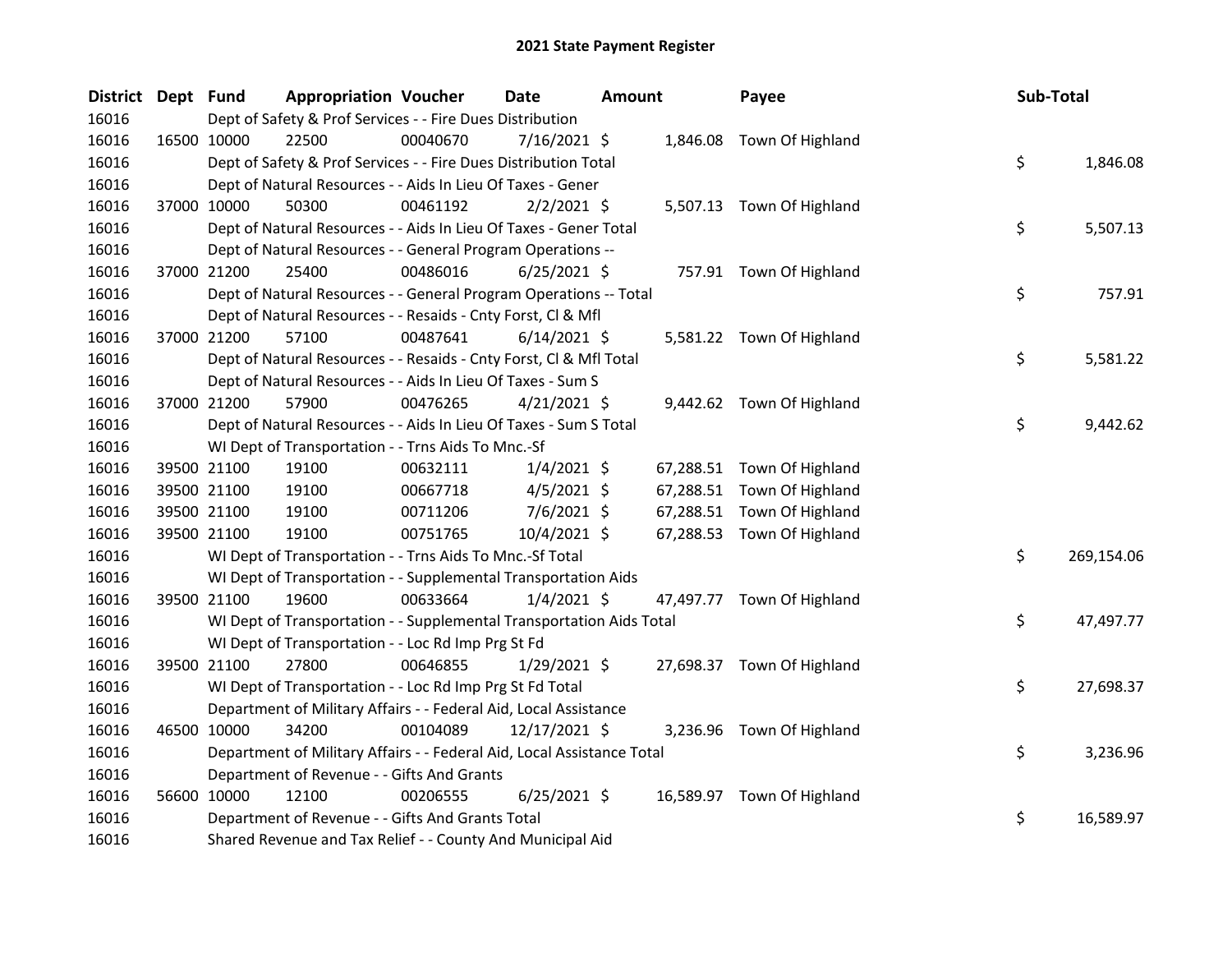| <b>District</b>    | Dept Fund |             | <b>Appropriation Voucher</b>                                        |          | Date           | <b>Amount</b> |          | Payee            | <b>Sub-Total</b> |            |
|--------------------|-----------|-------------|---------------------------------------------------------------------|----------|----------------|---------------|----------|------------------|------------------|------------|
| 16016              |           | 83500 10000 | 10500                                                               | 00081166 | $7/26/2021$ \$ |               | 972.09   | Town Of Highland |                  |            |
| 16016              |           | 83500 10000 | 10500                                                               | 00088265 | 11/15/2021 \$  |               | 5,508.49 | Town Of Highland |                  |            |
| 16016              |           |             | Shared Revenue and Tax Relief - - County And Municipal Aid Total    |          |                |               |          |                  | \$               | 6,480.58   |
| 16016              |           |             | Shared Revenue and Tax Relief - - Exempt Computer Aid               |          |                |               |          |                  |                  |            |
| 16016              | 83500     | 10000       | 10900                                                               | 00083811 | 7/26/2021 \$   |               | 4.16     | Town Of Highland |                  |            |
| 16016              |           |             | Shared Revenue and Tax Relief - - Exempt Computer Aid Total         |          |                |               |          |                  | \$               | 4.16       |
| 16016              |           |             | Shared Revenue and Tax Relief - - Personal Property Aid             |          |                |               |          |                  |                  |            |
| 16016              | 83500     | 10000       | 11100                                                               | 00076987 | $5/3/2021$ \$  |               | 139.64   | Town Of Highland |                  |            |
| 16016              |           |             | Shared Revenue and Tax Relief - - Personal Property Aid Total       |          |                |               |          |                  | \$               | 139.64     |
| 16016              |           |             | Shared Revenue and Tax Relief - - Payments For Municipal Svcs       |          |                |               |          |                  |                  |            |
| 16016              | 83500     | 10000       | 50100                                                               | 00073591 | $2/1/2021$ \$  |               | 322.27   | Town Of Highland |                  |            |
| 16016              |           |             | Shared Revenue and Tax Relief - - Payments For Municipal Svcs Total |          |                |               |          |                  | \$               | 322.27     |
| <b>16016 Total</b> |           |             |                                                                     |          |                |               |          |                  | \$               | 394,258.74 |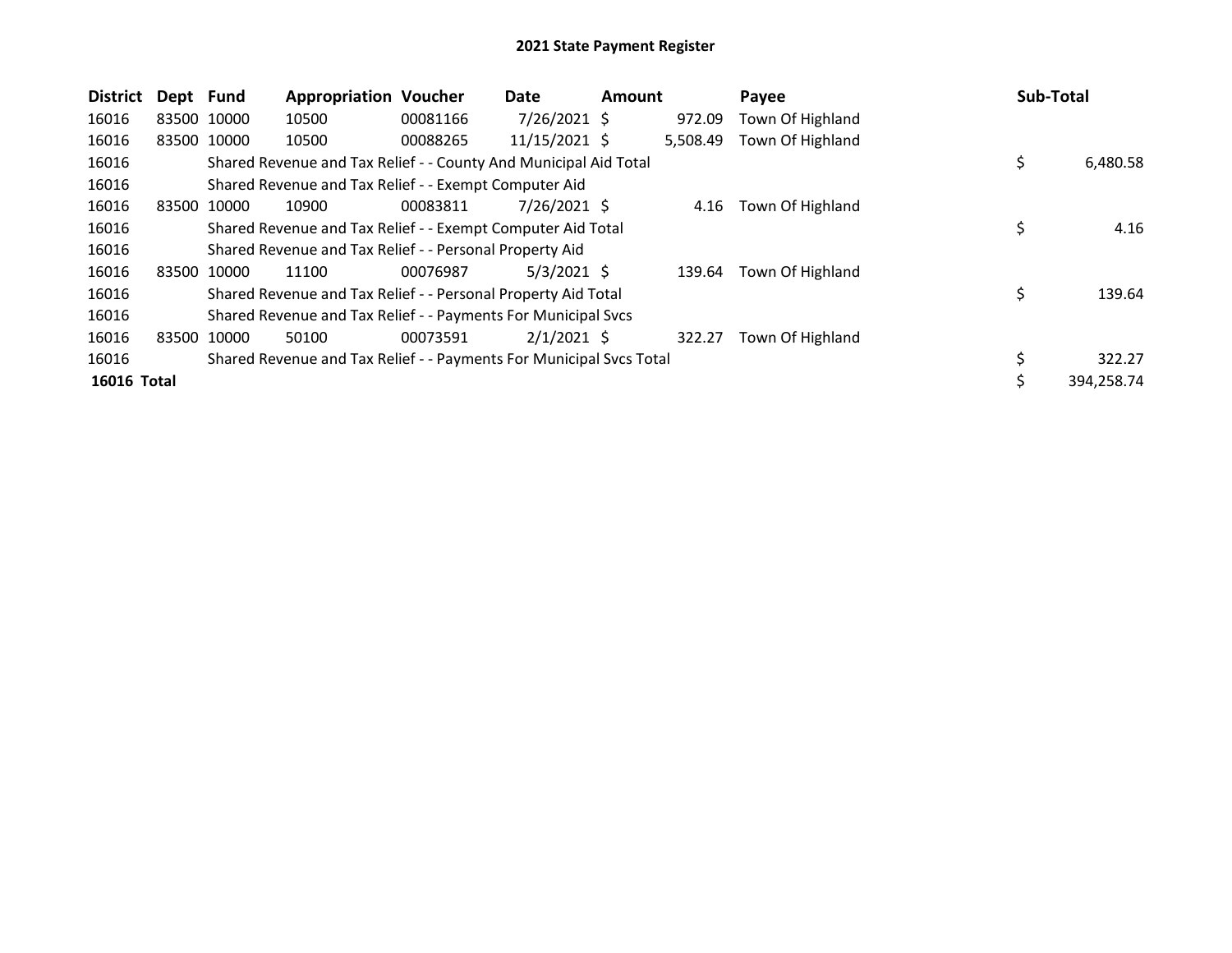| <b>District</b>    | Dept Fund |             | <b>Appropriation Voucher</b>                                       |          | Date           | <b>Amount</b> |           | Payee                      | Sub-Total |            |
|--------------------|-----------|-------------|--------------------------------------------------------------------|----------|----------------|---------------|-----------|----------------------------|-----------|------------|
| 16018              |           |             | Dept of Safety & Prof Services - - Fire Dues Distribution          |          |                |               |           |                            |           |            |
| 16018              |           | 16500 10000 | 22500                                                              | 00040672 | $7/16/2021$ \$ |               |           | 2,136.96 Town Of Lakeside  |           |            |
| 16018              |           |             | Dept of Safety & Prof Services - - Fire Dues Distribution Total    |          |                |               |           |                            | \$        | 2,136.96   |
| 16018              |           |             | Dept of Natural Resources - - Resaids - Cnty Forst, Cl & Mfl       |          |                |               |           |                            |           |            |
| 16018              |           | 37000 21200 | 57100                                                              | 00487642 | $6/14/2021$ \$ |               |           | 202.17 Town Of Lakeside    |           |            |
| 16018              |           |             | Dept of Natural Resources - - Resaids - Cnty Forst, Cl & Mfl Total |          |                |               |           |                            | \$        | 202.17     |
| 16018              |           |             | WI Dept of Transportation - - Trns Aids To Mnc.-Sf                 |          |                |               |           |                            |           |            |
| 16018              |           | 39500 21100 | 19100                                                              | 00632112 | $1/4/2021$ \$  |               | 32,560.92 | Town Of Lakeside           |           |            |
| 16018              |           | 39500 21100 | 19100                                                              | 00667719 | $4/5/2021$ \$  |               | 32,560.92 | Town Of Lakeside           |           |            |
| 16018              |           | 39500 21100 | 19100                                                              | 00711207 | $7/6/2021$ \$  |               | 32,560.92 | Town Of Lakeside           |           |            |
| 16018              |           | 39500 21100 | 19100                                                              | 00751766 | 10/4/2021 \$   |               |           | 32,560.92 Town Of Lakeside |           |            |
| 16018              |           |             | WI Dept of Transportation - - Trns Aids To Mnc.-Sf Total           |          |                |               |           |                            | \$        | 130,243.68 |
| 16018              |           |             | Department of Revenue - - Gifts And Grants                         |          |                |               |           |                            |           |            |
| 16018              |           | 56600 10000 | 12100                                                              | 00206556 | $6/25/2021$ \$ |               |           | 37,314.34 Town Of Lakeside |           |            |
| 16018              |           |             | Department of Revenue - - Gifts And Grants Total                   |          |                |               |           |                            | \$        | 37,314.34  |
| 16018              |           |             | Shared Revenue and Tax Relief - - County And Municipal Aid         |          |                |               |           |                            |           |            |
| 16018              |           | 83500 10000 | 10500                                                              | 00081167 | 7/26/2021 \$   |               | 7,532.83  | Town Of Lakeside           |           |            |
| 16018              |           | 83500 10000 | 10500                                                              | 00088266 | 11/15/2021 \$  |               |           | 42,686.06 Town Of Lakeside |           |            |
| 16018              |           |             | Shared Revenue and Tax Relief - - County And Municipal Aid Total   |          |                |               |           |                            | \$        | 50,218.89  |
| 16018              |           |             | Shared Revenue and Tax Relief - - Exempt Computer Aid              |          |                |               |           |                            |           |            |
| 16018              |           | 83500 10000 | 10900                                                              | 00083812 | 7/26/2021 \$   |               |           | 1.03 Town Of Lakeside      |           |            |
| 16018              |           |             | Shared Revenue and Tax Relief - - Exempt Computer Aid Total        |          |                |               |           |                            | \$        | 1.03       |
| 16018              |           |             | Shared Revenue and Tax Relief - - Utility Aid                      |          |                |               |           |                            |           |            |
| 16018              |           | 83500 10000 | 11000                                                              | 00081167 | 7/26/2021 \$   |               | 87.82     | Town Of Lakeside           |           |            |
| 16018              |           | 83500 10000 | 11000                                                              | 00088266 | 11/15/2021 \$  |               |           | 428.95 Town Of Lakeside    |           |            |
| 16018              |           |             | Shared Revenue and Tax Relief - - Utility Aid Total                |          |                |               |           |                            | \$        | 516.77     |
| 16018              |           |             | Shared Revenue and Tax Relief - - Personal Property Aid            |          |                |               |           |                            |           |            |
| 16018              |           | 83500 10000 | 11100                                                              | 00076988 | $5/3/2021$ \$  |               |           | 20.69 Town Of Lakeside     |           |            |
| 16018              |           |             | Shared Revenue and Tax Relief - - Personal Property Aid Total      |          |                |               |           |                            | \$        | 20.69      |
| <b>16018 Total</b> |           |             |                                                                    |          |                |               |           |                            | \$        | 220,654.53 |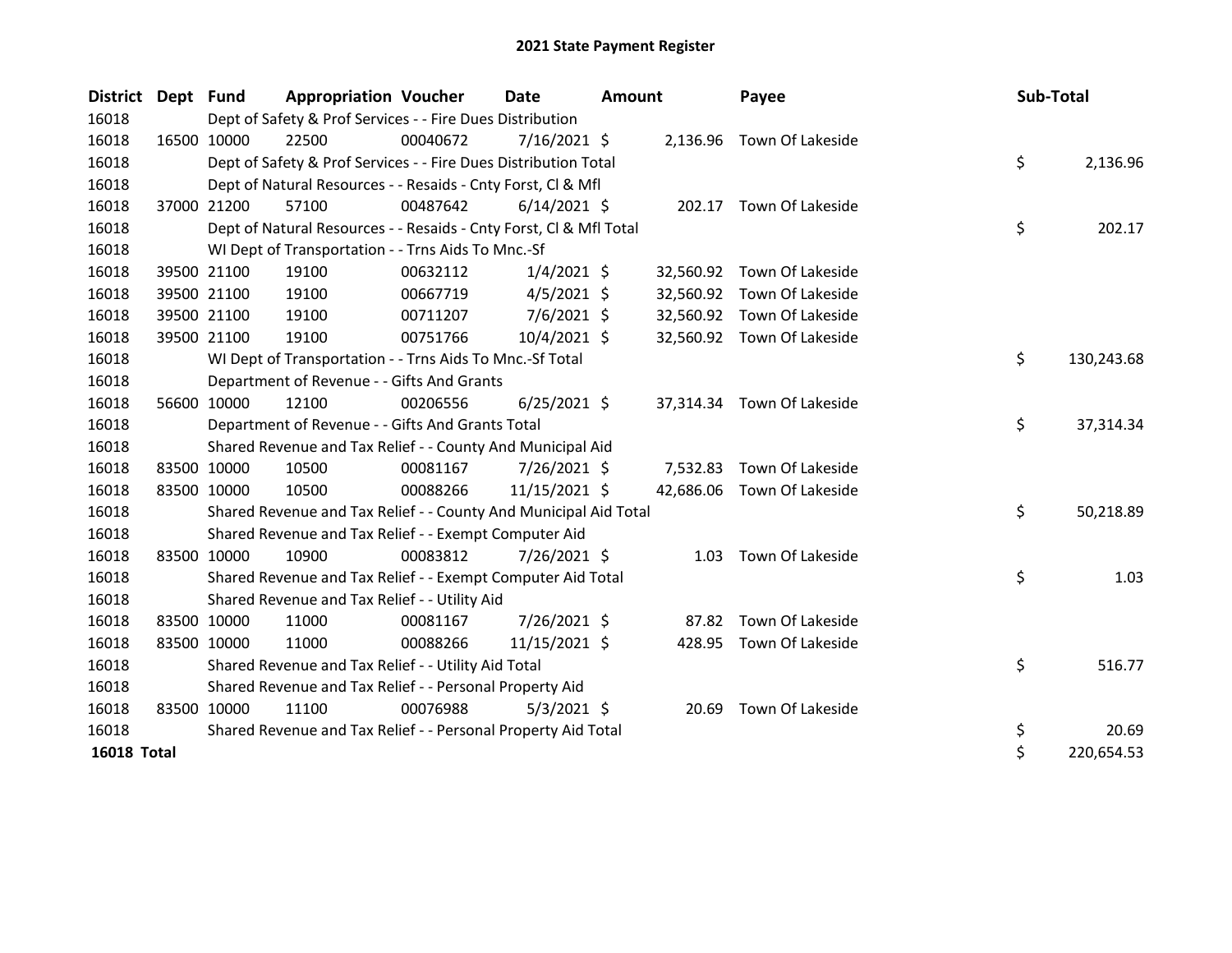| District Dept Fund |             |             | <b>Appropriation Voucher</b>                                       |          | <b>Date</b>    | <b>Amount</b> |           | Payee                   | Sub-Total |            |
|--------------------|-------------|-------------|--------------------------------------------------------------------|----------|----------------|---------------|-----------|-------------------------|-----------|------------|
| 16020              |             |             | Dept of Safety & Prof Services - - Fire Dues Distribution          |          |                |               |           |                         |           |            |
| 16020              | 16500 10000 |             | 22500                                                              | 00040673 | 7/16/2021 \$   |               |           | 1,657.50 Town Of Maple  |           |            |
| 16020              |             |             | Dept of Safety & Prof Services - - Fire Dues Distribution Total    |          |                |               |           |                         | \$        | 1,657.50   |
| 16020              |             |             | Dept of Natural Resources - - Resaids - Cnty Forst, Cl & Mfl       |          |                |               |           |                         |           |            |
| 16020              | 37000 21200 |             | 57100                                                              | 00487643 | $6/14/2021$ \$ |               |           | 1,120.70 Town Of Maple  |           |            |
| 16020              |             |             | Dept of Natural Resources - - Resaids - Cnty Forst, Cl & Mfl Total |          |                |               |           |                         | \$        | 1,120.70   |
| 16020              |             |             | Dept of Natural Resources - - Rec & Resource Aids, Fed             |          |                |               |           |                         |           |            |
| 16020              |             | 37000 21200 | 58300                                                              | 00478790 | $5/6/2021$ \$  |               |           | 2,152.58 Town Of Maple  |           |            |
| 16020              |             |             | Dept of Natural Resources - - Rec & Resource Aids, Fed Total       |          |                |               |           |                         | \$        | 2,152.58   |
| 16020              |             |             | WI Dept of Transportation - - Trns Aids To Mnc.-Sf                 |          |                |               |           |                         |           |            |
| 16020              |             | 39500 21100 | 19100                                                              | 00632113 | $1/4/2021$ \$  |               |           | 27,534.87 Town Of Maple |           |            |
| 16020              |             | 39500 21100 | 19100                                                              | 00667720 | $4/5/2021$ \$  |               | 27,534.87 | Town Of Maple           |           |            |
| 16020              |             | 39500 21100 | 19100                                                              | 00711208 | $7/6/2021$ \$  |               | 27,534.87 | Town Of Maple           |           |            |
| 16020              | 39500 21100 |             | 19100                                                              | 00751767 | 10/4/2021 \$   |               |           | 27,534.87 Town Of Maple |           |            |
| 16020              |             |             | WI Dept of Transportation - - Trns Aids To Mnc.-Sf Total           |          |                |               |           |                         | \$        | 110,139.48 |
| 16020              |             |             | Department of Revenue - - Gifts And Grants                         |          |                |               |           |                         |           |            |
| 16020              |             | 56600 10000 | 12100                                                              | 00206557 | $6/25/2021$ \$ |               |           | 39,617.05 Town Of Maple |           |            |
| 16020              |             |             | Department of Revenue - - Gifts And Grants Total                   |          |                |               |           |                         | \$        | 39,617.05  |
| 16020              |             |             | Shared Revenue and Tax Relief - - County And Municipal Aid         |          |                |               |           |                         |           |            |
| 16020              |             | 83500 10000 | 10500                                                              | 00081168 | $7/26/2021$ \$ |               | 9,882.38  | Town Of Maple           |           |            |
| 16020              | 83500 10000 |             | 10500                                                              | 00088267 | 11/15/2021 \$  |               |           | 56,000.18 Town Of Maple |           |            |
| 16020              |             |             | Shared Revenue and Tax Relief - - County And Municipal Aid Total   |          |                |               |           |                         | \$        | 65,882.56  |
| 16020              |             |             | Shared Revenue and Tax Relief - - Exempt Computer Aid              |          |                |               |           |                         |           |            |
| 16020              |             | 83500 10000 | 10900                                                              | 00083813 | 7/26/2021 \$   |               | 58.20     | Town Of Maple           |           |            |
| 16020              |             |             | Shared Revenue and Tax Relief - - Exempt Computer Aid Total        |          |                |               |           |                         | \$        | 58.20      |
| 16020              |             |             | Shared Revenue and Tax Relief - - Utility Aid                      |          |                |               |           |                         |           |            |
| 16020              | 83500 10000 |             | 11000                                                              | 00081168 | 7/26/2021 \$   |               | 86.39     | Town Of Maple           |           |            |
| 16020              | 83500 10000 |             | 11000                                                              | 00088267 | 11/15/2021 \$  |               | 470.28    | Town Of Maple           |           |            |
| 16020              |             |             | Shared Revenue and Tax Relief - - Utility Aid Total                |          |                |               |           |                         | \$        | 556.67     |
| 16020              |             |             | Shared Revenue and Tax Relief - - Personal Property Aid            |          |                |               |           |                         |           |            |
| 16020              | 83500 10000 |             | 11100                                                              | 00076989 | $5/3/2021$ \$  |               |           | 7.11 Town Of Maple      |           |            |
| 16020              |             |             | Shared Revenue and Tax Relief - - Personal Property Aid Total      |          |                |               |           |                         | \$        | 7.11       |
| 16020 Total        |             |             |                                                                    |          |                |               |           |                         | \$        | 221,191.85 |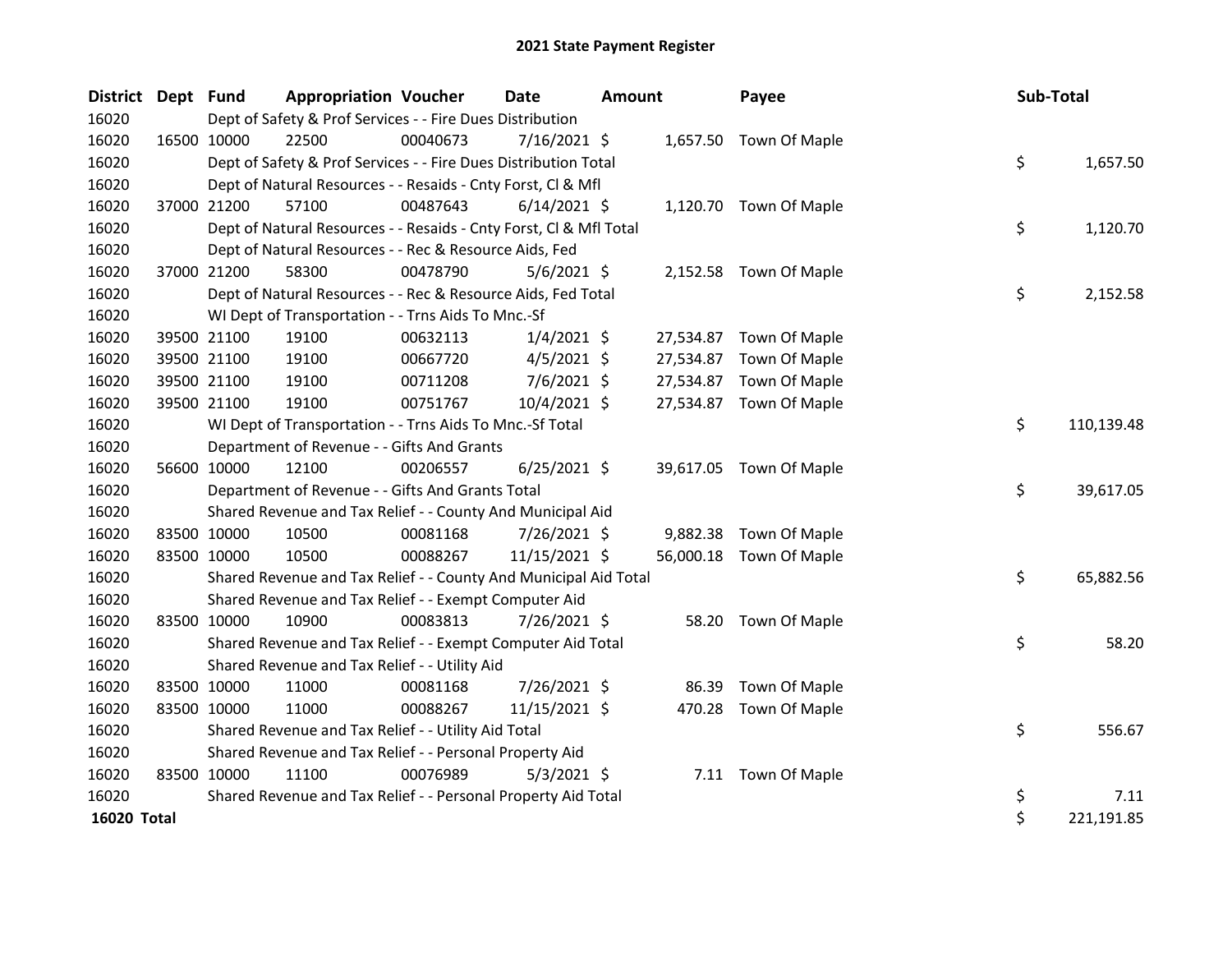| District Dept Fund |             |             | <b>Appropriation Voucher</b>                                         |          | <b>Date</b>    | <b>Amount</b> |           | Payee                     | Sub-Total |            |
|--------------------|-------------|-------------|----------------------------------------------------------------------|----------|----------------|---------------|-----------|---------------------------|-----------|------------|
| 16022              |             |             | Dept of Safety & Prof Services - - Fire Dues Distribution            |          |                |               |           |                           |           |            |
| 16022              |             | 16500 10000 | 22500                                                                | 00040674 | $7/16/2021$ \$ |               |           | 3,604.15 Town Of Oakland  |           |            |
| 16022              |             |             | Dept of Safety & Prof Services - - Fire Dues Distribution Total      |          |                |               |           |                           | \$        | 3,604.15   |
| 16022              |             |             | Dept of Natural Resources - - Aids In Lieu Of Taxes - Gener          |          |                |               |           |                           |           |            |
| 16022              |             | 37000 10000 | 50300                                                                | 00461059 | $2/2/2021$ \$  |               |           | 1,222.74 Town Of Oakland  |           |            |
| 16022              |             |             | Dept of Natural Resources - - Aids In Lieu Of Taxes - Gener Total    |          |                |               |           |                           | \$        | 1,222.74   |
| 16022              |             |             | Dept of Natural Resources - - Resaids - Cnty Forst, Cl & Mfl         |          |                |               |           |                           |           |            |
| 16022              | 37000 21200 |             | 57100                                                                | 00487644 | $6/14/2021$ \$ |               |           | 4,803.12 Town Of Oakland  |           |            |
| 16022              |             |             | Dept of Natural Resources - - Resaids - Cnty Forst, CI & Mfl Total   |          |                |               |           |                           | \$        | 4,803.12   |
| 16022              |             |             | WI Dept of Transportation - - Trns Aids To Mnc.-Sf                   |          |                |               |           |                           |           |            |
| 16022              |             | 39500 21100 | 19100                                                                | 00632114 | $1/4/2021$ \$  |               | 40,090.14 | Town Of Oakland           |           |            |
| 16022              |             | 39500 21100 | 19100                                                                | 00667721 | $4/5/2021$ \$  |               | 40,090.14 | Town Of Oakland           |           |            |
| 16022              |             | 39500 21100 | 19100                                                                | 00711209 | $7/6/2021$ \$  |               | 40,090.14 | Town Of Oakland           |           |            |
| 16022              |             | 39500 21100 | 19100                                                                | 00751768 | 10/4/2021 \$   |               |           | 40,090.14 Town Of Oakland |           |            |
| 16022              |             |             | WI Dept of Transportation - - Trns Aids To Mnc.-Sf Total             |          |                |               |           |                           | \$        | 160,360.56 |
| 16022              |             |             | Department of Administration - - Hv Trans Ln Annual Impact Fee       |          |                |               |           |                           |           |            |
| 16022              |             | 50500 10000 | 17400                                                                | 00144473 | $5/3/2021$ \$  |               | 36,209.00 | Town Of Oakland           |           |            |
| 16022              |             |             | Department of Administration - - Hv Trans Ln Annual Impact Fee Total |          |                |               |           |                           | \$        | 36,209.00  |
| 16022              |             |             | Department of Revenue - - Gifts And Grants                           |          |                |               |           |                           |           |            |
| 16022              |             | 56600 10000 | 12100                                                                | 00206558 | $6/25/2021$ \$ |               | 60,446.09 | Town Of Oakland           |           |            |
| 16022              |             |             | Department of Revenue - - Gifts And Grants Total                     |          |                |               |           |                           | \$        | 60,446.09  |
| 16022              |             |             | Shared Revenue and Tax Relief - - County And Municipal Aid           |          |                |               |           |                           |           |            |
| 16022              |             | 83500 10000 | 10500                                                                | 00081169 | 7/26/2021 \$   |               | 11,058.80 | Town Of Oakland           |           |            |
| 16022              |             | 83500 10000 | 10500                                                                | 00088268 | 11/15/2021 \$  |               |           | 62,666.51 Town Of Oakland |           |            |
| 16022              |             |             | Shared Revenue and Tax Relief - - County And Municipal Aid Total     |          |                |               |           |                           | \$        | 73,725.31  |
| 16022              |             |             | Shared Revenue and Tax Relief - - Exempt Computer Aid                |          |                |               |           |                           |           |            |
| 16022              |             | 83500 10000 | 10900                                                                | 00083814 | $7/26/2021$ \$ |               | 2.08      | Town Of Oakland           |           |            |
| 16022              |             |             | Shared Revenue and Tax Relief - - Exempt Computer Aid Total          |          |                |               |           |                           | \$        | 2.08       |
| 16022              |             |             | Shared Revenue and Tax Relief - - Personal Property Aid              |          |                |               |           |                           |           |            |
| 16022              |             | 83500 10000 | 11100                                                                | 00076990 | $5/3/2021$ \$  |               |           | 212.07 Town Of Oakland    |           |            |
| 16022              |             |             | Shared Revenue and Tax Relief - - Personal Property Aid Total        |          |                |               |           |                           | \$        | 212.07     |
| 16022 Total        |             |             |                                                                      |          |                |               |           |                           | \$        | 340,585.12 |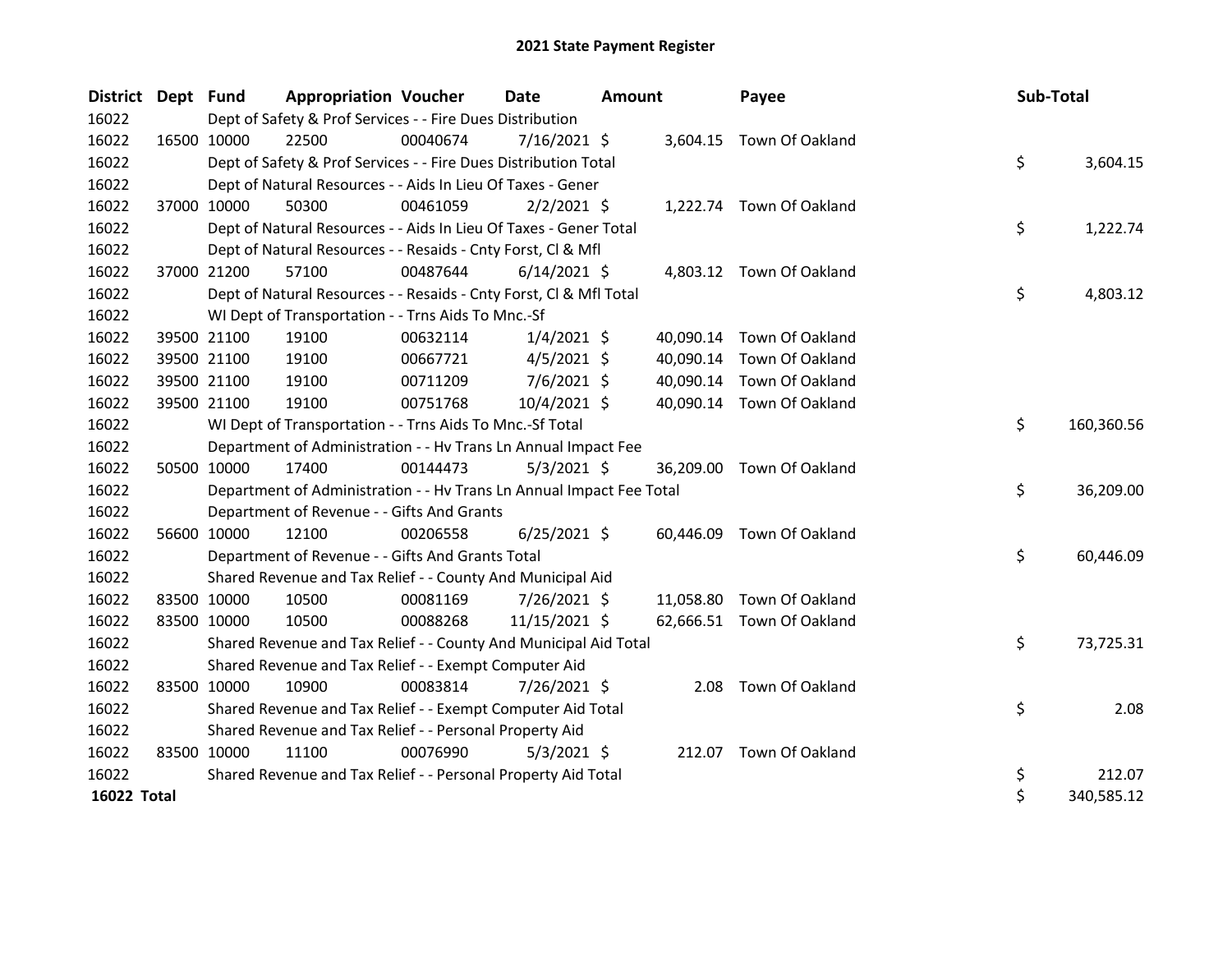| District Dept Fund |             | <b>Appropriation Voucher</b>                                         |          | Date           | <b>Amount</b> |           | Payee                       | Sub-Total |            |
|--------------------|-------------|----------------------------------------------------------------------|----------|----------------|---------------|-----------|-----------------------------|-----------|------------|
| 16024              |             | Dept of Safety & Prof Services - - Fire Dues Distribution            |          |                |               |           |                             |           |            |
| 16024              | 16500 10000 | 22500                                                                | 00040676 | 7/16/2021 \$   |               |           | 3,906.77 Parkland, Town of  |           |            |
| 16024              |             | Dept of Safety & Prof Services - - Fire Dues Distribution Total      |          |                |               |           |                             | \$        | 3,906.77   |
| 16024              |             | Dept of Natural Resources - - Aids In Lieu Of Taxes - Gener          |          |                |               |           |                             |           |            |
| 16024              | 37000 10000 | 50300                                                                | 00461206 | $2/2/2021$ \$  |               |           | 2,550.41 Parkland, Town of  |           |            |
| 16024              |             | Dept of Natural Resources - - Aids In Lieu Of Taxes - Gener Total    |          |                |               |           |                             | \$        | 2,550.41   |
| 16024              |             | Dept of Natural Resources - - Gen Program Ops-State Funds            |          |                |               |           |                             |           |            |
| 16024              | 37000 21200 | 16100                                                                | 00493455 | 7/29/2021 \$   |               |           | 1,933.64 Parkland, Town of  |           |            |
| 16024              |             | Dept of Natural Resources - - Gen Program Ops-State Funds Total      |          |                |               |           |                             | \$        | 1,933.64   |
| 16024              |             | Dept of Natural Resources - - Resaids - Cnty Forst, Cl & Mfl         |          |                |               |           |                             |           |            |
| 16024              | 37000 21200 | 57100                                                                | 00487645 | $6/14/2021$ \$ |               |           | 171.50 Parkland, Town of    |           |            |
| 16024              |             | Dept of Natural Resources - - Resaids - Cnty Forst, Cl & Mfl Total   |          |                |               |           |                             | \$        | 171.50     |
| 16024              |             | WI Dept of Transportation - - Trns Aids To Mnc.-Sf                   |          |                |               |           |                             |           |            |
| 16024              | 39500 21100 | 19100                                                                | 00632115 | $1/4/2021$ \$  |               | 20,488.54 | Parkland, Town of           |           |            |
| 16024              | 39500 21100 | 19100                                                                | 00667722 | $4/5/2021$ \$  |               | 20,488.54 | Parkland, Town of           |           |            |
| 16024              | 39500 21100 | 19100                                                                | 00711210 | $7/6/2021$ \$  |               | 20,488.54 | Parkland, Town of           |           |            |
| 16024              | 39500 21100 | 19100                                                                | 00751769 | 10/4/2021 \$   |               | 20,488.56 | Parkland, Town of           |           |            |
| 16024              |             | WI Dept of Transportation - - Trns Aids To Mnc.-Sf Total             |          |                |               |           |                             | \$        | 81,954.18  |
| 16024              |             | Department of Administration - - Hv Trans Ln Annual Impact Fee       |          |                |               |           |                             |           |            |
| 16024              | 50500 10000 | 17400                                                                | 00144474 | $5/3/2021$ \$  |               |           | 34,464.00 Parkland, Town of |           |            |
| 16024              |             | Department of Administration - - Hv Trans Ln Annual Impact Fee Total |          |                |               |           |                             | \$        | 34,464.00  |
| 16024              |             | Department of Revenue - - Gifts And Grants                           |          |                |               |           |                             |           |            |
| 16024              | 56600 10000 | 12100                                                                | 00206559 | $6/25/2021$ \$ |               |           | 64,423.50 Parkland, Town of |           |            |
| 16024              |             | Department of Revenue - - Gifts And Grants Total                     |          |                |               |           |                             | \$        | 64,423.50  |
| 16024              |             | Shared Revenue and Tax Relief - - County And Municipal Aid           |          |                |               |           |                             |           |            |
| 16024              | 83500 10000 | 10500                                                                | 00081170 | 7/26/2021 \$   |               |           | 16,223.26 Parkland, Town of |           |            |
| 16024              | 83500 10000 | 10500                                                                | 00088269 | 11/15/2021 \$  |               |           | 91,931.82 Parkland, Town of |           |            |
| 16024              |             | Shared Revenue and Tax Relief - - County And Municipal Aid Total     |          |                |               |           |                             | \$        | 108,155.08 |
| 16024              |             | Shared Revenue and Tax Relief - - Personal Property Aid              |          |                |               |           |                             |           |            |
| 16024              | 83500 10000 | 11100                                                                | 00076991 | $5/3/2021$ \$  |               |           | 44.76 Parkland, Town of     |           |            |
| 16024              |             | Shared Revenue and Tax Relief - - Personal Property Aid Total        |          |                |               |           |                             | \$        | 44.76      |
| 16024              |             | Shared Revenue and Tax Relief - - Payments For Municipal Svcs        |          |                |               |           |                             |           |            |
| 16024              | 83500 10000 | 50100                                                                | 00073592 | $2/1/2021$ \$  |               | 728.48    | Parkland, Town of           |           |            |
| 16024              |             | Shared Revenue and Tax Relief - - Payments For Municipal Svcs Total  |          |                |               |           |                             | \$        | 728.48     |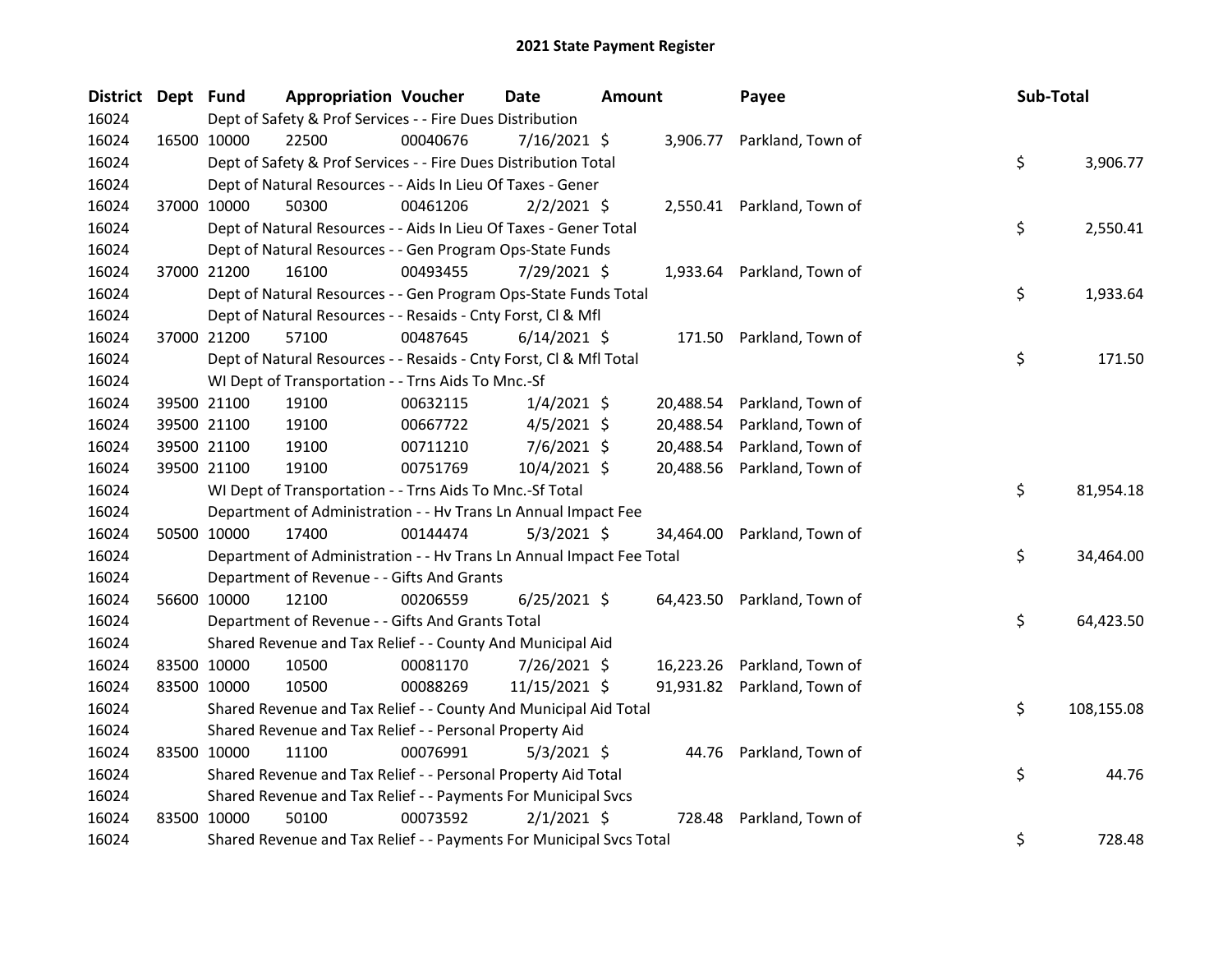| District Dept Fund |             | <b>Appropriation Voucher</b>                                     |          | Date           | <b>Amount</b> |           | Payee                      | Sub-Total |            |
|--------------------|-------------|------------------------------------------------------------------|----------|----------------|---------------|-----------|----------------------------|-----------|------------|
| 16024              |             | Shared Revenue and Tax Relief - - Lottery & Gaming Credit        |          |                |               |           |                            |           |            |
| 16024              | 83500 52100 | 36300                                                            | 00074137 | $3/22/2021$ \$ |               |           | 1,163.52 Parkland, Town of |           |            |
| 16024              |             | Shared Revenue and Tax Relief - - Lottery & Gaming Credit Total  |          |                |               |           |                            |           | 1,163.52   |
| 16024              |             | Miscellaneous Appropriations - - Terminal Tax Distribution       |          |                |               |           |                            |           |            |
| 16024              | 85500 21100 | 46100                                                            | 00001453 | 11/3/2021 \$   |               | 48,272.08 | Parkland, Town of          |           |            |
| 16024              |             | Miscellaneous Appropriations - - Terminal Tax Distribution Total |          |                |               |           |                            |           | 48,272.08  |
| 16024 Total        |             |                                                                  |          |                |               |           |                            |           | 347,767.92 |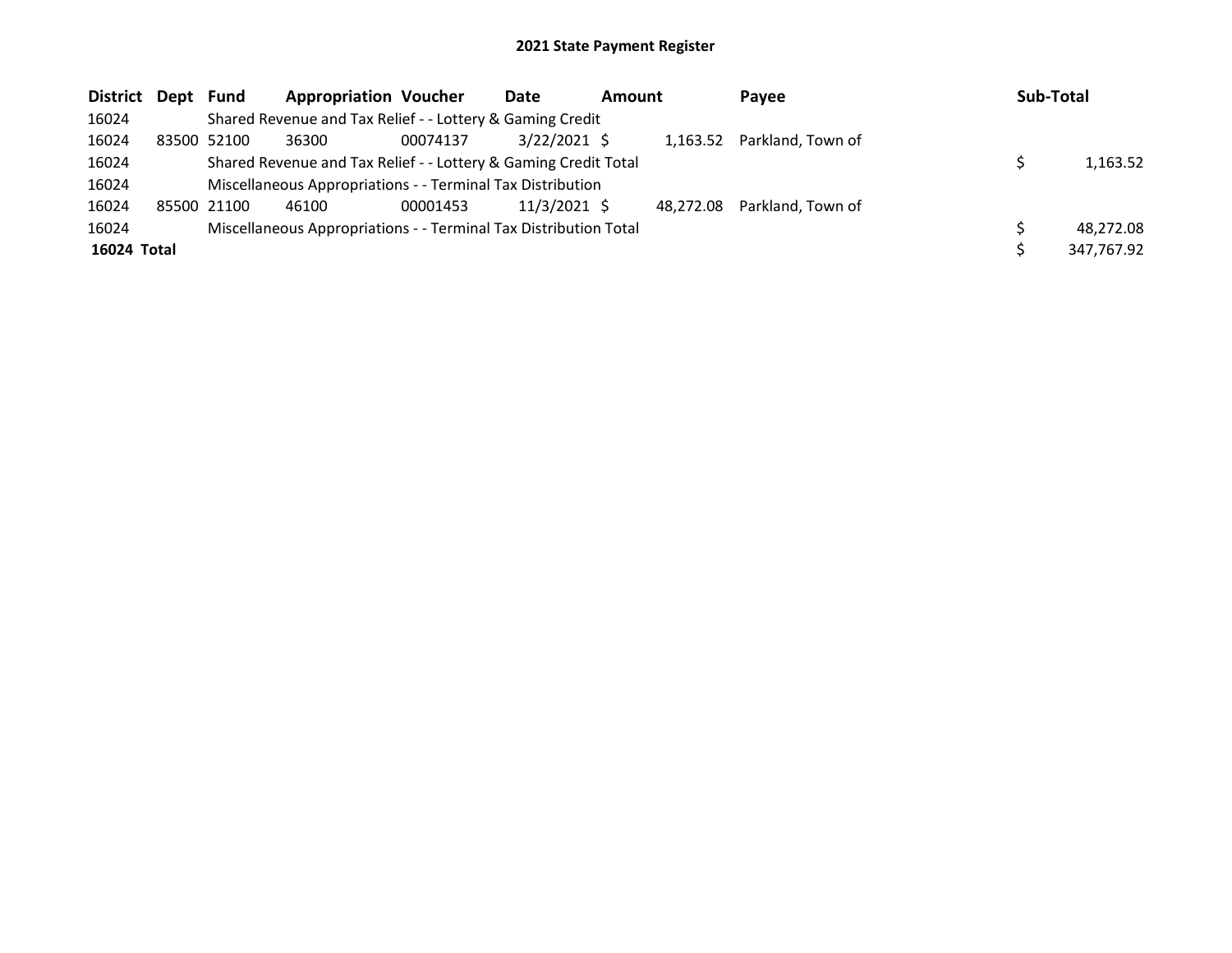| District Dept Fund |             | <b>Appropriation Voucher</b>                                           |          | Date           | <b>Amount</b> |           | Payee                           | Sub-Total |            |
|--------------------|-------------|------------------------------------------------------------------------|----------|----------------|---------------|-----------|---------------------------------|-----------|------------|
| 16026              |             | Dept of Safety & Prof Services - - Fire Dues Distribution              |          |                |               |           |                                 |           |            |
| 16026              | 16500 10000 | 22500                                                                  | 00040678 | $7/16/2021$ \$ |               |           | 4,736.14 Town Of Solon Springs  |           |            |
| 16026              |             | Dept of Safety & Prof Services - - Fire Dues Distribution Total        |          |                |               |           |                                 | \$        | 4,736.14   |
| 16026              |             | Dept of Natural Resources - - Aids In Lieu Of Taxes - Gener            |          |                |               |           |                                 |           |            |
| 16026              | 37000 10000 | 50300                                                                  | 00461216 | $2/2/2021$ \$  |               |           | 6,835.95 Town Of Solon Springs  |           |            |
| 16026              | 37000 10000 | 50300                                                                  | 00461217 | $2/2/2021$ \$  |               | 2,218.17  | Town Of Solon Springs           |           |            |
| 16026              | 37000 10000 | 50300                                                                  | 00476456 | $4/21/2021$ \$ |               | 6.25      | Town Of Solon Springs           |           |            |
| 16026              | 37000 10000 | 50300                                                                  | 00476457 | $4/21/2021$ \$ |               | 18.30     | Town Of Solon Springs           |           |            |
| 16026              |             | Dept of Natural Resources - - Aids In Lieu Of Taxes - Gener Total      |          |                |               |           |                                 | \$        | 9,078.67   |
| 16026              |             | Dept of Natural Resources - - Seg Earned                               |          |                |               |           |                                 |           |            |
| 16026              | 37000 21200 | 100SE                                                                  | 00473965 | $4/15/2021$ \$ |               |           | 712.58 Town Of Solon Springs    |           |            |
| 16026              |             | Dept of Natural Resources - - Seg Earned Total                         |          |                |               |           |                                 | \$        | 712.58     |
| 16026              |             | Dept of Natural Resources - - Resaids - Cnty Forst, Cl & Mfl           |          |                |               |           |                                 |           |            |
| 16026              | 37000 21200 | 57100                                                                  | 00487646 | $6/14/2021$ \$ |               |           | 6,879.24 Town Of Solon Springs  |           |            |
| 16026              |             | Dept of Natural Resources - - Resaids - Cnty Forst, Cl & Mfl Total     |          |                |               |           |                                 | \$        | 6,879.24   |
| 16026              |             | Dept of Natural Resources - - Aids In Lieu Of Taxes - Sum S            |          |                |               |           |                                 |           |            |
| 16026              | 37000 21200 | 57900                                                                  | 00476458 | $4/21/2021$ \$ |               | 4,943.80  | Town Of Solon Springs           |           |            |
| 16026              | 37000 21200 | 57900                                                                  | 00476459 | $4/21/2021$ \$ |               | 70.40     | Town Of Solon Springs           |           |            |
| 16026              |             | Dept of Natural Resources - - Aids In Lieu Of Taxes - Sum S Total      |          |                |               |           |                                 | \$        | 5,014.20   |
| 16026              |             | WI Dept of Transportation - - Trns Aids To Mnc.-Sf                     |          |                |               |           |                                 |           |            |
| 16026              | 39500 21100 | 19100                                                                  | 00632116 | $1/4/2021$ \$  |               | 58,448.69 | Town Of Solon Springs           |           |            |
| 16026              | 39500 21100 | 19100                                                                  | 00667723 | $4/5/2021$ \$  |               | 58,448.69 | Town Of Solon Springs           |           |            |
| 16026              | 39500 21100 | 19100                                                                  | 00711211 | $7/6/2021$ \$  |               | 58,448.69 | Town Of Solon Springs           |           |            |
| 16026              | 39500 21100 | 19100                                                                  | 00751770 | 10/4/2021 \$   |               |           | 58,448.70 Town Of Solon Springs |           |            |
| 16026              |             | WI Dept of Transportation - - Trns Aids To Mnc.-Sf Total               |          |                |               |           |                                 | \$        | 233,794.77 |
| 16026              |             | WI Dept of Transportation - - Supplemental Transportation Aids         |          |                |               |           |                                 |           |            |
| 16026              | 39500 21100 | 19600                                                                  | 00633665 | $1/4/2021$ \$  |               |           | 41,257.90 Town Of Solon Springs |           |            |
| 16026              |             | WI Dept of Transportation - - Supplemental Transportation Aids Total   |          |                |               |           |                                 | \$        | 41,257.90  |
| 16026              |             | Department of Military Affairs - - Disaster Recovery Aid               |          |                |               |           |                                 |           |            |
| 16026              | 46500 10000 | 30500                                                                  | 00102665 | 11/12/2021 \$  |               |           | 9,442.98 Town Of Solon Springs  |           |            |
| 16026              |             | Department of Military Affairs - - Disaster Recovery Aid Total         |          |                |               |           |                                 | \$        | 9,442.98   |
| 16026              |             | Department of Military Affairs - - Federal Aid, Local Assistance       |          |                |               |           |                                 |           |            |
| 16026              | 46500 10000 | 34200                                                                  | 00102665 | 11/12/2021 \$  |               |           | 25,142.57 Town Of Solon Springs |           |            |
| 16026              |             | Department of Military Affairs - - Federal Aid, Local Assistance Total |          |                |               |           |                                 | \$        | 25,142.57  |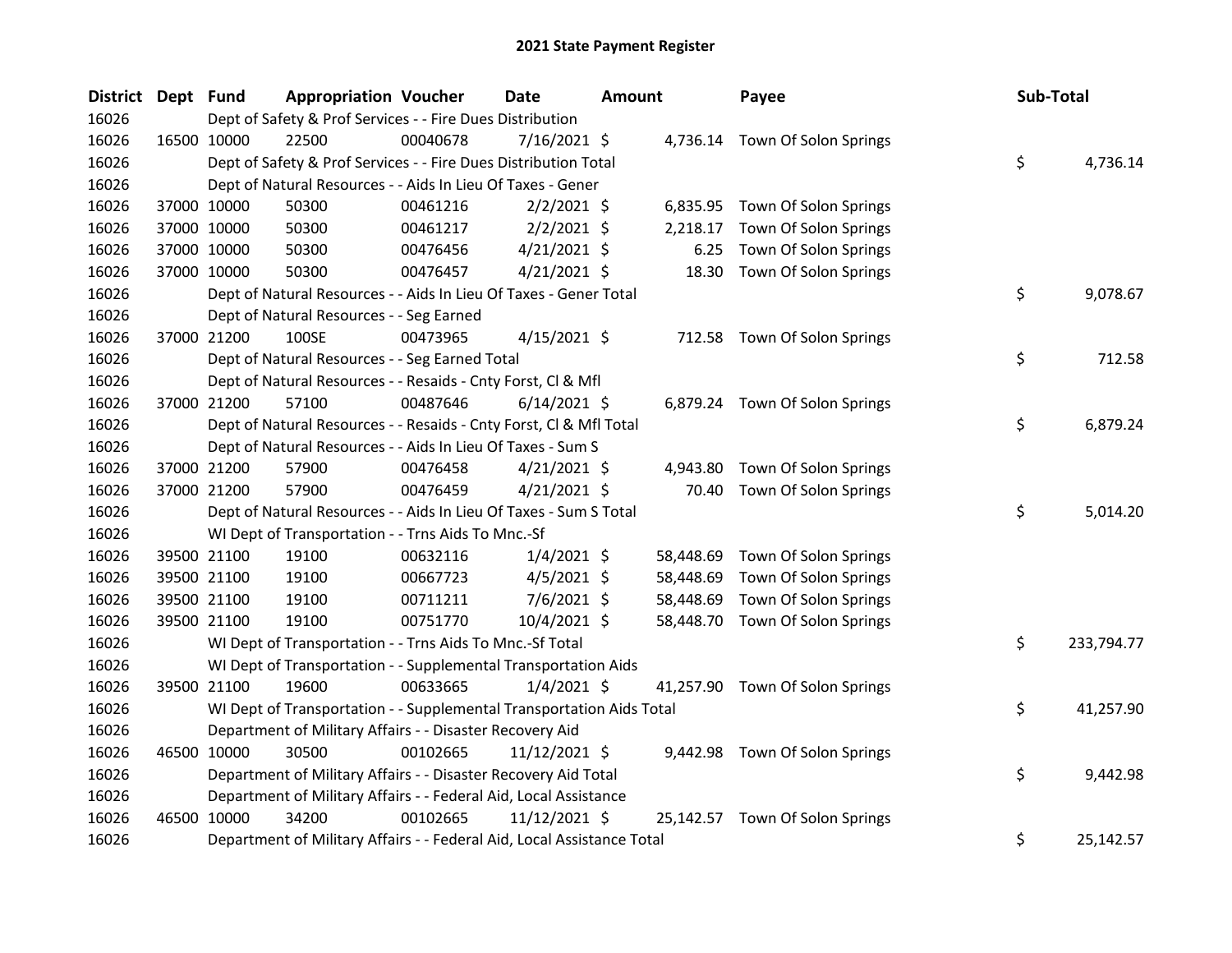| <b>District</b> | Dept  | <b>Fund</b> | <b>Appropriation Voucher</b>                                         |          | Date           | <b>Amount</b> |           | Payee                      |    | Sub-Total  |
|-----------------|-------|-------------|----------------------------------------------------------------------|----------|----------------|---------------|-----------|----------------------------|----|------------|
| 16026           |       |             | Department of Administration - - Hv Trans Ln Annual Impact Fee       |          |                |               |           |                            |    |            |
| 16026           | 50500 | 10000       | 17400                                                                | 00144480 | $5/3/2021$ \$  |               | 40,679.00 | Town Of Solon Springs      |    |            |
| 16026           |       |             | Department of Administration - - Hv Trans Ln Annual Impact Fee Total |          |                |               |           |                            | \$ | 40,679.00  |
| 16026           |       |             | Department of Revenue - - Gifts And Grants                           |          |                |               |           |                            |    |            |
| 16026           | 56600 | 10000       | 12100                                                                | 00206560 | $6/25/2021$ \$ |               | 48,670.88 | Town Of Solon Springs      |    |            |
| 16026           |       |             | Department of Revenue - - Gifts And Grants Total                     |          |                |               |           |                            | \$ | 48,670.88  |
| 16026           |       |             | Shared Revenue and Tax Relief - - County And Municipal Aid           |          |                |               |           |                            |    |            |
| 16026           |       | 83500 10000 | 10500                                                                | 00081171 | 7/26/2021 \$   |               | 2,777.42  | Town Of Solon Springs      |    |            |
| 16026           |       | 83500 10000 | 10500                                                                | 00088270 | 11/15/2021 \$  |               | 15.738.70 | Town Of Solon Springs      |    |            |
| 16026           |       |             | Shared Revenue and Tax Relief - - County And Municipal Aid Total     |          |                |               |           |                            | \$ | 18,516.12  |
| 16026           |       |             | Shared Revenue and Tax Relief - - Exempt Computer Aid                |          |                |               |           |                            |    |            |
| 16026           | 83500 | 10000       | 10900                                                                | 00083815 | 7/26/2021 S    |               |           | 3.11 Town Of Solon Springs |    |            |
| 16026           |       |             | Shared Revenue and Tax Relief - - Exempt Computer Aid Total          |          |                |               |           |                            | \$ | 3.11       |
| 16026           |       |             | Shared Revenue and Tax Relief - - Personal Property Aid              |          |                |               |           |                            |    |            |
| 16026           | 83500 | 10000       | 11100                                                                | 00076992 | $5/3/2021$ \$  |               | 58.01     | Town Of Solon Springs      |    |            |
| 16026           |       |             | Shared Revenue and Tax Relief - - Personal Property Aid Total        |          |                |               |           |                            | \$ | 58.01      |
| 16026 Total     |       |             |                                                                      |          |                |               |           |                            |    | 443,986.17 |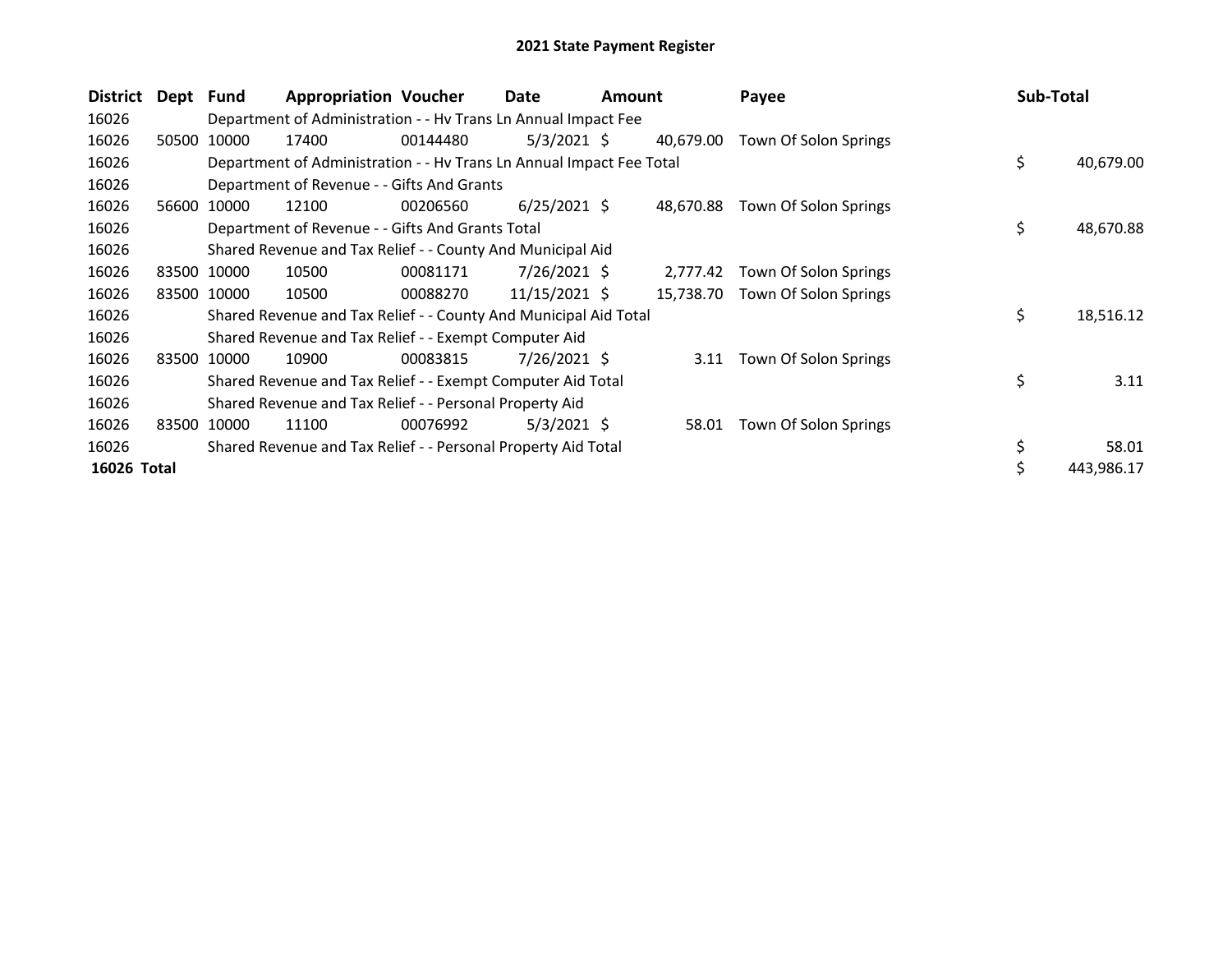| District Dept Fund |             | <b>Appropriation Voucher</b>                                           |          | <b>Date</b>    | <b>Amount</b> |           | Payee                     | Sub-Total |            |
|--------------------|-------------|------------------------------------------------------------------------|----------|----------------|---------------|-----------|---------------------------|-----------|------------|
| 16028              |             | Dept of Safety & Prof Services - - Fire Dues Distribution              |          |                |               |           |                           |           |            |
| 16028              | 16500 10000 | 22500                                                                  | 00040680 | $7/16/2021$ \$ |               |           | 3,270.11 Town Of Summit   |           |            |
| 16028              |             | Dept of Safety & Prof Services - - Fire Dues Distribution Total        |          |                |               |           |                           | \$        | 3,270.11   |
| 16028              |             | Dept of Natural Resources - - Aids In Lieu Of Taxes - Gener            |          |                |               |           |                           |           |            |
| 16028              | 37000 10000 | 50300                                                                  | 00461061 | $2/2/2021$ \$  |               | 530.67    | Town Of Summit            |           |            |
| 16028              | 37000 10000 | 50300                                                                  | 00475313 | $4/21/2021$ \$ |               | 65.40     | Town Of Summit            |           |            |
| 16028              |             | Dept of Natural Resources - - Aids In Lieu Of Taxes - Gener Total      |          |                |               |           |                           | \$        | 596.07     |
| 16028              |             | Dept of Natural Resources - - Resaids - Cnty Forst, Cl & Mfl           |          |                |               |           |                           |           |            |
| 16028              | 37000 21200 | 57100                                                                  | 00487647 | $6/14/2021$ \$ |               |           | 19,785.31 Town Of Summit  |           |            |
| 16028              |             | Dept of Natural Resources - - Resaids - Cnty Forst, Cl & Mfl Total     |          |                |               |           |                           | \$        | 19,785.31  |
| 16028              |             | Dept of Natural Resources - - Aids In Lieu Of Taxes - Sum S            |          |                |               |           |                           |           |            |
| 16028              | 37000 21200 | 57900                                                                  | 00475312 | $4/21/2021$ \$ |               |           | 21.25 Town Of Summit      |           |            |
| 16028              |             | Dept of Natural Resources - - Aids In Lieu Of Taxes - Sum S Total      |          |                |               |           |                           | \$        | 21.25      |
| 16028              |             | Dept of Natural Resources - - Rec & Resource Aids, Fed                 |          |                |               |           |                           |           |            |
| 16028              | 37000 21200 | 58300                                                                  | 00480715 | $5/19/2021$ \$ |               |           | 1,000.00 Town Of Summit   |           |            |
| 16028              |             | Dept of Natural Resources - - Rec & Resource Aids, Fed Total           |          |                |               |           |                           | \$        | 1,000.00   |
| 16028              |             | WI Dept of Transportation - - Trns Aids To Mnc.-Sf                     |          |                |               |           |                           |           |            |
| 16028              | 39500 21100 | 19100                                                                  | 00632117 | $1/4/2021$ \$  |               |           | 57,224.70 Town Of Summit  |           |            |
| 16028              | 39500 21100 | 19100                                                                  | 00667724 | $4/5/2021$ \$  |               | 57,224.70 | Town Of Summit            |           |            |
| 16028              | 39500 21100 | 19100                                                                  | 00711212 | $7/6/2021$ \$  |               | 57,224.70 | Town Of Summit            |           |            |
| 16028              | 39500 21100 | 19100                                                                  | 00751771 | 10/4/2021 \$   |               | 57,224.70 | Town Of Summit            |           |            |
| 16028              |             | WI Dept of Transportation - - Trns Aids To Mnc.-Sf Total               |          |                |               |           |                           | \$        | 228,898.80 |
| 16028              |             | Department of Military Affairs - - Disaster Recovery Aid               |          |                |               |           |                           |           |            |
| 16028              | 46500 10000 | 30500                                                                  | 00089354 | $2/5/2021$ \$  |               | 6,220.95  | Town Of Summit            |           |            |
| 16028              | 46500 10000 | 30500                                                                  | 00096117 | $6/24/2021$ \$ |               | 11,123.84 | Town Of Summit            |           |            |
| 16028              | 46500 10000 | 30500                                                                  | 00101592 | 10/20/2021 \$  |               | 7,483.69  | Town Of Summit            |           |            |
| 16028              | 46500 10000 | 30500                                                                  | 00101593 | 10/20/2021 \$  |               |           | 26,660.57 Town Of Summit  |           |            |
| 16028              |             | Department of Military Affairs - - Disaster Recovery Aid Total         |          |                |               |           |                           | \$        | 51,489.05  |
| 16028              |             | Department of Military Affairs - - Federal Aid, Local Assistance       |          |                |               |           |                           |           |            |
| 16028              | 46500 10000 | 34200                                                                  | 00089354 | $2/5/2021$ \$  |               | 37,325.67 | Town Of Summit            |           |            |
| 16028              | 46500 10000 | 34200                                                                  | 00101593 | 10/20/2021 \$  |               |           | 159,963.42 Town Of Summit |           |            |
| 16028              |             | Department of Military Affairs - - Federal Aid, Local Assistance Total |          |                |               |           |                           | \$        | 197,289.09 |
| 16028              |             | Department of Revenue - - Gifts And Grants                             |          |                |               |           |                           |           |            |
| 16028              | 56600 10000 | 12100                                                                  | 00206561 | $6/25/2021$ \$ |               |           | 56,678.02 Town Of Summit  |           |            |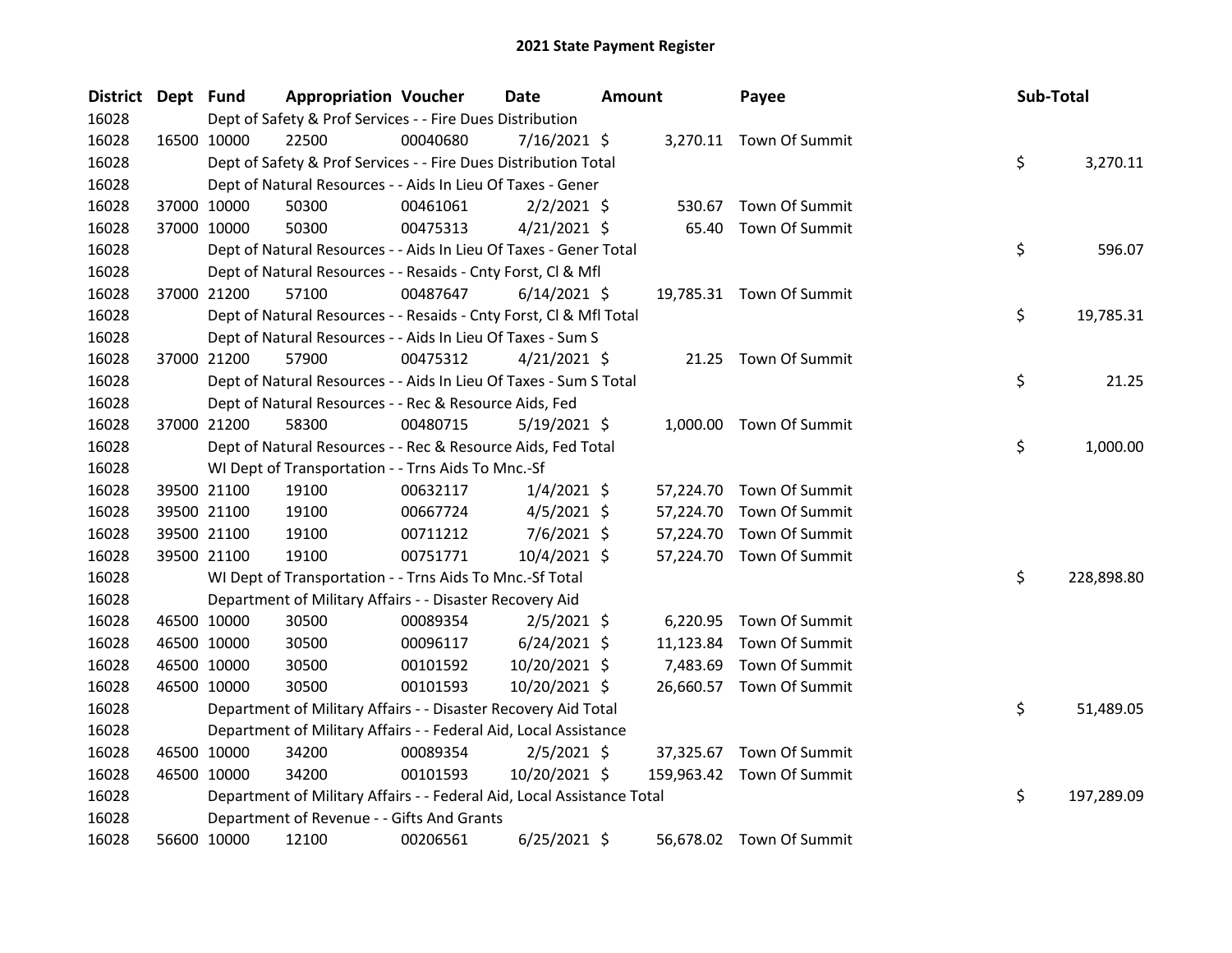| District    | Dept Fund |                                                           | <b>Appropriation Voucher</b>                                     |          | Date            | <b>Amount</b> |           | Payee          |  | Sub-Total |            |
|-------------|-----------|-----------------------------------------------------------|------------------------------------------------------------------|----------|-----------------|---------------|-----------|----------------|--|-----------|------------|
| 16028       |           |                                                           | Department of Revenue - - Gifts And Grants Total                 |          |                 |               |           |                |  | \$        | 56,678.02  |
| 16028       |           |                                                           | Shared Revenue and Tax Relief - - County And Municipal Aid       |          |                 |               |           |                |  |           |            |
| 16028       |           | 83500 10000                                               | 10500                                                            | 00081172 | $7/26/2021$ \$  |               | 6,351.80  | Town Of Summit |  |           |            |
| 16028       |           | 83500 10000                                               | 10500                                                            | 00088271 | $11/15/2021$ \$ |               | 35,993.55 | Town Of Summit |  |           |            |
| 16028       |           |                                                           | Shared Revenue and Tax Relief - - County And Municipal Aid Total |          |                 |               |           |                |  | \$        | 42,345.35  |
| 16028       |           |                                                           | Shared Revenue and Tax Relief - - Exempt Computer Aid            |          |                 |               |           |                |  |           |            |
| 16028       |           | 83500 10000                                               | 10900                                                            | 00083816 | 7/26/2021 \$    |               | 1.03      | Town Of Summit |  |           |            |
| 16028       |           |                                                           | Shared Revenue and Tax Relief - - Exempt Computer Aid Total      |          |                 |               |           |                |  | \$        | 1.03       |
| 16028       |           |                                                           | Shared Revenue and Tax Relief - - Utility Aid                    |          |                 |               |           |                |  |           |            |
| 16028       |           | 83500 10000                                               | 11000                                                            | 00081172 | $7/26/2021$ \$  |               | 190.74    | Town Of Summit |  |           |            |
| 16028       |           | 83500 10000                                               | 11000                                                            | 00088271 | $11/15/2021$ \$ |               | 1,088.02  | Town Of Summit |  |           |            |
| 16028       |           |                                                           | Shared Revenue and Tax Relief - - Utility Aid Total              |          |                 |               |           |                |  | \$        | 1,278.76   |
| 16028       |           |                                                           | Shared Revenue and Tax Relief - - Personal Property Aid          |          |                 |               |           |                |  |           |            |
| 16028       |           | 83500 10000                                               | 11100                                                            | 00076993 | $5/3/2021$ \$   |               | 1,078.33  | Town Of Summit |  |           |            |
| 16028       |           |                                                           | Shared Revenue and Tax Relief - - Personal Property Aid Total    |          |                 |               |           |                |  | \$        | 1,078.33   |
| 16028       |           | Shared Revenue and Tax Relief - - Lottery & Gaming Credit |                                                                  |          |                 |               |           |                |  |           |            |
| 16028       | 83500     | 52100                                                     | 36300                                                            | 00074138 | $3/22/2021$ \$  |               | 396.30    | Town Of Summit |  |           |            |
| 16028       |           |                                                           | Shared Revenue and Tax Relief - - Lottery & Gaming Credit Total  |          |                 |               |           |                |  |           | 396.30     |
| 16028 Total |           |                                                           |                                                                  |          |                 |               |           |                |  |           | 604,127.47 |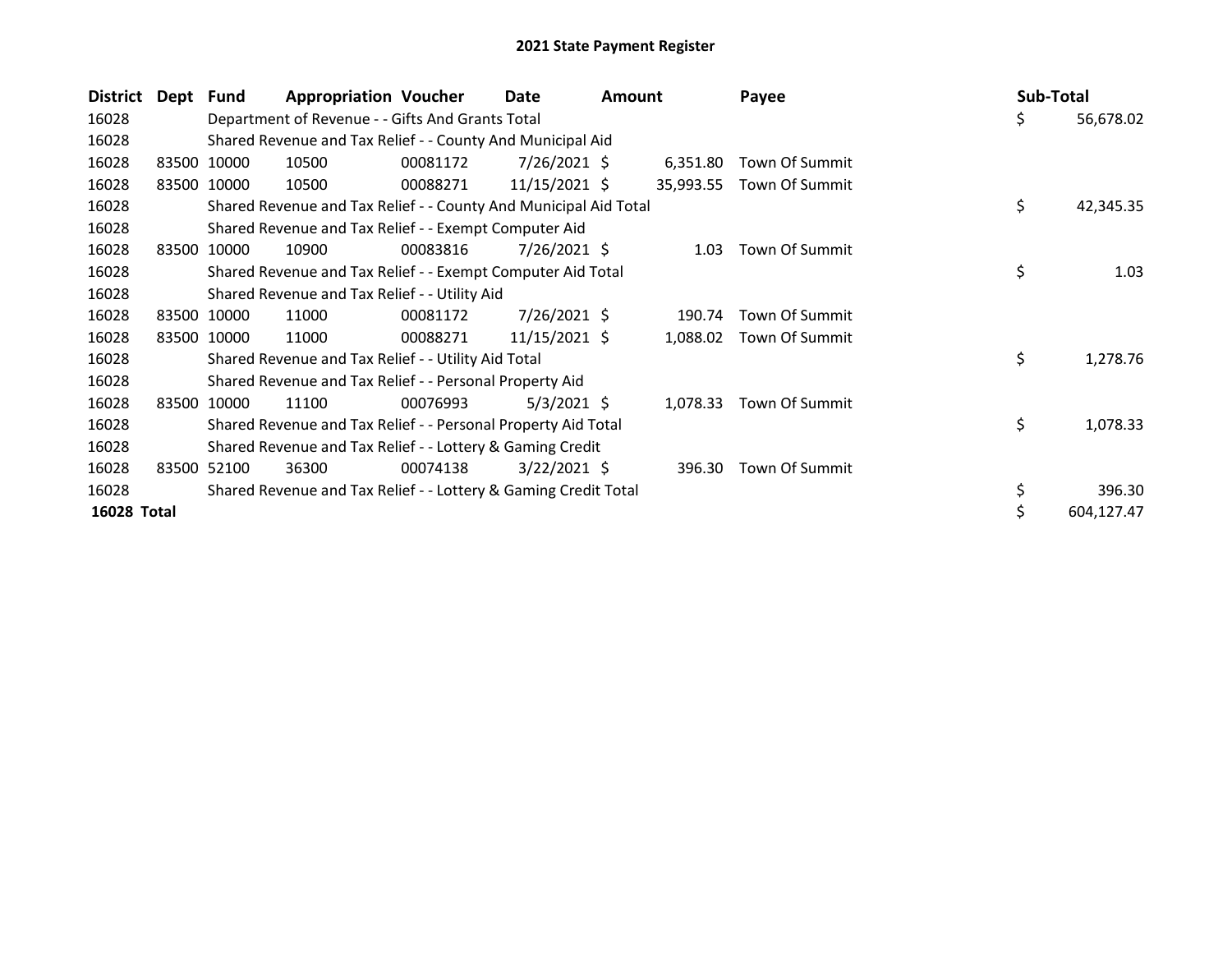| District Dept Fund |             |             | <b>Appropriation Voucher</b>                                         |          | <b>Date</b>    | <b>Amount</b> |           | Payee                       | Sub-Total |            |
|--------------------|-------------|-------------|----------------------------------------------------------------------|----------|----------------|---------------|-----------|-----------------------------|-----------|------------|
| 16030              |             |             | Dept of Safety & Prof Services - - Fire Dues Distribution            |          |                |               |           |                             |           |            |
| 16030              | 16500 10000 |             | 22500                                                                | 00040682 | $7/16/2021$ \$ |               |           | 8,432.91 Town Of Superior   |           |            |
| 16030              |             |             | Dept of Safety & Prof Services - - Fire Dues Distribution Total      |          |                |               |           |                             | \$        | 8,432.91   |
| 16030              |             |             | Dept of Natural Resources - - Aids In Lieu Of Taxes - Gener          |          |                |               |           |                             |           |            |
| 16030              |             | 37000 10000 | 50300                                                                | 00461221 | $2/2/2021$ \$  |               | 69,532.89 | Town Of Superior            |           |            |
| 16030              |             | 37000 10000 | 50300                                                                | 00461222 | $2/2/2021$ \$  |               | 21,319.98 | Town Of Superior            |           |            |
| 16030              |             | 37000 10000 | 50300                                                                | 00476483 | $4/21/2021$ \$ |               | 52.54     | Town Of Superior            |           |            |
| 16030              |             | 37000 10000 | 50300                                                                | 00476484 | $4/21/2021$ \$ |               | 308.21    | Town Of Superior            |           |            |
| 16030              |             |             | Dept of Natural Resources - - Aids In Lieu Of Taxes - Gener Total    |          |                |               |           |                             | \$        | 91,213.62  |
| 16030              |             |             | Dept of Natural Resources - - Resaids - Cnty Forst, Cl & Mfl         |          |                |               |           |                             |           |            |
| 16030              |             | 37000 21200 | 57100                                                                | 00487648 | $6/14/2021$ \$ |               |           | 3,743.33 Town Of Superior   |           |            |
| 16030              |             |             | Dept of Natural Resources - - Resaids - Cnty Forst, Cl & Mfl Total   |          |                |               |           |                             | \$        | 3,743.33   |
| 16030              |             |             | Dept of Natural Resources - - Aids In Lieu Of Taxes - Sum S          |          |                |               |           |                             |           |            |
| 16030              |             | 37000 21200 | 57900                                                                | 00476485 | $4/21/2021$ \$ |               |           | 1,036.72 Town Of Superior   |           |            |
| 16030              |             |             | Dept of Natural Resources - - Aids In Lieu Of Taxes - Sum S Total    |          |                |               |           |                             | \$        | 1,036.72   |
| 16030              |             |             | Dept of Natural Resources - - Rec & Resource Aids, Fed               |          |                |               |           |                             |           |            |
| 16030              |             | 37000 21200 | 58300                                                                | 00482656 | 5/20/2021 \$   |               |           | 1,370.62 Town Of Superior   |           |            |
| 16030              |             |             | Dept of Natural Resources - - Rec & Resource Aids, Fed Total         |          |                |               |           |                             | \$        | 1,370.62   |
| 16030              |             |             | WI Dept of Transportation - - Trns Aids To Mnc.-Sf                   |          |                |               |           |                             |           |            |
| 16030              |             | 39500 21100 | 19100                                                                | 00632118 | $1/4/2021$ \$  |               | 47,908.44 | Town Of Superior            |           |            |
| 16030              |             | 39500 21100 | 19100                                                                | 00667725 | $4/5/2021$ \$  |               | 47,908.44 | Town Of Superior            |           |            |
| 16030              |             | 39500 21100 | 19100                                                                | 00711213 | $7/6/2021$ \$  |               | 47,908.44 | Town Of Superior            |           |            |
| 16030              |             | 39500 21100 | 19100                                                                | 00751772 | 10/4/2021 \$   |               | 47,908.44 | Town Of Superior            |           |            |
| 16030              |             |             | WI Dept of Transportation - - Trns Aids To Mnc.-Sf Total             |          |                |               |           |                             | \$        | 191,633.76 |
| 16030              |             |             | WI Dept of Transportation - - Loc Rd Imp Prg St Fd                   |          |                |               |           |                             |           |            |
| 16030              |             | 39500 21100 | 27800                                                                | 00745925 | $9/14/2021$ \$ |               |           | 33,958.57 Town Of Superior  |           |            |
| 16030              |             |             | WI Dept of Transportation - - Loc Rd Imp Prg St Fd Total             |          |                |               |           |                             | \$        | 33,958.57  |
| 16030              |             |             | Department of Administration - - Hv Trans Ln Annual Impact Fee       |          |                |               |           |                             |           |            |
| 16030              |             | 50500 10000 | 17400                                                                | 00144482 | $5/3/2021$ \$  |               |           | 29,630.00 Town Of Superior  |           |            |
| 16030              |             |             | Department of Administration - - Hv Trans Ln Annual Impact Fee Total |          |                |               |           |                             | \$        | 29,630.00  |
| 16030              |             |             | Department of Revenue - - Gifts And Grants                           |          |                |               |           |                             |           |            |
| 16030              |             | 56600 10000 | 12100                                                                | 00206562 | $6/25/2021$ \$ |               |           | 116,182.10 Town Of Superior |           |            |
| 16030              |             |             | Department of Revenue - - Gifts And Grants Total                     |          |                |               |           |                             | \$        | 116,182.10 |
| 16030              |             |             | Shared Revenue and Tax Relief - - County And Municipal Aid           |          |                |               |           |                             |           |            |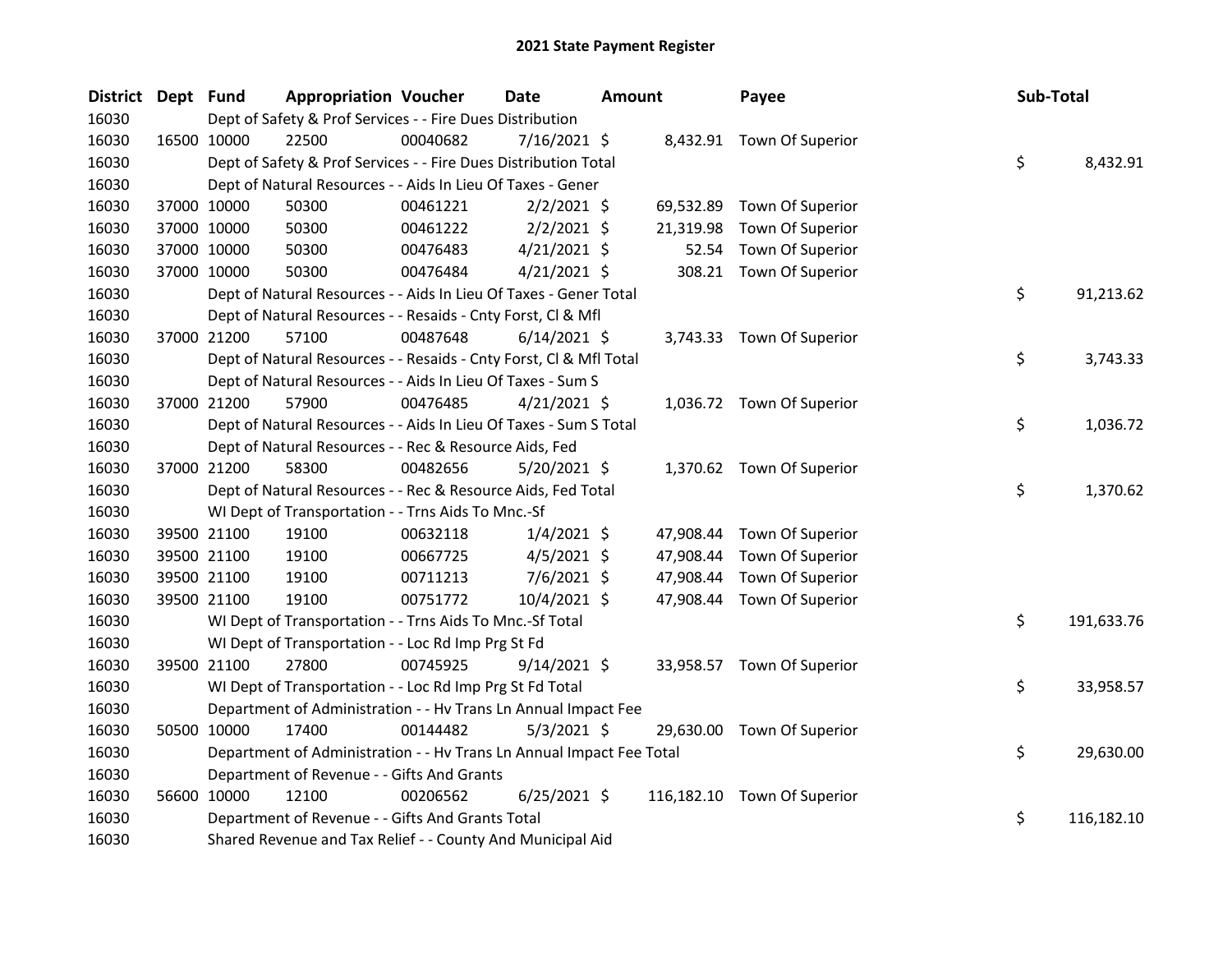| <b>District</b> | Dept Fund |             | <b>Appropriation Voucher</b>                                        |          | Date            | <b>Amount</b> |           | Payee            | Sub-Total |            |
|-----------------|-----------|-------------|---------------------------------------------------------------------|----------|-----------------|---------------|-----------|------------------|-----------|------------|
| 16030           |           | 83500 10000 | 10500                                                               | 00081173 | 7/26/2021 \$    |               | 10,286.16 | Town Of Superior |           |            |
| 16030           |           | 83500 10000 | 10500                                                               | 00088272 | $11/15/2021$ \$ |               | 58,288.23 | Town Of Superior |           |            |
| 16030           |           |             | Shared Revenue and Tax Relief - - County And Municipal Aid Total    |          |                 |               |           |                  | \$        | 68,574.39  |
| 16030           |           |             | Shared Revenue and Tax Relief - - Exempt Computer Aid               |          |                 |               |           |                  |           |            |
| 16030           | 83500     | 10000       | 10900                                                               | 00083817 | 7/26/2021 \$    |               | 5.19      | Town Of Superior |           |            |
| 16030           |           |             | Shared Revenue and Tax Relief - - Exempt Computer Aid Total         |          |                 |               |           |                  | \$        | 5.19       |
| 16030           |           |             | Shared Revenue and Tax Relief - - Utility Aid                       |          |                 |               |           |                  |           |            |
| 16030           | 83500     | 10000       | 11000                                                               | 00081173 | 7/26/2021 \$    |               | 333.25    | Town Of Superior |           |            |
| 16030           | 83500     | 10000       | 11000                                                               | 00088272 | $11/15/2021$ \$ |               | 1,837.54  | Town Of Superior |           |            |
| 16030           |           |             | Shared Revenue and Tax Relief - - Utility Aid Total                 |          |                 |               |           |                  | \$        | 2,170.79   |
| 16030           |           |             | Shared Revenue and Tax Relief - - Personal Property Aid             |          |                 |               |           |                  |           |            |
| 16030           | 83500     | 10000       | 11100                                                               | 00076994 | $5/3/2021$ \$   |               | 351.99    | Town Of Superior |           |            |
| 16030           |           |             | Shared Revenue and Tax Relief - - Personal Property Aid Total       |          |                 |               |           |                  | \$        | 351.99     |
| 16030           |           |             | Shared Revenue and Tax Relief - - Payments For Municipal Svcs       |          |                 |               |           |                  |           |            |
| 16030           |           | 83500 10000 | 50100                                                               | 00073593 | $2/1/2021$ \$   |               | 1,306.76  | Town Of Superior |           |            |
| 16030           |           |             | Shared Revenue and Tax Relief - - Payments For Municipal Svcs Total |          |                 |               |           |                  | \$        | 1,306.76   |
| 16030           |           |             | Miscellaneous Appropriations - - Terminal Tax Distribution          |          |                 |               |           |                  |           |            |
| 16030           | 85500     | 21100       | 46100                                                               | 00001452 | $11/3/2021$ \$  |               | 66,107.45 | Town Of Superior |           |            |
| 16030           |           |             | Miscellaneous Appropriations - - Terminal Tax Distribution Total    |          |                 |               |           |                  | \$        | 66,107.45  |
| 16030 Total     |           |             |                                                                     |          |                 |               |           |                  | \$        | 615,718.20 |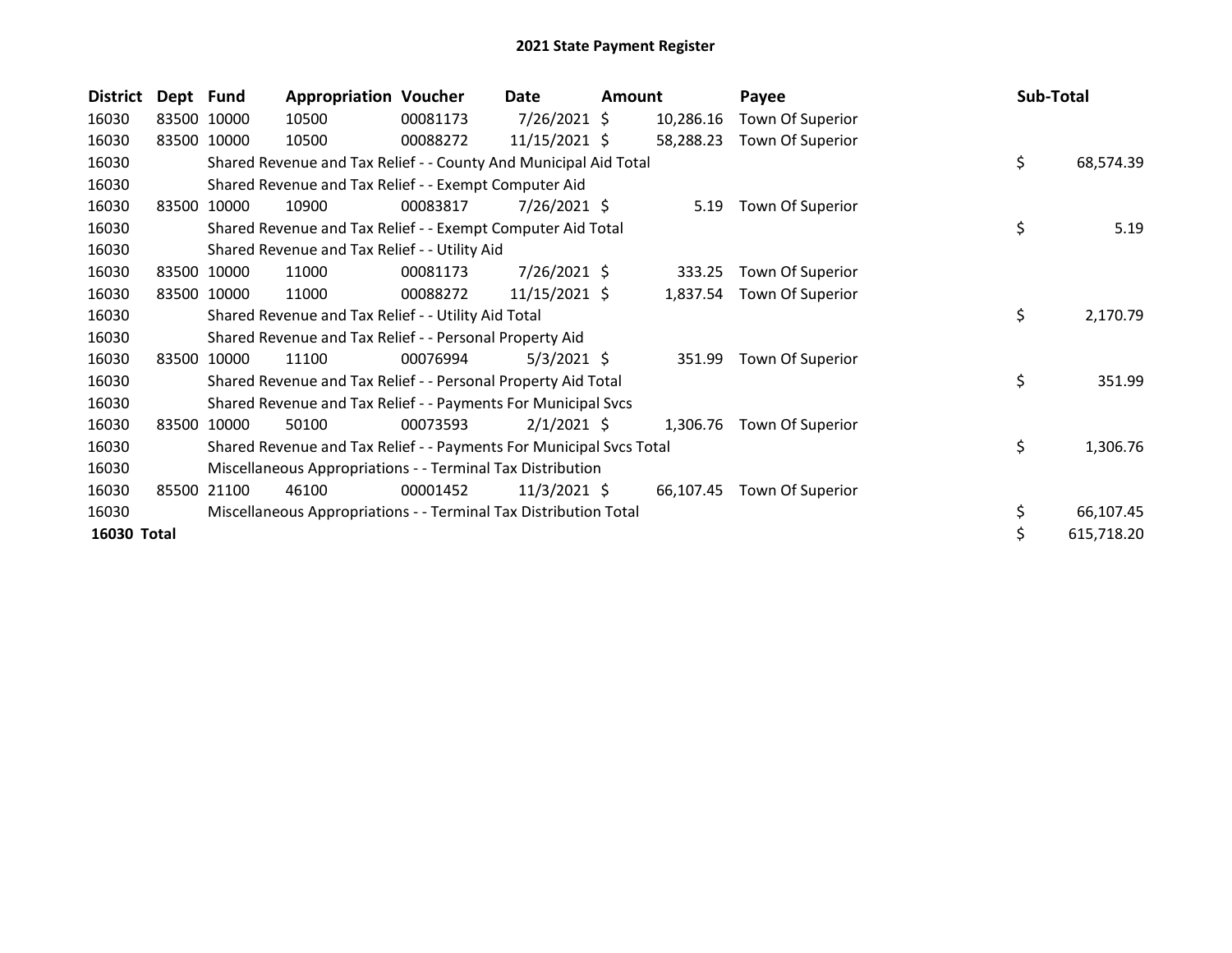| District Dept Fund |             | <b>Appropriation Voucher</b>                                           |          | <b>Date</b>    | <b>Amount</b> |            | Payee                      | Sub-Total |            |
|--------------------|-------------|------------------------------------------------------------------------|----------|----------------|---------------|------------|----------------------------|-----------|------------|
| 16032              |             | Dept of Safety & Prof Services - - Fire Dues Distribution              |          |                |               |            |                            |           |            |
| 16032              | 16500 10000 | 22500                                                                  | 00040684 | 7/16/2021 \$   |               |            | 9,015.32 Town Of Wascott   |           |            |
| 16032              |             | Dept of Safety & Prof Services - - Fire Dues Distribution Total        |          |                |               |            |                            | \$        | 9,015.32   |
| 16032              |             | Dept of Natural Resources - - Aids In Lieu Of Taxes - Gener            |          |                |               |            |                            |           |            |
| 16032              | 37000 10000 | 50300                                                                  | 00461227 | $2/2/2021$ \$  |               | 610.05     | Town Of Wascott            |           |            |
| 16032              | 37000 10000 | 50300                                                                  | 00461228 | $2/2/2021$ \$  |               | 2,022.75   | Town Of Wascott            |           |            |
| 16032              | 37000 10000 | 50300                                                                  | 00476521 | $4/21/2021$ \$ |               | 531.76     | Town Of Wascott            |           |            |
| 16032              |             | Dept of Natural Resources - - Aids In Lieu Of Taxes - Gener Total      |          |                |               |            |                            | \$        | 3,164.56   |
| 16032              |             | Dept of Natural Resources - - General Program Operations --            |          |                |               |            |                            |           |            |
| 16032              | 37000 21200 | 25400                                                                  | 00485190 | $5/27/2021$ \$ |               | 710.25     | Town Of Wascott            |           |            |
| 16032              | 37000 21200 | 25400                                                                  | 00492594 | $6/29/2021$ \$ |               | 199.00     | Town Of Wascott            |           |            |
| 16032              | 37000 21200 | 25400                                                                  | 00499617 | $8/3/2021$ \$  |               | 235.75     | Town Of Wascott            |           |            |
| 16032              |             | Dept of Natural Resources - - General Program Operations -- Total      |          |                |               |            |                            | \$        | 1,145.00   |
| 16032              |             | Dept of Natural Resources - - Resaids - Cnty Forst, Cl & Mfl           |          |                |               |            |                            |           |            |
| 16032              | 37000 21200 | 57100                                                                  | 00487649 | $6/14/2021$ \$ |               |            | 16,440.47 Town Of Wascott  |           |            |
| 16032              |             | Dept of Natural Resources - - Resaids - Cnty Forst, Cl & Mfl Total     |          |                |               |            |                            | \$        | 16,440.47  |
| 16032              |             | Dept of Natural Resources - - Aids In Lieu Of Taxes - Sum S            |          |                |               |            |                            |           |            |
| 16032              | 37000 21200 | 57900                                                                  | 00476522 | $4/21/2021$ \$ |               | 867.96     | Town Of Wascott            |           |            |
| 16032              | 37000 21200 | 57900                                                                  | 00476523 | $4/21/2021$ \$ |               | 2.18       | Town Of Wascott            |           |            |
| 16032              |             | Dept of Natural Resources - - Aids In Lieu Of Taxes - Sum S Total      |          |                |               |            |                            | \$        | 870.14     |
| 16032              |             | WI Dept of Transportation - - Trns Aids To Mnc.-Sf                     |          |                |               |            |                            |           |            |
| 16032              | 39500 21100 | 19100                                                                  | 00632119 | $1/4/2021$ \$  |               | 132,405.21 | Town Of Wascott            |           |            |
| 16032              | 39500 21100 | 19100                                                                  | 00667726 | $4/5/2021$ \$  |               | 132,405.21 | Town Of Wascott            |           |            |
| 16032              | 39500 21100 | 19100                                                                  | 00711214 | $7/6/2021$ \$  |               |            | 132,405.21 Town Of Wascott |           |            |
| 16032              | 39500 21100 | 19100                                                                  | 00751773 | 10/4/2021 \$   |               |            | 132,405.21 Town Of Wascott |           |            |
| 16032              |             | WI Dept of Transportation - - Trns Aids To Mnc.-Sf Total               |          |                |               |            |                            | \$        | 529,620.84 |
| 16032              |             | WI Dept of Transportation - - Loc Rd Imp Prg St Fd                     |          |                |               |            |                            |           |            |
| 16032              | 39500 21100 | 27800                                                                  | 00721137 | $7/15/2021$ \$ |               |            | 39,165.51 Town Of Wascott  |           |            |
| 16032              |             | WI Dept of Transportation - - Loc Rd Imp Prg St Fd Total               |          |                |               |            |                            | \$        | 39,165.51  |
| 16032              |             | Department of Military Affairs - - Federal Aid, Local Assistance       |          |                |               |            |                            |           |            |
| 16032              | 46500 10000 | 34200                                                                  | 00101031 | $10/6/2021$ \$ |               | 1,446.54   | <b>Town Of Wascott</b>     |           |            |
| 16032              |             | Department of Military Affairs - - Federal Aid, Local Assistance Total |          |                |               |            |                            | \$        | 1,446.54   |
| 16032              |             | Department of Administration - - Hv Trans Ln Annual Impact Fee         |          |                |               |            |                            |           |            |
| 16032              | 50500 10000 | 17400                                                                  | 00144484 | $5/3/2021$ \$  |               |            | 27,909.00 Town Of Wascott  |           |            |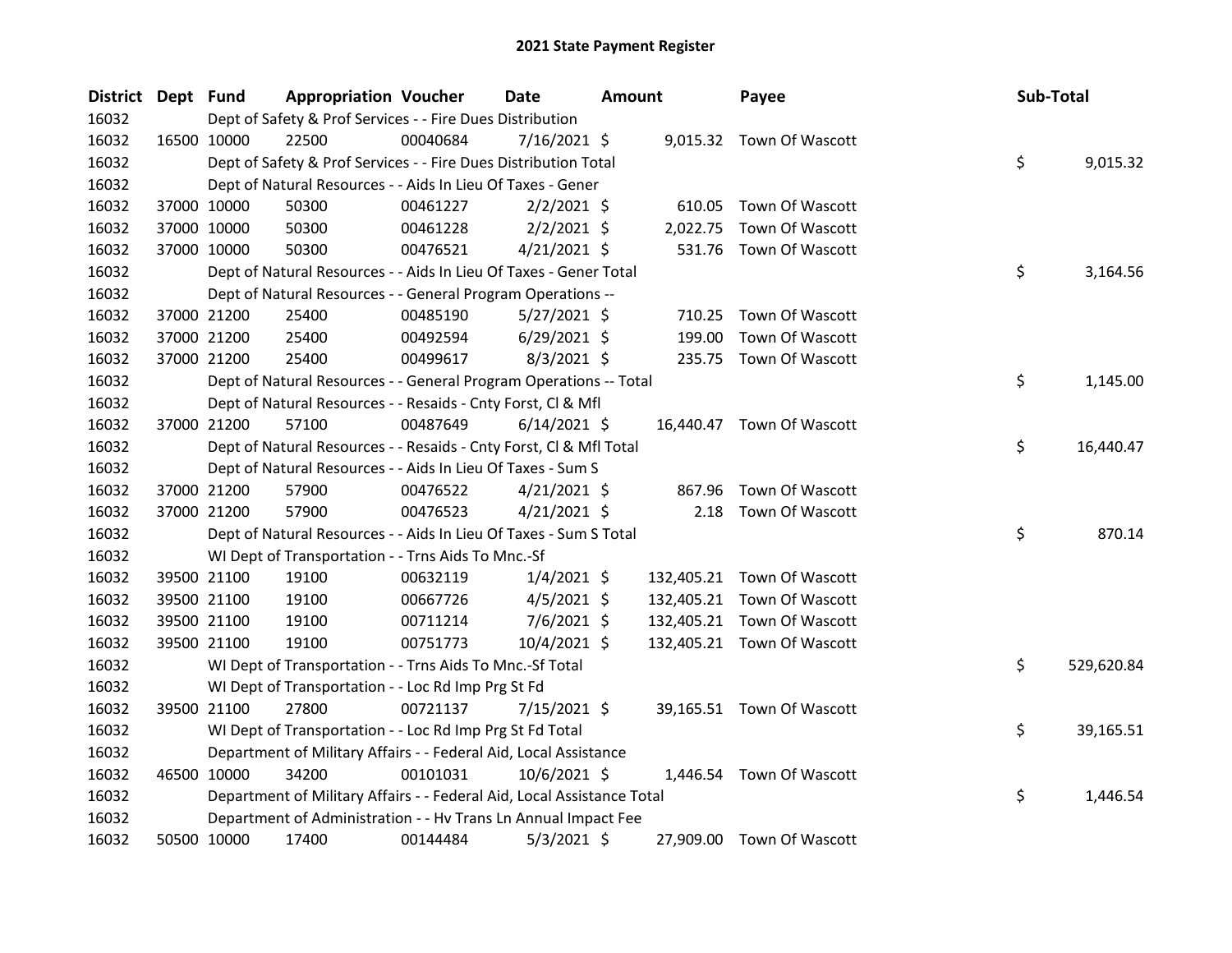| <b>District</b> | Dept Fund |             | <b>Appropriation Voucher</b>                                         |          | Date           | <b>Amount</b> |           | Payee                  | Sub-Total        |
|-----------------|-----------|-------------|----------------------------------------------------------------------|----------|----------------|---------------|-----------|------------------------|------------------|
| 16032           |           |             | Department of Administration - - Hv Trans Ln Annual Impact Fee Total |          |                |               |           |                        | \$<br>27,909.00  |
| 16032           |           |             | Department of Revenue - - Gifts And Grants                           |          |                |               |           |                        |                  |
| 16032           | 56600     | 10000       | 12100                                                                | 00206563 | $6/25/2021$ \$ |               | 40.402.06 | Town Of Wascott        |                  |
| 16032           |           |             | Department of Revenue - - Gifts And Grants Total                     |          |                |               |           |                        | \$<br>40,402.06  |
| 16032           |           |             | Shared Revenue and Tax Relief - - County And Municipal Aid           |          |                |               |           |                        |                  |
| 16032           |           | 83500 10000 | 10500                                                                | 00081174 | $7/26/2021$ \$ |               | 2,195.82  | Town Of Wascott        |                  |
| 16032           | 83500     | 10000       | 10500                                                                | 00088273 | 11/15/2021 \$  |               | 12.442.99 | Town Of Wascott        |                  |
| 16032           |           |             | Shared Revenue and Tax Relief - - County And Municipal Aid Total     |          |                |               |           |                        | \$<br>14,638.81  |
| 16032           |           |             | Shared Revenue and Tax Relief - - Exempt Computer Aid                |          |                |               |           |                        |                  |
| 16032           |           | 83500 10000 | 10900                                                                | 00083818 | $7/26/2021$ \$ |               | 39.49     | Town Of Wascott        |                  |
| 16032           |           |             | Shared Revenue and Tax Relief - - Exempt Computer Aid Total          |          |                |               |           |                        | \$<br>39.49      |
| 16032           |           |             | Shared Revenue and Tax Relief - - Utility Aid                        |          |                |               |           |                        |                  |
| 16032           |           | 83500 10000 | 11000                                                                | 00081174 | $7/26/2021$ \$ |               | 48.29     | Town Of Wascott        |                  |
| 16032           |           | 83500 10000 | 11000                                                                | 00088273 | 11/15/2021 \$  |               | 820.45    | Town Of Wascott        |                  |
| 16032           |           |             | Shared Revenue and Tax Relief - - Utility Aid Total                  |          |                |               |           |                        | \$<br>868.74     |
| 16032           |           |             | Shared Revenue and Tax Relief - - Personal Property Aid              |          |                |               |           |                        |                  |
| 16032           |           | 83500 10000 | 11100                                                                | 00076995 | $5/3/2021$ \$  |               |           | 125.56 Town Of Wascott |                  |
| 16032           |           |             | Shared Revenue and Tax Relief - - Personal Property Aid Total        |          |                |               |           |                        | \$<br>125.56     |
| 16032           |           |             | Shared Revenue and Tax Relief - - Payments For Municipal Svcs        |          |                |               |           |                        |                  |
| 16032           |           | 83500 10000 | 50100                                                                | 00073594 | $2/1/2021$ \$  |               | 840.85    | Town Of Wascott        |                  |
| 16032           |           |             | Shared Revenue and Tax Relief - - Payments For Municipal Svcs Total  |          |                |               |           |                        | \$<br>840.85     |
| 16032 Total     |           |             |                                                                      |          |                |               |           |                        | \$<br>685,692.89 |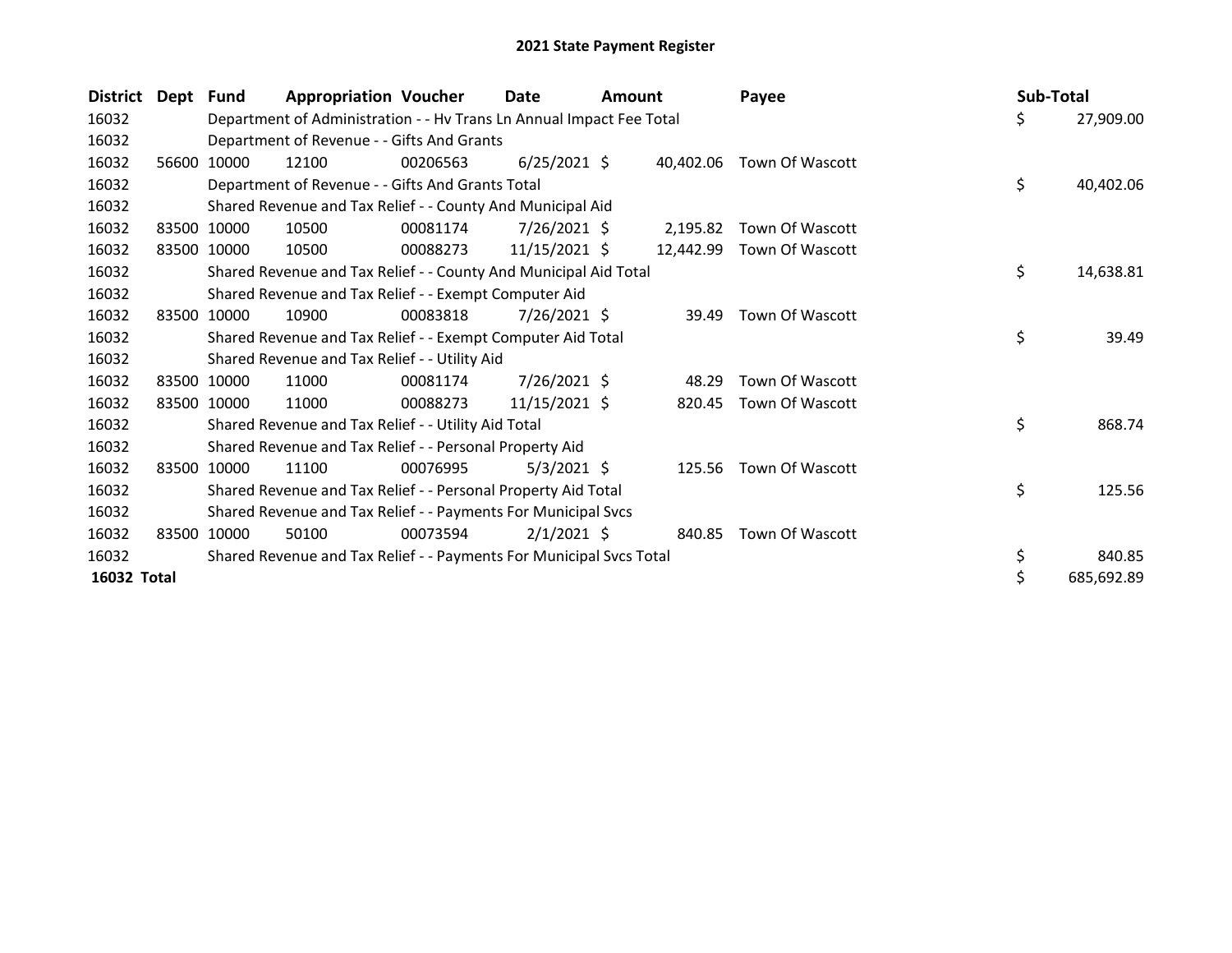| District Dept Fund |             | <b>Appropriation Voucher</b>                                       |          | <b>Date</b>    | <b>Amount</b> |           | Payee                               | Sub-Total |           |
|--------------------|-------------|--------------------------------------------------------------------|----------|----------------|---------------|-----------|-------------------------------------|-----------|-----------|
| 16146              |             | Dept of Safety & Prof Services - - Fire Dues Distribution          |          |                |               |           |                                     |           |           |
| 16146              | 16500 10000 | 22500                                                              | 00040671 | 7/16/2021 \$   |               |           | 6,044.81 Village Of Lake Nebagamon  |           |           |
| 16146              |             | Dept of Safety & Prof Services - - Fire Dues Distribution Total    |          |                |               |           |                                     | \$        | 6,044.81  |
| 16146              |             | Dept of Natural Resources - - Aids In Lieu Of Taxes - Gener        |          |                |               |           |                                     |           |           |
| 16146              | 37000 10000 | 50300                                                              | 00475266 | $4/21/2021$ \$ |               |           | 32.00 Village Of Lake Nebagamon     |           |           |
| 16146              |             | Dept of Natural Resources - - Aids In Lieu Of Taxes - Gener Total  |          |                |               |           |                                     | \$        | 32.00     |
| 16146              |             | Dept of Natural Resources - - Resaids - Cnty Forst, Cl & Mfl       |          |                |               |           |                                     |           |           |
| 16146              | 37000 21200 | 57100                                                              | 00487650 | $6/14/2021$ \$ |               |           | 339.29 Village Of Lake Nebagamon    |           |           |
| 16146              |             | Dept of Natural Resources - - Resaids - Cnty Forst, Cl & Mfl Total |          |                |               |           |                                     | \$        | 339.29    |
| 16146              |             | Dept of Natural Resources - - Aids In Lieu Of Taxes - Sum S        |          |                |               |           |                                     |           |           |
| 16146              | 37000 21200 | 57900                                                              | 00475265 | $4/21/2021$ \$ |               | 3.20      | Village Of Lake Nebagamon           |           |           |
| 16146              |             | Dept of Natural Resources - - Aids In Lieu Of Taxes - Sum S Total  |          |                |               |           |                                     | \$        | 3.20      |
| 16146              |             | Dept of Natural Resources - - Rec & Resource Aids, Fed             |          |                |               |           |                                     |           |           |
| 16146              | 37000 21200 | 58300                                                              | 00480709 | $5/19/2021$ \$ |               |           | 2,236.34 Village Of Lake Nebagamon  |           |           |
| 16146              |             | Dept of Natural Resources - - Rec & Resource Aids, Fed Total       |          |                |               |           |                                     | \$        | 2,236.34  |
| 16146              |             | Dept of Natural Resources - - Ea - Lake Protection                 |          |                |               |           |                                     |           |           |
| 16146              | 37000 21200 | 66300                                                              | 00497348 | $7/15/2021$ \$ |               |           | 20,872.50 Village Of Lake Nebagamon |           |           |
| 16146              |             | Dept of Natural Resources - - Ea - Lake Protection Total           |          |                |               |           |                                     | \$        | 20,872.50 |
| 16146              |             | Dept of Natural Resources - - Land Acquisition                     |          |                |               |           |                                     |           |           |
| 16146              | 37000 36300 | TA100                                                              | 00471380 | $4/1/2021$ \$  |               |           | 34,920.56 Village Of Lake Nebagamon |           |           |
| 16146              |             | Dept of Natural Resources - - Land Acquisition Total               |          |                |               |           |                                     | \$        | 34,920.56 |
| 16146              |             | WI Dept of Transportation - - Trns Aids To Mnc.-Sf                 |          |                |               |           |                                     |           |           |
| 16146              | 39500 21100 | 19100                                                              | 00632120 | $1/4/2021$ \$  |               |           | 19,026.72 Village Of Lake Nebagamon |           |           |
| 16146              | 39500 21100 | 19100                                                              | 00667727 | $4/5/2021$ \$  |               | 19,026.72 | Village Of Lake Nebagamon           |           |           |
| 16146              | 39500 21100 | 19100                                                              | 00711215 | 7/6/2021 \$    |               |           | 19,026.72 Village Of Lake Nebagamon |           |           |
| 16146              | 39500 21100 | 19100                                                              | 00751774 | 10/4/2021 \$   |               |           | 19,026.72 Village Of Lake Nebagamon |           |           |
| 16146              |             | WI Dept of Transportation - - Trns Aids To Mnc.-Sf Total           |          |                |               |           |                                     | \$        | 76,106.88 |
| 16146              |             | Department of Revenue - - Gifts And Grants                         |          |                |               |           |                                     |           |           |
| 16146              | 56600 10000 | 12100                                                              | 00206564 | $6/25/2021$ \$ |               | 54,898.66 | Village Of Lake Nebagamon           |           |           |
| 16146              |             | Department of Revenue - - Gifts And Grants Total                   |          |                |               |           |                                     | \$        | 54,898.66 |
| 16146              |             | Shared Revenue and Tax Relief - - County And Municipal Aid         |          |                |               |           |                                     |           |           |
| 16146              | 83500 10000 | 10500                                                              | 00081175 | 7/26/2021 \$   |               | 2,262.98  | Village Of Lake Nebagamon           |           |           |
| 16146              | 83500 10000 | 10500                                                              | 00088274 | 11/15/2021 \$  |               | 12,823.53 | Village Of Lake Nebagamon           |           |           |
| 16146              |             | Shared Revenue and Tax Relief - - County And Municipal Aid Total   |          |                |               |           |                                     | \$        | 15,086.51 |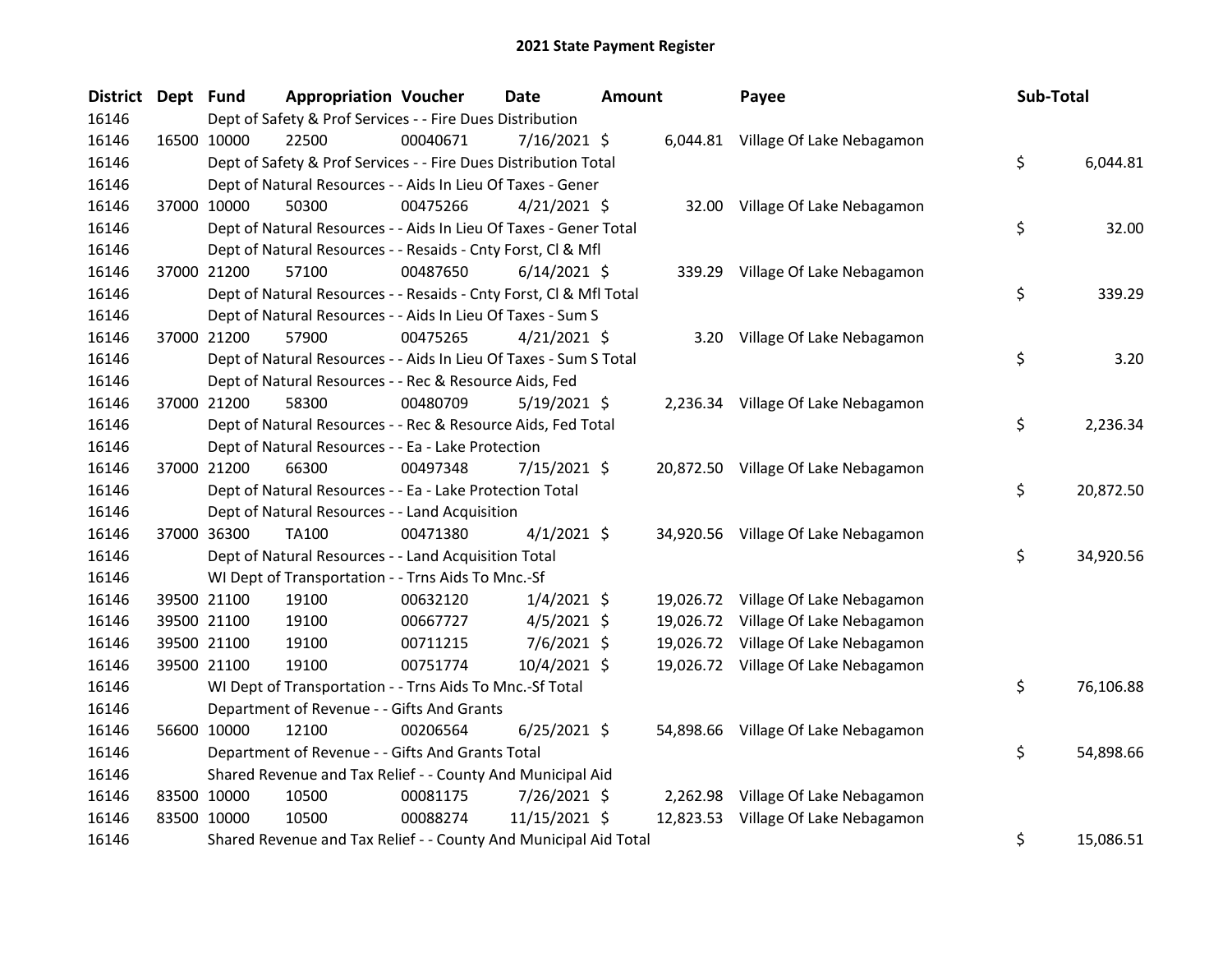| District Dept Fund |       |       | <b>Appropriation Voucher</b>                                  |          | Date           | <b>Amount</b> |        | Payee                     | Sub-Total |            |
|--------------------|-------|-------|---------------------------------------------------------------|----------|----------------|---------------|--------|---------------------------|-----------|------------|
| 16146              |       |       | Shared Revenue and Tax Relief - - Exempt Computer Aid         |          |                |               |        |                           |           |            |
| 16146              | 83500 | 10000 | 10900                                                         | 00083819 | $7/26/2021$ \$ |               | 262.93 | Village Of Lake Nebagamon |           |            |
| 16146              |       |       | Shared Revenue and Tax Relief - - Exempt Computer Aid Total   |          |                |               |        |                           |           | 262.93     |
| 16146              |       |       | Shared Revenue and Tax Relief - - Personal Property Aid       |          |                |               |        |                           |           |            |
| 16146              | 83500 | 10000 | 11100                                                         | 00076996 | $5/3/2021$ \$  |               | 270.43 | Village Of Lake Nebagamon |           |            |
| 16146              |       |       | Shared Revenue and Tax Relief - - Personal Property Aid Total |          |                |               |        |                           |           | 270.43     |
| 16146 Total        |       |       |                                                               |          |                |               |        |                           |           | 211,074.11 |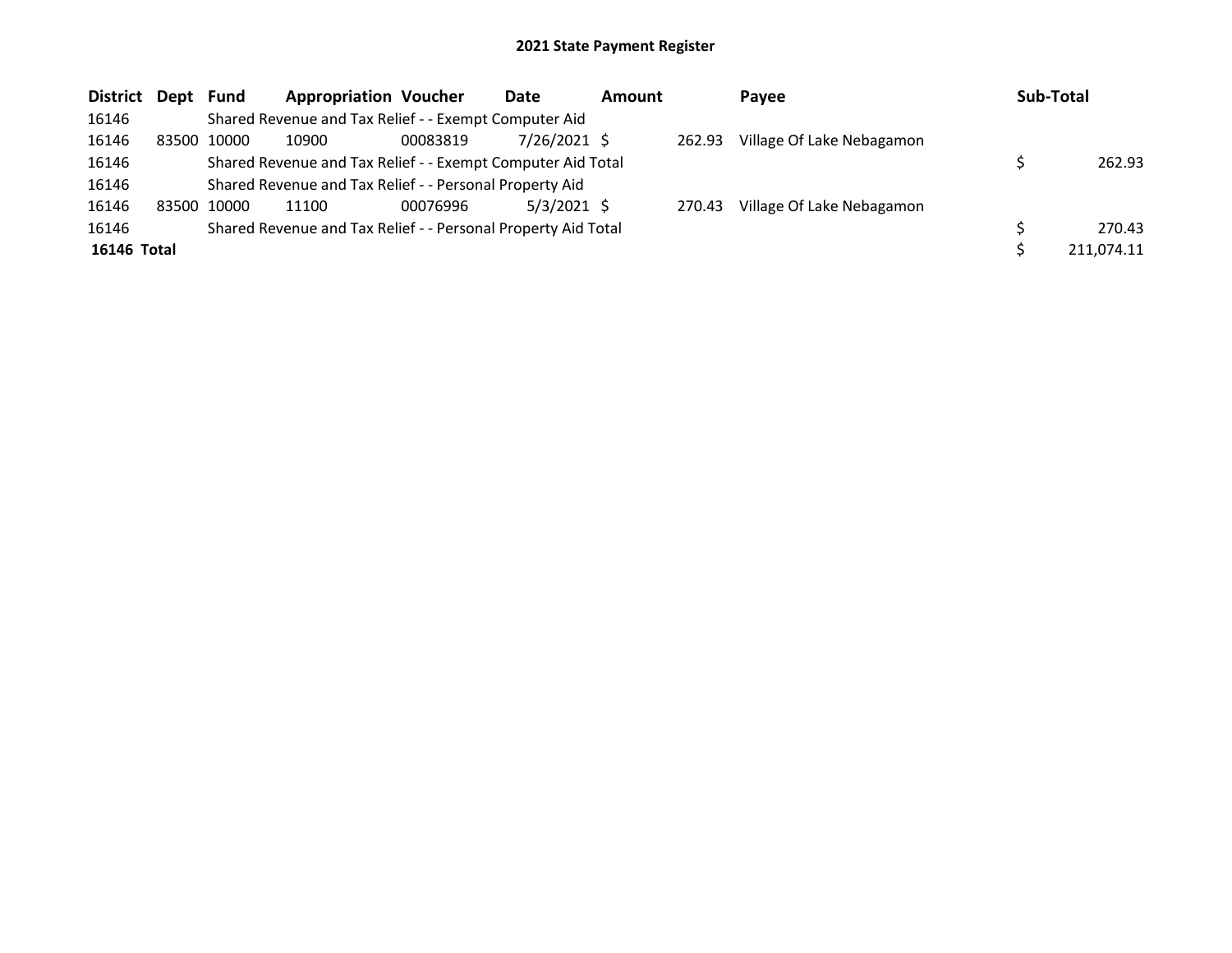| District Dept Fund |             |             | <b>Appropriation Voucher</b>                                            |          | <b>Date</b>    | <b>Amount</b> |          | Payee                       | Sub-Total |           |
|--------------------|-------------|-------------|-------------------------------------------------------------------------|----------|----------------|---------------|----------|-----------------------------|-----------|-----------|
| 16165              |             |             | Dept of Safety & Prof Services - - Fire Dues Distribution               |          |                |               |          |                             |           |           |
| 16165              |             | 16500 10000 | 22500                                                                   | 00040675 | $7/16/2021$ \$ |               |          | 1,252.52 Village Of Oliver  |           |           |
| 16165              |             |             | Dept of Safety & Prof Services - - Fire Dues Distribution Total         |          |                |               |          |                             | \$        | 1,252.52  |
| 16165              |             |             | Dept of Natural Resources - - Aids In Lieu Of Taxes - Gener             |          |                |               |          |                             |           |           |
| 16165              |             | 37000 10000 | 50300                                                                   | 00461131 | $2/2/2021$ \$  |               |          | 1,582.32 Village Of Oliver  |           |           |
| 16165              |             | 37000 10000 | 50300                                                                   | 00475872 | $4/21/2021$ \$ |               |          | 3.69 Village Of Oliver      |           |           |
| 16165              |             |             | Dept of Natural Resources - - Aids In Lieu Of Taxes - Gener Total       |          |                |               |          |                             | \$        | 1,586.01  |
| 16165              |             |             | Dept of Natural Resources - - Resaids - Cnty Forst, Cl & Mfl            |          |                |               |          |                             |           |           |
| 16165              |             | 37000 21200 | 57100                                                                   | 00487651 | $6/14/2021$ \$ |               |          | 1.95 Village Of Oliver      |           |           |
| 16165              |             |             | Dept of Natural Resources - - Resaids - Cnty Forst, Cl & Mfl Total      |          |                |               |          |                             | \$        | 1.95      |
| 16165              |             |             | WI Dept of Transportation - - Trns Aids To Mnc.-Sf                      |          |                |               |          |                             |           |           |
| 16165              |             | 39500 21100 | 19100                                                                   | 00632121 | $1/4/2021$ \$  |               |          | 3,797.46 Village Of Oliver  |           |           |
| 16165              |             | 39500 21100 | 19100                                                                   | 00667728 | $4/5/2021$ \$  |               | 3,797.46 | Village Of Oliver           |           |           |
| 16165              |             | 39500 21100 | 19100                                                                   | 00711216 | $7/6/2021$ \$  |               | 3,797.46 | Village Of Oliver           |           |           |
| 16165              |             | 39500 21100 | 19100                                                                   | 00751775 | 10/4/2021 \$   |               |          | 3,797.46 Village Of Oliver  |           |           |
| 16165              |             |             | WI Dept of Transportation - - Trns Aids To Mnc.-Sf Total                |          |                |               |          |                             | \$        | 15,189.84 |
| 16165              |             |             | Department of Administration - - Hv Trans Ln Annual Impact Fee          |          |                |               |          |                             |           |           |
| 16165              |             | 50500 10000 | 17400                                                                   | 00144490 | $5/3/2021$ \$  |               |          | 7,985.00 Village Of Oliver  |           |           |
| 16165              |             |             | Department of Administration - - Hv Trans Ln Annual Impact Fee Total    |          |                |               |          |                             | \$        | 7,985.00  |
| 16165              |             |             | Department of Revenue - - Gifts And Grants                              |          |                |               |          |                             |           |           |
| 16165              |             | 56600 10000 | 12100                                                                   | 00206565 | $6/25/2021$ \$ |               |          | 21,509.39 Village Of Oliver |           |           |
| 16165              |             |             | Department of Revenue - - Gifts And Grants Total                        |          |                |               |          |                             | \$        | 21,509.39 |
| 16165              |             |             | Shared Revenue and Tax Relief - - County And Municipal Aid              |          |                |               |          |                             |           |           |
| 16165              |             | 83500 10000 | 10500                                                                   | 00081176 | 7/26/2021 \$   |               |          | 6,858.90 Village Of Oliver  |           |           |
| 16165              |             | 83500 10000 | 10500                                                                   | 00088275 | 11/15/2021 \$  |               |          | 38,867.10 Village Of Oliver |           |           |
| 16165              |             |             | Shared Revenue and Tax Relief - - County And Municipal Aid Total        |          |                |               |          |                             | \$        | 45,726.00 |
| 16165              |             |             | Shared Revenue and Tax Relief - - Exempt Computer Aid                   |          |                |               |          |                             |           |           |
| 16165              |             | 83500 10000 | 10900                                                                   | 00083820 | $7/26/2021$ \$ |               |          | 7.27 Village Of Oliver      |           |           |
| 16165              |             |             | Shared Revenue and Tax Relief - - Exempt Computer Aid Total             |          |                |               |          |                             | \$        | 7.27      |
| 16165              |             |             | Shared Revenue and Tax Relief - - Personal Property Aid                 |          |                |               |          |                             |           |           |
| 16165              |             | 83500 10000 | 11100                                                                   | 00076997 | $5/3/2021$ \$  |               |          | 34.67 Village Of Oliver     |           |           |
| 16165              |             |             | Shared Revenue and Tax Relief - - Personal Property Aid Total           |          |                |               |          |                             | \$        | 34.67     |
| 16165              |             |             | Shared Revenue and Tax Relief - - State Aid; Video Service Provider Fee |          |                |               |          |                             |           |           |
| 16165              | 83500 10000 |             | 11200                                                                   | 00082905 | 7/26/2021 \$   |               |          | 525.68 Village Of Oliver    |           |           |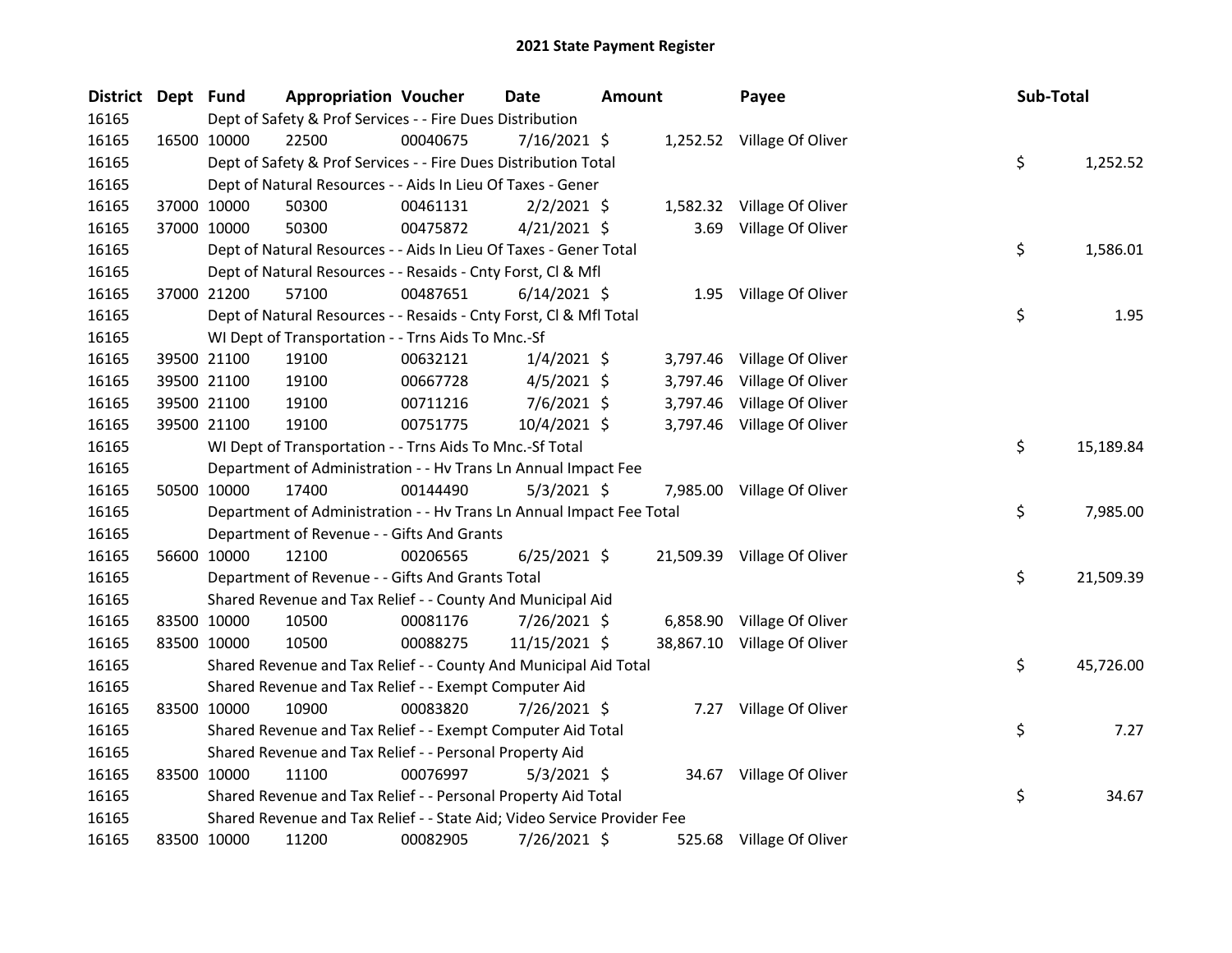| <b>District Dept Fund</b> |  | <b>Appropriation Voucher</b> | Date | Amount                                                                        | <b>Pavee</b> | Sub-Total |           |
|---------------------------|--|------------------------------|------|-------------------------------------------------------------------------------|--------------|-----------|-----------|
| 16165                     |  |                              |      | Shared Revenue and Tax Relief - - State Aid; Video Service Provider Fee Total |              |           | 525.68    |
| 16165 Total               |  |                              |      |                                                                               |              |           | 93.818.33 |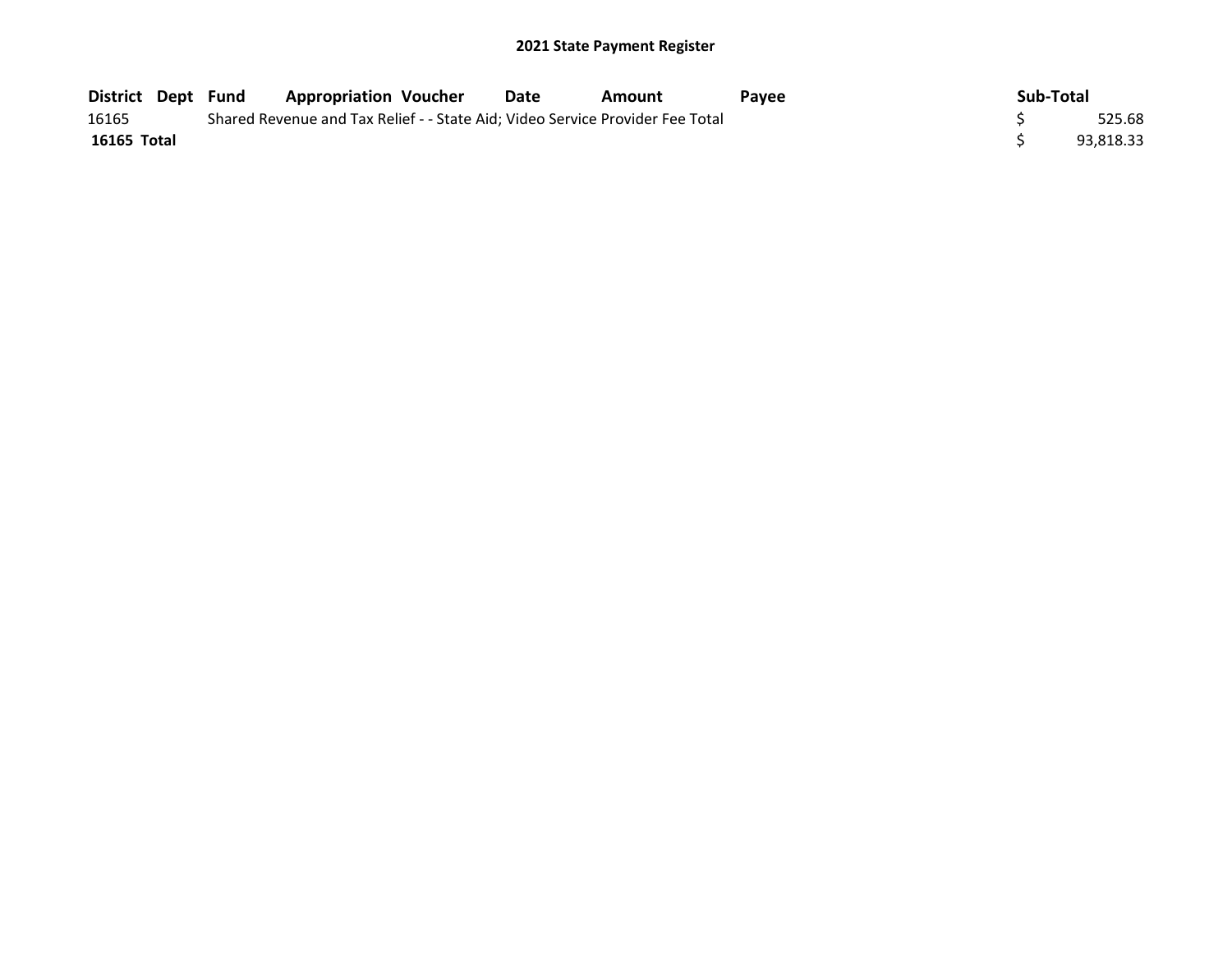| District Dept | <b>Fund</b> | <b>Appropriation Voucher</b>                                      |          | <b>Date</b>    | <b>Amount</b> |           | Payee                       | Sub-Total |            |
|---------------|-------------|-------------------------------------------------------------------|----------|----------------|---------------|-----------|-----------------------------|-----------|------------|
| 16171         |             | Dept of Safety & Prof Services - - Fire Dues Distribution         |          |                |               |           |                             |           |            |
| 16171         | 16500 10000 | 22500                                                             | 00040677 | 7/16/2021 \$   |               |           | 2,242.65 Village of Poplar  |           |            |
| 16171         |             | Dept of Safety & Prof Services - - Fire Dues Distribution Total   |          |                |               |           |                             | \$        | 2,242.65   |
| 16171         |             | Dept of Natural Resources - - Resaids - Fire Suppress Grant       |          |                |               |           |                             |           |            |
| 16171         | 37000 21200 | 54500                                                             | 00478759 | $5/6/2021$ \$  |               |           | 2,500.00 Village of Poplar  |           |            |
| 16171         |             | Dept of Natural Resources - - Resaids - Fire Suppress Grant Total |          |                |               |           |                             | \$        | 2,500.00   |
| 16171         |             | WI Dept of Transportation - - Trns Aids To Mnc.-Sf                |          |                |               |           |                             |           |            |
| 16171         | 39500 21100 | 19100                                                             | 00632122 | $1/4/2021$ \$  |               | 17,528.76 | Village of Poplar           |           |            |
| 16171         | 39500 21100 | 19100                                                             | 00667729 | $4/5/2021$ \$  |               | 17,528.76 | Village of Poplar           |           |            |
| 16171         | 39500 21100 | 19100                                                             | 00711217 | $7/6/2021$ \$  |               | 17,528.76 | Village of Poplar           |           |            |
| 16171         | 39500 21100 | 19100                                                             | 00751776 | 10/4/2021 \$   |               | 17,528.76 | Village of Poplar           |           |            |
| 16171         |             | WI Dept of Transportation - - Trns Aids To Mnc.-Sf Total          |          |                |               |           |                             | \$        | 70,115.04  |
| 16171         |             | Department of Revenue - - Gifts And Grants                        |          |                |               |           |                             |           |            |
| 16171         | 56600 10000 | 12100                                                             | 00206566 | $6/25/2021$ \$ |               |           | 31,557.57 Village of Poplar |           |            |
| 16171         |             | Department of Revenue - - Gifts And Grants Total                  |          |                |               |           |                             | \$        | 31,557.57  |
| 16171         |             | Shared Revenue and Tax Relief - - County And Municipal Aid        |          |                |               |           |                             |           |            |
| 16171         | 83500 10000 | 10500                                                             | 00081177 | $7/26/2021$ \$ |               | 6,149.79  | Village of Poplar           |           |            |
| 16171         | 83500 10000 | 10500                                                             | 00088276 | 11/15/2021 \$  |               | 34,848.78 | Village of Poplar           |           |            |
| 16171         |             | Shared Revenue and Tax Relief - - County And Municipal Aid Total  |          |                |               |           |                             | \$        | 40,998.57  |
| 16171         |             | Shared Revenue and Tax Relief - - Exempt Computer Aid             |          |                |               |           |                             |           |            |
| 16171         | 83500 10000 | 10900                                                             | 00083821 | $7/26/2021$ \$ |               | 53.00     | Village of Poplar           |           |            |
| 16171         |             | Shared Revenue and Tax Relief - - Exempt Computer Aid Total       |          |                |               |           |                             | \$        | 53.00      |
| 16171         |             | Shared Revenue and Tax Relief - - Utility Aid                     |          |                |               |           |                             |           |            |
| 16171         | 83500 10000 | 11000                                                             | 00081177 | 7/26/2021 \$   |               | 29.67     | Village of Poplar           |           |            |
| 16171         | 83500 10000 | 11000                                                             | 00088276 | 11/15/2021 \$  |               | 165.41    | Village of Poplar           |           |            |
| 16171         |             | Shared Revenue and Tax Relief - - Utility Aid Total               |          |                |               |           |                             | \$        | 195.08     |
| 16171         |             | Shared Revenue and Tax Relief - - Personal Property Aid           |          |                |               |           |                             |           |            |
| 16171         | 83500 10000 | 11100                                                             | 00076998 | $5/3/2021$ \$  |               |           | 712.10 Village of Poplar    |           |            |
| 16171         |             | Shared Revenue and Tax Relief - - Personal Property Aid Total     |          |                |               |           |                             | \$        | 712.10     |
| 16171 Total   |             |                                                                   |          |                |               |           |                             | \$        | 148,374.01 |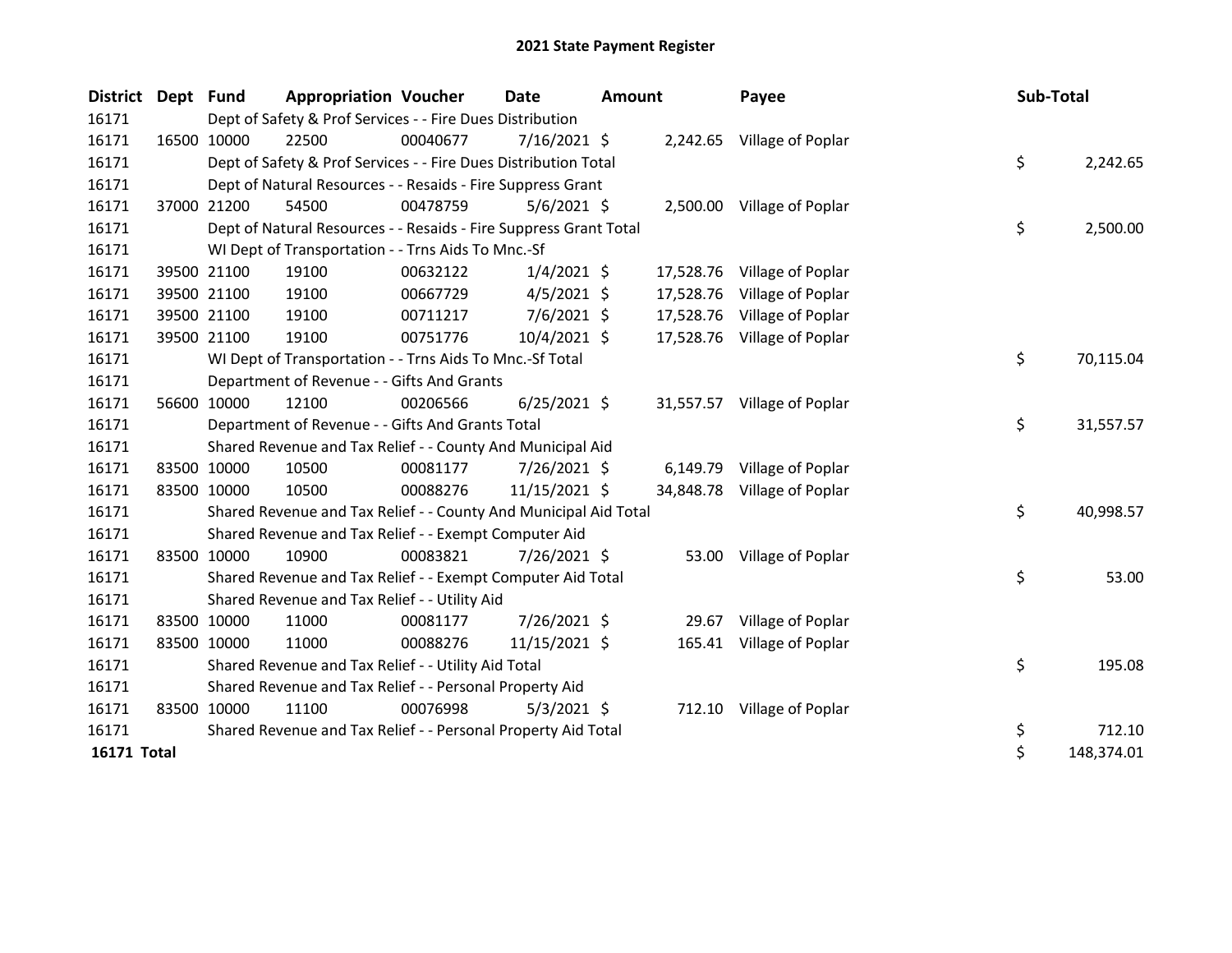| <b>District</b> | Dept Fund |             | <b>Appropriation Voucher</b>                                       |          | <b>Date</b>    | <b>Amount</b> |          | Payee                              | Sub-Total |           |
|-----------------|-----------|-------------|--------------------------------------------------------------------|----------|----------------|---------------|----------|------------------------------------|-----------|-----------|
| 16181           |           |             | Dept of Safety & Prof Services - - Fire Dues Distribution          |          |                |               |          |                                    |           |           |
| 16181           |           | 16500 10000 | 22500                                                              | 00040679 | 7/16/2021 \$   |               |          | 2,230.75 Village Of Solon Springs  |           |           |
| 16181           |           |             | Dept of Safety & Prof Services - - Fire Dues Distribution Total    |          |                |               |          |                                    | \$        | 2,230.75  |
| 16181           |           |             | Dept of Natural Resources - - Resaids - Cnty Forst, Cl & Mfl       |          |                |               |          |                                    |           |           |
| 16181           |           | 37000 21200 | 57100                                                              | 00487652 | $6/14/2021$ \$ |               |          | 10.78 Village Of Solon Springs     |           |           |
| 16181           |           |             | Dept of Natural Resources - - Resaids - Cnty Forst, Cl & Mfl Total |          |                |               |          |                                    | \$        | 10.78     |
| 16181           |           |             | WI Dept of Transportation - - Trns Aids To Mnc.-Sf                 |          |                |               |          |                                    |           |           |
| 16181           |           | 39500 21100 | 19100                                                              | 00632123 | $1/4/2021$ \$  |               |          | 9,611.91 Village Of Solon Springs  |           |           |
| 16181           |           | 39500 21100 | 19100                                                              | 00667730 | $4/5/2021$ \$  |               | 9,611.91 | Village Of Solon Springs           |           |           |
| 16181           |           | 39500 21100 | 19100                                                              | 00711218 | $7/6/2021$ \$  |               |          | 9,611.91 Village Of Solon Springs  |           |           |
| 16181           |           | 39500 21100 | 19100                                                              | 00751777 | 10/4/2021 \$   |               |          | 9,611.91 Village Of Solon Springs  |           |           |
| 16181           |           |             | WI Dept of Transportation - - Trns Aids To Mnc.-Sf Total           |          |                |               |          |                                    | \$.       | 38,447.64 |
| 16181           |           |             | WI Dept of Transportation - - Loc Rd Imp Prg St Fd                 |          |                |               |          |                                    |           |           |
| 16181           |           | 39500 21100 | 27800                                                              | 00645604 | $1/27/2021$ \$ |               |          | 7,898.93 Village Of Solon Springs  |           |           |
| 16181           |           |             | WI Dept of Transportation - - Loc Rd Imp Prg St Fd Total           |          |                |               |          |                                    | \$        | 7,898.93  |
| 16181           |           |             | Department of Revenue - - Gifts And Grants                         |          |                |               |          |                                    |           |           |
| 16181           |           | 56600 10000 | 12100                                                              | 00206567 | $6/25/2021$ \$ |               |          | 30,981.89 Village Of Solon Springs |           |           |
| 16181           |           |             | Department of Revenue - - Gifts And Grants Total                   |          |                |               |          |                                    | \$        | 30,981.89 |
| 16181           |           |             | Shared Revenue and Tax Relief - - County And Municipal Aid         |          |                |               |          |                                    |           |           |
| 16181           |           | 83500 10000 | 10500                                                              | 00081178 | 7/26/2021 \$   |               |          | 13,617.66 Village Of Solon Springs |           |           |
| 16181           |           | 83500 10000 | 10500                                                              | 00088277 | 11/15/2021 \$  |               |          | 77,166.74 Village Of Solon Springs |           |           |
| 16181           |           |             | Shared Revenue and Tax Relief - - County And Municipal Aid Total   |          |                |               |          |                                    | \$        | 90,784.40 |
| 16181           |           |             | Shared Revenue and Tax Relief - - Exempt Computer Aid              |          |                |               |          |                                    |           |           |
| 16181           |           | 83500 10000 | 10900                                                              | 00083822 | 7/26/2021 \$   |               | 73.78    | Village Of Solon Springs           |           |           |
| 16181           |           | 83500 10000 | 10900                                                              | 00085742 | 7/26/2021 \$   |               |          | 215.14 Village Of Solon Springs    |           |           |
| 16181           |           |             | Shared Revenue and Tax Relief - - Exempt Computer Aid Total        |          |                |               |          |                                    | \$        | 288.92    |
| 16181           |           |             | Shared Revenue and Tax Relief - - Utility Aid                      |          |                |               |          |                                    |           |           |
| 16181           |           | 83500 10000 | 11000                                                              | 00081178 | 7/26/2021 \$   |               |          | 1,908.38 Village Of Solon Springs  |           |           |
| 16181           |           | 83500 10000 | 11000                                                              | 00088277 | 11/15/2021 \$  |               |          | 11,084.52 Village Of Solon Springs |           |           |
| 16181           |           |             | Shared Revenue and Tax Relief - - Utility Aid Total                |          |                |               |          |                                    | \$        | 12,992.90 |
| 16181           |           |             | Shared Revenue and Tax Relief - - Personal Property Aid            |          |                |               |          |                                    |           |           |
| 16181           |           | 83500 10000 | 11100                                                              | 00076999 | $5/3/2021$ \$  |               | 58.24    | Village Of Solon Springs           |           |           |
| 16181           |           | 83500 10000 | 11100                                                              | 00078837 | $5/3/2021$ \$  |               |          | 1,078.31 Village Of Solon Springs  |           |           |
| 16181           |           |             | Shared Revenue and Tax Relief - - Personal Property Aid Total      |          |                |               |          |                                    | \$        | 1,136.55  |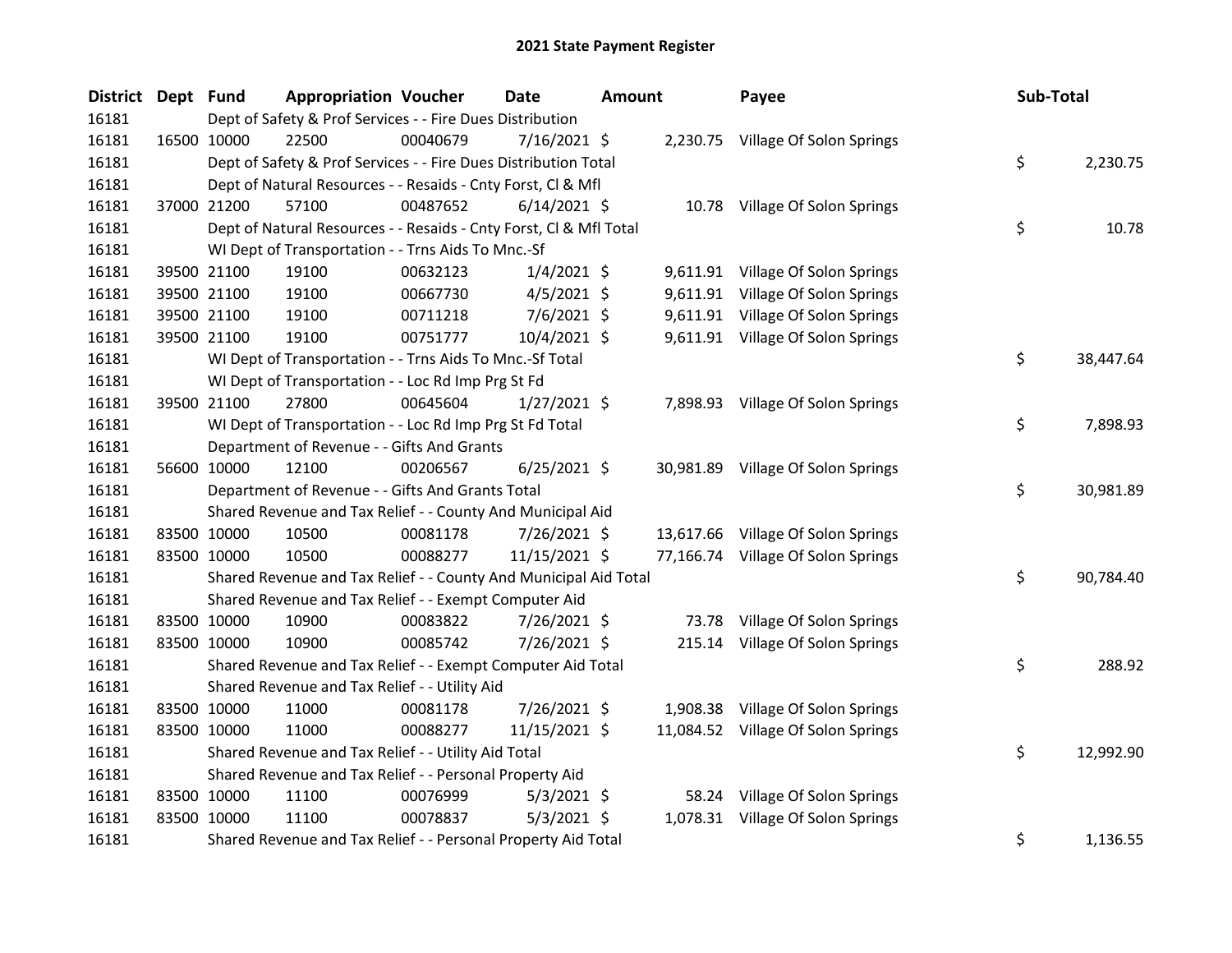| District Dept | Fund        | <b>Appropriation Voucher</b>                                    |          | Date         | Amount |          | Payee                    | Sub-Total  |
|---------------|-------------|-----------------------------------------------------------------|----------|--------------|--------|----------|--------------------------|------------|
| 16181         |             | Shared Revenue and Tax Relief - - Lottery & Gaming Credit       |          |              |        |          |                          |            |
| 16181         | 83500 52100 | 36300                                                           | 00074139 | 3/22/2021 \$ |        | 1.082.47 | Village Of Solon Springs |            |
| 16181         |             | Shared Revenue and Tax Relief - - Lottery & Gaming Credit Total |          |              |        |          |                          | 1.082.47   |
| 16181 Total   |             |                                                                 |          |              |        |          |                          | 185,855.23 |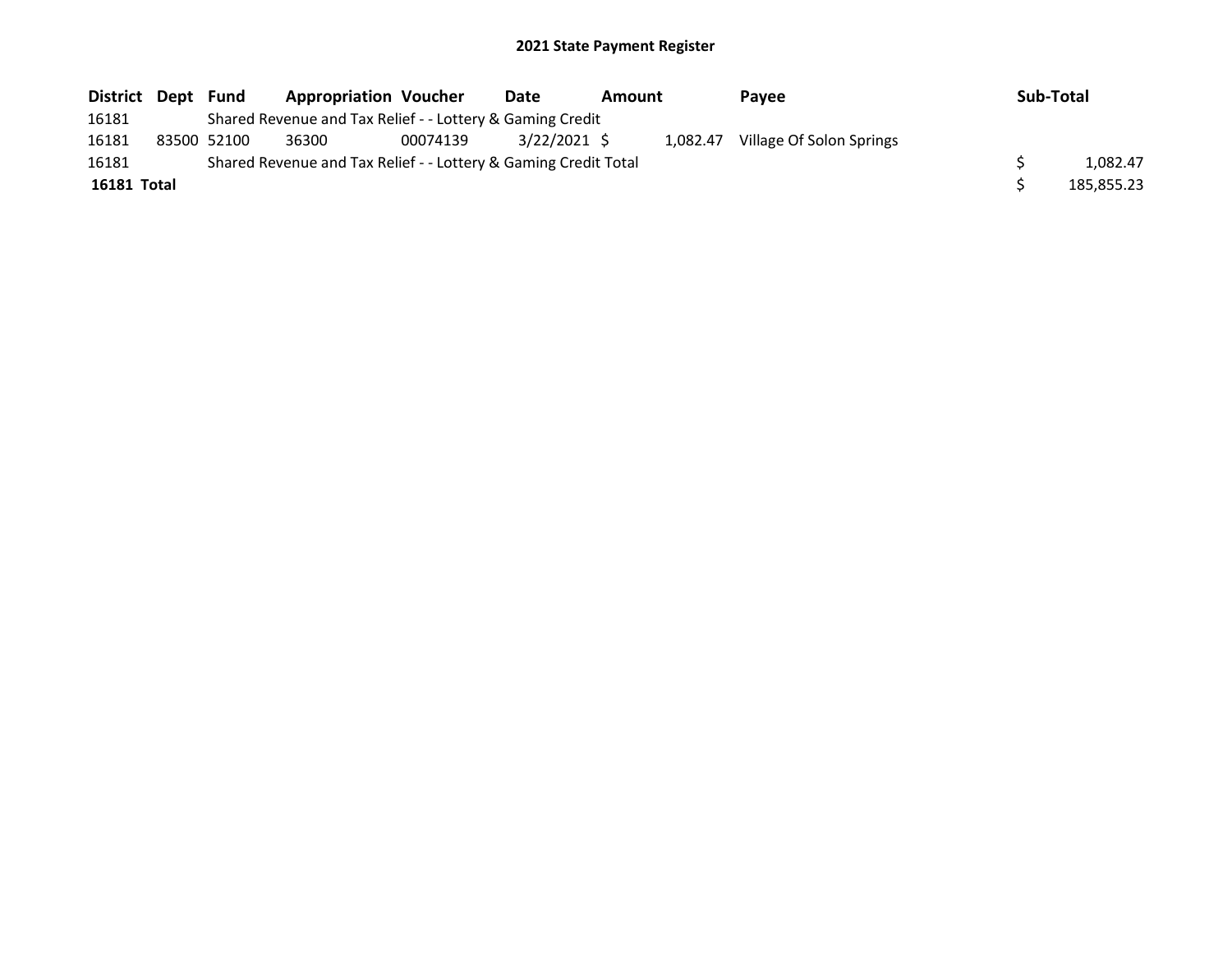| <b>District</b> | Dept  | <b>Fund</b> | <b>Appropriation Voucher</b>                                     |          | <b>Date</b>    | <b>Amount</b> |           | Payee                        | Sub-Total |            |
|-----------------|-------|-------------|------------------------------------------------------------------|----------|----------------|---------------|-----------|------------------------------|-----------|------------|
| 16182           |       |             | Dept of Safety & Prof Services - - Fire Dues Distribution        |          |                |               |           |                              |           |            |
| 16182           |       | 16500 10000 | 22500                                                            | 00040683 | $7/16/2021$ \$ |               |           | 2,463.35 Village Of Superior |           |            |
| 16182           |       |             | Dept of Safety & Prof Services - - Fire Dues Distribution Total  |          |                |               |           |                              | \$        | 2,463.35   |
| 16182           |       |             | WI Dept of Transportation - - Trns Aids To Mnc.-Sf               |          |                |               |           |                              |           |            |
| 16182           |       | 39500 21100 | 19100                                                            | 00632124 | $1/4/2021$ \$  |               | 4,139.10  | Village Of Superior          |           |            |
| 16182           |       | 39500 21100 | 19100                                                            | 00667731 | $4/5/2021$ \$  |               | 4,139.10  | Village Of Superior          |           |            |
| 16182           |       | 39500 21100 | 19100                                                            | 00711219 | 7/6/2021 \$    |               | 4,139.10  | Village Of Superior          |           |            |
| 16182           |       | 39500 21100 | 19100                                                            | 00751778 | 10/4/2021 \$   |               | 4,139.10  | Village Of Superior          |           |            |
| 16182           |       |             | WI Dept of Transportation - - Trns Aids To Mnc.-Sf Total         |          |                |               |           |                              | \$        | 16,556.40  |
| 16182           |       |             | Elections Commission - - General Program Ops, GPR                |          |                |               |           |                              |           |            |
| 16182           |       | 51000 10000 | 10100                                                            | 00005188 | $1/11/2021$ \$ |               | 205.40    | Village Of Superior          |           |            |
| 16182           |       |             | Elections Commission - - General Program Ops, GPR Total          |          |                |               |           |                              | \$        | 205.40     |
| 16182           |       |             | Department of Revenue - - Gifts And Grants                       |          |                |               |           |                              |           |            |
| 16182           | 56600 | 10000       | 12100                                                            | 00206568 | $6/25/2021$ \$ |               | 36,895.67 | Village Of Superior          |           |            |
| 16182           |       |             | Department of Revenue - - Gifts And Grants Total                 |          |                |               |           |                              | \$        | 36,895.67  |
| 16182           |       |             | Shared Revenue and Tax Relief - - County And Municipal Aid       |          |                |               |           |                              |           |            |
| 16182           |       | 83500 10000 | 10500                                                            | 00081179 | 7/26/2021 \$   |               | 7,848.51  | Village Of Superior          |           |            |
| 16182           |       | 83500 10000 | 10500                                                            | 00088278 | 11/15/2021 \$  |               | 44,474.87 | Village Of Superior          |           |            |
| 16182           |       |             | Shared Revenue and Tax Relief - - County And Municipal Aid Total |          |                |               |           |                              | \$        | 52,323.38  |
| 16182           |       |             | Shared Revenue and Tax Relief - - Exempt Computer Aid            |          |                |               |           |                              |           |            |
| 16182           |       | 83500 10000 | 10900                                                            | 00083823 | 7/26/2021 \$   |               | 274.36    | Village Of Superior          |           |            |
| 16182           |       |             | Shared Revenue and Tax Relief - - Exempt Computer Aid Total      |          |                |               |           |                              | \$        | 274.36     |
| 16182           |       |             | Shared Revenue and Tax Relief - - Personal Property Aid          |          |                |               |           |                              |           |            |
| 16182           | 83500 | 10000       | 11100                                                            | 00077000 | $5/3/2021$ \$  |               |           | 3,632.31 Village Of Superior |           |            |
| 16182           |       |             | Shared Revenue and Tax Relief - - Personal Property Aid Total    |          |                |               |           |                              | \$        | 3,632.31   |
| 16182 Total     |       |             |                                                                  |          |                |               |           |                              | \$        | 112,350.87 |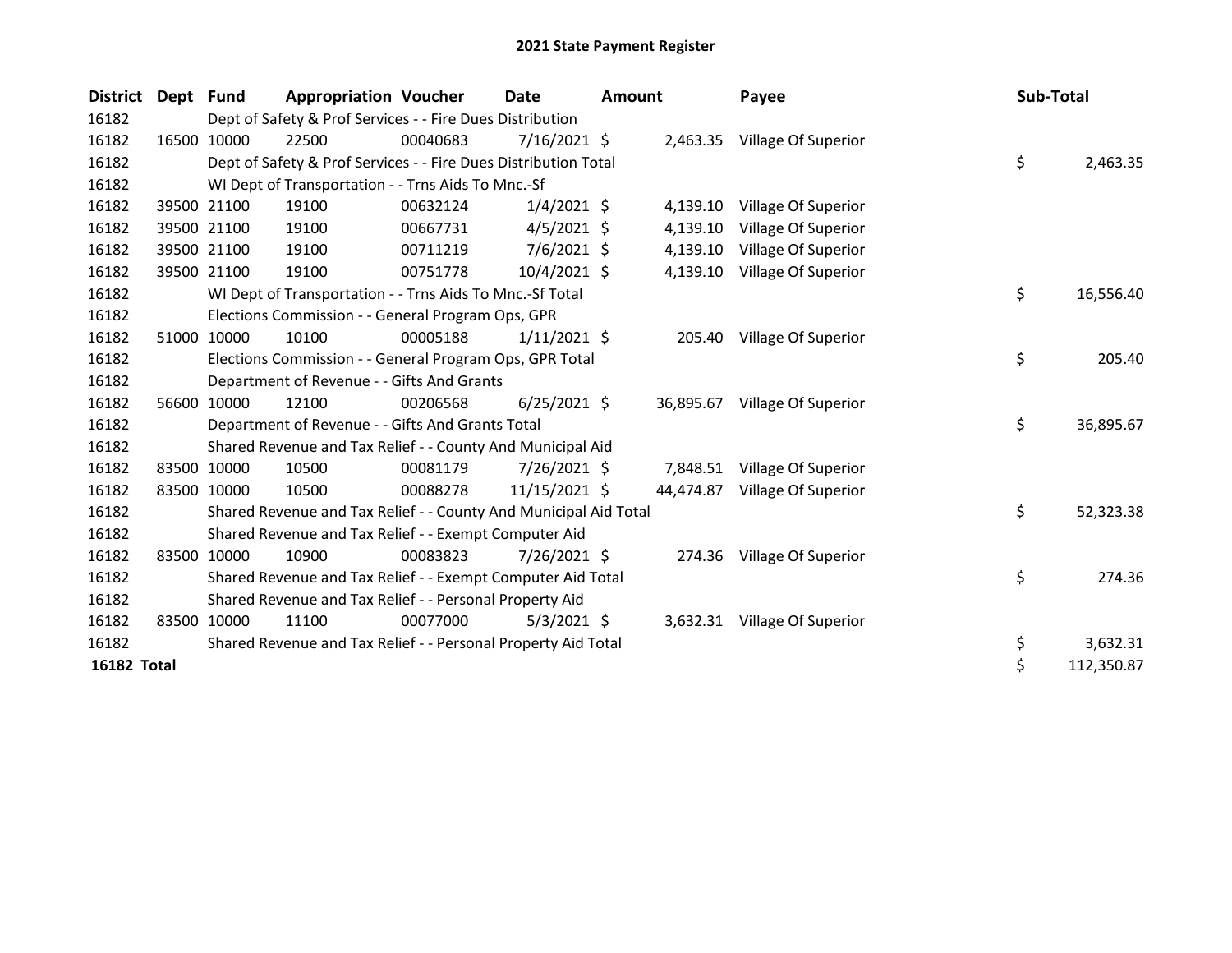| District Dept Fund |             | <b>Appropriation Voucher</b>                                          |          | Date           | Amount |           | Payee                      | Sub-Total |           |
|--------------------|-------------|-----------------------------------------------------------------------|----------|----------------|--------|-----------|----------------------------|-----------|-----------|
| 16281              |             | Dept of Ag, Trade & Cons Protc - - Grain Insp And Certification       |          |                |        |           |                            |           |           |
| 16281              | 11500 10000 | 12200                                                                 | 00066293 | $2/5/2021$ \$  |        | 306.72    | City Of Superior           |           |           |
| 16281              | 11500 10000 | 12200                                                                 | 00071198 | 7/28/2021 \$   |        | 283.59    | City Of Superior           |           |           |
| 16281              | 11500 10000 | 12200                                                                 | 00071199 | 7/30/2021 \$   |        | 294.89    | City Of Superior           |           |           |
| 16281              | 11500 10000 | 12200                                                                 | 00074384 | 10/29/2021 \$  |        | 286.44    | City Of Superior           |           |           |
| 16281              |             | Dept of Ag, Trade & Cons Protc - - Grain Insp And Certification Total |          |                |        |           |                            | \$        | 1,171.64  |
| 16281              |             | Dept of Safety & Prof Services - - Fire Dues Distribution             |          |                |        |           |                            |           |           |
| 16281              | 16500 10000 | 22500                                                                 | 00040681 | 7/16/2021 \$   |        |           | 79,245.54 City Of Superior |           |           |
| 16281              |             | Dept of Safety & Prof Services - - Fire Dues Distribution Total       |          |                |        |           |                            | \$        | 79,245.54 |
| 16281              |             | Dept of Natural Resources - - GPO-State Funds                         |          |                |        |           |                            |           |           |
| 16281              | 37000 10000 | 40100                                                                 | 00482763 | 5/28/2021 \$   |        |           | 50.00 City Of Superior     |           |           |
| 16281              |             | Dept of Natural Resources - - GPO-State Funds Total                   |          |                |        |           |                            | \$        | 50.00     |
| 16281              |             | Dept of Natural Resources - - Aids In Lieu Of Taxes - Gener           |          |                |        |           |                            |           |           |
| 16281              | 37000 10000 | 50300                                                                 | 00461153 | $2/2/2021$ \$  |        |           | 33,545.92 City Of Superior |           |           |
| 16281              |             | Dept of Natural Resources - - Aids In Lieu Of Taxes - Gener Total     |          |                |        |           |                            | \$        | 33,545.92 |
| 16281              |             | Dept of Natural Resources - - Seg Earned                              |          |                |        |           |                            |           |           |
| 16281              | 37000 21200 | 100SE                                                                 | 00510501 | $9/27/2021$ \$ |        |           | 130.00 City Of Superior    |           |           |
| 16281              |             | Dept of Natural Resources - - Seg Earned Total                        |          |                |        |           |                            | \$        | 130.00    |
| 16281              |             | Dept of Natural Resources - - Resaids - Cnty Forst, Cl & Mfl          |          |                |        |           |                            |           |           |
| 16281              | 37000 21200 | 57100                                                                 | 00487653 | $6/14/2021$ \$ |        |           | 12.42 City Of Superior     |           |           |
| 16281              |             | Dept of Natural Resources - - Resaids - Cnty Forst, Cl & Mfl Total    |          |                |        |           |                            | \$        | 12.42     |
| 16281              |             | Dept of Natural Resources - - Ea - Urban Nonpoint Source              |          |                |        |           |                            |           |           |
| 16281              | 37000 27400 | 65800                                                                 | 00455140 | $1/7/2021$ \$  |        |           | 9,811.00 City Of Superior  |           |           |
| 16281              |             | Dept of Natural Resources - - Ea - Urban Nonpoint Source Total        |          |                |        |           |                            | \$        | 9,811.00  |
| 16281              |             | Dept of Natural Resources - - Fin Asst For Responsible Units          |          |                |        |           |                            |           |           |
| 16281              | 37000 27400 | 67000                                                                 | 00482988 | 5/21/2021 \$   |        |           | 93,990.40 City Of Superior |           |           |
| 16281              |             | Dept of Natural Resources - - Fin Asst For Responsible Units Total    |          |                |        |           |                            | \$        | 93,990.40 |
| 16281              |             | Dept of Natural Resources - - Recycling Consolidation Grants          |          |                |        |           |                            |           |           |
| 16281              | 37000 27400 | 67300                                                                 | 00482988 | $5/21/2021$ \$ |        |           | 6,939.14 City Of Superior  |           |           |
| 16281              |             | Dept of Natural Resources - - Recycling Consolidation Grants Total    |          |                |        |           |                            | \$        | 6,939.14  |
| 16281              |             | WI Dept of Transportation - - Conn Hwy Aids St Fds                    |          |                |        |           |                            |           |           |
| 16281              | 39500 21100 | 16200                                                                 | 00633541 | $1/4/2021$ \$  |        |           | 67,812.63 City Of Superior |           |           |
| 16281              | 39500 21100 | 16200                                                                 | 00669148 | $4/5/2021$ \$  |        | 67,812.63 | City Of Superior           |           |           |
| 16281              | 39500 21100 | 16200                                                                 | 00712636 | 7/6/2021 \$    |        | 67,812.63 | City Of Superior           |           |           |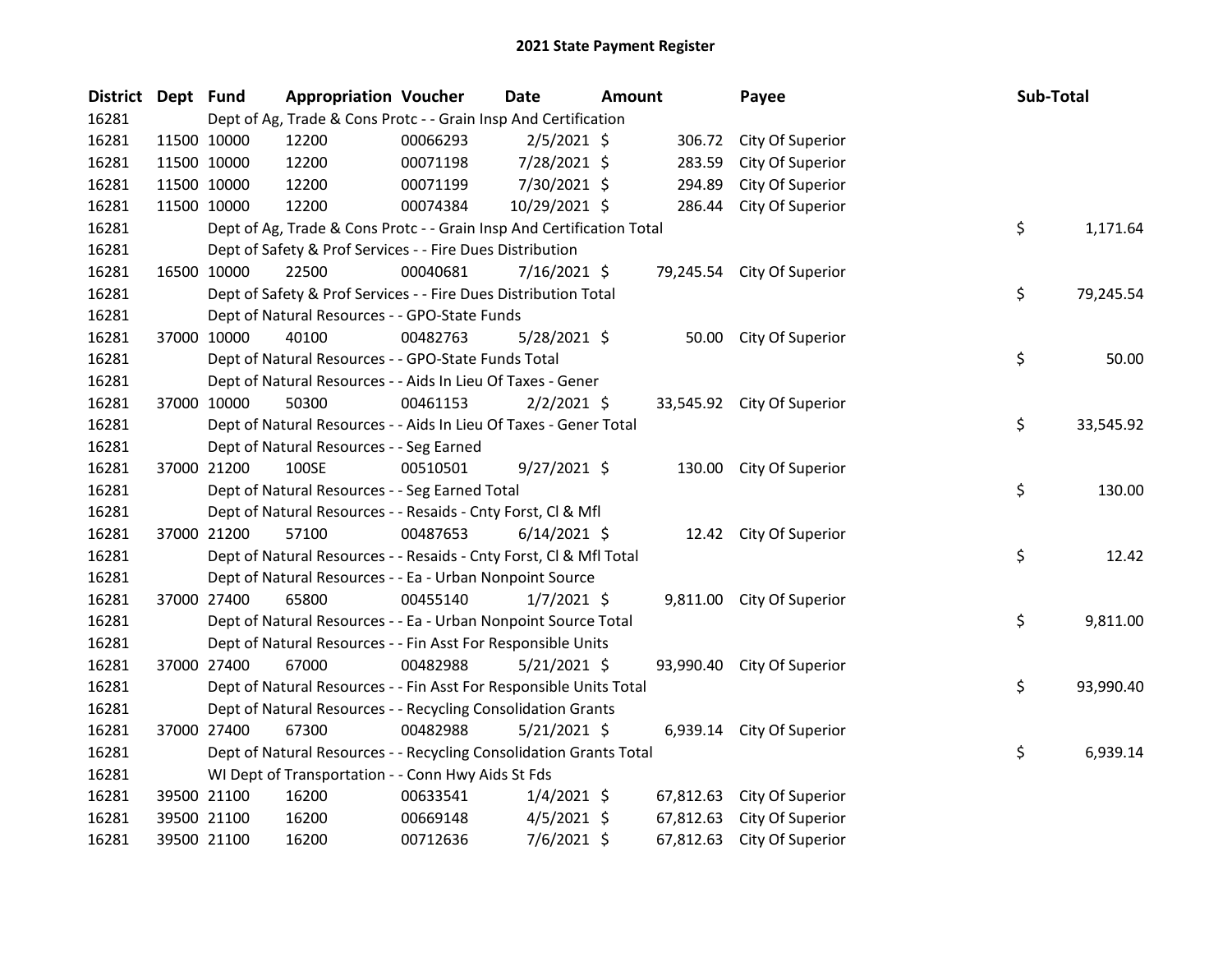| <b>District</b> | Dept Fund   |             | <b>Appropriation Voucher</b>                             |          | <b>Date</b>    | <b>Amount</b> |            | Payee                      | Sub-Total |              |
|-----------------|-------------|-------------|----------------------------------------------------------|----------|----------------|---------------|------------|----------------------------|-----------|--------------|
| 16281           |             | 39500 21100 | 16200                                                    | 00753195 | 10/4/2021 \$   |               | 67,812.66  | City Of Superior           |           |              |
| 16281           |             |             | WI Dept of Transportation - - Conn Hwy Aids St Fds Total |          |                |               |            |                            | \$        | 271,250.55   |
| 16281           |             |             | WI Dept of Transportation - - Paratransit Aids, Sf       |          |                |               |            |                            |           |              |
| 16281           |             | 39500 21100 | 17500                                                    | 00707839 | $6/21/2021$ \$ |               |            | 19,387.00 City Of Superior |           |              |
| 16281           |             |             | WI Dept of Transportation - - Paratransit Aids, Sf Total |          |                |               |            |                            | \$        | 19,387.00    |
| 16281           |             |             | WI Dept of Transportation - - Tb, Trns Oper Aid Sf       |          |                |               |            |                            |           |              |
| 16281           |             | 39500 21100 | 17600                                                    | 00709647 | $6/23/2021$ \$ |               | 83,708.00  | City Of Superior           |           |              |
| 16281           |             | 39500 21100 | 17600                                                    | 00754668 | $9/30/2021$ \$ |               | 251,126.00 | City Of Superior           |           |              |
| 16281           |             |             | WI Dept of Transportation - - Tb, Trns Oper Aid Sf Total |          |                |               |            |                            | \$        | 334,834.00   |
| 16281           |             |             | WI Dept of Transportation - - Trns Aids To Mnc.-Sf       |          |                |               |            |                            |           |              |
| 16281           |             | 39500 21100 | 19100                                                    | 00632125 | $1/4/2021$ \$  |               | 473,528.80 | City Of Superior           |           |              |
| 16281           |             | 39500 21100 | 19100                                                    | 00667732 | $4/5/2021$ \$  |               | 473,528.80 | City Of Superior           |           |              |
| 16281           |             | 39500 21100 | 19100                                                    | 00711220 | $7/6/2021$ \$  |               | 473,528.80 | City Of Superior           |           |              |
| 16281           |             | 39500 21100 | 19100                                                    | 00751779 | 10/4/2021 \$   |               | 473,528.81 | City Of Superior           |           |              |
| 16281           |             |             | WI Dept of Transportation - - Trns Aids To Mnc.-Sf Total |          |                |               |            |                            | \$        | 1,894,115.21 |
| 16281           |             |             | WI Dept of Transportation - - Trnsprt Alternats Lf       |          |                |               |            |                            |           |              |
| 16281           | 39500 21100 |             | 22600                                                    | 00665440 | $3/16/2021$ \$ |               |            | 41,702.31 City Of Superior |           |              |
| 16281           |             |             | WI Dept of Transportation - - Trnsprt Alternats Lf Total |          |                |               |            |                            | \$        | 41,702.31    |
| 16281           |             |             | WI Dept of Transportation - - Loc Rd Imp Prg St Fd       |          |                |               |            |                            |           |              |
| 16281           |             | 39500 21100 | 27800                                                    | 00726230 | 7/28/2021 \$   |               | 75,247.07  | City Of Superior           |           |              |
| 16281           |             | 39500 21100 | 27800                                                    | 00726711 | 7/28/2021 \$   |               | 81,336.68  | City Of Superior           |           |              |
| 16281           |             |             | WI Dept of Transportation - - Loc Rd Imp Prg St Fd Total |          |                |               |            |                            | \$        | 156,583.75   |
| 16281           |             |             | WI Dept of Transportation - - Aero Assistance Ffd        |          |                |               |            |                            |           |              |
| 16281           |             | 39500 21100 | 28400                                                    | 00770643 | 11/5/2021 \$   |               | 30,000.00  | City Of Superior           |           |              |
| 16281           |             |             | WI Dept of Transportation - - Aero Assistance Ffd Total  |          |                |               |            |                            | \$        | 30,000.00    |
| 16281           |             |             | WI Dept of Transportation - - Loc Trns Facl Impffd       |          |                |               |            |                            |           |              |
| 16281           |             | 39500 21100 | 28600                                                    | 00649528 | $2/8/2021$ \$  |               |            | 68,510.61 City Of Superior |           |              |
| 16281           |             |             | WI Dept of Transportation - - Loc Trns Facl Impffd Total |          |                |               |            |                            | \$        | 68,510.61    |
| 16281           |             |             | WI Dept of Transportation - - Hwy Mgmt & Opers Sf        |          |                |               |            |                            |           |              |
| 16281           |             | 39500 21100 | 36500                                                    | 00644170 | $1/25/2021$ \$ |               | 822.24     | City Of Superior           |           |              |
| 16281           |             | 39500 21100 | 36500                                                    | 00683859 | $4/23/2021$ \$ |               | 683.46     | City Of Superior           |           |              |
| 16281           |             | 39500 21100 | 36500                                                    | 00726298 | 7/28/2021 \$   |               | 889.39     | City Of Superior           |           |              |
| 16281           |             | 39500 21100 | 36500                                                    | 00763418 | 10/18/2021 \$  |               | 1,143.28   | City Of Superior           |           |              |
| 16281           |             |             | WI Dept of Transportation - - Hwy Mgmt & Opers Sf Total  |          |                |               |            |                            | \$        | 3,538.37     |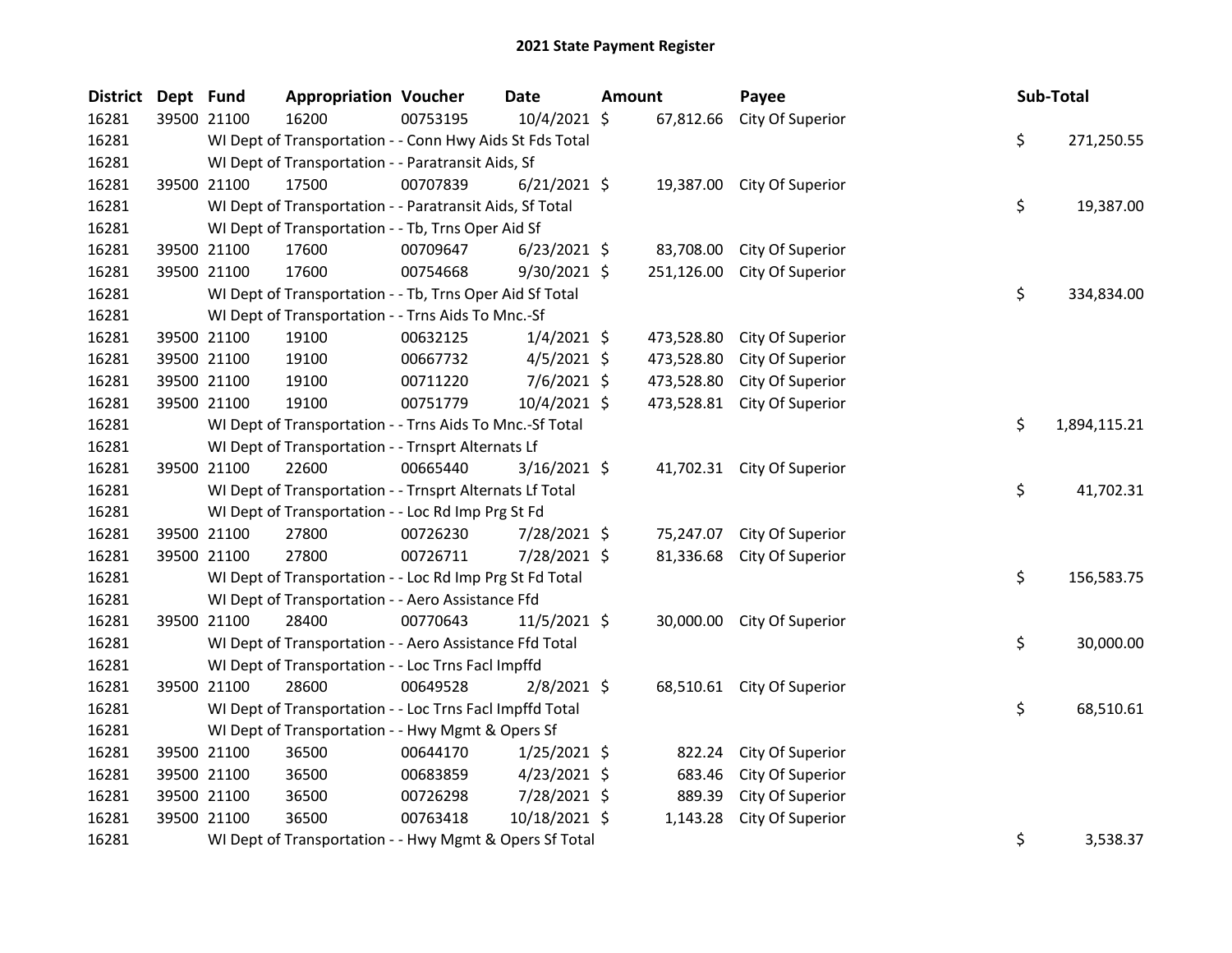| <b>District</b> | Dept Fund   |             | <b>Appropriation Voucher</b>                                            |          | <b>Date</b>    | <b>Amount</b> |           | Payee            | Sub-Total |           |
|-----------------|-------------|-------------|-------------------------------------------------------------------------|----------|----------------|---------------|-----------|------------------|-----------|-----------|
| 16281           |             |             | WI Dept of Transportation - - Dept Mgt & Oper St Fd                     |          |                |               |           |                  |           |           |
| 16281           |             | 39500 21100 | 46100                                                                   | 00648008 | $2/2/2021$ \$  |               | 1,272.90  | City Of Superior |           |           |
| 16281           |             | 39500 21100 | 46100                                                                   | 00683859 | $4/23/2021$ \$ |               | 1,373.13  | City Of Superior |           |           |
| 16281           |             | 39500 21100 | 46100                                                                   | 00726298 | 7/28/2021 \$   |               | 1,196.11  | City Of Superior |           |           |
| 16281           |             | 39500 21100 | 46100                                                                   | 00763418 | 10/18/2021 \$  |               | 1,334.81  | City Of Superior |           |           |
| 16281           |             |             | WI Dept of Transportation - - Dept Mgt & Oper St Fd Total               |          |                |               |           |                  | \$        | 5,176.95  |
| 16281           |             |             | Department of Justice - - Officer training reimbursement                |          |                |               |           |                  |           |           |
| 16281           |             | 45500 10000 | 21400                                                                   | 00106111 | 11/29/2021 \$  |               | 7,520.00  | City Of Superior |           |           |
| 16281           |             |             | Department of Justice - - Officer training reimbursement Total          |          |                |               |           |                  | \$        | 7,520.00  |
| 16281           |             |             | Department of Justice - - Law Enforcement Train, Local                  |          |                |               |           |                  |           |           |
| 16281           |             | 45500 10000 | 23100                                                                   | 00099975 | 7/15/2021 \$   |               | 31,218.75 | City Of Superior |           |           |
| 16281           |             | 45500 10000 | 23100                                                                   | 00106807 | 12/27/2021 \$  |               | 11,892.22 | City Of Superior |           |           |
| 16281           |             | 45500 10000 | 23100                                                                   | 00106808 | 12/27/2021 \$  |               | 8,915.01  | City Of Superior |           |           |
| 16281           |             |             | Department of Justice - - Law Enforcement Train, Local Total            |          |                |               |           |                  | \$        | 52,025.98 |
| 16281           |             |             | Department of Justice - - Federal Aid, Local Assistance                 |          |                |               |           |                  |           |           |
| 16281           |             | 45500 10000 | 25100                                                                   | 00098141 | $5/13/2021$ \$ |               | 9,405.86  | City Of Superior |           |           |
| 16281           |             | 45500 10000 | 25100                                                                   | 00101267 | 8/24/2021 \$   |               | 7,777.70  | City Of Superior |           |           |
| 16281           |             | 45500 10000 | 25100                                                                   | 00105777 | $12/1/2021$ \$ |               | 250.20    | City Of Superior |           |           |
| 16281           |             |             | Department of Justice - - Federal Aid, Local Assistance Total           |          |                |               |           |                  | \$        | 17,433.76 |
| 16281           |             |             | Department of Justice - - Diversion Pilot Program                       |          |                |               |           |                  |           |           |
| 16281           |             | 45500 10000 | 28900                                                                   | 00098120 | $5/13/2021$ \$ |               | 4,456.48  | City Of Superior |           |           |
| 16281           |             | 45500 10000 | 28900                                                                   | 00101701 | $8/27/2021$ \$ |               | 1,697.39  | City Of Superior |           |           |
| 16281           |             |             | Department of Justice - - Diversion Pilot Program Total                 |          |                |               |           |                  | \$        | 6,153.87  |
| 16281           |             |             | Department of Military Affairs - - Energy Costs, Energy-Related A       |          |                |               |           |                  |           |           |
| 16281           |             | 46500 10000 | 10600                                                                   | 00088670 | $1/28/2021$ \$ |               | 1,404.03  | City Of Superior |           |           |
| 16281           |             | 46500 10000 | 10600                                                                   | 00093417 | $5/4/2021$ \$  |               | 1,396.32  | City Of Superior |           |           |
| 16281           |             | 46500 10000 | 10600                                                                   | 00098342 | 8/5/2021 \$    |               | 1,429.63  | City Of Superior |           |           |
| 16281           |             | 46500 10000 | 10600                                                                   | 00102544 | 11/10/2021 \$  |               | 1,435.10  | City Of Superior |           |           |
| 16281           |             |             | Department of Military Affairs - - Energy Costs, Energy-Related A Total |          |                |               |           |                  | \$        | 5,665.08  |
| 16281           |             |             | Department of Military Affairs - - Regional Emergency Response Tm       |          |                |               |           |                  |           |           |
| 16281           |             | 46500 10000 | 30600                                                                   | 00088878 | 1/28/2021 \$   |               | 23,628.89 | City Of Superior |           |           |
| 16281           |             | 46500 10000 | 30600                                                                   | 00094059 | $5/14/2021$ \$ |               | 23,628.89 | City Of Superior |           |           |
| 16281           |             | 46500 10000 | 30600                                                                   | 00097564 | 7/15/2021 \$   |               | 23,628.89 | City Of Superior |           |           |
| 16281           | 46500 10000 |             | 30600                                                                   | 00101880 | 10/25/2021 \$  |               | 23,628.89 | City Of Superior |           |           |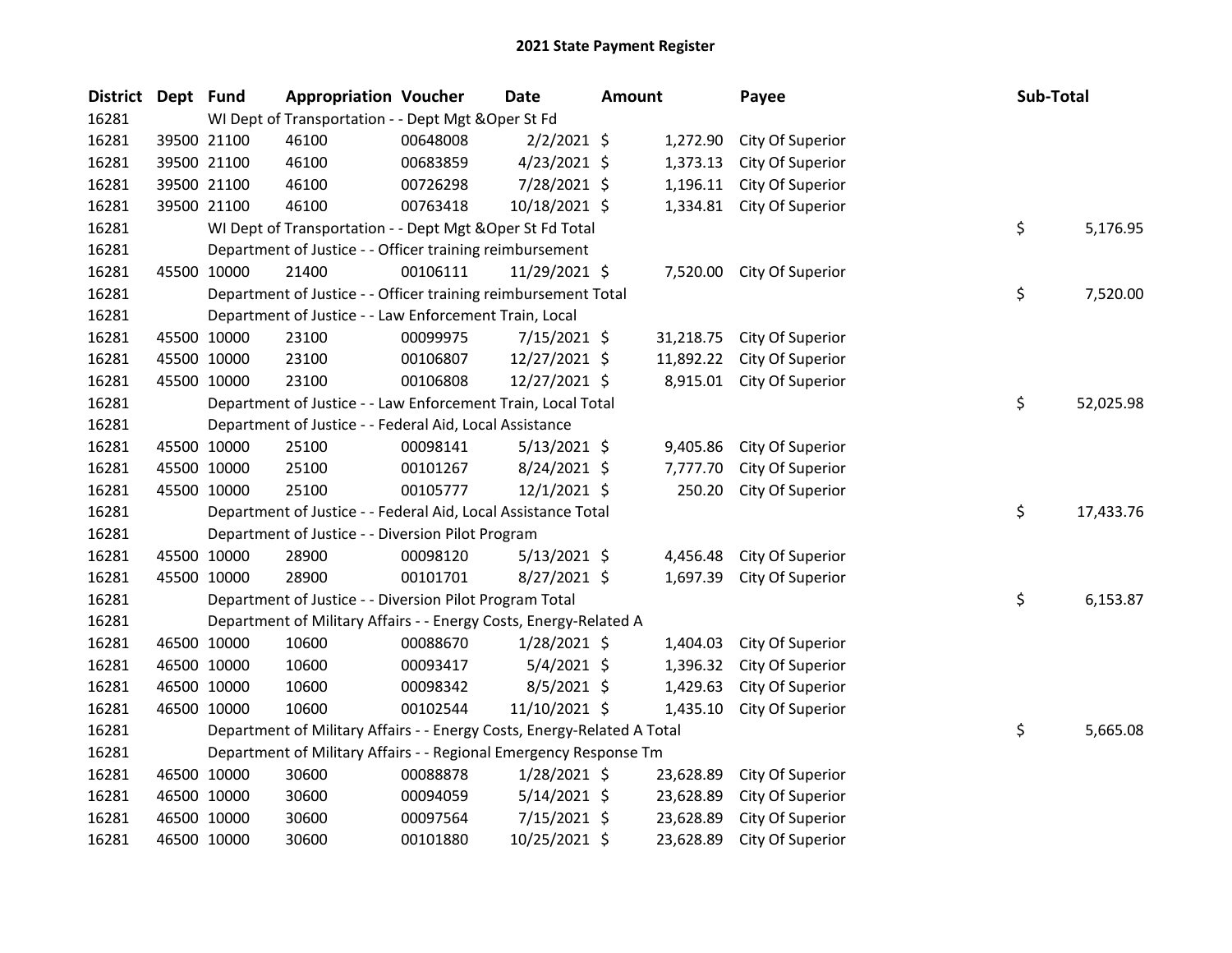| District Dept Fund |             | <b>Appropriation Voucher</b>                                                  |          | <b>Date</b>    | Amount       | Payee                       |    | <b>Sub-Total</b> |
|--------------------|-------------|-------------------------------------------------------------------------------|----------|----------------|--------------|-----------------------------|----|------------------|
| 16281              |             | Department of Military Affairs - - Regional Emergency Response Tm Total       |          |                |              |                             | \$ | 94,515.56        |
| 16281              |             | Department of Military Affairs - - Federal Aid, Homeland Security             |          |                |              |                             |    |                  |
| 16281              | 46500 10000 | 35000                                                                         | 00089646 | $2/11/2021$ \$ | 20,000.00    | City Of Superior            |    |                  |
| 16281              | 46500 10000 | 35000                                                                         | 00089695 | $2/11/2021$ \$ | 20,000.00    | City Of Superior            |    |                  |
| 16281              | 46500 10000 | 35000                                                                         | 00097622 | 7/22/2021 \$   | 10,220.00    | City Of Superior            |    |                  |
| 16281              | 46500 10000 | 35000                                                                         | 00099558 | $9/1/2021$ \$  | 19,750.00    | City Of Superior            |    |                  |
| 16281              | 46500 10000 | 35000                                                                         | 00099559 | $9/1/2021$ \$  | 1,600.00     | City Of Superior            |    |                  |
| 16281              | 46500 10000 | 35000                                                                         | 00103298 | 11/26/2021 \$  | 1,600.00     | City Of Superior            |    |                  |
| 16281              | 46500 10000 | 35000                                                                         | 00104092 | 12/17/2021 \$  | 28,765.03    | City Of Superior            |    |                  |
| 16281              |             | Department of Military Affairs - - Federal Aid, Homeland Security Total       |          |                |              |                             | \$ | 101,935.03       |
| 16281              |             | Shared Revenue and Tax Relief - - Expenditure Restraint Program               |          |                |              |                             |    |                  |
| 16281              | 83500 10000 | 10100                                                                         | 00081180 | 7/26/2021 \$   | 282,623.83   | City Of Superior            |    |                  |
| 16281              |             | Shared Revenue and Tax Relief - - Expenditure Restraint Program Total         |          |                |              |                             | \$ | 282,623.83       |
| 16281              |             | Shared Revenue and Tax Relief - - County And Municipal Aid                    |          |                |              |                             |    |                  |
| 16281              | 83500 10000 | 10500                                                                         | 00081180 | 7/26/2021 \$   | 1,132,488.87 | City Of Superior            |    |                  |
| 16281              | 83500 10000 | 10500                                                                         | 00088279 | 11/15/2021 \$  | 6,417,436.95 | City Of Superior            |    |                  |
| 16281              |             | Shared Revenue and Tax Relief - - County And Municipal Aid Total              |          |                |              |                             | \$ | 7,549,925.82     |
| 16281              |             | Shared Revenue and Tax Relief - - Exempt Computer Aid                         |          |                |              |                             |    |                  |
| 16281              | 83500 10000 | 10900                                                                         | 00083824 | $7/26/2021$ \$ | 34,064.73    | City Of Superior            |    |                  |
| 16281              | 83500 10000 | 10900                                                                         | 00085743 | 7/26/2021 \$   | 21,110.75    | City Of Superior            |    |                  |
| 16281              |             | Shared Revenue and Tax Relief - - Exempt Computer Aid Total                   |          |                |              |                             | \$ | 55,175.48        |
| 16281              |             | Shared Revenue and Tax Relief - - Utility Aid                                 |          |                |              |                             |    |                  |
| 16281              | 83500 10000 | 11000                                                                         | 00081180 | 7/26/2021 \$   | 24,069.48    | City Of Superior            |    |                  |
| 16281              | 83500 10000 | 11000                                                                         | 00088279 | 11/15/2021 \$  | 92,056.78    | City Of Superior            |    |                  |
| 16281              |             | Shared Revenue and Tax Relief - - Utility Aid Total                           |          |                |              |                             | \$ | 116,126.26       |
| 16281              |             | Shared Revenue and Tax Relief - - Personal Property Aid                       |          |                |              |                             |    |                  |
| 16281              | 83500 10000 | 11100                                                                         | 00077001 | $5/3/2021$ \$  | 150,667.26   | City Of Superior            |    |                  |
| 16281              | 83500 10000 | 11100                                                                         | 00078838 | $5/3/2021$ \$  | 205,159.95   | City Of Superior            |    |                  |
| 16281              |             | Shared Revenue and Tax Relief - - Personal Property Aid Total                 |          |                |              |                             | \$ | 355,827.21       |
| 16281              |             | Shared Revenue and Tax Relief - - State Aid; Video Service Provider Fee       |          |                |              |                             |    |                  |
| 16281              | 83500 10000 | 11200                                                                         | 00082906 | 7/26/2021 \$   | 48,187.15    | City Of Superior            |    |                  |
| 16281              |             | Shared Revenue and Tax Relief - - State Aid; Video Service Provider Fee Total |          |                |              |                             | \$ | 48,187.15        |
| 16281              |             | Shared Revenue and Tax Relief - - Payments For Municipal Svcs                 |          |                |              |                             |    |                  |
| 16281              | 83500 10000 | 50100                                                                         | 00073595 | $2/1/2021$ \$  |              | 346,134.74 City Of Superior |    |                  |